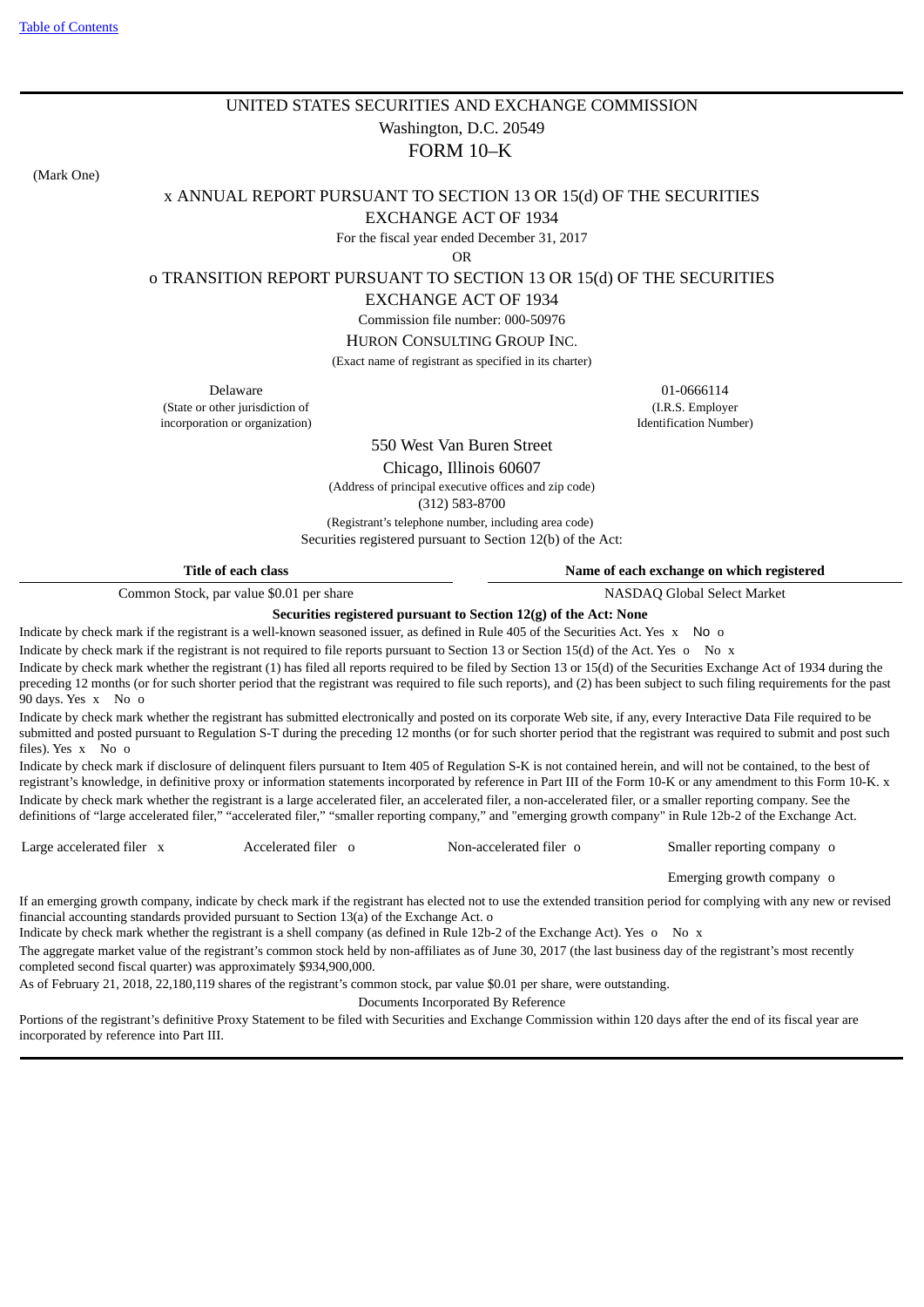# HURON CONSULTING GROUP INC.

# ANNUAL REPORT ON FORM 10-K FOR FISCAL YEAR ENDED DECEMBER 31, 2017

# TABLE OF CONTENTS

<span id="page-1-0"></span>

|                 |                                                                                                              | Page         |
|-----------------|--------------------------------------------------------------------------------------------------------------|--------------|
| <b>PART I</b>   |                                                                                                              |              |
| Item 1.         | <b>Business</b>                                                                                              | $\mathbf{1}$ |
| Item 1A.        | <b>Risk Factors</b>                                                                                          | 5            |
| Item 1B.        | <b>Unresolved Staff Comments</b>                                                                             | 16           |
| Item 2.         | <b>Properties</b>                                                                                            | 16           |
| Item 3.         | <b>Legal Proceedings</b>                                                                                     | 17           |
| Item 4.         | <b>Mine Safety Disclosures</b>                                                                               | 17           |
| <b>PART II</b>  |                                                                                                              |              |
| Item 5.         | Market for Registrant's Common Equity, Related Stockholder Matters and Issuer Purchases of Equity Securities | 17           |
| Item 6.         | <b>Selected Financial Data</b>                                                                               | 19           |
| Item 7.         | Management's Discussion and Analysis of Financial Condition and Results of Operations                        | 21           |
| Item 7A.        | <b>Quantitative and Qualitative Disclosures About Market Risk</b>                                            | 47           |
| Item 8.         | <b>Financial Statements and Supplementary Data</b>                                                           | 48           |
| Item 9.         | Changes in and Disagreements with Accountants on Accounting and Financial Disclosure                         | 48           |
| Item 9A.        | <b>Controls and Procedures</b>                                                                               | 48           |
| Item 9B.        | <b>Other Information</b>                                                                                     | 49           |
| <b>PART III</b> |                                                                                                              |              |
| Item 10.        | <b>Directors, Executive Officers and Corporate Governance</b>                                                | 49           |
| Item 11.        | <b>Executive Compensation</b>                                                                                | 49           |
| Item 12.        | <b>Security Ownership of Certain Beneficial Owners and Management and Related Stockholder Matters</b>        | 50           |
| Item 13.        | Certain Relationships and Related Transactions, and Director Independence                                    | 50           |
| Item 14.        | <b>Principal Accounting Fees and Services</b>                                                                | 50           |
| <b>PART IV</b>  |                                                                                                              |              |
| Item 15.        | <b>Exhibits and Financial Statement Schedules</b>                                                            | 51           |
| Item 16.        | Form 10-K Summary                                                                                            | 54           |

<u>[SIGNATURES](#page-56-0)</u> [55](#page-56-0)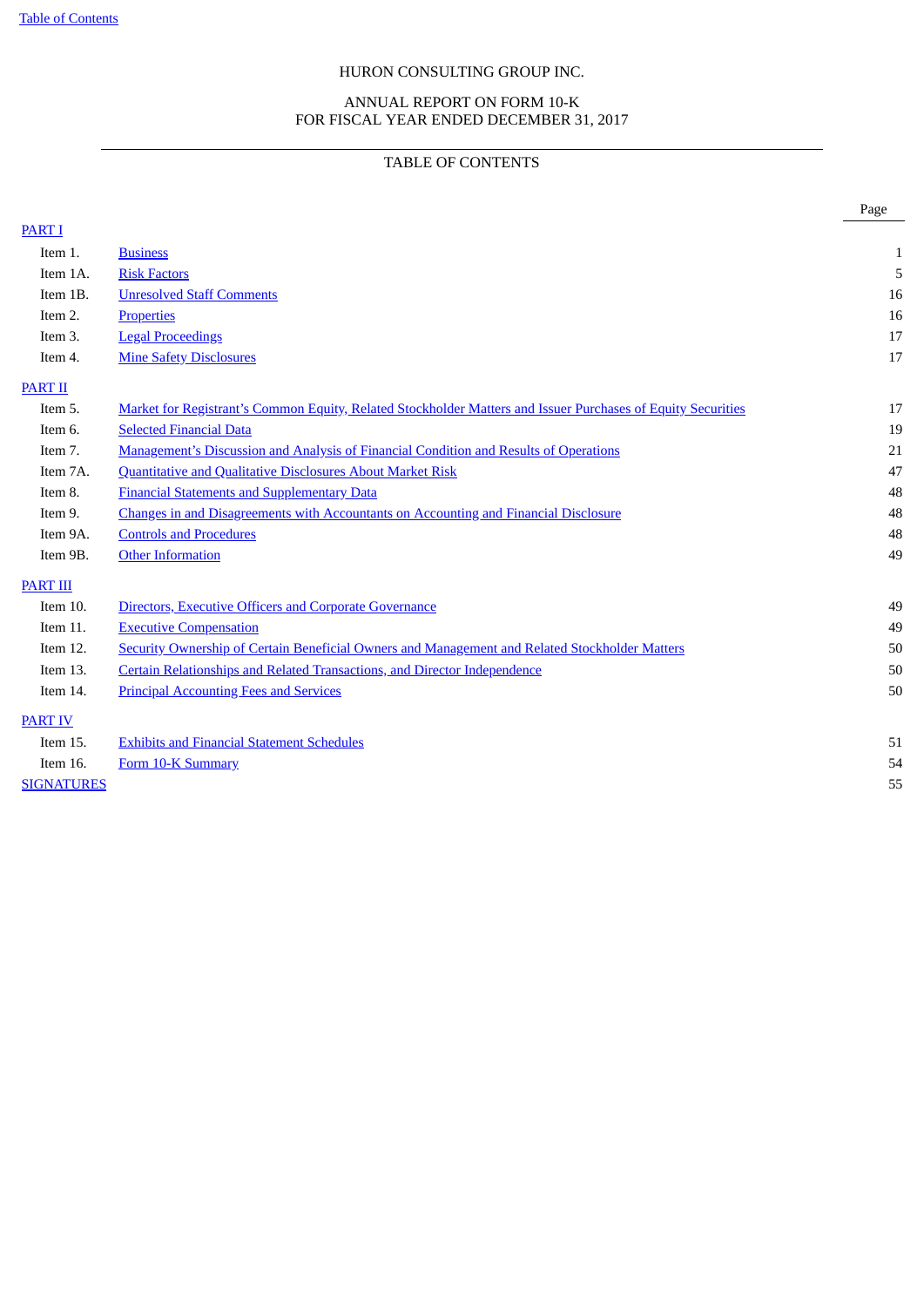### **FORWARD-LOOKING STATEMENTS**

In this Annual Report on Form 10-K, unless the context otherwise requires, the terms "Huron," "Company," "we," "us" and "our" refer to Huron Consulting Group Inc. and its subsidiaries.

Statements in this Annual Report on Form 10-K that are not historical in nature, including those concerning the Company's current expectations about its future requirements and needs, are "forward-looking" statements as defined in Section 21E of the Securities Exchange Act of 1934, as amended (the "Exchange Act") and the Private Securities Litigation Reform Act of 1995. Forward-looking statements are identified by words such as "may," "should," "expects," "provides," "anticipates," "assumes," "can," "will," "meets," "could," "likely," "intends," "might," "predicts," "seeks," "would," "believes," "estimates," "plans," "continues," or "outlook," or similar expressions. These forward-looking statements reflect our current expectations about our future requirements and needs, results, levels of activity, performance, or achievements. Some of the factors that could cause actual results to differ materially from the forward-looking statements contained herein include, without limitation: failure to achieve expected utilization rates, billing rates, and the number of revenue-generating professionals; inability to expand or adjust our service offerings in response to market demands; our dependence on renewal of clientbased services; dependence on new business and retention of current clients and qualified personnel; failure to maintain third-party provider relationships and strategic alliances; inability to license technology to and from third parties; the impairment of goodwill; various factors related to income and other taxes; difficulties in successfully integrating the businesses we acquire and achieving expected benefits from such acquisitions; risks relating to privacy, information security, and related laws and standards; and a general downturn in market conditions. These forward-looking statements involve known and unknown risks, uncertainties, and other factors, including, among others, those described under Item 1A. "Risk Factors," that may cause actual results, levels of activity, performance or achievements to be materially different from any anticipated results, levels of activity, performance, or achievements expressed or implied by these forward-looking statements. We disclaim any obligation to update or revise any forward-looking statements as a result of new information or future events, or for any other reason.

#### **PART I**

#### <span id="page-2-1"></span><span id="page-2-0"></span>**ITEM 1. BUSINESS.**

#### **OVERVIEW**

Huron is a global professional services firm committed to achieving sustainable results in partnership with its clients. We bring a depth of expertise in strategy, technology, operations, advisory services, and analytics to drive lasting and measurable results in the healthcare, higher education, life sciences and commercial sectors.

Huron is headquartered in Chicago, Illinois, with additional locations in the United States in California, Colorado, the District of Columbia, Florida, Massachusetts, New York, Oregon, Texas, and Wisconsin and abroad in Canada, India, Saudi Arabia, Singapore, Switzerland, the United Arab Emirates, and the United Kingdom.

#### **2017 Acquisitions**

#### *Pope Woodhead and Associates Limited*

On January 9, 2017, we completed our acquisition of Pope Woodhead and Associates Limited ("Pope Woodhead"), a U.K.-based consulting firm providing market access capabilities to assist clients in developing value propositions for innovative medicines and technologies. The acquisition expands our life sciences strategy expertise and strengthens our ability to lead clients through complex payer and regulatory environments. Pope Woodhead's results of operations have been included in our consolidated financial statements and results of operations of our Business Advisory segment from the date of acquisition.

### *Innosight Holdings, LLC*

On March 1, 2017, we completed our acquisition of Innosight Holdings, LLC ("Innosight"), a growth strategy firm focused on helping companies navigate disruptive change, enable innovation, and manage strategic transformation. Together with Innosight, we use our strategic, operational, and technology capabilities to help clients across multiple industries develop pioneering solutions to address disruption and achieve sustained growth. Innosight's results of operations have been included in our consolidated financial statements and results of operations of our Business Advisory segment from the date of acquisition.

#### *ADI Strategies, Inc. (International)*

On April 1, 2017, we completed our acquisition of the international assets of ADI Strategies, Inc. ("ADI Strategies") in Dubai and India. We acquired the U.S. assets of ADI Strategies in the second quarter of 2016. ADI Strategies is a leading enterprise performance management, risk management and business intelligence firm. The acquisition strengthens our technology and analytics competencies and expands our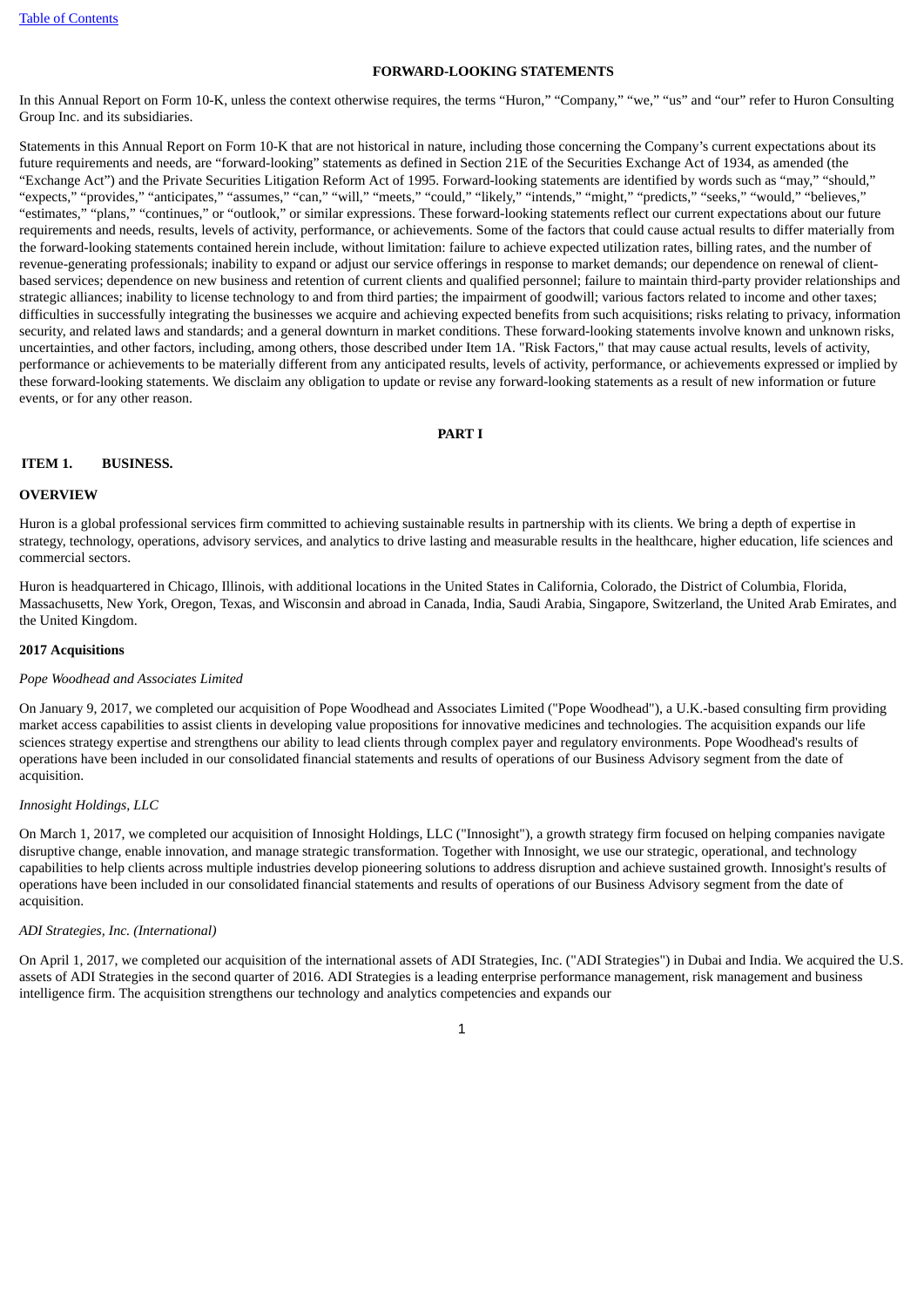global reach. The international results of operations of ADI Strategies have been included in our consolidated financial statements and results of operations of our Business Advisory segment from the date of acquisition.

Refer to Note 4 "Acquisitions" within our consolidated financial statements for further information on our recent acquisitions.

#### **2017 Divestiture**

#### *Life Sciences Compliance and Operations*

During the second quarter of 2017, we divested our Life Sciences Compliance and Operations practice ("Life Sciences C&O"), which was part of our broader Life Sciences practice within the Business Advisory segment. The sale of Life Sciences C&O did not meet the criteria for reporting separately as discontinued operations. Refer to Note 5 "Goodwill and Intangible Assets" within our consolidated financial statements for further information on the sale.

# **OUR SERVICES**

We provide professional services through three operating segments: Healthcare, Education, and Business Advisory. For the year ended December 31, 2017, we derived 49%, 23%, and 28% of our revenues from Healthcare, Education, and Business Advisory, respectively.

During the second quarter of 2017, we reorganized our internal financial reporting structure, which management uses to assess performance and allocate resources, by moving our Life Sciences practice from the Education and Life Sciences segment to the Business Advisory segment. The remaining Education and Life Sciences segment is now referred to as the Education segment. While our consolidated results have not been impacted, we have reclassified our historical segment information for consistent presentation.

For further financial information on our segment results, refer to Part II—Item 7. "Management's Discussion and Analysis of Financial Condition and Results of Operations" and Note 18 "Segment Information" within the notes to our consolidated financial statements.

#### **Healthcare**

Our Healthcare segment has a depth of expertise in strategy and innovation, care transformation, financial and operational excellence, technology and analytics, and leadership development. We serve national and regional hospitals and integrated health systems, academic medical centers, community hospitals, and medical groups. Our solutions help clients evolve and adapt to the rapidly changing healthcare environment and achieve growth, optimize performance, enhance profitability, improve quality and clinical outcomes, and drive physician, patient, and employee engagement across the enterprise.

We help organizations transform and innovate the delivery model to focus on patient wellness by improving quality outcomes, minimizing care variation and fundamentally improving patient and population health. Our consultants partner with clients to help build and sustain today's business to invest in the future by reducing complexity, improving operational efficiency and growing market share. We enable the healthcare of the future by identifying, integrating and optimizing technology investments to collect data that transforms care delivery and improves patient outcomes. We also develop future leaders capable of driving meaningful operational and organizational change and who transform the patient experience.

#### **Education**

Our Education segment provides management consulting and technology solutions to higher education institutions and academic medical centers to address challenges relating to business and technology strategy, financial management, operational and organizational effectiveness, research administration, and regulatory compliance.

Our institutional strategy, market research, budgeting and financial management, business operations and student lifecycle management solutions align missions with business priorities, improve quality and reduce costs institution-wide. Our technology strategy, enterprise applications, and analytic solutions transform and optimize operations, deliver time and cost savings, and enhance the student experience. Our research enterprise solutions assist clients in identifying and implementing institutional research strategy, optimizing clinical research operations, improving financial management and cost reimbursement, improving service to faculty, and mitigating risk compliance. Huron is a Platinum level member of the Oracle PartnerNetwork (OPN), a Workday Services Partner and a Gold level consulting partner with Salesforce.com.

#### **Business Advisory**

Our Business Advisory segment provides services to large and middle market organizations, not-for-profit organizations, lending institutions, law firms, investment banks and private equity firms. We assist clients in a broad range of industries and across the spectrum from healthy, well-capitalized companies to organizations in transition as well as creditors, equity owners and other key constituents.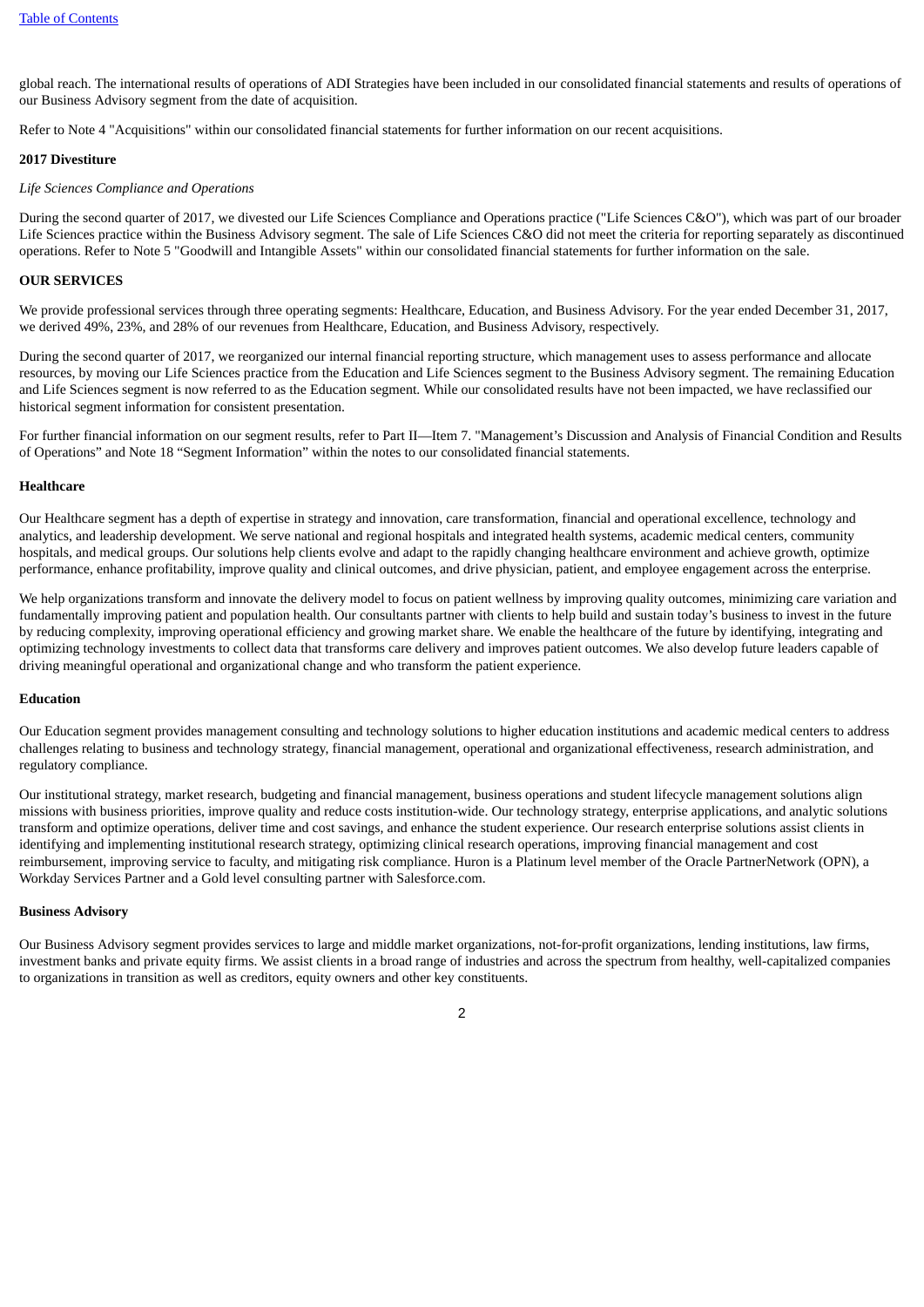This segment's primary service lines include:

- **Enterprise Solutions and Analytics.** Our Enterprise Solutions and Analytics professionals deliver technology and analytic solutions that enable organizations to manage and optimize their financial performance, operational efficiency, and client or stakeholder experience. Our expertise in fullservice enterprise performance management (EPM), enterprise resource planning (ERP), business intelligence and analytics, customer relationship management (CRM), and data management services helps clients identify and execute on business and technology strategies to drive results and gain a competitive advantage. Huron is a Platinum level member of the Oracle PartnerNetwork (OPN), a Workday Services Partner, and a Gold level consulting partner with Salesforce.com.
- **Business Advisory.** Our Business Advisory professionals resolve complex business issues and enhance client enterprise value through a suite of services including capital advisory, transaction advisory, operational improvement, restructuring and turnaround, valuation, and dispute advisory. We improve operations or capital structures for businesses performing at less than optimal levels, assess the short-term and long-term prospects of potential acquisition and divestiture opportunities, and provide independent valuation and advisory services to assist clients in making informed decisions for transaction, tax or litigation purposes. Securities transactions are handled by our registered broker-dealer, Huron Transaction Advisory LLC, a member of FINRA.
- **Strategy and Innovation.** Our Strategy and Innovation professionals collaborate with clients across a range of industries to achieve repeatable business growth and innovation. We help organizations identify new growth opportunities, build new ventures and capabilities, and accelerate organizational change.
- **• Life Sciences.** Our Life Sciences professionals provide strategic solutions to help pharmaceutical, medical device, and biotechnology companies deliver more value to patients, payers, and providers and comply with regulations. We advise clients in the areas of corporate and financial strategy, compliance and operations, reimbursement and access strategy, commercial contracting strategy, R&D and product strategy commercial segmentation, fair market value analysis, lifecycle management, litigation and investigations, government pricing and transparency reporting, auditing and monitoring, and overall business process improvement.

#### **OUR CLIENTS AND INDUSTRIES**

We provide professional services to a wide variety of both financially sound and distressed organizations, including healthcare organizations, leading academic and research institutions, large and mid-sized companies, and governmental entities. In 2017, we served over 1,300 clients, including over 300 new clients.

Our clients are in a broad array of industries, including healthcare, education, pharmaceutical and medical device, financial services, energy and utilities, retail, aerospace, automotive, technology, telecommunications, consumer products, governmental, metals and mining, engineering and construction, hospitality and gaming, logistics, and manufacturing.

### **EMPLOYEES**

Our success depends on our ability to attract, engage, and develop highly talented professionals by creating a work environment where employees and teams thrive and individuals are rewarded not only for their own contributions but also for the success of our organization. To accomplish these goals, we focus on every facet of the employee lifecycle beginning with the recruiting process through post-employment or retirement to ensure the employee experience is engaging and impactful. We have developed comprehensive programs incorporating training and development opportunities beginning with the onboarding process and continuing through one's career journey. We provide a competitive total rewards package including benefits that tailor to the needs of our employee population. Our commitment to corporate social responsibility is facilitated through our Huron Helping Hands program and the Diversity and Inclusion council.

Our employee population is divided into two groups: client-serving and support. As of December 31, 2017, we had 3,083 full-time employees, including 142 client-serving managing directors. Our client-serving employees serve as critical business advisors collaborating with clients to help solve their most complex business problems. Our managing directors are the key drivers of growth in our business, generating new revenue streams from existing and new clients. They enhance our market reputation by partnering with clients as advisors and engagement team leaders. Internally, they create our intellectual capital, develop our people, and foster our culture. Our senior directors, directors, and managers manage day-to-day client relationships, develop our people, and oversee the delivery and quality of our work product. Our associates and analysts gather and organize data, conduct detailed analyses, and prepare presentations that synthesize and distill information to support recommendations we deliver to clients. Our support employees include our senior management team as well as professionals who provide sales support, methodology creation, software development, and corporate functions consisting of our facilities, finance and accounting, human resources, information technology, legal, and marketing teams. These employees provide strategic direction and support that enables the success of our client-serving employees. At December 31, 2017, our support team was led by 23 managing directors, executives and corporate vice presidents.

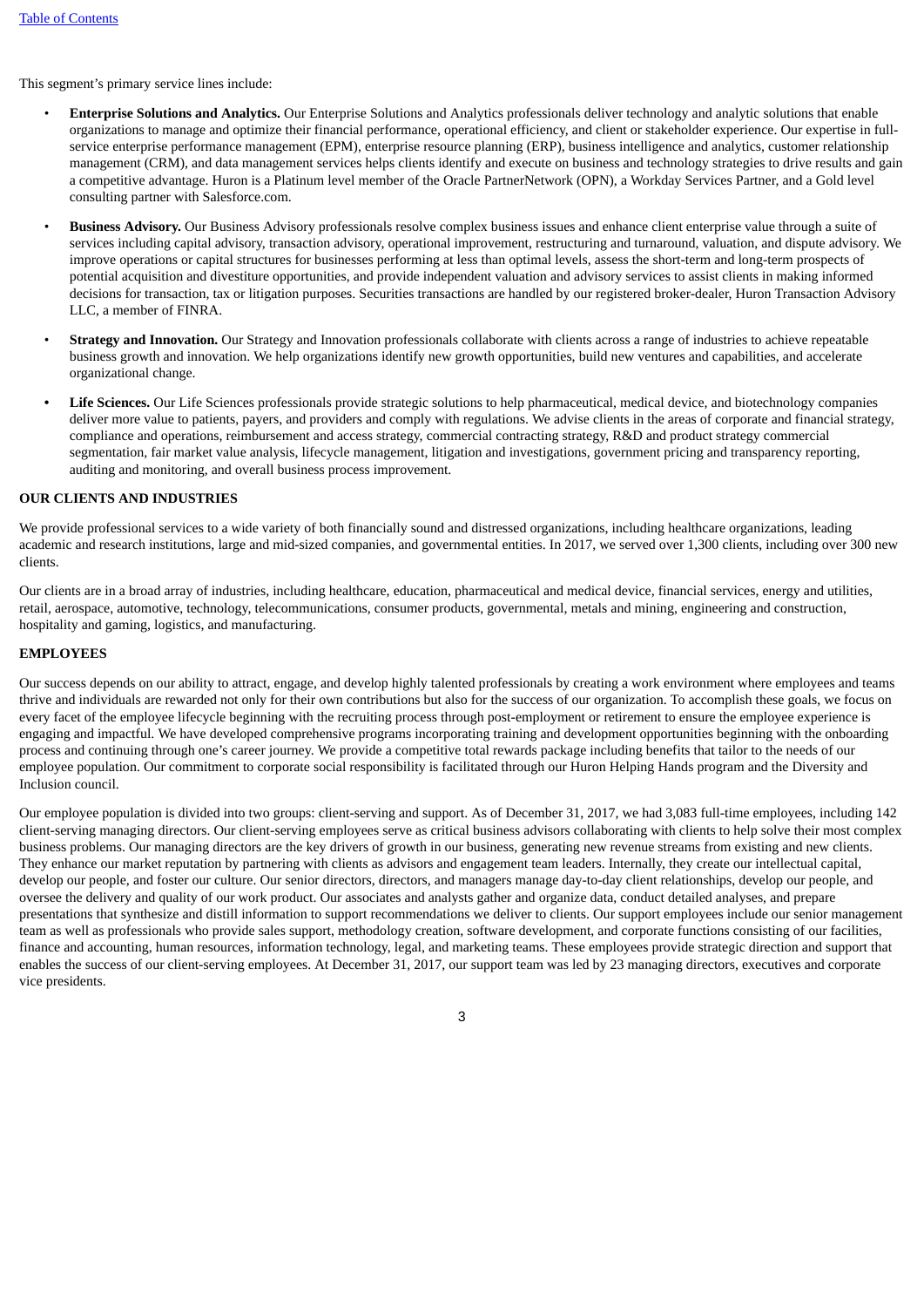In addition to our full-time client-serving employees, we engage contractors on an as-needed basis to provide unique skill sets that are not required to be staffed on a full-time basis.

Supporting our professionals' career progression is critical to our employee retention and engagement. As part of our onboarding process, our learning and organizational effectiveness team facilitates a robust and structured training curriculum for newly hired employees to help develop and integrate them more effectively into the company. Leadership development programs are offered to recently promoted employees to support their transition to and success in a new role with broader responsibility. In addition to these milestone programs, we offer a variety of leadership development for those we deem capable of taking on broader roles in the organization. We also provide a variety of continuing education opportunities to all of our employees, including formal classroom environments, online courses, and webinars to further develop employees' capabilities including technical knowledge, people skills, team dynamics and coaching and developing others. We encourage our employees to enhance their professional skills through outside courses that certify their technical skills and to pursue certain advanced degrees. Employees are assigned internal performance coaches to help them establish expectations that are reviewed regularly, including identifying opportunities for professional development, formal training and technical skill certifications.

Our total rewards philosophy focuses on rewarding and retaining our high performing employees. To accomplish this, we offer employees a competitive base salary, performance incentives and benefits.

Our incentive compensation plan is designed to recognize and reward performance of both the organization and individuals and to ensure we properly recognize and retain our top performers. We take both practice and company financial performance into consideration in the determination of bonus pool funding. At the practice level, the annual bonus pool is funded based on achievement of its annual financial goals. The board of directors then reviews and approves the total incentive compensation pool for all practices in the context of the company's overall financial performance. Individual bonus awards are based on the practice's financial performance, individual bonus targets, and the individual's performance as evaluated through our performance management process. The intent of the incentive compensation plan is to differentiate rewards based on individual performance, ensuring that our top performers for the year receive incentives that are commensurate with their contributions, enabling us to retain them and continue to provide our clients with exceptional service. The incentive compensation plan for our named executive officers is funded based on a blend of achievement of financial goals and strategic initiatives.

Managing directors' individual compensation levels, including base salary and target incentive awards, are set to align with the value of their expected contributions to the organization. As the key drivers of the organization's success, their compensation is designed to include equity awards as a core component. The use of equity is intended to encourage retention, align the interests of our managing directors with shareholders, and help build wealth over a managing director's career at Huron through annual grants as well as stock price appreciation.

Our benefit programs are designed to be both comprehensive and tailored to the needs of our employee population, such as a paid time off policy that allows for flexibility and a travel reward program which recognizes the significant travel commitment of our client-serving workforce. Our wellness benefits are aimed at encouraging employees to be aware of their current state of health and providing various tools and resources given the demanding nature of the work. Through these unique benefits, as well as our health and welfare plans, retirement benefits, stock purchase plan, and other benefit programs, we provide a core sense of security to our employees.

Our corporate social responsibility efforts are designed to support an individual's charitable interests while also providing a venue for our employees to come together to make an impact in the communities in which we live and work. In addition, the Diversity and Inclusion council supports the needs of our growing employee population through employee resource groups that provide corporate-wide educational opportunities, build awareness, celebrate our differences, develop mentoring relationships, and ensure we are fostering a welcoming and engaging environment for all employees.

# **BUSINESS DEVELOPMENT AND MARKETING**

Our business development and marketing activities are aimed at cultivating relationships, generating leads, and building a strong brand reputation with hospital, health system, and university administrators; offices of the C-suite; and senior level influencers and decision makers of middle market and large corporate organizations. We believe excellent service delivery to clients is critical to building and maintaining relationships and our brand reputation, and we emphasize the importance of client service to all of our employees.

Currently, we generate new business opportunities through the combination of relationships our managing directors have with individuals working in healthcare organizations, academic and research institutions, and corporations, and marketing lead generation activities. We also view cross-selling as a key component in building our business. Often, the client relationship of a managing director in one area of our business leads to opportunities in another area. All of our managing directors understand their roles in ongoing relationship and business development, which is reinforced through our compensation and incentive programs. We actively seek to identify new business opportunities and frequently receive referrals and repeat business from past and current clients. In addition, to complement the business development efforts of our managing directors, we have dedicated business development professionals who are focused exclusively on developing client relationships and generating new business.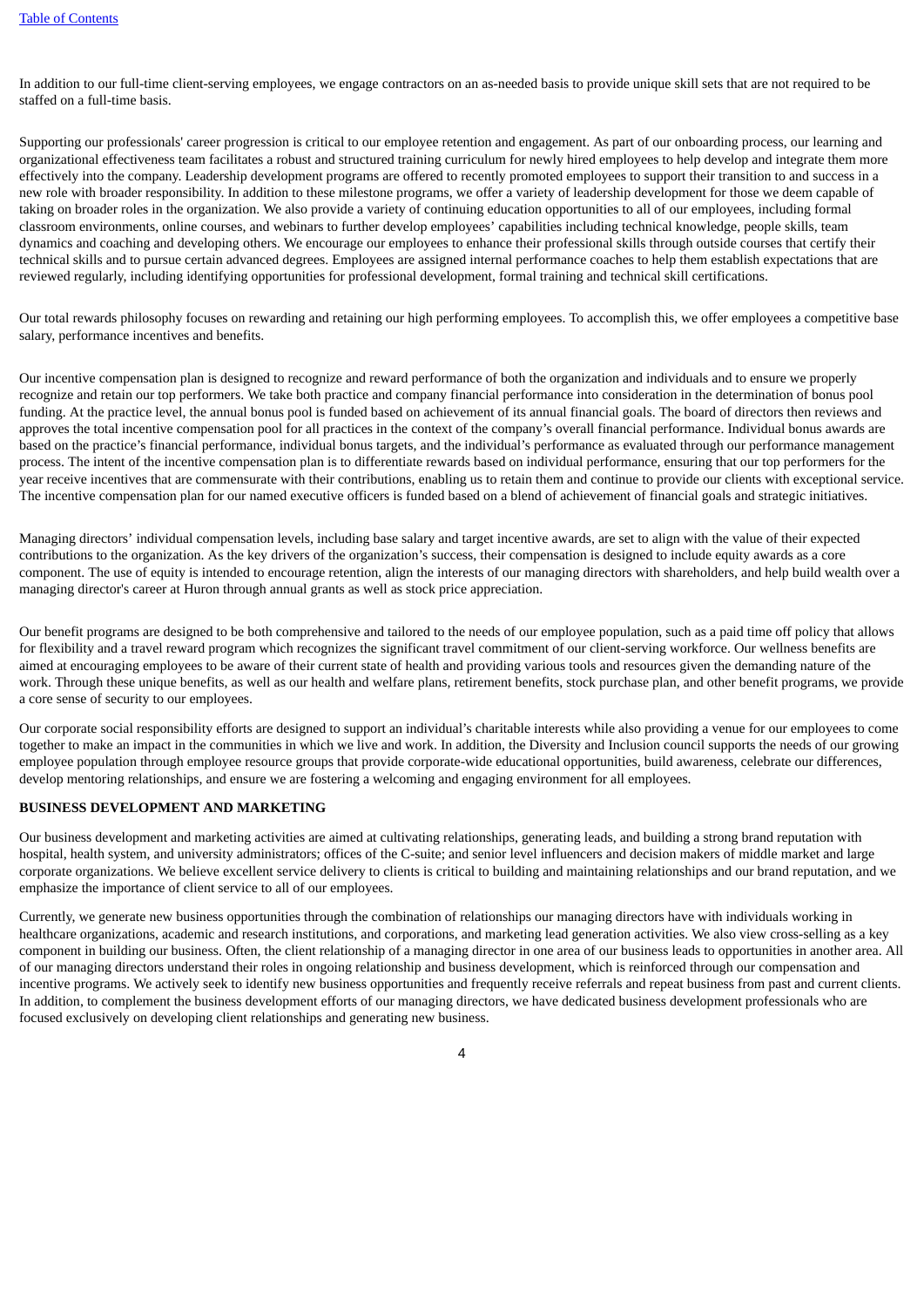# **COMPETITION**

The professional services industry is extremely competitive, highly fragmented, and constantly evolving. The industry includes a large number of participants with a variety of skills and industry expertise, including other strategy, business operations, technology, and financial consulting firms; general management consulting firms; the consulting practices of major accounting firms; technical and economic advisory firms; regional and specialty consulting firms; and the internal professional resources of organizations. We compete with a large number of service and technology providers in all of our segments. Our competitors vary, depending on the particular practice area, and we expect to continue to face competition from new market entrants.

We believe the principal competitive factors in our market include reputation, the ability to attract and retain top talent, and the capacity to manage engagements effectively to drive high value to clients. There is also competition on price, although to a lesser extent due to the criticality of the issues that many of our services address. Some competitors have a greater geographic footprint, broader international presence, and more resources than we do, but we believe our reputation and ability to deliver high-value, quality service and measurable results to our clients across a balanced portfolio of services and attract and retain employees with broad capabilities and deep industry expertise enable us to compete favorably in the professional services marketplace.

### **AVAILABLE INFORMATION**

Our Annual Report on Form 10-K, Quarterly Reports on Form 10-Q, Current Reports on Form 8-K, and amendments to those reports filed or furnished pursuant to Section 13(a) or 15(d) of the Exchange Act are available free of charge on the investor relations page of our website, www.huronconsultinggroup.com, as soon as reasonably practicable after we electronically file such material with, or furnish it to, the SEC. The content posted on our website is not incorporated by reference into this report or any other reports filed with, or furnished to, the SEC. Any materials we file with the SEC may be read and copied at the SEC's Public Reference Room at 100 F Street, NE, Washington, D.C. 20549. Information on the operation of the Public Reference Room may be obtained by calling the SEC at 1-800-SEC-0330. The SEC maintains an Internet site (http://www.sec.gov) that contains reports, proxy and information statements, and other information regarding issuers that file electronically with the SEC.

#### <span id="page-6-0"></span>**ITEM 1A. RISK FACTORS.**

The following discussion of risk factors may be important to understanding the statements in this Annual Report on Form 10-K or elsewhere. The following information should be read in conjunction with Part II—Item 7. "Management's Discussion and Analysis of Financial Condition and Results of Operations" and the Consolidated Financial Statements and related notes in this Annual Report on Form 10-K. Discussions about the important operational risks that our business encounters can be found in Part II—Item 7. "Management's Discussion and Analysis of Financial Condition and Results of Operations."

#### An inability to retain our senior management team and other managing directors would be detrimental to the success of our business.

We rely heavily on our senior management team, our practice leaders, and other managing directors; our ability to retain them is particularly important to our future success. Given the highly specialized nature of our services, the senior management team must have a thorough understanding of our service offerings as well as the skills and experience necessary to manage an organization consisting of a diverse group of professionals. In addition, we rely on our senior management team and other managing directors to generate and market our business. Further, our senior management's and other managing directors' personal reputations and relationships with our clients are a critical element in obtaining and maintaining client engagements. Although we enter into nonsolicitation agreements with our senior management team and other managing directors, we generally do not enter into non-competition agreements. Accordingly, members of our senior management team and our other managing directors are not contractually prohibited from leaving or joining one of our competitors, and some of our clients could choose to use the services of that competitor instead of our services. If one or more members of our senior management team or our other managing directors leave and we cannot replace them with a suitable candidate quickly, we could experience difficulty in securing and successfully completing engagements and managing our business properly, which could harm our business prospects and results of operations.

### Our inability to hire and retain talented people in an industry where there is great competition for talent could have a serious negative effect on our **prospects and results of operations.**

Our business involves the delivery of professional services and is highly labor-intensive. Our success depends largely on our general ability to attract, develop, motivate, and retain highly skilled professionals. Further, we must successfully maintain the right mix of professionals with relevant experience and skill sets as we continue to grow, as we expand into new service offerings, and as the market evolves. The loss of a significant number of our professionals, the inability to attract, hire, develop, train, and retain additional skilled personnel, or failure to maintain the right mix of professionals could have a serious negative effect on us, including our ability to manage, staff, and successfully complete our existing engagements and obtain new engagements. Qualified professionals are in great demand, and we face significant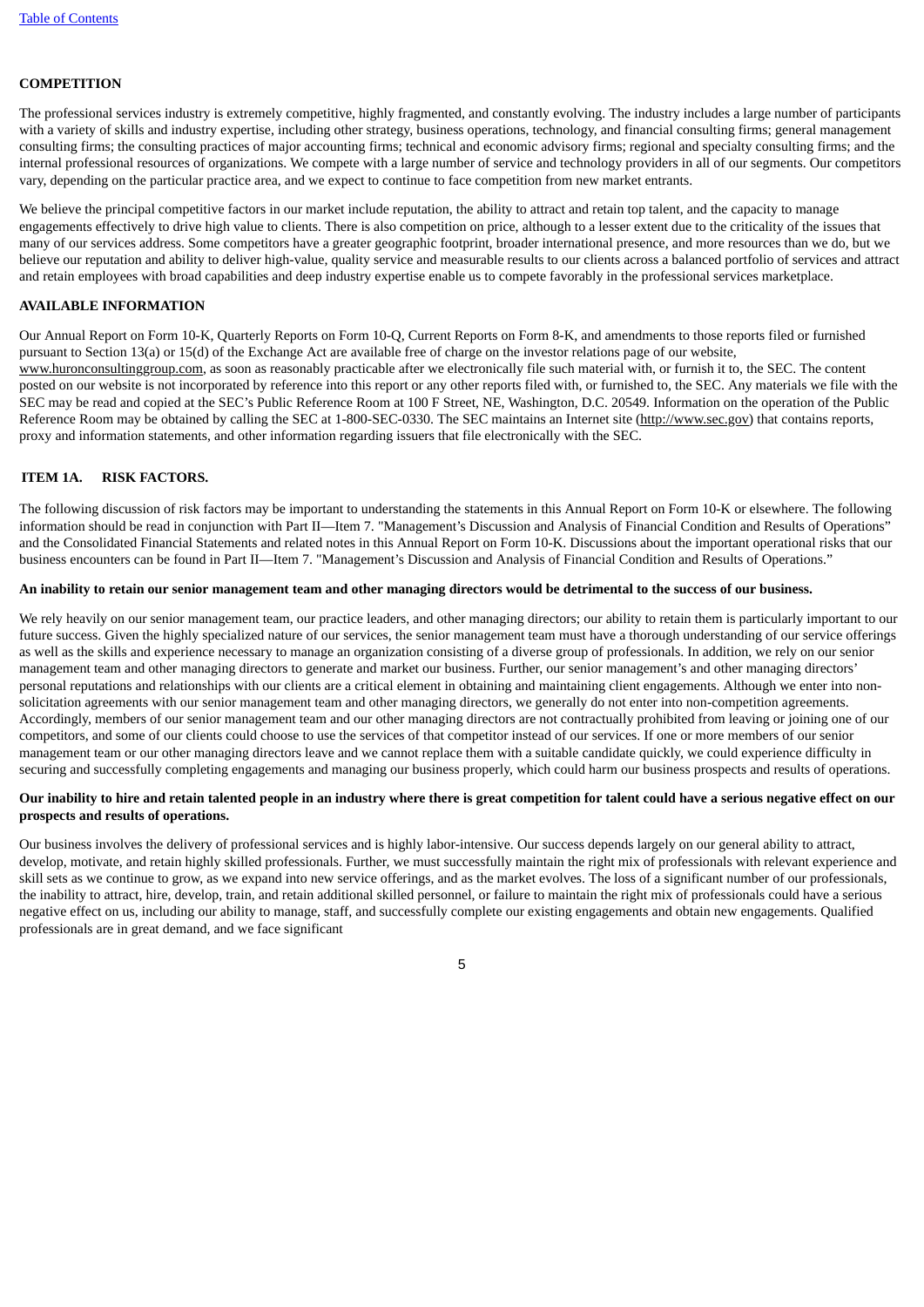competition for both senior and junior professionals with the requisite credentials and experience. Our principal competition for talent comes from other consulting firms and accounting firms, as well as from organizations seeking to staff their internal professional positions. Many of these competitors may be able to offer significantly greater compensation and benefits or more attractive lifestyle choices, career paths, or geographic locations than we do. Therefore, we may not be successful in attracting and retaining the skilled consultants we require to conduct and expand our operations successfully. Increasing competition for these revenue-generating professionals may also significantly increase our labor costs, which could negatively affect our margins and results of operations.

### Additional hiring, departures, business acquisitions and dispositions could disrupt our operations, increase our costs or otherwise harm our **business.**

Our business strategy is dependent in part upon our ability to grow by hiring individuals or groups of individuals and by acquiring complementary businesses. However, we may be unable to identify, hire, acquire, or successfully integrate new employees and acquired businesses without substantial expense, delay, or other operational or financial obstacles. From time to time, we will evaluate the total mix of services we provide and we may conclude that businesses may not achieve the results we previously expected. Competition for future hiring and acquisition opportunities in our markets could increase the compensation we offer to potential employees or the prices we pay for businesses we wish to acquire. In addition, we may be unable to achieve the financial, operational, and other benefits we anticipate from any hiring or acquisition, as well as any disposition, including those we have completed so far. New acquisitions could also negatively impact existing practices and cause current employees to depart. Hiring additional employees or acquiring businesses could also involve a number of additional risks, including:

- the diversion of management's time, attention, and resources from managing and marketing our Company;
- the failure to retain key acquired personnel or existing personnel who may view the acquisition unfavorably;
- the potential loss of clients of acquired businesses;
- the need to compensate new employees while they wait for their restrictive covenants with other institutions to expire;
- the potential need to raise significant amounts of capital to finance a transaction or the potential issuance of equity securities that could be dilutive to our existing stockholders;
- increased costs to improve, coordinate, or integrate managerial, operational, financial, and administrative systems;
- the potential assumption of liabilities of an acquired business;
- the inability to attain the expected synergies with an acquired business;
- the usage of earn-outs based on the future performance of our business acquisitions may deter the acquired company from fully integrating into our existing business;
- the perception of inequalities if different groups of employees are eligible for different benefits and incentives or are subject to different policies and programs; and
- difficulties in integrating diverse backgrounds and experiences of consultants, including if we experience a transition period for newly hired consultants that results in a temporary drop in our utilization rates or margins.

All of our acquisitions have been accounted for as purchases, some of which involved purchase prices well in excess of tangible asset values, resulting in the creation of a significant amount of goodwill and other intangible assets. Under generally accepted accounting principles, we do not amortize goodwill or intangible assets acquired in a business combination that are determined to have indefinite useful lives, but instead review them annually (or more frequently if impairment indicators arise) for impairment. To the extent that we determine that such an asset has been impaired, we will write down its carrying value on our balance sheet and book a non-cash impairment charge in our statement of earnings. If, as a result of acquisitions or otherwise, the amount of intangible assets being amortized increases, so will our amortization charges in future periods.

Also, selling practices and shutting down operations present similar challenges in a service business. Dispositions not only require management's time, but they can impair existing relationships with clients or otherwise affect client satisfaction, particularly in situations where the divestiture eliminates only part of the complement of consulting services provided to a client. Dispositions may also involve continued financial involvement, as we may be required to retain responsibility for, or agree to indemnify buyers against, liabilities related to a business sold. For example, in connection with the sale of our Huron Legal segment to Consilio, Inc., which was completed on December 31, 2015, we have contractually agreed to indemnify the buyer against certain liabilities. If we fail to successfully address these risks, our ability to compete may be impaired and our results of operations may be adversely affected.

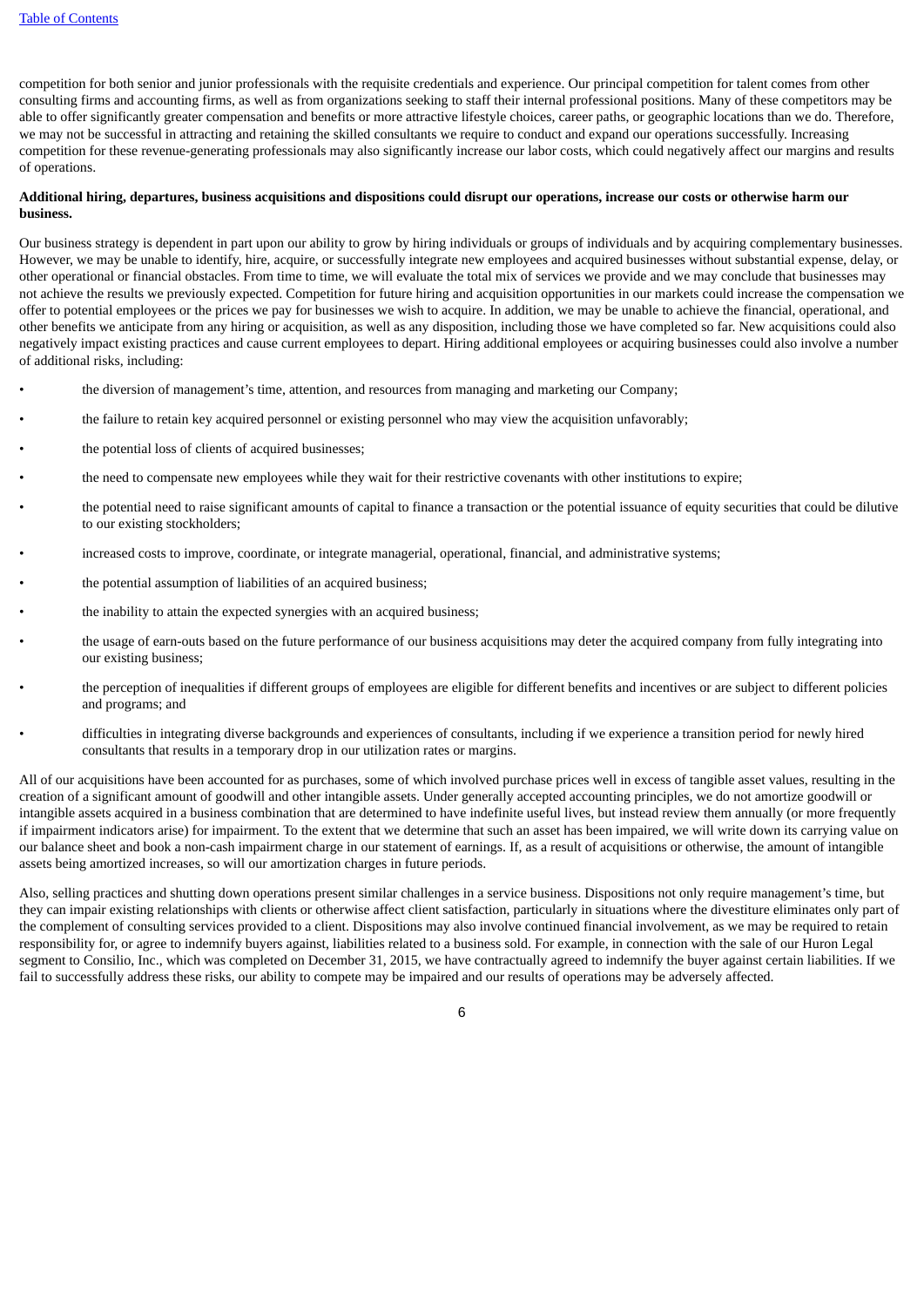### Our goodwill and other intangible assets represent a substantial amount of our total assets, and we may be required to recognize a non-cash impairment charge for these assets if the performance of one or more of our reporting units falls below our expectations.

Our total assets reflect a substantial amount of intangible assets, primarily goodwill. At December 31, 2017, goodwill and other intangible assets totaled \$718.1 million, or 69%, of our total assets. Goodwill results from our acquisitions, representing the excess of the fair value of consideration transferred over the fair value of the net assets acquired. We test goodwill for impairment at the reporting unit level, annually and whenever events or circumstances make it more likely than not that an impairment may have occurred. Intangible assets other than goodwill represent purchased assets that lack physical substance but can be distinguished from goodwill. Our intangible assets primarily consist of customer relationships, trade names, customer contracts, technology and software, non-competition agreements, and publishing content, all of which were acquired through business combinations. We evaluate our intangible assets for impairment whenever events or changes in circumstances indicate that the carrying amount of the assets may not be recoverable. No impairment charges for intangible assets were recorded in 2017.

During 2017, we recorded \$253.1 million of non-cash goodwill impairment charges. As further explained in the following paragraphs, of the \$253.1 million, \$208.1 million related to our Healthcare reporting unit and \$45.0 million related to our Enterprise Solutions and Analytics reporting unit which is included in our Business Advisory segment.

During the second quarter of 2017, we performed a goodwill impairment analysis for our Healthcare reporting unit as our Healthcare business had experienced a prolonged period of declining revenues, primarily driven by softness in our revenue cycle offering within our performance improvement solution. This softness was attributable to decreased demand for our services, the winding down of some of our larger projects, and a trend toward smaller projects, as well as fewer large integrated projects. In light of these challenges, several initiatives have been undertaken to improve the segment's financial performance, including repositioning our solutions to address the most critical needs of our clients, the expansion of our existing services such as those in our Studer Group, strategy, physician and technology offerings, and workforce reductions to better align resources with market demand. While the initiatives undertaken to improve the financial performance of our Healthcare segment began yielding some positive impacts, hospitals and health systems continued to face regulatory and funding uncertainty; therefore, we remained cautious about near-term growth. As we had previously disclosed in prior quarters, if the financial performance of our Healthcare segment continued to decline and did not meet our expectations, we could be required to perform an interim impairment analysis with respect to our carrying value of goodwill for the Healthcare reporting unit prior to our usual annual test. Based on forecasts prepared in the second quarter of 2017 in connection with our quarterly forecasting cycle, we determined that the likely time frame to improve the financial results of this segment would take longer than originally anticipated. As such, we concluded, during the second quarter of 2017, that the fair value of the Healthcare reporting unit may have no longer exceeded its carrying value. In connection with the preparation of our financial statements for the quarter ended June 30, 2017, we performed an interim impairment test on the Healthcare reporting unit. Based on the estimated fair value of the Healthcare reporting unit, we recorded a \$208.1 million non-cash pretax goodwill impairment charge to reduce the carrying value of goodwill in our Healthcare reporting unit.

Our Enterprise Solutions and Analytics reporting unit was established with the acquisition of Blue Stone International, LLC in 2013. Since that time, we completed five additional business acquisitions within the reporting unit, most recently the acquisitions of the U.S. assets and international assets of ADI Strategies in May 2016 and April 2017, respectively. We record the assets acquired and liabilities assumed in business combinations, including identifiable intangible assets, at their estimated fair values as of the acquisition date, and goodwill is recorded as the excess of the fair value of consideration transferred, including any contingent consideration, over the fair value of the net assets acquired. Therefore, the initial accounting for an acquisition results in its fair value equaling its carrying value. As we have previously disclosed in prior quarters, due to this reporting unit's relatively low headroom, in the event that the financial performance of the reporting unit did not meet our expectations during 2017, we could be required to take a non-cash impairment charge as a result of any goodwill impairment test. During the first three quarters of 2017, the performance of Enterprise Solutions and Analytics continued to reasonably meet our expectations. However, both revenues and operating margin during the fourth quarter of 2017 fell short of our expectations resulting in a reduction in workforce within the reporting unit during that quarter. Further, in connection with our annual budget process for 2018, which coincided with our annual goodwill impairment test during the fourth quarter of 2017, we determined that the reporting unit's expected future revenue growth rates and operating margin would be lower than previously anticipated for this reporting unit. As a result, our goodwill impairment test indicated that the fair value of the Enterprise Solutions and Analytics reporting unit no longer exceeded its carrying value, and we recorded a \$45.0 million non-cash pretax charge to write-off the entire carrying value of this reporting unit's goodwill during the fourth quarter of 2017.

The Life Sciences reporting unit has also been established primarily through recent business acquisitions: The Frankel Group Associates LLC in January 2014 and Pope Woodhead in January 2017. As discussed above, goodwill is recorded for such business acquisitions as the excess of purchase price over the fair value of the tangible and identifiable intangible assets acquired and liabilities assumed, resulting in the fair value equaling the carrying value at the acquisition date. Based on the results of our annual goodwill impairment test as of November 30, 2017, the Life Sciences reporting unit's fair value exceeded its carrying value by 14%. We will monitor any changes to our assumptions and will evaluate goodwill as deemed warranted during future periods.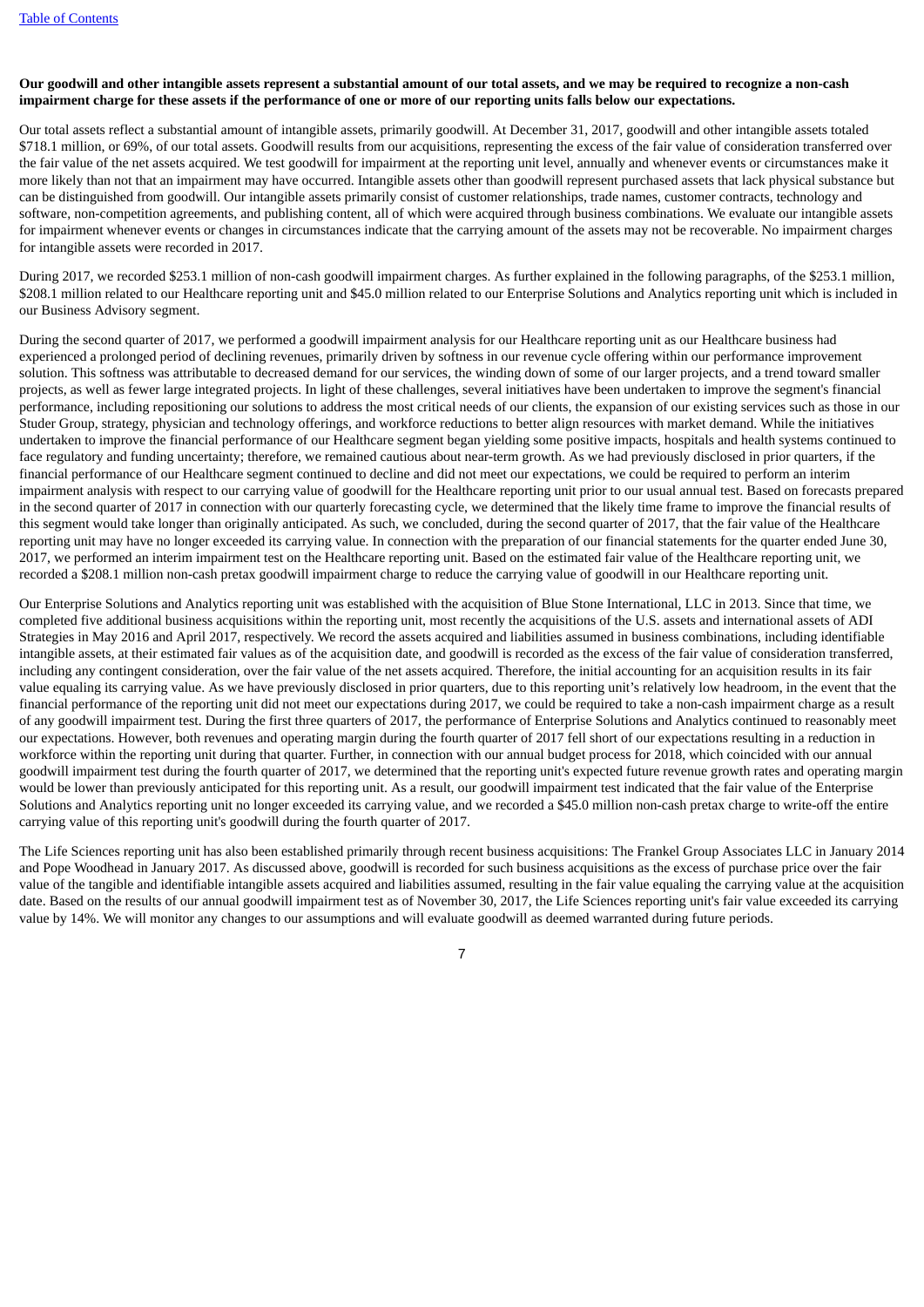Determining the fair value of a reporting unit requires us to make significant judgments, estimates, and assumptions. While we believe that the estimates and assumptions underlying our valuation methodology are reasonable, these estimates and assumptions could have a significant impact on whether or not a noncash goodwill impairment charge is recognized and also the magnitude of any such charge. The results of an impairment analysis are as of a point in time. There is no assurance that the actual future earnings or cash flows of our reporting units will be consistent with our projections. We will monitor any changes to our assumptions and will evaluate goodwill as deemed warranted during future periods. Any significant decline in our operations could result in additional non-cash goodwill impairment charges.

Refer to "Critical Accounting Policies" within Part I - Item 2. "Management's Discussion and Analysis of Financial Condition and Results of Operations" and Note 5 "Goodwill and Intangible Assets" within the notes to our consolidated financial statements for further discussion of our business combinations, goodwill, intangible assets, and impairment tests performed in 2017.

### Changes in capital markets, legal or regulatory requirements, and general economic or other factors beyond our control could reduce demand for **our services, in which case our revenues and profitability could decline.**

A number of factors outside of our control affect demand for our services. These include:

- fluctuations in U.S. and global economies;
- the U.S. or global financial markets and the availability, costs, and terms of credit;
- changes in laws and regulations; and
	- other economic factors and general business conditions.

We are not able to predict the positive or negative effects that future events or changes to the U.S. or global economy, financial markets, or regulatory and business environment could have on our operations.

#### Changes in U.S. tax laws could have a material adverse effect on our business, cash flow, results of operations and financial conditions.

We are subject to income and other taxes in the U.S. at the state and federal level and also in foreign jurisdictions. Changes in applicable U.S. state, federal or foreign tax laws and regulations, or their interpretation and application, could materially affect our tax expense and profitability.

On December 22, 2017, the President of the United States signed into law the Tax Cuts and Jobs Act ("2017 Tax Reform"), a tax reform bill which contains significant changes to corporate taxation, including a reduction in the current corporate federal income tax rate from 35% to 21%, additional limitations on the tax deductibility of interest, substantial changes to the taxation of foreign earnings, and modification or repeal of many business deductions and credits. The changes included in the 2017 Tax Reform are broad and complex. The final transition impact of the 2017 Tax Reform may differ materially from our current estimates due to, among other things, additional regulatory and interpretive guidance, as well as any statutory technical corrections that are subsequently enacted.

The 2017 Tax Reform, or any related, similar or amended legislation or other changes in U.S. federal income tax laws, could adversely affect the U.S. federal income taxation of our ongoing operations. Any such changes and related consequences could have a material adverse impact on our financial results.

#### If we are unable to manage fluctuations in our business successfully, we may not be able to sustain profitability.

We have grown significantly since we commenced operations and have increased the number of our full-time professionals from 249 in 2002 to 3,083 as of December 31, 2017. Additionally, our considerable growth has placed demands on our management and our internal systems, procedures, and controls and will continue to do so in the near future. To successfully manage growth, we must periodically adjust and strengthen our operating, financial, accounting, and other systems, procedures, and controls, which could increase our costs and may adversely affect our gross profits and our ability to sustain profitability if we do not generate increased revenues to offset the costs. As a public company, our information and control systems must enable us to prepare accurate and timely financial information and other required disclosures. If we discover deficiencies in our existing information and control systems that impede our ability to satisfy our reporting requirements, we must successfully implement improvements to those systems in an efficient and timely manner.

Although we have generated positive earnings since we became a public company, we may not sustain profitability in the future. Additionally, the nature of our services and the general economic environment make it difficult to predict our future operating results. To sustain profitability, we must:

- attract, integrate, retain, and motivate highly qualified professionals;
	- achieve and maintain adequate utilization and suitable billing rates for our revenue-generating professionals;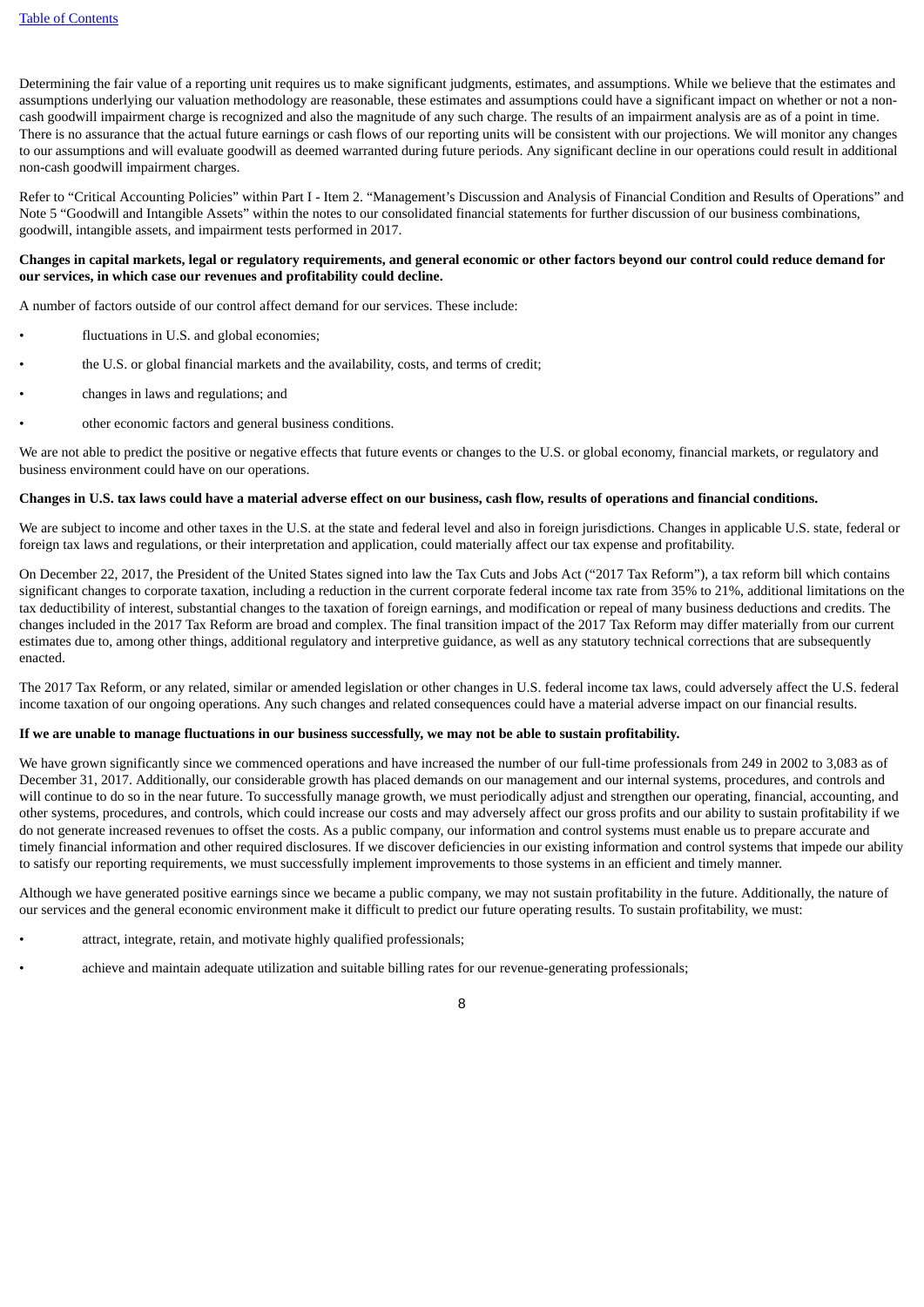- expand our existing relationships with our clients and identify new clients in need of our services;
- successfully resell engagements and secure new engagements every year;
- maintain and enhance our brand recognition; and
- adapt quickly to meet changes in our markets, our business mix, the economic environment, the credit markets, and competitive developments.

#### Our financial results could suffer if we are unable to achieve or maintain adequate utilization and suitable billing rates for our consultants.

Our profitability depends to a large extent on the utilization and billing rates of our professionals. Utilization of our professionals is affected by a number of factors, including:

- the number and size of client engagements;
- the timing of the commencement, completion and termination of engagements, which in many cases is unpredictable;
- our ability to transition our consultants efficiently from completed engagements to new engagements;
- the hiring of additional consultants because there is generally a transition period for new consultants that results in a temporary drop in our utilization rate;
- unanticipated changes in the scope of client engagements;
- our ability to forecast demand for our services and thereby maintain an appropriate level of consultants; and
- conditions affecting the industries in which we practice as well as general economic conditions.

The billing rates of our consultants that we are able to charge are also affected by a number of factors, including:

- our clients' perception of our ability to add value through our services;
- the market demand for the services we provide;
- an increase in the number of engagements in the government sector, which are subject to federal contracting regulations;
- introduction of new services by us or our competitors;
- our competition and the pricing policies of our competitors; and
- current economic conditions.

If we are unable to achieve and maintain adequate overall utilization as well as maintain or increase the billing rates for our consultants, our financial results could materially suffer. In addition, our consultants oftentimes perform services at the physical locations of our clients. If there are natural disasters, disruptions to travel and transportation or problems with communications systems, our ability to perform services for, and interact with, our clients at their physical locations may be negatively impacted which could have an adverse effect on our business and results of operations.

## Our quarterly results of operations have fluctuated in the past and may continue to fluctuate in the future as a result of certain factors, some of **which may be outside of our control.**

A key element of our strategy is to market our products and services directly to certain large organizations, such as health systems and acute care hospitals, and to increase the number of our products and services utilized by existing clients. The sales cycle for some of our products and services is often lengthy and may involve significant commitment of client personnel. As a consequence, the commencement date of a client engagement often cannot be accurately forecasted. As discussed below, certain of our client contracts contain terms that result in revenue that is deferred and cannot be recognized until the occurrence of certain events. As a result, the period of time between contract signing and recognition of associated revenue may be lengthy, and we are not able to predict with certainty the period in which revenue will be recognized.

Certain of our contracts provide that some portion or all of our fees are at risk if our services do not result in the achievement of certain performance targets. To the extent that any revenue is contingent upon the achievement of a performance target, we only recognize revenue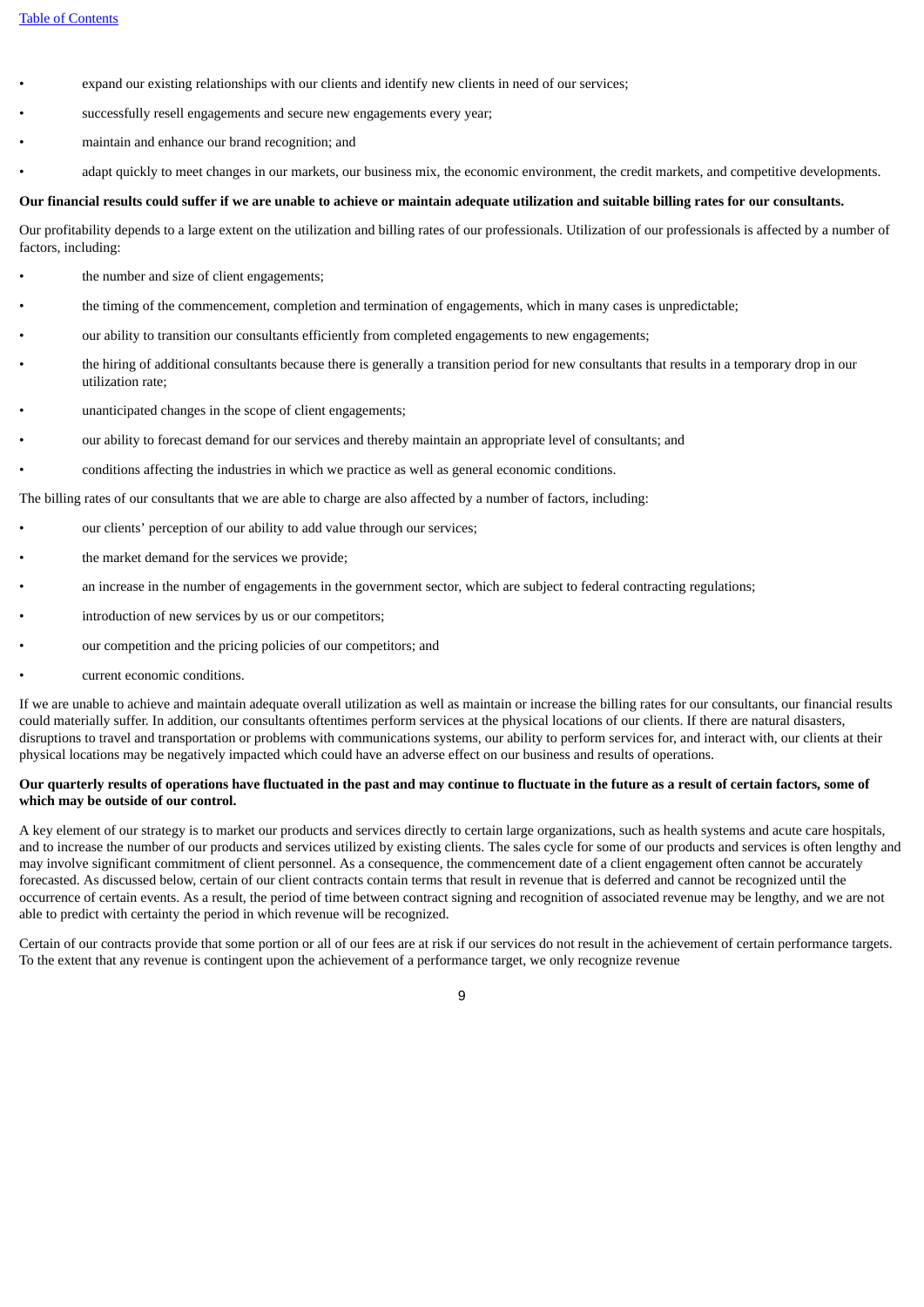upon client confirmation that the performance targets have been achieved. If a client fails to provide such confirmation in a timely manner, our ability to recognize revenue will be delayed.

Fee discounts, pressure to not increase or even decrease our rates, and less advantageous contract terms could result in the loss of clients, lower revenues and operating income, higher costs, and less profitable engagements. More discounts or write-offs than we expect in any period would have a negative impact on our results of operations.

Other fluctuations in our quarterly results of operations may be due to a number of other factors, some of which are not within our control, including:

- the timing and volume of client invoices processed and payments received, which may affect the fees payable to us under certain of our engagements;
- client decisions regarding renewal or termination of their contracts;
- the amount and timing of costs related to the development or acquisition of technologies or businesses; and
- unforeseen legal expenses, including litigation and other settlement gains or losses.

We base our annual employee bonus expense upon our expected annual adjusted earnings before interest, taxes, depreciation and amortization ("EBITDA") for that year. If we experience lower adjusted EBITDA in a quarter without a corresponding change to our full-year adjusted EBITDA expectation, our estimated bonus expense will not be reduced, which will have a negative impact on our quarterly results of operations for that quarter. Our quarterly results of operations may vary significantly and period-to-period comparisons of our results of operations may not be meaningful. The results of one quarter should not be relied upon as an indication of future performance. If our quarterly results of operations fall below the expectations of securities analysts or investors, the price of our common stock could decline substantially.

### Revenues from our performance-based engagements are difficult to predict, and the timing and extent of recovery of our costs is uncertain.

We have engagement agreements under which our fees include a significant performance-based component. Performance-based fees are contingent on the achievement of specific measures, such as our clients meeting cost-saving or other contractually-defined goals. The achievement of these contractuallydefined goals may be subject to acknowledgment by the client and is often impacted by factors outside of our control, such as the actions of the client or other third parties. Because performance-based fees are contingent, revenues on such engagements, which are recognized when all revenue recognition criteria are met, are not certain and the timing of receipt is difficult to predict and may not occur evenly throughout the year. The percentage of our revenues derived from performance-based fees for the years ended December 31, 2017, 2016, and 2015, was 4.9%, 8.9%, and 8.7%, respectively. A greater number of performancebased fee arrangements may result in increased volatility in our working capital requirements and greater variations in our quarter-to-quarter results, which could affect the price of our common stock. In addition, an increase in the proportion of performance-based fee arrangements may temporarily offset the positive effect on our operating results from an increase in our utilization rate until the related revenues are recognized.

#### The profitability of our fixed-fee engagements with clients may not meet our expectations if we underestimate the cost of these engagements.

When making proposals for fixed-fee engagements, we estimate the costs and timing for completing the engagements. These estimates reflect our best judgment regarding the efficiencies of our methodologies and consultants as we plan to deploy them on engagements. Any increased or unexpected costs or unanticipated delays in connection with the performance of fixed-fee engagements, including delays caused by factors outside our control, could make these contracts less profitable or unprofitable, which would have an adverse effect on our profit margin. For the years ended December 31, 2017, 2016, and 2015, fixed-fee engagements represented 46.7%, 47.4%, and 58.0% of our revenues, respectively.

## Our business is becoming increasingly dependent on information technology and will require additional investments in order to grow and meet the **demands of our clients.**

We depend on the use of sophisticated technologies and systems. Some of our practices provide services that are increasingly dependent on the use of software applications and systems that we do not own and could become unavailable. Moreover, our technology platforms will require continuing investments by us in order to expand existing service offerings and develop complementary services. Our future success depends on our ability to adapt our services and infrastructure while continuing to improve the performance, features, and reliability of our services in response to the evolving demands of the marketplace.

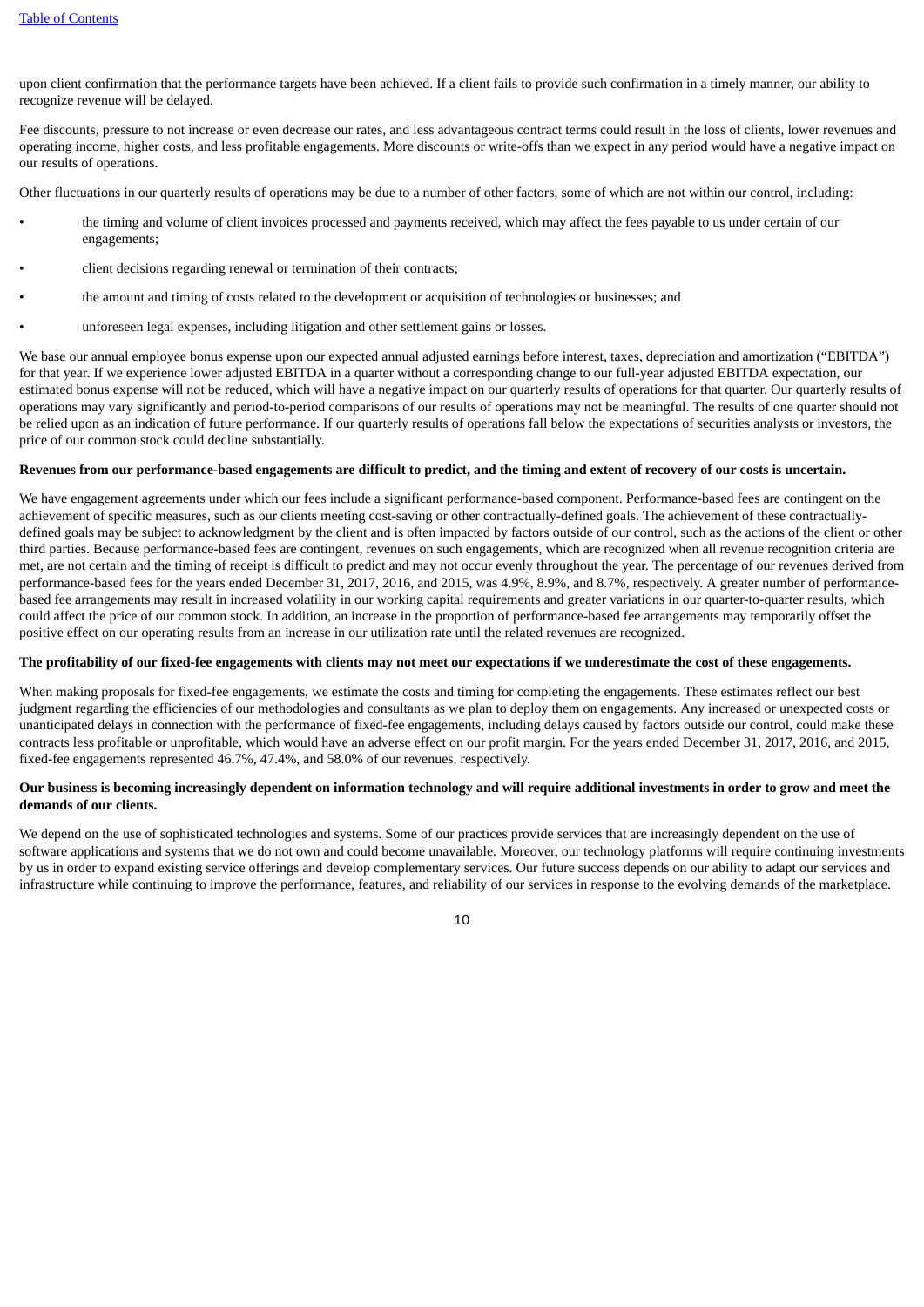# Adverse changes to our relationships with key third-party vendors, or in the business of our key third-party vendors, could unfavorably impact our **business.**

A portion of our services and solutions depend on technology or software provided by third-party vendors. Some of these third-party vendors refer potential clients to us, and others require that we obtain their permission prior to accessing their software while performing services for our clients. These third-party vendors could terminate their relationship with us without cause and with little or no notice, which could limit our service offerings and harm our financial condition and operating results. In addition, if a third-party vendor's business changes or is reduced, that could adversely affect our business. Moreover, if third-party technology or software that is important to our business does not continue to be available or utilized within the marketplace, or if the services that we provide to clients is no longer relevant in the marketplace, our business may be unfavorably impacted.

#### We could experience system failures, service interruptions, or security breaches that could negatively impact our business.

Our organization is comprised of employees who work on matters throughout the United States and overseas. Our technology platform is a "virtual office" from which we all operate. We may be subject to disruption to our operating systems from technology events that are beyond our control, including the possibility of failures at third-party data centers, disruptions to the Internet, natural disasters, power losses, and malicious attacks. In addition, despite the implementation of security measures, our infrastructure and operating systems, including the Internet and related systems, may be vulnerable to physical break-ins, hackers, improper employee or contractor access, computer viruses, programming errors, denial-of-service attacks, or other attacks by third parties seeking to disrupt operations or misappropriate information or similar physical or electronic breaches of security. While we have taken and are taking reasonable steps to prevent and mitigate the damage of such events, including implementation of system security measures, information backup, and disaster recovery processes, those steps may not be effective and there can be no assurance that any such steps can be effective against all possible risks. We will need to continue to invest in technology in order to achieve redundancies necessary to prevent service interruptions. Access to our systems as a result of a security breach, the failure of our systems, or the loss of data could result in legal claims or proceedings, liability, or regulatory penalties and disrupt operations, which could adversely affect our business and financial results.

### Our reputation could be damaged and we could incur additional liabilities if we fail to protect client and employee data through our own accord or if **our information systems are breached.**

We rely on information technology systems to process, transmit, and store electronic information and to communicate among our locations around the world and with our clients, partners, and employees. The breadth and complexity of this infrastructure increases the potential risk of security breaches which could lead to potential unauthorized disclosure of confidential information.

In providing services to clients, we may manage, utilize, and store sensitive or confidential client or employee data, including personal data and protected health information. As a result, we are subject to numerous laws and regulations designed to protect this information, such as the U.S. federal and state laws governing the protection of health or other personally identifiable information, including the Health Insurance Portability and Accountability Act (HIPAA), and international laws such as the European Union Directive on Data Protection. In addition, many states, U.S. federal governmental authorities and non-U.S. jurisdictions have adopted, proposed or are considering adopting or proposing, additional data security and/or data privacy statutes or regulations. Continued governmental focus on data security and privacy may lead to additional legislative and regulatory action, which could increase the complexity of doing business. The increased emphasis on information security and the requirements to comply with applicable U.S. and foreign data security and privacy laws and regulations may increase our costs of doing business and negatively impact our results of operations.

These laws and regulations are increasing in complexity and number. If any person, including any of our employees, negligently disregards or intentionally breaches our established controls with respect to client or employee data, or otherwise mismanages or misappropriates that data, we could be subject to significant monetary damages, regulatory enforcement actions, fines, and/or criminal prosecution.

In addition, unauthorized disclosure of sensitive or confidential client or employee data, whether through systems failure, employee negligence, fraud, or misappropriation, could damage our reputation and cause us to lose clients and their related revenue in the future.

#### **Our international expansion could result in additional risks.**

We operate both domestically and internationally, including in Canada, Europe, Asia, and the Middle East. Although historically our international operations have been limited, we intend to continue to expand internationally. Such expansion may result in additional risks that are not present domestically and which could adversely affect our business or our results of operations, including:

- compliance with additional U.S. regulations and those of other nations applicable to international operations;
- cultural and language differences;
- employment laws and rules and related social and cultural factors;
	- 11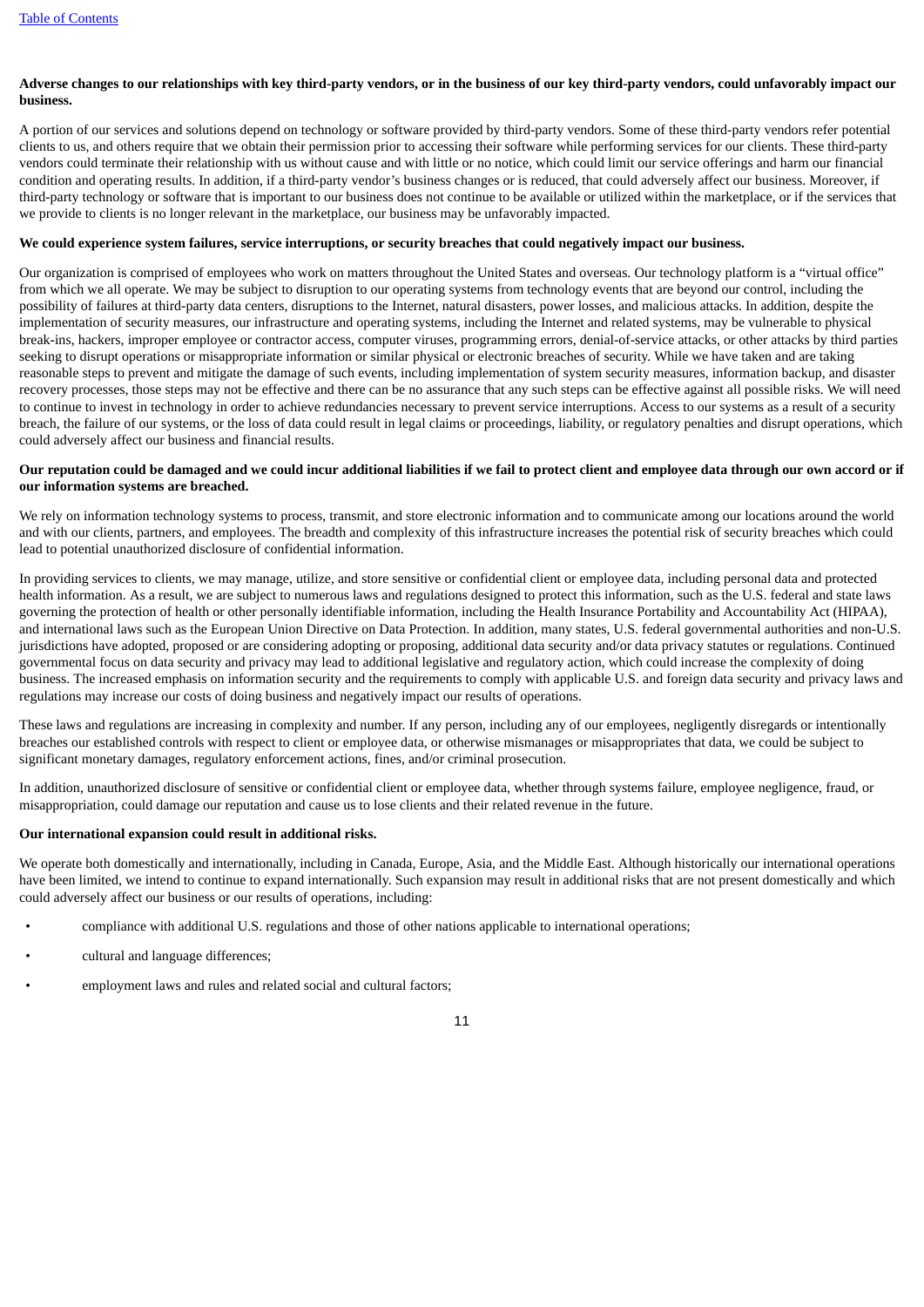- losses related to start-up costs, lack of revenue, higher costs due to low utilization, and delays in purchase decisions by prospective clients;
- currency fluctuations between the U.S. dollar and foreign currencies, which are harder to predict in the current adverse global economic climate;
- restrictions on the repatriation of earnings;
- potentially adverse tax consequences and limitations on our ability to utilize losses generated in our foreign operations;
- different regulatory requirements and other barriers to conducting business;
- different or less stable political and economic environments;
- greater personal security risks for employees traveling to or located in unstable locations; and
- civil disturbances or other catastrophic events.

Further, conducting business abroad subjects us to increased regulatory compliance and oversight. For example, in connection with our international operations, we are subject to laws prohibiting certain payments to governmental officials, such as the Foreign Corrupt Practices Act. A failure to comply with applicable regulations could result in regulatory enforcement actions as well as substantial civil and criminal penalties assessed against us and our employees.

### Our obligations under the Amended Credit Agreement are secured by a pledge of certain of the equity interests in our subsidiaries and a lien on substantially all of our assets and those of our subsidiary grantors. If we default on these obligations, our lenders may foreclose on our assets, **including our pledged equity interest in our subsidiaries.**

On March 31, 2015, we entered into a second amended and restated security agreement with Bank of America (the "Security Agreement") and a second amended and restated pledge agreement (the "Pledge Agreement") in connection with our entry into the Second Amended and Restated Credit Agreement, dated as of March 31, 2015 (as amended and restated, the "Amended Credit Agreement"). Pursuant to the Security Agreement and to secure our obligations under the Amended Credit Agreement, we granted our lenders a first-priority lien, subject to permitted liens, on substantially all of the personal property assets that we and the subsidiary grantors own. Pursuant to the Pledge Agreement, we granted our lenders 100% of the voting stock or other equity interests in our domestic subsidiaries and 65% of the voting stock or other equity interests in certain of our foreign subsidiaries. If we default on our obligations under the Amended Credit Agreement, our lenders could accelerate our indebtedness and may be able to exercise their liens on the equity interests subject to the Pledge Agreement and their liens on substantially all of our assets and the assets of our subsidiary grantors, which would have a material adverse effect on our business, operations, financial condition, and liquidity. In addition, the covenants contained in the Amended Credit Agreement impose restrictions on our ability to engage in certain activities, such as the incurrence of additional indebtedness, certain investments, certain acquisitions and dispositions, and the payment of dividends.

### Our indebtedness could adversely affect our ability to raise additional capital to fund our operations and obligations, expose us to interest rate risk **to the extent of our variable-rate debt, and adversely affect our financial results.**

At December 31, 2017, we had outstanding indebtedness of \$250 million principal amount of our 1.25% convertible senior notes due October 1, 2019, \$105.0 million on our revolving line of credit that becomes due and payable in full upon maturity on March 31, 2020, and \$4.9 million principal amount of our promissory note due March 1, 2024. Our ability to make scheduled payments of the principal, to pay interest, to make payments upon conversion, or to refinance our indebtedness, depends on our future performance. Our business may not continue to generate cash flow from operations in the future sufficient to satisfy our obligations under our current indebtedness and any future indebtedness we may incur and to make necessary capital expenditures. If we are unable to generate such cash flow, we may be required to adopt one or more alternatives, such as reducing or delaying investments or capital expenditures, selling assets, refinancing, or obtaining additional equity capital on terms that may be onerous or highly dilutive. Our ability to refinance our current indebtedness or future indebtedness will depend on the capital markets and our financial condition at such time. We may not be able to engage in any of these activities or engage in these activities on desirable terms, which could result in a default on the current indebtedness or future indebtedness.

In addition, our indebtedness, combined with our other financial obligations and contractual commitments, could have other important consequences. For example, it could:

- expose us to the risk of increased interest rates because some of our borrowings are at variable interest rates;
- make us more vulnerable to adverse changes in general U.S. and worldwide economic, industry, and competitive conditions and adverse changes in government regulation;

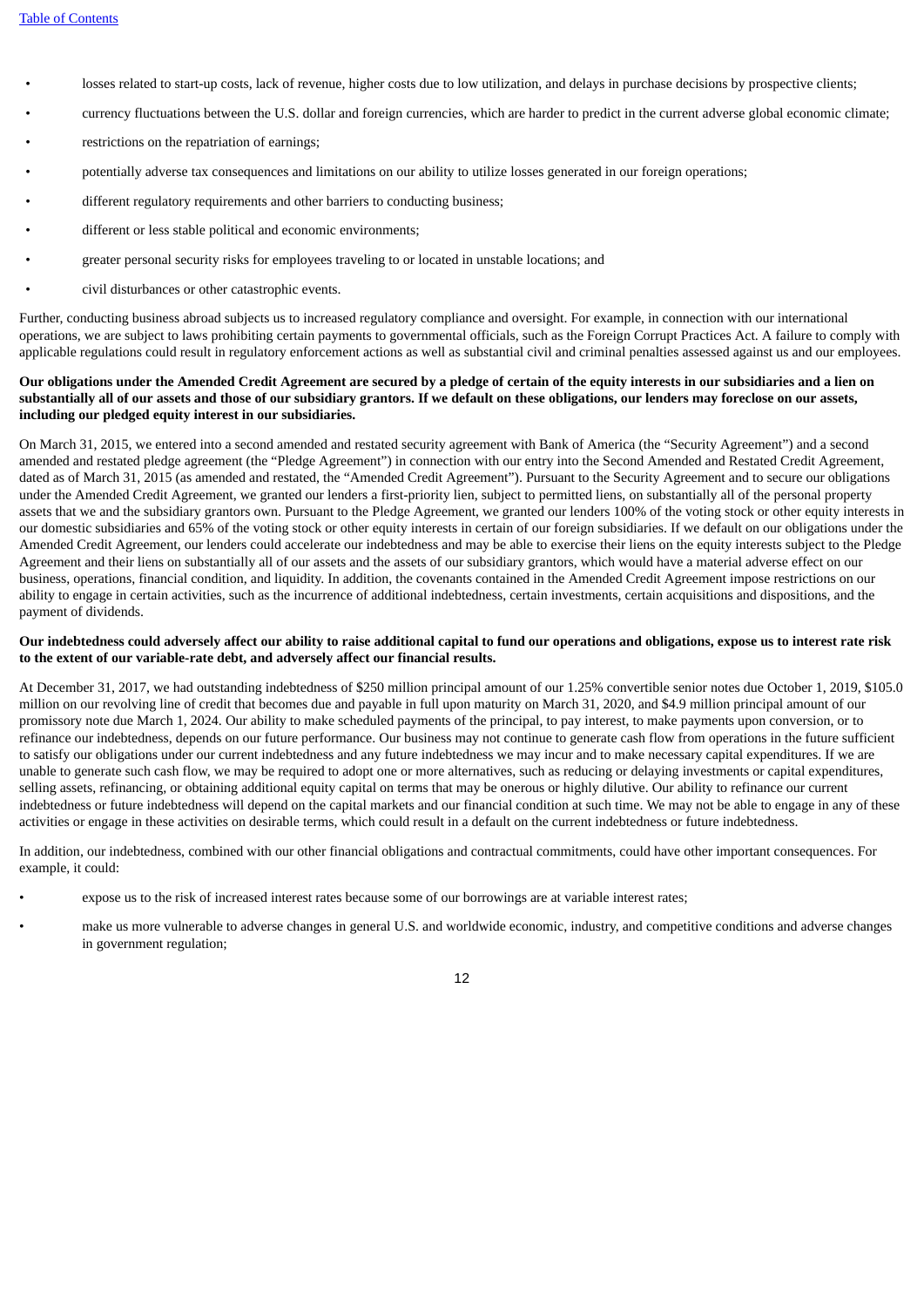- limit our ability to obtain additional financing and flexibility in planning for, or reacting to, changes in our business and our industry;
- place us at a disadvantage compared to our competitors who have less debt or have better access to capital resources; and
- require us to dedicate a larger portion of our cash from operations to service our indebtedness and thus reduce the level of cash for other purposes such as funding working capital, strategic acquisitions, capital expenditures, and other general corporate purposes.

Any of these factors could materially and adversely affect our business, financial condition, and results of operations. In addition, if we incur additional indebtedness, the risks related to our business and our ability to service or repay our indebtedness would increase.

### The accounting method for convertible debt securities that may be settled in cash, such as our convertible notes, could have a material effect on our **reported financial results.**

Under GAAP, an entity must separately account for the debt component and the embedded conversion option of convertible debt instruments that may be settled entirely or partially in cash upon conversion, such as our convertible notes, in a manner that reflects a company's economic interest cost. The effect of the accounting treatment for such instruments is that the value of such embedded conversion option would be treated as an original issue discount for purposes of accounting for the debt component of the notes and that original issue discount is amortized into interest expense over the term of the notes using an effective yield method. As a result, over the term of our convertible notes, we will initially be required to record a greater amount of non-cash interest expense. Accordingly, we will report lower net income in our financial results because of the recognition of both the current period's amortization of the debt discount and our convertible notes' coupon interest, which could adversely affect our reported or future financial results, the trading price of our common stock, and the trading price of our convertible notes.

Under certain circumstances, the shares of common stock underlying convertible debt instruments (such as our convertible notes) that may be settled entirely or partially in cash are reflected in earnings per share utilizing the treasury stock method, the effect of which is that such shares of common stock are not included in the calculation of diluted earnings per share except to the extent that the conversion value of the notes exceeds their principal amount at the end of the reporting period. Under the treasury stock method, for diluted earnings per share purposes, our convertible notes are accounted for as if the number of shares of common stock that would be necessary to settle such excess, if we elected to settle such excess in shares of common stock, are issued. The accounting standards in the future may not continue to permit the use of the treasury stock method. If we are unable to use the treasury stock method in accounting for the shares of common stock issuable upon conversion of our convertible notes, then our diluted earnings per share could be adversely affected.

In addition, if the conditional conversion feature of our convertible notes is triggered, even if holders do not elect to convert their convertible notes, we could be required under applicable accounting rules to reclassify all of the outstanding principal of our convertible notes as a current, rather than long-term, liability, which would result in a material reduction of our net working capital.

## We may not have the ability to raise the funds necessary to pay the amount of cash due upon conversion of our convertible notes, if relevant, or the fundamental change repurchase price due when a holder submits its convertible notes for repurchase upon the occurrence of a fundamental change, and our debt may contain limitations on our ability to pay cash upon conversion or required repurchase of our convertible notes.

Upon the occurrence of a fundamental change as defined in the indenture governing our convertible notes, holders of our convertible notes may require us to repurchase, for cash, all or a portion of their convertible notes at a repurchase price equal to 100% of their principal amount, plus accrued and unpaid interest, if any. In addition, upon conversion of our convertible notes, we will be required to make cash payments in respect of our convertible notes being converted, including if the conditional conversion feature of our convertible notes is triggered, unless we elect to deliver solely shares of our common stock to settle such conversion.

We may not have sufficient financial resources, or may be unable to arrange financing, to pay the fundamental change repurchase price if holders of our convertible notes submit their convertible notes for purchase by us upon the occurrence of a fundamental change or to pay the amount of cash (if any) due if holders of our convertible notes surrender their convertible notes for conversion. In addition, the occurrence of a fundamental change may cause an event of default under agreements governing our or our subsidiaries' indebtedness. Agreements governing any of our future debt may restrict our ability to make each of the required cash payments even if we have sufficient funds to make them. Furthermore, our ability to purchase our convertible notes or to pay cash (if any) due upon the conversion of our convertible notes may be limited by law or regulatory authorities. In addition, if we fail to repurchase our convertible notes or to pay the amount of cash (if any) due upon conversion of our convertible notes, we will be in default under the indenture. A default under the indenture or the fundamental change itself could also lead to a default under agreements governing our other indebtedness, which in turn may result in the acceleration of such other indebtedness we may then have outstanding. If the repayment of the other indebtedness were to be accelerated, we may not have sufficient funds to repay that indebtedness and to repurchase our convertible notes or to pay the amount of cash (if any) due upon conversion.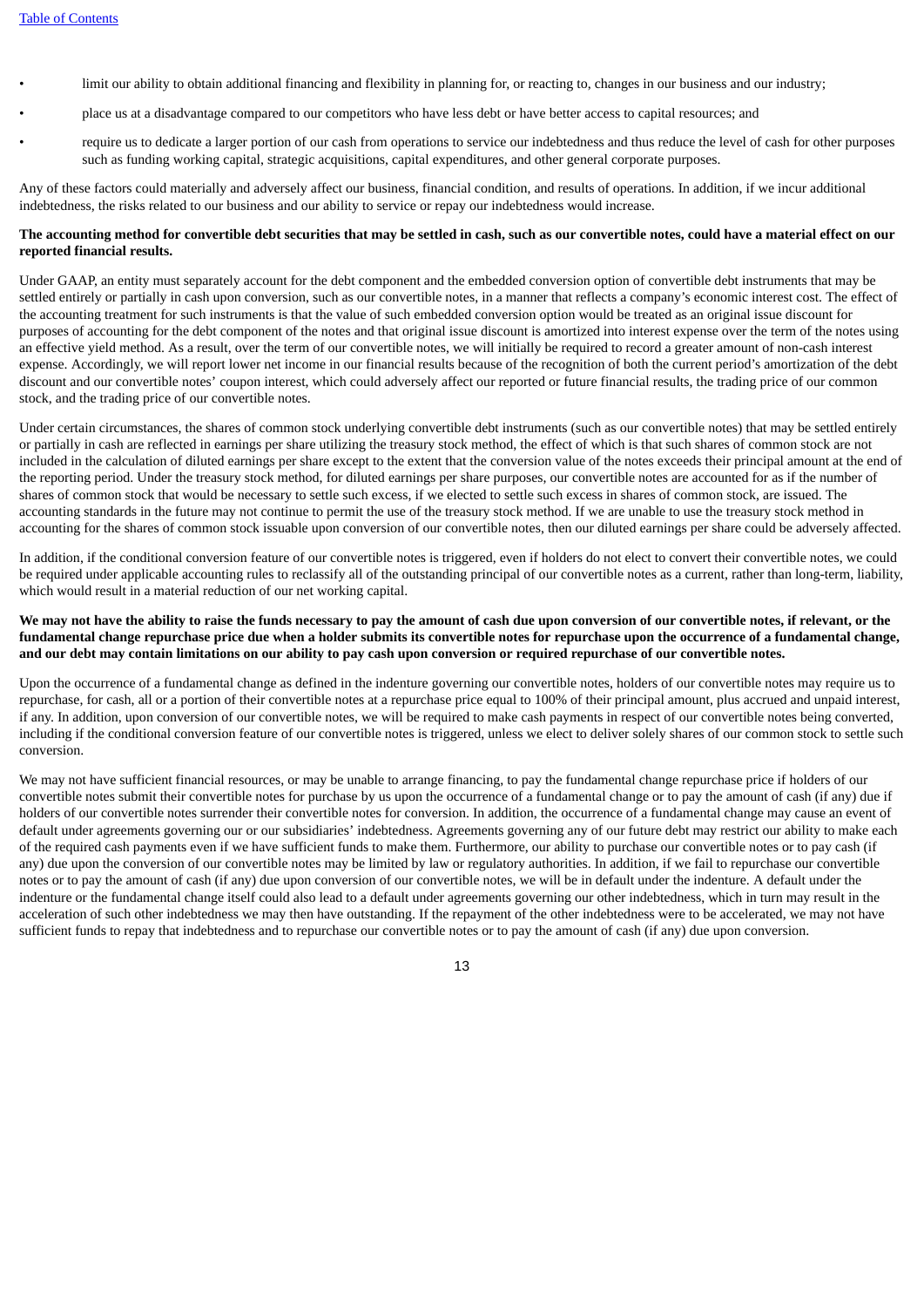#### The fundamental change provisions associated with our convertible notes may delay or prevent an otherwise beneficial takeover attempt of us.

The fundamental change purchase rights, which will allow holders of our convertible notes to require us to repurchase all or a portion of their convertible notes upon the occurrence of a fundamental change, and the provisions requiring an increase to the conversion rate for conversions in connection with certain other circumstances may delay or prevent a takeover of us that might otherwise be beneficial to investors.

#### The convertible note hedge transactions and the warrant transactions may affect the value of our convertible notes and our common stock.

In connection with the pricing of our convertible notes, we entered into privately negotiated convertible note hedge transactions with affiliates of Merrill Lynch, Pierce, Fenner & Smith Incorporated and J.P. Morgan Securities as hedge counterparties. The convertible note hedge transactions collectively cover, subject to customary anti-dilution adjustments, the number of shares of common stock that initially underlie our convertible notes. We also entered into separate privately negotiated warrant transactions with the hedge counterparties relating to the same number of shares of our common stock, subject to customary anti-dilution adjustments.

We expect that the hedge counterparties and/or their affiliates may modify their hedge positions with respect to the convertible note hedge transactions and the warrant transactions from time to time by purchasing and/or selling shares of our common stock and/or our convertible notes in privately negotiated transactions and/or open market transactions or by entering into and/or unwinding various over-the-counter derivative transactions with respect to our common stock. This activity could also cause or prevent an increase or decrease in the market value of our common stock. In addition, the hedge counterparties and/or their affiliates may choose to engage in, or to discontinue engaging in, any of these transactions with or without notice at any time, and their decisions will be in their sole discretion and not within our control.

The hedge counterparties are financial institutions which will be subject to the risk that one or both of the hedge counterparties might default under their respective convertible note hedge transactions. Upon a default by any hedge counterparty, we may suffer adverse tax consequences and more dilution than we currently anticipate with respect to our common stock. We can provide no assurances as to the financial stability or viability of the hedge counterparties.

### Our intellectual property rights in our "Huron Consulting Group" name are important, and any inability to use that name could negatively impact **our ability to build brand identity.**

We believe that establishing, maintaining, and enhancing the "Huron Consulting Group" name and "Huron" brand is important to our business. We are, however, aware of a number of other companies that use names containing "Huron." There could be potential trade name or service mark infringement claims brought against us by the users of these similar names and marks and those users may have trade name or service mark rights that are senior to ours. If another company were to successfully challenge our right to use our name, or if we were unable to prevent a competitor from using a name that is similar to our name, our ability to build brand identity could be negatively impacted.

# Our business performance might not be sufficient for us to meet the full-year financial guidance that we provide publicly.

We provide full-year financial guidance to the public based upon our expectations regarding our financial performance. While we believe that our annual financial guidance provides investors and analysts with insight to our view of the Company's future performance, such financial guidance is based on assumptions that may not always prove to be accurate and may vary from actual results. If we fail to meet the full-year financial guidance that we provide, or if we find it necessary to revise such guidance during the year, the market value of our common stock could be adversely affected.

#### **Expanding our service offerings or number of offices may not be profitable.**

We may choose to develop new service offerings, open new offices, or eliminate service offerings because of market opportunities or client demands. Developing new service offerings involves inherent risks, including:

- our inability to estimate demand for the new service offerings;
- competition from more established market participants;
- a lack of market understanding; and
- unanticipated expenses to recruit and hire qualified consultants and to market our new service offerings.

In addition, expanding into new geographic areas and expanding current service offerings is challenging and may require integrating new employees into our culture as well as assessing the demand in the applicable market. If we cannot manage the risks associated with new

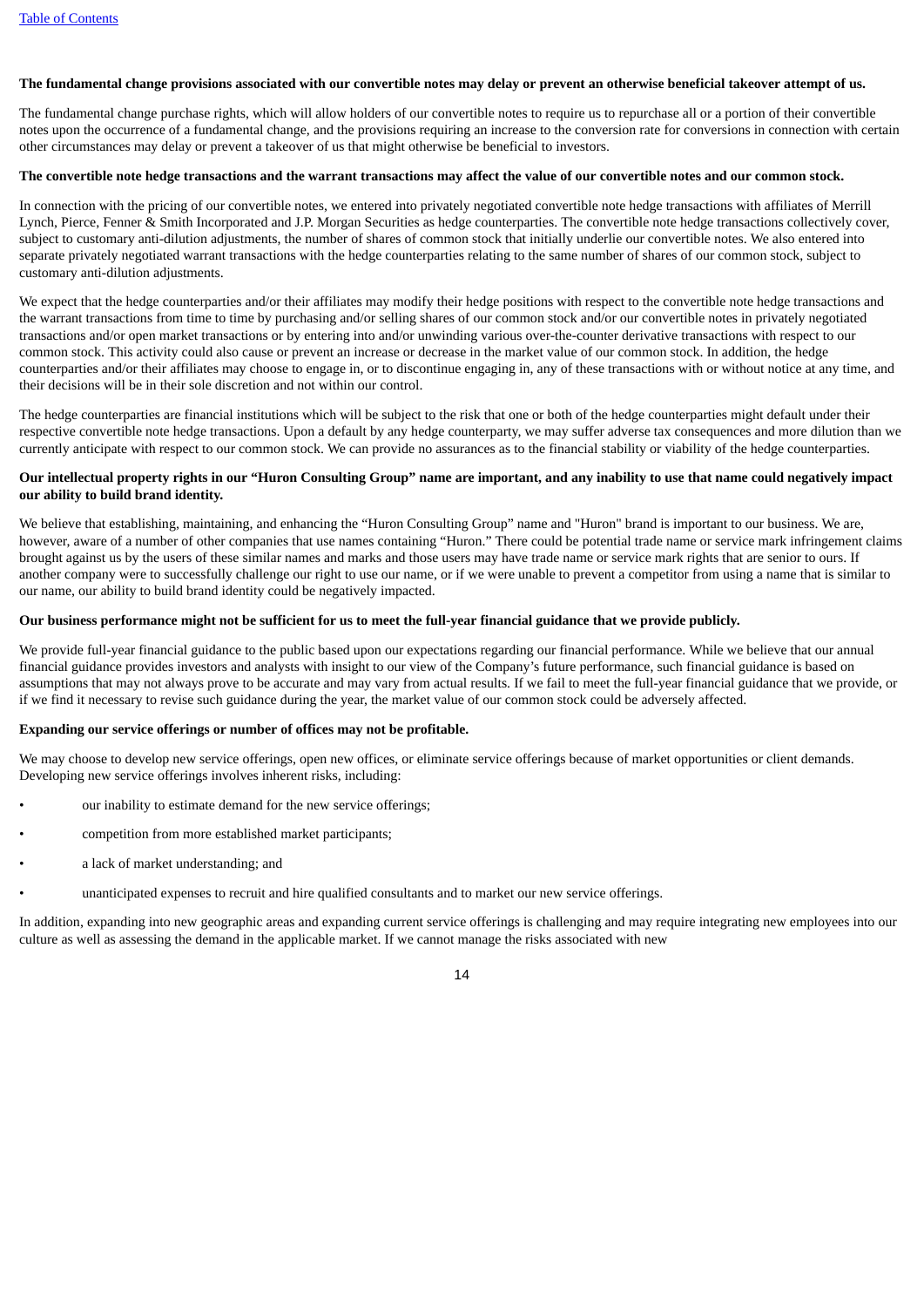service offerings or new locations effectively, we are unlikely to be successful in these efforts, which could harm our ability to sustain profitability and our business prospects.

#### The healthcare industry is an area of significant focus for our business, and factors that adversely affect the financial condition of the healthcare **industry could consequently affect our business.**

We derive a significant portion of our revenue from clients in the healthcare industry. As a result, our financial condition and results of operations could be adversely affected by conditions affecting the healthcare industry generally and hospitals and health systems particularly. The healthcare industry is highly regulated and is subject to changing political, legislative, regulatory, and other influences. Uncertainty in any of these areas could cause our clients to delay or postpone decisions to use our services. Existing and new federal and state laws and regulations affecting the healthcare industry could create unexpected liabilities for us, could cause us or our clients to incur additional costs, and could restrict our or our clients' operations. Many healthcare laws are complex and their application to us, our clients, or the specific services and relationships we have with our clients are not always clear. In addition, federal and state legislatures have periodically introduced programs to reform or amend the U.S. healthcare system at both the federal and state level, such as the Patient Protection and Affordable Care Act and the Health Care and Education Reconciliation Act of 2010, and continue to consider further significant reforms. Due to the significant implementation issues arising under these laws and potential new legislation, it is unclear what long-term effects they will have on the healthcare industry and in turn on our business, financial condition, and results of operations. Our failure to accurately anticipate the application of new laws and regulations, or our failure to comply with such laws and regulations, could create liability for us, result in adverse publicity and negatively affect our business.

There are many factors that could affect the purchasing practices, operations, and, ultimately, the operating funds of healthcare organizations, such as reimbursement policies for healthcare expenses, federal and state budgetary considerations, consolidation in the healthcare industry, and regulation, litigation, and general economic conditions. In particular, we could be required to make unplanned modifications of our products and services (which would require additional time and investment) or we could suffer reductions in demand for our products and services as a result of changes in regulations affecting the healthcare industry, such as changes in the way that healthcare organizations are paid for their services (e.g., based on patient outcomes instead of services provided). Furthermore, as a result of the 2016 election and the new presidential administration, there is an increased uncertainty surrounding the future of the Affordable Care Act and the regulation of the healthcare industry, and therefore healthcare organizations may wait to buy services such as ours until the regulatory environment is more certain.

In addition, state tax authorities have challenged the tax-exempt status of some hospitals and other healthcare facilities claiming such status on the basis that they are operating as charitable and/or religious organizations. If the tax-exempt status of any of our clients is revoked or compromised by new legislation or interpretation of existing legislation, that client's financial health could be adversely affected, which could adversely impact demand for our services, our sales, revenue, financial condition, and results of operations.

#### Our ability to maintain and attract new business and talented personnel depends upon our reputation, the professional reputation of our revenue**generating employees, and the quality of our services.**

As a professional services firm, our ability to secure new engagements and retain and attract talented personnel depends heavily upon our reputation and the individual reputations of our professionals. Any factor that diminishes our reputation or that of our employees, including not meeting client expectations or misconduct by our employees, could make it substantially more difficult for us to attract new engagements, clients, and employees. Similarly, because we obtain many of our new engagements from former or current clients or from referrals by those clients or by law firms that we have worked with in the past, any client that questions the quality of our work or that of our consultants could impair our ability to secure additional new engagements and clients.

## A significant portion of our revenues is derived from a limited number of clients, and our engagement agreements, including those related to our largest clients, can be terminated by our clients with little or no notice and without penalty, which may cause our operating results to be **unpredictable and may result in unexpected declines in our utilization and revenues.**

As a consulting firm, we have derived, and expect to continue to derive, a significant portion of our revenues from a limited number of clients. Our 10 largest clients accounted for approximately 19.5%, 28.8%, and 29.9% of our revenues for the years ended December 31, 2017, 2016, and 2015, respectively. No single client accounted for more than 10% of our revenues in 2017, 2016, or 2015. Our clients typically retain us on an engagement-by-engagement basis, rather than under fixed-term contracts. The volume of work performed for any particular client is likely to vary from year to year, and a major client in one fiscal period may not require or may decide not to use our services in any subsequent fiscal period. Moreover, a large portion of our new engagements comes from existing clients. Accordingly, the failure to obtain new large engagements or multiple engagements from existing or new clients could have a material adverse effect on the amount of revenues we generate.

In addition, almost all of our engagement agreements can be terminated by our clients with little or no notice and without penalty. In client engagements that involve multiple engagements or stages, there is a risk that a client may choose not to retain us for additional stages of an engagement or that a client will cancel or delay additional planned engagements. For clients in bankruptcy, a bankruptcy court could elect not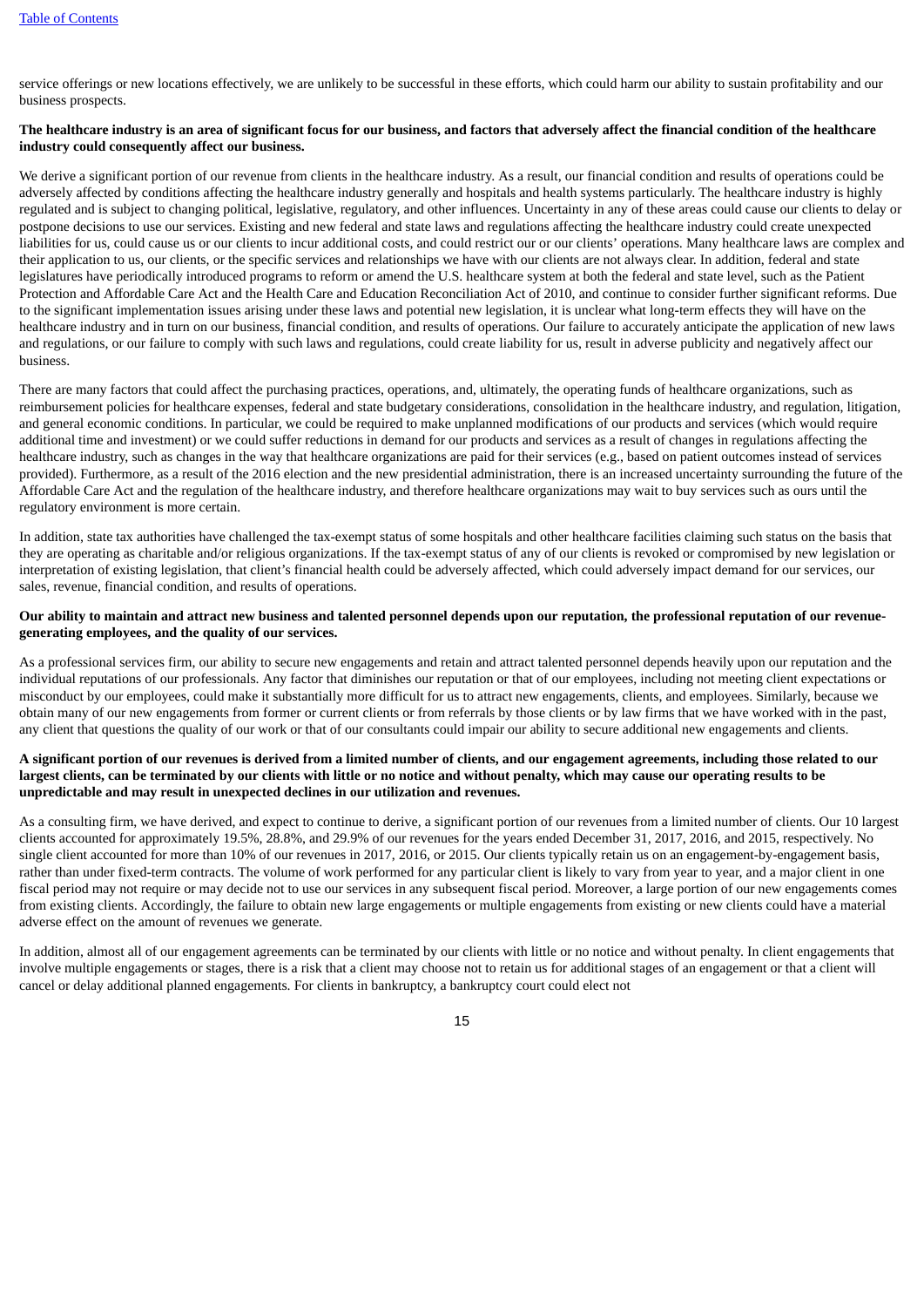to retain our interim management consultants, terminate our retention, require us to reduce our fees for the duration of an engagement, or elect not to approve claims against fees earned by us prior to or after the bankruptcy filing.

Terminations of engagements, cancellations of portions of the project plan, delays in the work schedule, or reductions in fees could result from factors unrelated to our services. When engagements are terminated or reduced, we lose the associated future revenues, and we may not be able to recover associated costs or redeploy the affected employees in a timely manner to minimize the negative impact. In addition, our clients' ability to terminate engagements with little or no notice and without penalty makes it difficult to predict our operating results in any particular fiscal period.

### **Our engagements could result in professional liability, which could be very costly and hurt our reputation.**

Our engagements typically involve complex analyses and the exercise of professional judgment. As a result, we are subject to the risk of professional liability. From time to time, lawsuits with respect to our work are pending. Litigation alleging that we performed negligently or breached any other obligations could expose us to significant legal liabilities and, regardless of outcome, is often very costly, could distract our management, could damage our reputation, and could harm our financial condition and operating results. In addition, certain of our engagements, including interim management engagements and corporate restructurings, involve greater risks than other consulting engagements. We are not always able to include provisions in our engagement agreements that are designed to limit our exposure to legal claims relating to our services. While we attempt to identify and mitigate our exposure with respect to liability arising out of our consulting engagements, these efforts may be ineffective and an actual or alleged error or omission on our part or the part of our client or other third parties in one or more of our engagements could have an adverse impact on our financial condition and results of operations. In addition, we carry professional liability insurance to cover many of these types of claims, but the policy limits and the breadth of coverage may be inadequate to cover any particular claim or all claims plus the cost of legal defense. For example, we provide services on engagements in which the impact on a client may substantially exceed the limits of our errors and omissions insurance coverage. If we are found to have professional liability with respect to work performed on such an engagement, we may not have sufficient insurance to cover the entire liability.

#### **The consulting services industry is highly competitive and we may not be able to compete effectively.**

The consulting services industry in which we operate includes a large number of participants and is intensely competitive. We face competition from other business operations and financial consulting firms, general management consulting firms, the consulting practices of major accounting firms, regional and specialty consulting firms, and the internal professional resources of organizations. In addition, because there are relatively low barriers to entry, we expect to continue to face additional competition from new entrants into the business operations and financial consulting industries. Competition in several of the sectors in which we operate is particularly intense as many of our competitors are seeking to expand their market share in these sectors. Many of our competitors have a greater national and international presence, as well as have a significantly greater number of personnel, financial, technical, and marketing resources. In addition, these competitors may generate greater revenues and have greater name recognition than we do. Some of our competitors may also have lower overhead and other costs and, therefore, may be able to more effectively compete through lower cost service offerings. Our ability to compete also depends in part on the ability of our competitors to hire, retain, and motivate skilled professionals, the price at which others offer comparable services, the ability of our competitors to offer new and valuable products and services to clients, and our competitors' responsiveness to their clients. If we are unable to compete successfully with our existing competitors or with any new competitors, our financial results will be adversely affected.

#### **Conflicts of interest could preclude us from accepting engagements thereby causing decreased utilization and revenues.**

We provide services in connection with bankruptcy and other proceedings that usually involve sensitive client information and frequently are adversarial. In connection with bankruptcy proceedings, we are required by law to be "disinterested" and may not be able to provide multiple services to a particular client. In addition, our engagement agreement with a client or other business reasons may preclude us from accepting engagements from time to time with the client's competitors or adversaries. Moreover, in many industries in which we provide services, there has been a continuing trend toward business consolidations and strategic alliances. These consolidations and alliances reduce the number of companies that may seek our services and increase the chances that we will be unable to accept new engagements as a result of conflicts of interest. If we are unable to accept new engagements for any reason, our consultants may become underutilized, which would adversely affect our revenues and results of operations in future periods.

## <span id="page-17-0"></span>**ITEM 1B. UNRESOLVED STAFF COMMENTS.**

None.

# <span id="page-17-1"></span>**ITEM 2. PROPERTIES.**

As of December 31, 2017, our principal executive offices in Chicago, Illinois, consisted of approximately 134,000 square feet of office space, under a lease expiring September 2024. We have one five-year renewal option that will allow us to continue to occupy this office space until September 2029. This facility accommodates our executive team and corporate departments, as well as professionals in our practices.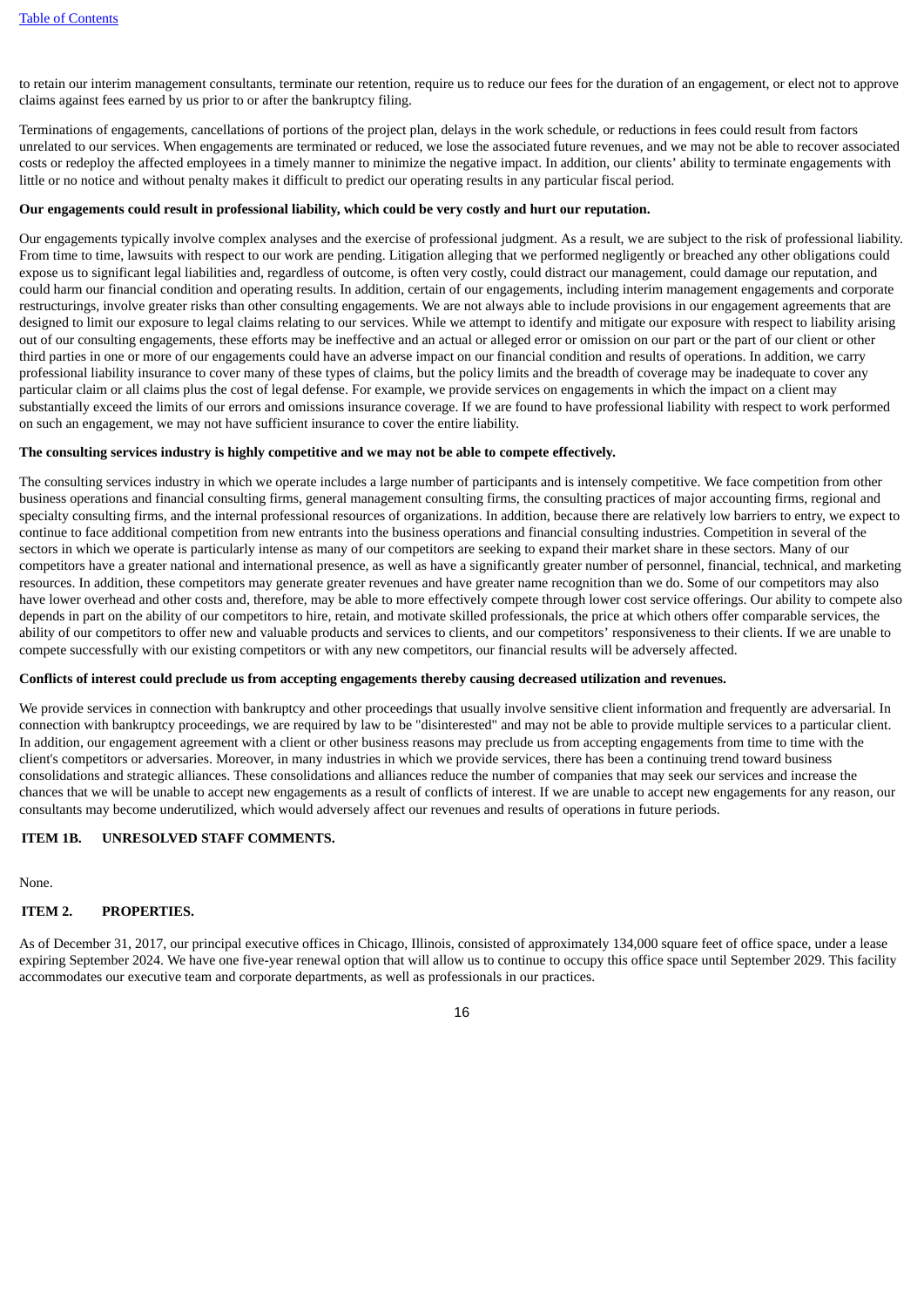Additionally, we occupy leased facilities for our other domestic and international offices, including those located in the following cities: Boston, Massachusetts; Buffalo, New York; Dallas, Texas; Denver, Colorado; Houston, Texas; Madison, Wisconsin; New York City, New York; Pensacola, Florida; Portland, Oregon; San Francisco, California; Washington, D.C.; Bangalore, India; Dubai, United Arab Emirates; London, United Kingdom; Luasanne, Switzerland; Riyadh, Saudi Arabia; Singapore; St. Ives, United Kingdom; and Toronto, Canada. We do not own any real property. We believe that our leased facilities are adequate to meet our current needs and that additional facilities are available for lease to meet future needs.

### <span id="page-18-0"></span>**ITEM 3. LEGAL PROCEEDINGS.**

From time to time, we are involved in legal proceedings and litigation arising in the ordinary course of business. As of the date of this Annual Report on Form 10-K, we are not a party to any litigation or legal proceeding that, in the current opinion of management, could have a material adverse effect on our financial position or results of operations. However, due to the risks and uncertainties inherent in legal proceedings, actual results could differ from current expected results.

## <span id="page-18-1"></span>**ITEM 4. MINE SAFETY DISCLOSURES.**

<span id="page-18-2"></span>Not applicable.

#### **PART II**

## <span id="page-18-3"></span>**ITEM 5. MARKET FOR REGISTRANT'S COMMON EQUITY, RELATED STOCKHOLDER MATTERS AND ISSUER PURCHASES OF EQUITY SECURITIES.**

#### **Market Information**

Our common stock is traded on The NASDAQ Global Select Market under the symbol "HURN." The following table sets forth, on a per share basis and for the periods indicated, the high and low sale prices for our common stock as reported by The NASDAQ Stock Market.

|                       | <b>High</b> |            |              | Low   |
|-----------------------|-------------|------------|--------------|-------|
| 2016                  |             |            |              |       |
| <b>First Quarter</b>  | \$          | 60.00      | \$           | 46.00 |
| <b>Second Quarter</b> | \$          | 62.34      | - \$         | 54.14 |
| Third Quarter         | \$          | 65.00      | \$           | 57.23 |
| <b>Fourth Quarter</b> | \$          | 60.64      | - \$         | 41.20 |
| 2017                  |             |            |              |       |
| <b>First Quarter</b>  | \$          | $49.25$ \$ |              | 39.15 |
| Second Quarter        | \$          | 46.85      | - \$         | 40.50 |
| Third Quarter         | \$          | 43.70      | $\mathbf{s}$ | 29.53 |
| Fourth Quarter        | \$          | 42.50      | \$           | 32.40 |

#### **Holders**

As of February 21, 2018, there were 486 registered holders of record of Huron's common stock. A number of Huron's stockholders hold their shares in street name; therefore, the Company believes that there are substantially more beneficial owners of its common stock.

#### **Dividends**

We have not declared or paid dividends on our common stock since we became a public company. Our board of directors re-evaluates this policy periodically. Any determination to pay cash dividends will be at the discretion of the board of directors and will be dependent upon our results of operations, financial condition, capital requirements, terms of our financing arrangements, and such other factors as the board of directors deems relevant. In addition, the amount of dividends we may pay is subject to the restricted payment provisions of our senior secured credit facility. See the Liquidity and Capital Resources section under Part II—Item 7. "Management's Discussion and Analysis of Financial Condition and Results of Operations" for further information on the restricted payment provisions of our senior secured credit facility.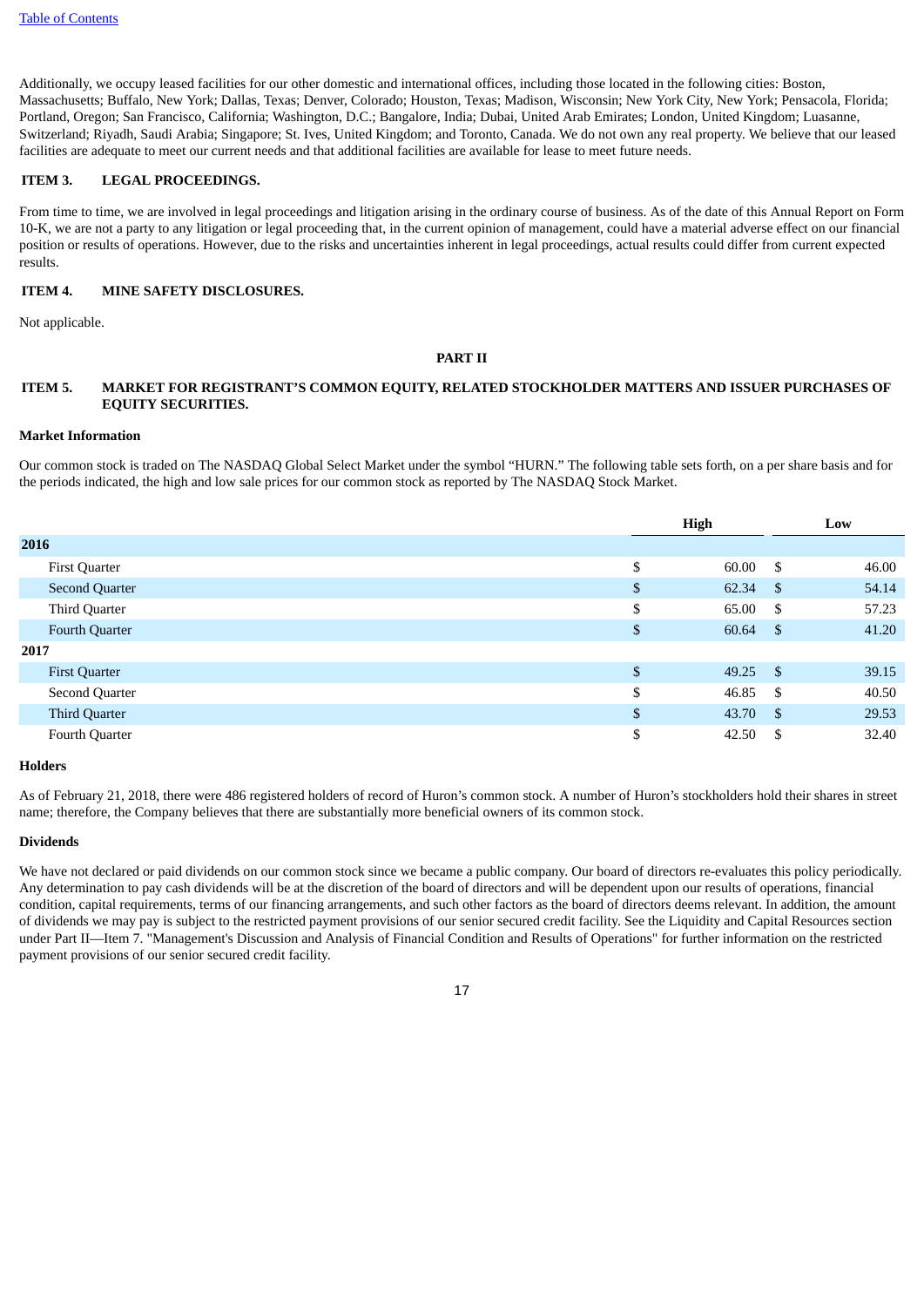### **Securities Authorized for Issuance Under Equity Compensation Plans**

The information required by this item appears under Item 12. "Security Ownership of Certain Beneficial Owners and Management and Related Stockholders Matters" included elsewhere in this Annual Report on Form 10-K.

### **Purchases of Equity Securities by the Issuer and Affiliated Purchasers**

Our Stock Ownership Participation Program, 2012 Omnibus Incentive Plan, and 2004 Omnibus Stock Plan, which was replaced by the 2012 Omnibus Incentive Plan, permit the netting of common stock upon vesting of restricted stock awards to satisfy individual tax withholding requirements. During the quarter ended December 31, 2017, we reacquired 9,832 shares of common stock with a weighted average fair market value of \$40.28 as a result of such tax withholdings.

In October 2014, our board of directors authorized a share repurchase program pursuant to which we may, from time to time, repurchase up to \$125 million of our common stock and which expires on October 31, 2018 (the "Share Repurchase Program"). The amount and timing of the repurchases will be determined by management and will depend on a variety of factors, including the trading price of our common stock, capacity under our line of credit, general market and business conditions, and applicable legal requirements.

The following table provides information with respect to purchases we made of our common stock during the fourth quarter of 2017.

| Period                               | <b>Total Number</b><br>of Shares<br><b>Average Price</b><br>Purchased <sup>(1)</sup><br><b>Paid Per Share</b> |      |       | <b>Total Number of</b><br><b>Shares Purchased as Part of</b><br><b>Publicly Announced Plans</b><br>or Programs | <b>Dollar Value of</b><br><b>Shares that May Yet Be</b><br><b>Purchased</b><br>under the Plans or<br>Programs $(2)$ |            |  |  |
|--------------------------------------|---------------------------------------------------------------------------------------------------------------|------|-------|----------------------------------------------------------------------------------------------------------------|---------------------------------------------------------------------------------------------------------------------|------------|--|--|
| October 1, 2017 – October 31, 2017   | 354                                                                                                           | -S   | 35.85 |                                                                                                                | - 5                                                                                                                 | 35,143,546 |  |  |
| November 1, 2017 – November 30, 2017 |                                                                                                               | - \$ |       | $\overline{\phantom{m}}$                                                                                       | - 5                                                                                                                 | 35,143,546 |  |  |
| December 1, 2017 – December 31, 2017 | 9.478                                                                                                         | -S   | 40.45 | $\overline{\phantom{a}}$                                                                                       | - S                                                                                                                 | 35,143,546 |  |  |
| Total                                | 9,832                                                                                                         | \$.  | 40.28 |                                                                                                                |                                                                                                                     |            |  |  |

(1) The number of shares repurchased for each period represents shares to satisfy employee tax withholding requirements. These shares do not reduce the repurchase authority under the Share Repurchase Program.

(2) As of the end of the period.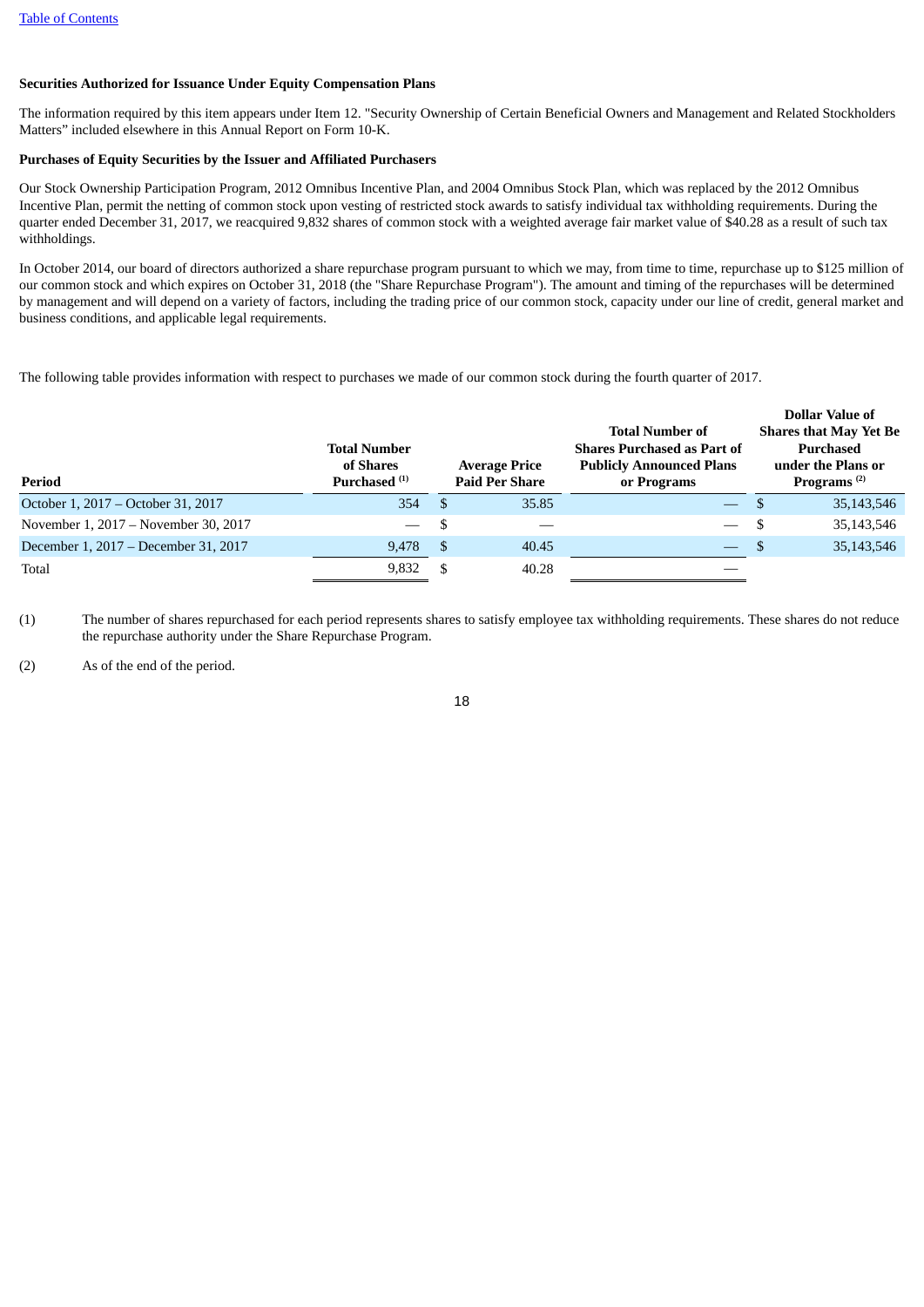# <span id="page-20-0"></span>**ITEM 6. SELECTED FINANCIAL DATA.**

We have derived the following selected consolidated financial data as of and for the years ended December 31, 2013 through 2017 from our consolidated financial statements. The following data reflects the business acquisitions that we have completed through December 31, 2017. The results of operations for acquired businesses have been included in our results of operations since the date of their acquisitions. See Note 4 "Acquisitions" within the notes to our consolidated financial statements for additional information regarding our acquisitions. The following data also reflects the classification of discontinued operations. See Note 3 "Discontinued Operations" within the notes to our consolidated financial statements for additional information regarding our discontinued operations. The information set forth below is not necessarily indicative of the results of future operations and should be read in conjunction with Item 7. "Management's Discussion and Analysis of Financial Condition and Results of Operations" and the Consolidated Financial Statements and related notes included elsewhere in this Annual Report on Form 10-K.

| <b>Consolidated Statements of Operations</b><br>(in thousands, except per share data):                                              |               | <b>Year Ended December 31,</b> |              |           |               |           |               |         |               |          |  |  |
|-------------------------------------------------------------------------------------------------------------------------------------|---------------|--------------------------------|--------------|-----------|---------------|-----------|---------------|---------|---------------|----------|--|--|
|                                                                                                                                     |               | 2017                           |              | 2016      |               | 2015      |               | 2014    |               | 2013     |  |  |
| Revenues and reimbursable expenses:                                                                                                 |               |                                |              |           |               |           |               |         |               |          |  |  |
| Revenues                                                                                                                            | <sup>\$</sup> | 732,570                        | \$           | 726,272   | <sup>\$</sup> | 699,010   | <sup>\$</sup> | 627,686 | <sup>\$</sup> | 538,128  |  |  |
| Reimbursable expenses                                                                                                               |               | 75,175                         |              | 71,712    |               | 70,013    |               | 73,847  |               | 64,623   |  |  |
| Total revenues and reimbursable expenses                                                                                            |               | 807,745                        |              | 797,984   |               | 769,023   |               | 701,533 |               | 602,751  |  |  |
| Direct costs and reimbursable expenses (exclusive of depreciation and<br>amortization shown in operating expenses) <sup>(1)</sup> : |               |                                |              |           |               |           |               |         |               |          |  |  |
| Direct costs                                                                                                                        |               | 454,806                        |              | 437,556   |               | 401,915   |               | 384,277 |               | 323,398  |  |  |
| Amortization of intangible assets and software development costs                                                                    |               | 10,932                         |              | 15,140    |               | 16,788    |               | 4,590   |               | 2,660    |  |  |
| Reimbursable expenses                                                                                                               |               | 75,436                         |              | 71,749    |               | 69,932    |               | 73,855  |               | 64,665   |  |  |
| Total direct costs and reimbursable expenses                                                                                        |               | 541,174                        |              | 524,445   |               | 488,635   |               | 462,722 |               | 390,723  |  |  |
| Operating expenses and other losses (gains), net:                                                                                   |               |                                |              |           |               |           |               |         |               |          |  |  |
| Selling, general and administrative expenses                                                                                        |               | 175,364                        |              | 160,204   |               | 157,902   |               | 132,799 |               | 116,976  |  |  |
| <b>Restructuring charges</b>                                                                                                        |               | 6,246                          |              | 9,592     |               | 3,329     |               | 2,811   |               | 305      |  |  |
| Litigation and other (gains) losses, net                                                                                            |               | 1,111                          |              | (1,990)   |               | (9, 476)  |               | (590)   |               | (5,875)  |  |  |
| Depreciation and amortization <sup>(1)</sup>                                                                                        |               | 38,213                         |              | 31,499    |               | 25,135    |               | 15,451  |               | 10,723   |  |  |
| Goodwill impairment charges                                                                                                         |               | 253,093                        |              |           |               |           |               |         |               |          |  |  |
| Total operating expenses and other losses (gains), net                                                                              |               | 474,027                        |              | 199,305   |               | 176,890   |               | 150,471 |               | 122,129  |  |  |
| Operating income (loss)                                                                                                             |               | (207, 456)                     |              | 74,234    |               | 103,498   |               | 88,340  |               | 89,899   |  |  |
| Other income (expense), net:                                                                                                        |               |                                |              |           |               |           |               |         |               |          |  |  |
| Interest expense, net of interest income                                                                                            |               | (18, 613)                      |              | (16, 274) |               | (18, 136) |               | (8,679) |               | (6, 475) |  |  |
| Other income (expense), net                                                                                                         |               | 3,565                          |              | 1,197     |               | (1,797)   |               | 400     |               | 353      |  |  |
| Total other expense, net                                                                                                            |               | (15,048)                       |              | (15,077)  |               | (19, 933) |               | (8,279) |               | (6, 122) |  |  |
| Income (loss) from continuing operations before taxes                                                                               |               | (222, 504)                     |              | 59,157    |               | 83,565    |               | 80,061  |               | 83,777   |  |  |
| Income tax expense (benefit)                                                                                                        |               | (51, 999)                      |              | 19,677    |               | 21,670    |               | 33,059  |               | 32,200   |  |  |
| Net income (loss) from continuing operations                                                                                        |               | (170, 505)                     |              | 39,480    |               | 61,895    |               | 47,002  |               | 51,577   |  |  |
| Income (loss) from discontinued operations, net of tax                                                                              |               | 388                            |              | (1,863)   |               | (2, 843)  |               | 32,049  |               | 14,856   |  |  |
| Net income (loss)                                                                                                                   | \$            | (170, 117)                     | $\mathbb{S}$ | 37,617    | \$            | 59,052    | \$            | 79,051  | \$            | 66,433   |  |  |
|                                                                                                                                     |               |                                |              |           |               |           |               |         |               |          |  |  |

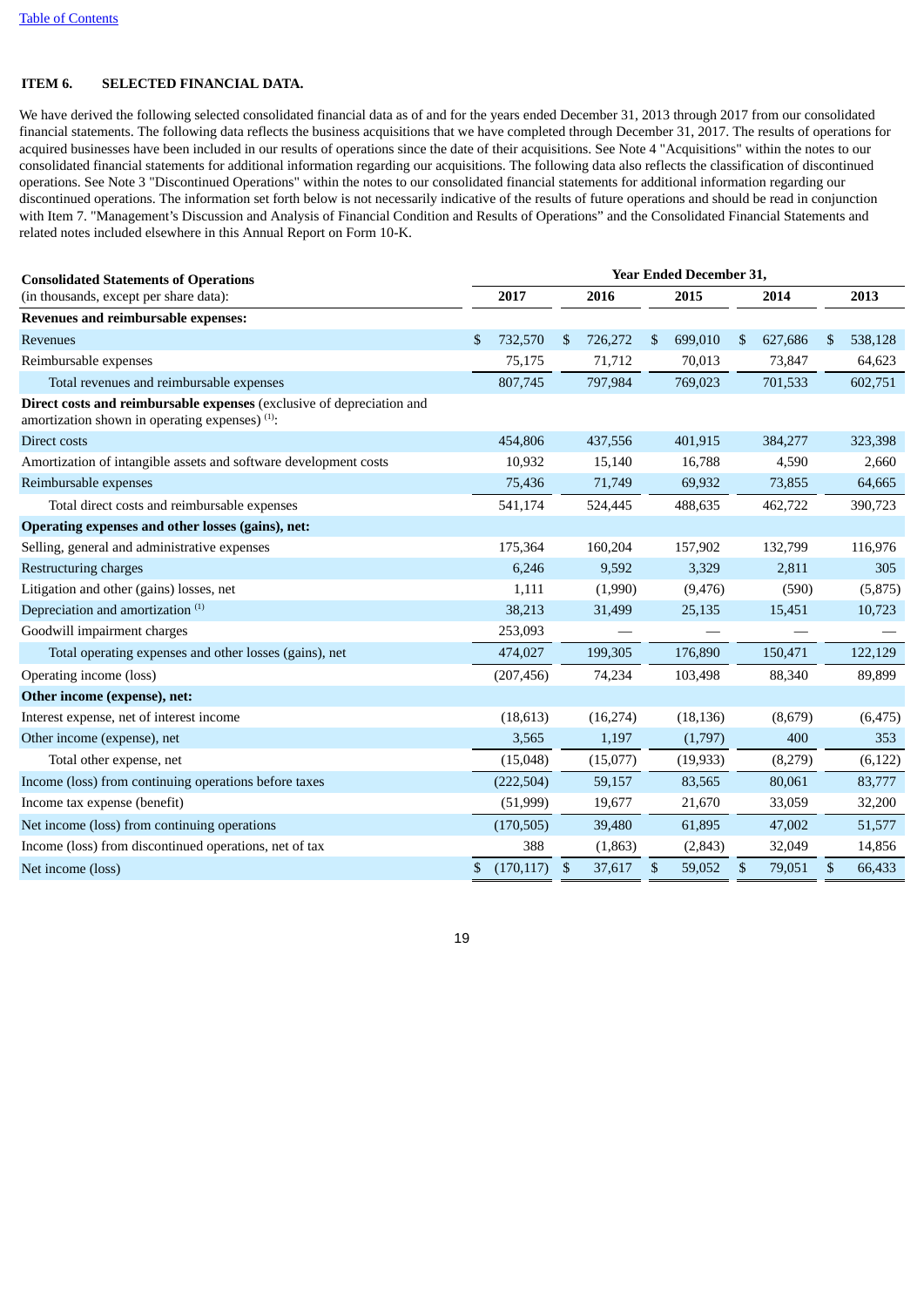| <b>Consolidated Statements of Operations</b><br>(in thousands, except per share data): |    | <b>Year Ended December 31,</b> |    |        |                |        |               |         |                |        |  |  |  |  |
|----------------------------------------------------------------------------------------|----|--------------------------------|----|--------|----------------|--------|---------------|---------|----------------|--------|--|--|--|--|
|                                                                                        |    | 2017                           |    | 2016   |                | 2015   |               | 2014    |                | 2013   |  |  |  |  |
| Net earnings (loss) per basic share:                                                   |    |                                |    |        |                |        |               |         |                |        |  |  |  |  |
| Net income (loss) from continuing operations                                           | \$ | (7.95)                         | \$ | 1.87   | \$             | 2.80   | \$            | 2.10    | $\mathbb{S}$   | 2.31   |  |  |  |  |
| Income (loss) from discontinued operations, net of tax                                 |    | 0.02                           |    | (0.09) |                | (0.13) |               | 1.42    |                | 0.67   |  |  |  |  |
| Net income (loss)                                                                      | \$ | (7.93)                         | \$ | 1.78   | $\mathfrak{S}$ | 2.67   | $\mathbb{S}$  | 3.52    | $\mathfrak{S}$ | 2.98   |  |  |  |  |
| Net earnings (loss) per diluted share:                                                 |    |                                |    |        |                |        |               |         |                |        |  |  |  |  |
| Net income (loss) from continuing operations                                           | \$ | (7.95)                         | \$ | 1.84   | $\mathbb{S}$   | 2.74   | $\mathcal{S}$ | 2.05    | $\mathbb{S}$   | 2.26   |  |  |  |  |
| Income (loss) from discontinued operations, net of tax                                 |    | 0.02                           |    | (0.08) |                | (0.13) |               | 1.40    |                | 0.66   |  |  |  |  |
| Net income (loss)                                                                      | \$ | (7.93)                         | \$ | 1.76   | \$             | 2.61   | <sup>\$</sup> | 3.45    | $\mathbb{S}$   | 2.92   |  |  |  |  |
| Weighted average shares used in calculating net earnings (loss) per<br>share:          |    |                                |    |        |                |        |               |         |                |        |  |  |  |  |
| <b>Basic</b>                                                                           |    | 21,439                         |    | 21,084 |                | 22,136 |               | 22,431  |                | 22,322 |  |  |  |  |
| Diluted                                                                                |    | 21,439                         |    | 21,424 |                | 22,600 |               | 22,925  |                | 22,777 |  |  |  |  |
| <b>Consolidated Balance Sheet Data</b>                                                 |    | As of December 31,             |    |        |                |        |               |         |                |        |  |  |  |  |
| (in thousands):                                                                        |    | 2017                           |    | 2016   |                | 2015   |               | 2014    |                | 2013   |  |  |  |  |
| Cash and cash equivalents                                                              | \$ | 16,909                         | \$ | 17,027 | $\mathfrak{S}$ | 58,437 | $\mathbb{S}$  | 256,872 | $\mathbb{S}$   | 58,131 |  |  |  |  |
| Working capital                                                                        | \$ | 51.828                         | \$ | 44.314 | \$             | 96.966 | \$            | 307,978 | \$             | 98.394 |  |  |  |  |

Working capital \$ 51,828 \$ 44,314 \$ 96,966 \$ 307,978 \$ 98,394 Total assets \$ 1,036,928 \$ 1,153,215 \$ 1,159,543 \$ 1,148,475 \$ 883,223 Long-term debt, net of current portion \$ 342,507 \$ 292,065 \$ 307,376 \$ 320,413 \$ 141,421 Total stockholders' equity (2)  $\text{503,316} \quad \text{$} \quad \text{503,316} \quad \text{$} \quad \text{648,033} \quad \text{$} \quad \text{652,325} \quad \text{$} \quad \text{600,634} \quad \text{$} \quad \text{530,264}$ 

(1) Intangible asset amortization relating to customer contracts, certain client relationships, and software and amortization of software development costs are presented as a component of total direct costs. Depreciation and intangible assets amortization not classified as direct costs are presented as a component of operating expenses.

(2) We have not declared or paid dividends on our common stock in the periods presented above. See Item 5. "Market for Registrant's Common Equity, Related Stockholder Matters and Issuer Purchases of Equity Securities—Dividends."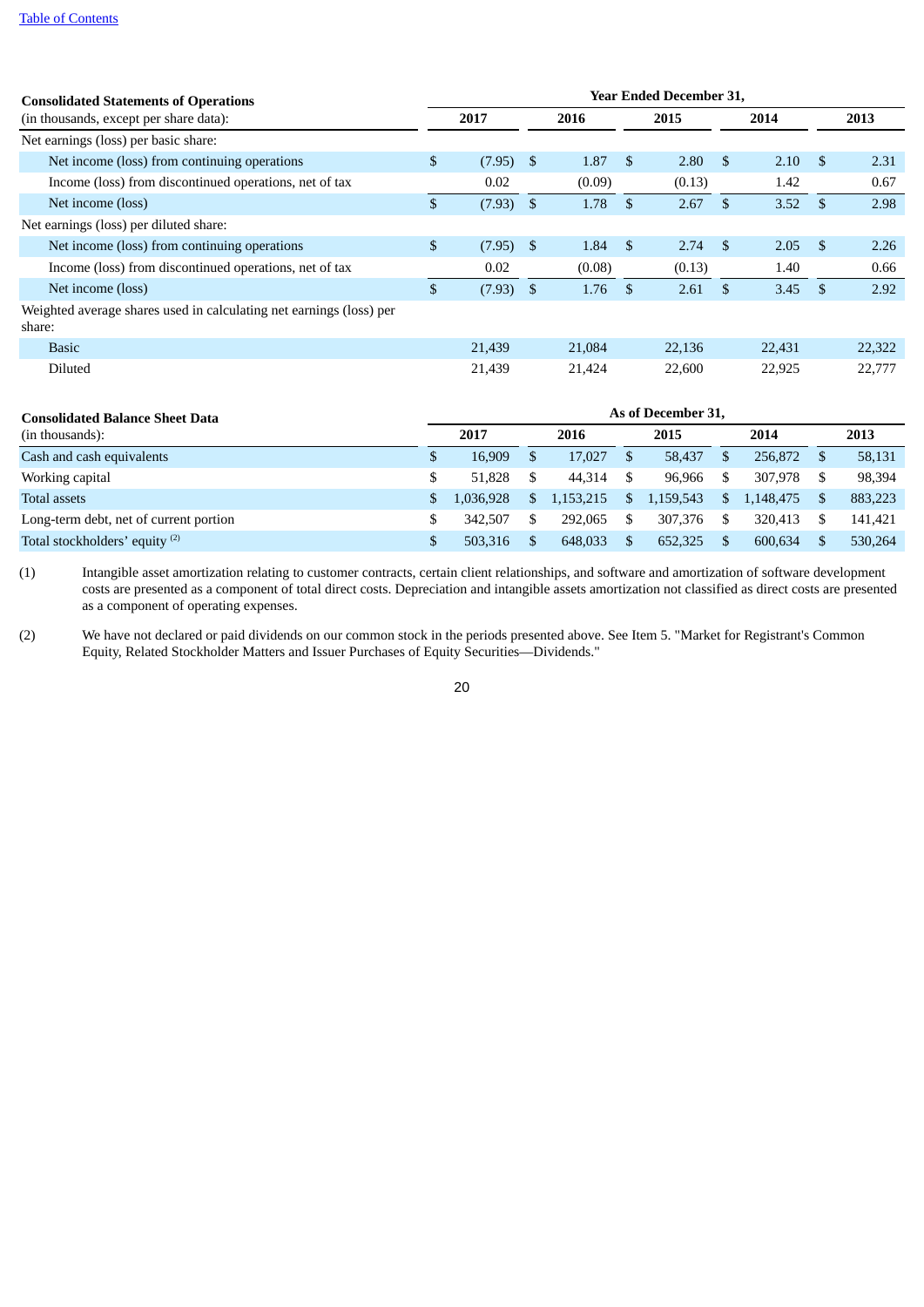### <span id="page-22-0"></span>**ITEM 7. MANAGEMENT'S DISCUSSION AND ANALYSIS OF FINANCIAL CONDITION AND RESULTS OF OPERATIONS.**

Management's Discussion and Analysis of Financial Condition and Results of Operations ("MD&A") should be read in conjunction with the information under Part II—Item 6. "Selected Financial Data." and our Consolidated Financial Statements and related notes appearing under Part II—Item 8. "Financial Statements and Supplementary Data." The followina MD&A contains forward-lookina statements and involves numerous risks and uncertainties, includina, without limitation, those described under Part I-Item 1A. "Risk Factors" and "Forward-Looking Statements" of this Annual Report on Form 10-K. Actual *results may differ materially from those contained in any forward-looking statements.*

#### **OVERVIEW**

We are a global professional services firm committed to achieving sustainable results in partnership with its clients. We bring a depth of expertise in strategy, technology, operations, advisory services, and analytics to drive lasting and measurable results in the healthcare, higher education, life sciences and commercial sectors.

We provide our services and manage our business under three operating segments: Healthcare, Education, and Business Advisory. See Part I—Item 1. "Business—Overview—Our Services" and Note 18 "Segment Information" within the notes to our consolidated financial statements for a discussion of our three segments.

#### **How We Generate Revenues**

A large portion of our revenues is generated by our full-time consultants who provide consulting services to our clients and are billable to our clients based on the number of hours worked. A smaller portion of our revenues is generated by our other professionals, also referred to as full-time equivalents, some of whom work variable schedules as needed by our clients. Full-time equivalent professionals consist of our cultural transformation consultants from our Studer Group solution, which include coaches and their support staff, specialized finance and operational consultants, and our employees who provide software support and maintenance services to our clients. We translate the hours that these other professionals work on client engagements into a full-time equivalent measure that we use to manage our business. We refer to our full-time consultants and other professionals collectively as revenue-generating professionals.

Revenues generated by our full-time consultants are primarily driven by the number of consultants we employ and their utilization rates, as well as the billing rates we charge our clients. Revenues generated by our other professionals, or full-time equivalents, are largely dependent on the number of consultants we employ, their hours worked, and billing rates charged. Revenues generated by our coaches are largely dependent on the number of coaches we employ and the total value, scope, and terms of the consulting contracts under which they provide services, which are primarily fixed-fee contracts.

We generate our revenues from providing professional services under four types of billing arrangements: fixed-fee (including software license revenue), timeand-expense, performance-based, and software support and maintenance and subscriptions.

In fixed-fee billing arrangements, we agree to a pre-established fee in exchange for a predetermined set of professional services. We set the fees based on our estimates of the costs and timing for completing the engagements. It is the client's expectation in these engagements that the pre-established fee will not be exceeded except in mutually agreed upon circumstances. We generally recognize revenues under fixed-fee billing arrangements using a proportionate performance approach, which is based on work completed to-date versus our estimates of the total services to be provided under the engagement. Contracts within our Studer Group solution are fixed-fee partner contracts with multiple deliverables, which primarily consist of coaching services, as well as seminars, materials and software products ("Partner Contracts"). Revenues for coaching services and software products are generally recognized on a straight-line basis over the length of the contract. All other revenues under Partner Contracts are recognized at the time the service is provided.

Fixed-fee arrangements also include software licenses for our revenue cycle management software and research administration and compliance software. Licenses for our revenue cycle management software are sold only as a component of our consulting projects, and the services we provide are essential to the functionality of the software. Therefore, revenues from these software licenses are recognized over the term of the related consulting services contract. License revenue from our research administration and compliance software is generally recognized in the month in which the software is delivered.

Fixed-fee engagements represented 46.7%, 47.4%, and 58.0% of our revenues for the years ended December 31, 2017, 2016, and 2015, respectively.

Time-and-expense billing arrangements require the client to pay based on the number of hours worked by our revenue-generating professionals at agreed upon rates. Time-and-expense arrangements also include certain speaking engagements, conferences, and publications purchased by our clients outside of Partner Contracts within our Studer Group solution. We recognize revenues under time-and-expense billing arrangements as the related services or publications are provided. Time-and-expense engagements represented 43.0%, 38.7%, and 28.7% of our revenues in 2017, 2016, and 2015, respectively.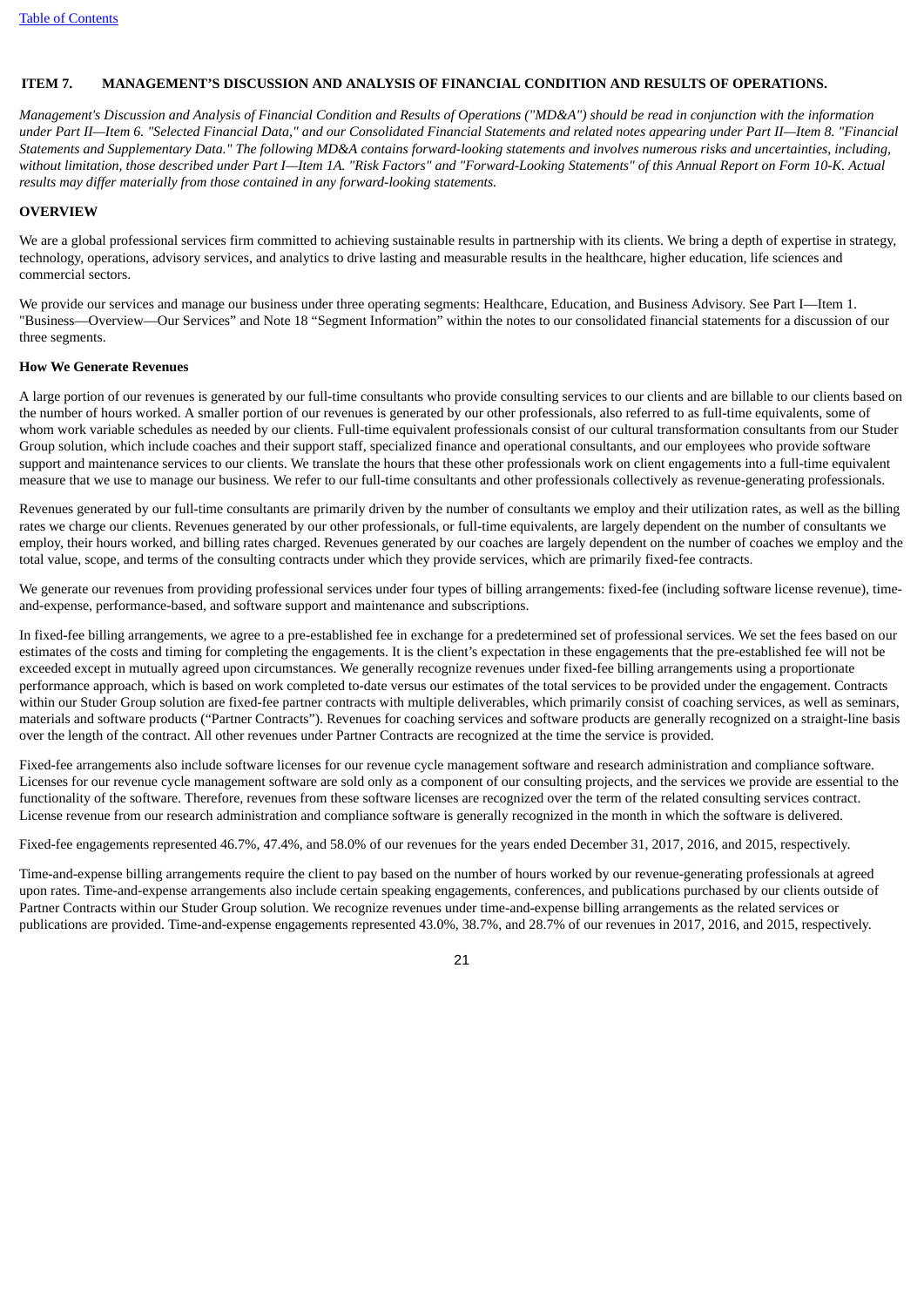In performance-based fee billing arrangements, fees are tied to the attainment of contractually defined objectives. We enter into performance-based engagements in essentially two forms. First, we generally earn fees that are directly related to the savings formally acknowledged by the client as a result of adopting our recommendations for improving operational and cost effectiveness in the areas we review. Second, we have performance-based engagements in which we earn a success fee when and if certain predefined outcomes occur. Often, performance-based fees supplement our time-and-expense or fixed-fee engagements. We do not recognize revenues under performance-based billing arrangements until all related performance criteria are met. Performance-based fee revenues represented 4.9%, 8.9%, and 8.7% of our revenues in 2017, 2016, and 2015, respectively. The level of performance-based fees earned may vary based on our clients' risk sharing preferences and the mix of services we provide. Performance-based fee arrangements may cause significant variations in revenues, operating results, and average billing rates due to our level of execution and the timing of achievement of the performance-based criteria.

Clients that have purchased one of our software licenses can pay an annual fee for software support and maintenance. We also generate subscription revenue from our cloud-based analytic tools and solutions. Software support and maintenance and subscription revenues are recognized ratably over the support or subscription period, which ranges from one to three years. These fees are billed in advance and included in deferred revenues until recognized. Software support and maintenance and subscription-based revenues represented 5.4%, 5.0%, and 4.6% of our revenues in 2017, 2016, and 2015, respectively.

Refer to Note 2 "Summary of Significant Policies" for anticipated changes to our revenue recognition accounting policy upon adoption of Accounting Standards Update 2014-09 *Revenue from Contracts with Customers* effective January 1, 2018.

Our quarterly results are impacted principally by our full-time consultants' utilization rate, the billing rates we charge our clients, the number of our revenuegenerating professionals who are available to work, and the amount of performance-based fees recognized, which often vary significantly between quarters. Our utilization rate can be negatively affected by increased hiring because there is generally a transition period for new professionals that results in a temporary drop in our utilization rate. Our utilization rate can also be affected by seasonal variations in the demand for our services from our clients. For example, during the third and fourth quarters of the year, vacations taken by our clients can result in the deferral of activity on existing and new engagements, which would negatively affect our utilization rate. The number of business work days is also affected by the number of vacation days taken by our consultants and holidays in each quarter. We typically have fewer business work days available in the fourth quarter of the year, which can impact revenues during that period.

Time-and-expense engagements do not provide us with a high degree of predictability as to performance in future periods. Unexpected changes in the demand for our services can result in significant variations in utilization and revenues and present a challenge to optimal hiring and staffing. Moreover, our clients typically retain us on an engagement-by-engagement basis, rather than under long-term recurring contracts. The volume of work performed for any particular client can vary widely from period to period.

### **Reimbursable Expenses**

Reimbursable expenses that are billed to clients, primarily relating to travel and out-of-pocket expenses incurred in connection with engagements, are included in total revenues and reimbursable expenses, and typically an equivalent amount of these expenses are included in total direct costs and reimbursable expenses. Reimbursable expenses also include subcontractors who are billed to our clients at cost. When billings do not specifically identify reimbursable expenses, we allocate the portion of the billings equivalent to these expenses to reimbursable expenses. We manage our business on the basis of revenues before reimbursable expenses, which we believe is the most accurate reflection of our services because it eliminates the effect of reimbursable expenses that we bill to our clients at cost.

### **Total Direct Costs**

Our most significant expenses are costs classified as total direct costs. These total direct costs primarily include salaries, performance bonuses, signing and retention bonuses, payroll taxes, and benefits for revenue-generating professionals, as well as commissions, technology costs, product and event costs, and fees paid to independent contractors that we retain to supplement our revenue-generating professionals, typically on an as-needed basis for specific client engagements. Direct costs also include share-based compensation, which represents the cost of restricted stock and performance-based share awards granted to our revenue-generating professionals. Compensation expense for restricted stock awards and performance-based share awards is recognized ratably using either the straight-line attribution method or the graded vesting attribution method, as appropriate, over the requisite service period, which is generally three to four years. Total direct costs also include amortization of intangible assets, primarily relating to customer contracts, certain customer relationships, and technology and software acquired in business combinations, and internally developed software costs.

#### **Operating Expenses and Other Losses (Gains), Net**

Our operating expenses include selling, general and administrative expenses, which consist primarily of salaries, performance bonuses, payroll taxes, benefits, and share-based compensation for our support personnel. Also included in operating expenses are sales and marketing related expenses, rent and other office related expenses, professional fees, recruiting and training expenses, restructuring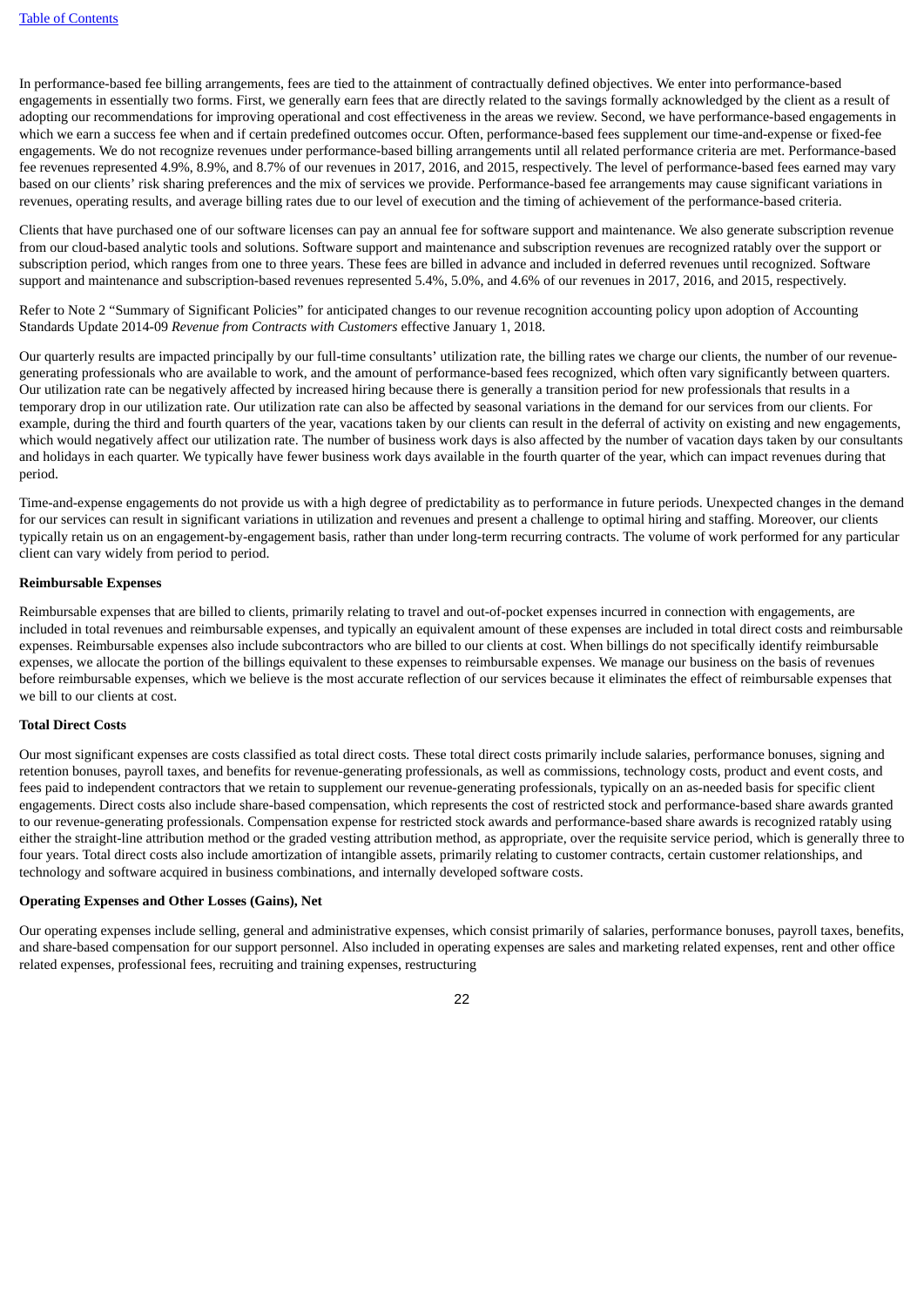charges, and litigation and other gains and losses. Other operating expenses include depreciation and certain amortization expenses not included in total direct costs.

#### **Segment Results**

Segment operating income consists of the revenues generated by a segment, less the direct costs of revenue and selling, general and administrative costs that are incurred directly by the segment. Unallocated costs include corporate costs related to administrative functions that are performed in a centralized manner that are not attributable to a particular segment. These administrative function costs include corporate office support costs, office facility costs, costs relating to accounting and finance, human resources, legal, marketing, information technology, and company-wide business development functions, as well as costs related to overall corporate management.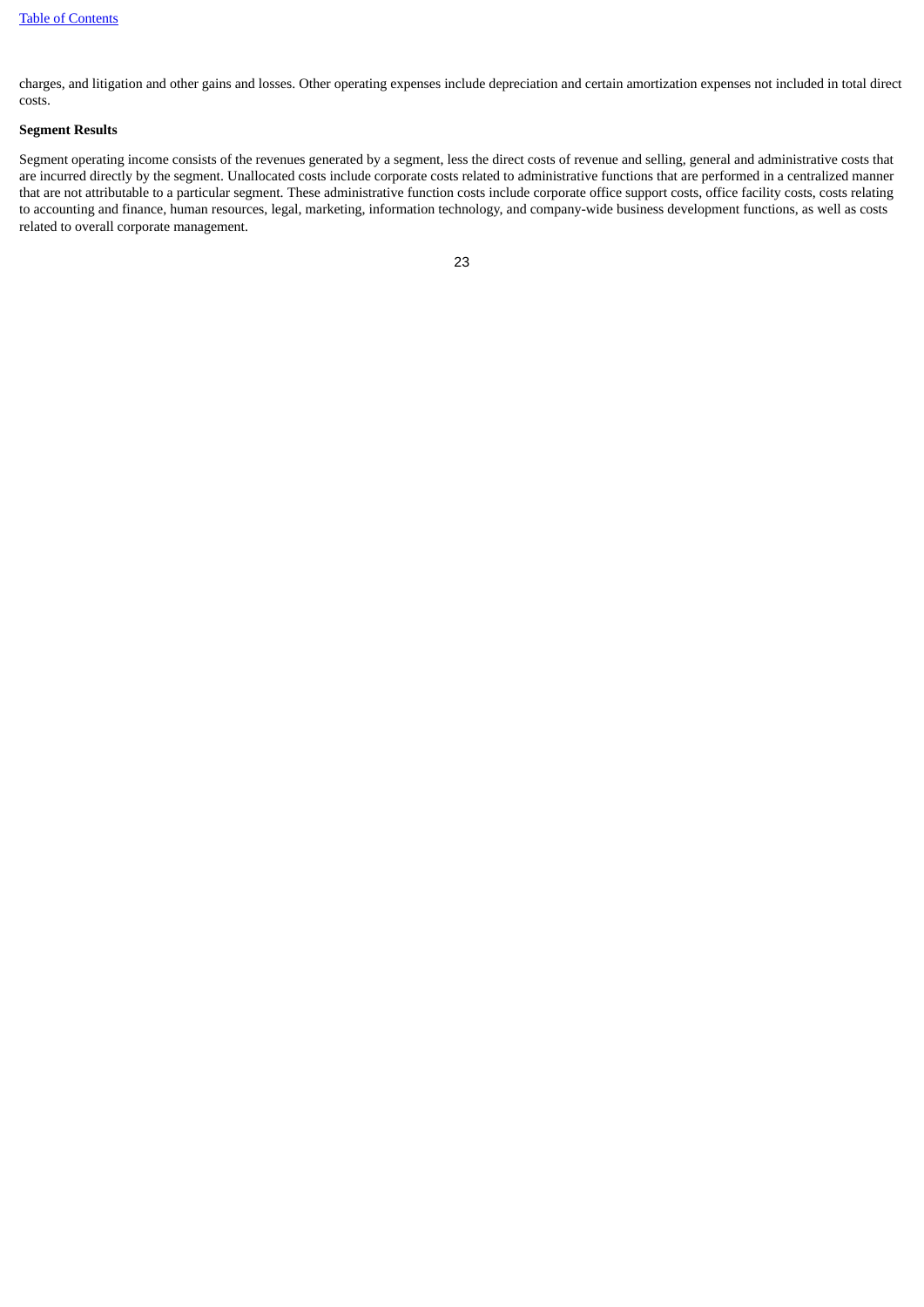# **RESULTS OF OPERATIONS**

The following table sets forth, for the periods indicated, selected segment and consolidated operating results and other operating data. The results of operations for acquired businesses have been included in our results of operations since the date of their respective acquisition.

During the second quarter of 2017, we reorganized our internal financial reporting structure by moving our Life Sciences practice from the Education and Life Sciences segment to the Business Advisory segment. The remaining Education and Life Sciences segment is now referred to as the Education segment. While our consolidated results have not been impacted, we have reclassified our historical segment information for consistent presentation.

During 2015, we wound down the businesses within our All Other operating segment, which consisted of our public sector consulting practice and our foreign consulting operations based in the Middle East. We did not generate any revenues from our All Other segment during 2016 and 2017.

|                                                                   | <b>Year Ended December 31,</b> |                           |         |              |                         |  |
|-------------------------------------------------------------------|--------------------------------|---------------------------|---------|--------------|-------------------------|--|
|                                                                   | 2017                           |                           | 2016    |              | 2015                    |  |
| <b>Segment and Consolidated Operating Results (in thousands):</b> |                                |                           |         |              |                         |  |
| <b>Healthcare:</b>                                                |                                |                           |         |              |                         |  |
| Revenues                                                          | \$<br>356,909                  | \$                        | 424,912 | \$           | 446,887                 |  |
| Operating income                                                  | \$<br>118,761                  | \$                        | 147,903 | \$           | 169,560                 |  |
| Segment operating income as a percentage of segment revenues      | 33.3%                          |                           | 34.8%   |              | 37.9%                   |  |
| <b>Education:</b>                                                 |                                |                           |         |              |                         |  |
| Revenues                                                          | \$<br>167,908                  | \$                        | 149,817 | \$           | 134,009                 |  |
| Operating income                                                  | \$<br>40,318                   | \$                        | 38,310  | \$           | 32,246                  |  |
| Segment operating income as a percentage of segment revenues      | 24.0%                          |                           | 25.6%   |              | 24.1%                   |  |
| <b>Business Advisory:</b>                                         |                                |                           |         |              |                         |  |
| Revenues                                                          | \$<br>207,753                  | \$                        | 151,543 | \$           | 116,892                 |  |
| <b>Operating income</b>                                           | \$<br>46,600                   | $\mathbb{S}$              | 29,382  | \$           | 31,233                  |  |
| Segment operating income as a percentage of segment revenues      | 22.4%                          |                           | 19.4%   |              | 26.7%                   |  |
| <b>All Other:</b>                                                 |                                |                           |         |              |                         |  |
| Revenues                                                          | \$                             | \$                        |         | \$           | 1,222                   |  |
| <b>Operating loss</b>                                             | \$                             | $\boldsymbol{\mathsf{S}}$ |         | \$           | (1,718)                 |  |
| Segment operating loss as a percentage of segment revenues        | N/A                            |                           | N/A     |              | $\mathrm{N}/\mathrm{M}$ |  |
| <b>Total Company:</b>                                             |                                |                           |         |              |                         |  |
| Revenues                                                          | \$<br>732,570                  | \$                        | 726,272 | \$           | 699,010                 |  |
| Reimbursable expenses                                             | 75,175                         |                           | 71,712  |              | 70,013                  |  |
| Total revenues and reimbursable expenses                          | \$<br>807,745                  | \$                        | 797,984 | \$           | 769,023                 |  |
| <b>Statements of Operations reconciliation:</b>                   |                                |                           |         |              |                         |  |
| Segment operating income                                          | \$<br>205,679                  | \$                        | 215,595 | \$           | 231,321                 |  |
| Items not allocated at the segment level:                         |                                |                           |         |              |                         |  |
| Other operating expenses                                          | 120,718                        |                           | 111,852 |              | 112,164                 |  |
| Litigation and other losses (gains), net                          | 1,111                          |                           | (1,990) |              | (9, 476)                |  |
| Depreciation and amortization                                     | 38,213                         |                           | 31,499  |              | 25,135                  |  |
| Goodwill impairment charges <sup>(1)</sup>                        | 253,093                        |                           |         |              |                         |  |
| Total operating income (loss)                                     | (207, 456)                     |                           | 74,234  |              | 103,498                 |  |
| Other expense, net                                                | 15,048                         |                           | 15,077  |              | 19,933                  |  |
| Income (loss) from continuing operations before taxes             | (222, 504)                     |                           | 59,157  |              | 83,565                  |  |
| Income tax expense (benefit)                                      | (51,999)                       |                           | 19,677  |              | 21,670                  |  |
| Net income (loss) from continuing operations                      | \$<br>(170, 505)               | \$                        | 39,480  | \$           | 61,895                  |  |
| Earnings (loss) per share from continuing operations              |                                |                           |         |              |                         |  |
| <b>Basic</b>                                                      | \$<br>(7.95)                   | \$                        | 1.87    | \$           | 2.80                    |  |
| <b>Diluted</b>                                                    | \$<br>(7.95)                   | $\mathbb{S}$              | 1.84    | $\mathbb{S}$ | 2.74                    |  |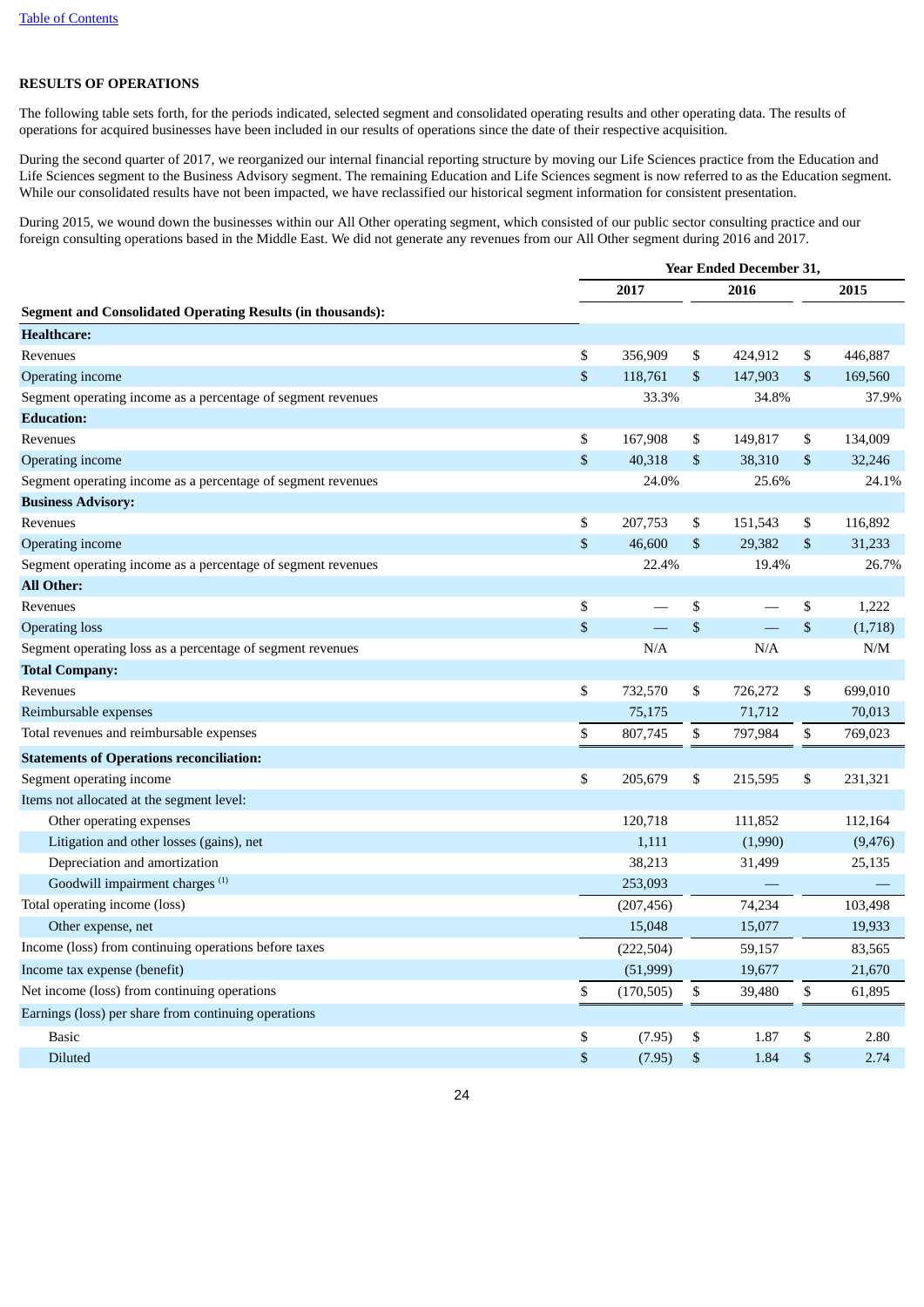|                                                                               | <b>Year Ended December 31,</b> |                                           |       |              |       |  |  |
|-------------------------------------------------------------------------------|--------------------------------|-------------------------------------------|-------|--------------|-------|--|--|
|                                                                               | 2017                           |                                           | 2016  |              | 2015  |  |  |
| <b>Other Operating Data (excluding All Other):</b>                            |                                |                                           |       |              |       |  |  |
| Number of full-time billable consultants (at period end) <sup>(2)</sup> :     |                                |                                           |       |              |       |  |  |
| Healthcare                                                                    | 778                            |                                           | 888   |              | 1,037 |  |  |
| Education                                                                     | 549                            |                                           | 468   |              | 387   |  |  |
| <b>Business Advisory</b>                                                      | 809                            |                                           | 547   |              | 397   |  |  |
| Total                                                                         | 2,136                          |                                           | 1,903 |              | 1,821 |  |  |
| Average number of full-time billable consultants (for the period) $^{(2)}$ :  |                                |                                           |       |              |       |  |  |
| Healthcare                                                                    | 796                            |                                           | 998   |              | 1,085 |  |  |
| Education                                                                     | 509                            |                                           | 437   |              | 351   |  |  |
| <b>Business Advisory</b>                                                      | 740                            |                                           | 486   |              | 334   |  |  |
| Total                                                                         | 2,045                          |                                           | 1,921 |              | 1,770 |  |  |
| Full-time billable consultant utilization rate $^{\scriptscriptstyle{(3)}}$ : |                                |                                           |       |              |       |  |  |
| Healthcare                                                                    | 78.4%                          |                                           | 77.1% |              | 77.9% |  |  |
| Education                                                                     | 72.8%                          |                                           | 70.6% |              | 74.6% |  |  |
| <b>Business Advisory</b>                                                      | 71.7%                          |                                           | 73.1% |              | 76.2% |  |  |
| <b>Total</b>                                                                  | 74.5%                          |                                           | 74.6% |              | 76.9% |  |  |
| Full-time billable consultant average billing rate per hour (4):              |                                |                                           |       |              |       |  |  |
| Healthcare                                                                    | \$<br>206                      | \$                                        | 210   | \$           | 217   |  |  |
| Education                                                                     | \$<br>213                      | \$                                        | 219   | \$           | 216   |  |  |
| Business Advisory <sup>(5)</sup>                                              | \$<br>193                      | $\$$                                      | 208   | \$           | 245   |  |  |
| Total                                                                         | \$<br>203                      | \$                                        | 212   | \$           | 222   |  |  |
| Revenue per full-time billable consultant (in thousands):                     |                                |                                           |       |              |       |  |  |
| Healthcare                                                                    | \$<br>295                      | \$                                        | 300   | \$           | 313   |  |  |
| Education                                                                     | \$<br>291                      | $\, \, \raisebox{12pt}{$\scriptstyle \$}$ | 293   | $\mathbb{S}$ | 317   |  |  |
| <b>Business Advisory</b>                                                      | \$<br>268                      | \$                                        | 293   | \$           | 335   |  |  |
| Total                                                                         | \$<br>284                      | \$                                        | 297   | $\$$         | 318   |  |  |
| Average number of full-time equivalents (for the period) (6):                 |                                |                                           |       |              |       |  |  |
| Healthcare                                                                    | 213                            |                                           | 203   |              | 179   |  |  |
| Education                                                                     | 35                             |                                           | 38    |              | 39    |  |  |
| <b>Business Advisory</b>                                                      | 20                             |                                           | 20    |              | 12    |  |  |
| Total                                                                         | 268                            |                                           | 261   |              | 230   |  |  |
| Revenue per full-time equivalent (in thousands):                              |                                |                                           |       |              |       |  |  |
| Healthcare                                                                    | \$<br>576                      | \$                                        | 614   | \$           | 604   |  |  |
| Education                                                                     | \$<br>564                      | \$                                        | 572   | \$           | 587   |  |  |
| <b>Business Advisory</b>                                                      | \$<br>464                      | \$                                        | 453   | \$           | 418   |  |  |
| <b>Total</b>                                                                  | \$<br>566                      | \$                                        | 596   | \$           | 591   |  |  |

(1) The non-cash goodwill impairment charges are not allocated at the segment level because the underlying goodwill asset is reflective of our corporate investment in the segments. We do not include the impact of goodwill impairment charges in our evaluation of segment performance.

(2) Consists of our full-time professionals who provide consulting services and generate revenues based on the number of hours worked.

(3) Utilization rate for our full-time billable consultants is calculated by dividing the number of hours all of our full-time billable consultants worked on client assignments during a period by the total available working hours for all of these consultants during the same period, assuming a forty-hour work week, less paid holidays and vacation days.

(4) Average billing rate per hour for our full-time billable consultants is calculated by dividing revenues for a period by the number of hours worked on client assignments during the same period.

(5) The Business Advisory segment includes our India Enterprise Solutions and Analytics practice, formerly known as Rittman Mead Consulting Private Limited, a business that we acquired in July 2015. The average billing rate per hour for this practice is lower than our overall average billing rate per hour for the Business Advisory segment. Absent the impact of our India Enterprise Solutions and Analytics practice, the average billing rate per hour for Business Advisory for the years ended December 31, 2017, 2016, and 2015 would have been \$233, \$235, and \$267, respectively.

(6) Consists of cultural transformation consultants within our Studer Group solution, which include coaches and their support staff, consultants who work variable schedules as needed by our clients, and full-time employees who provide software support and maintenance services to our clients.

N/M - Not meaningful

N/A - Not applicable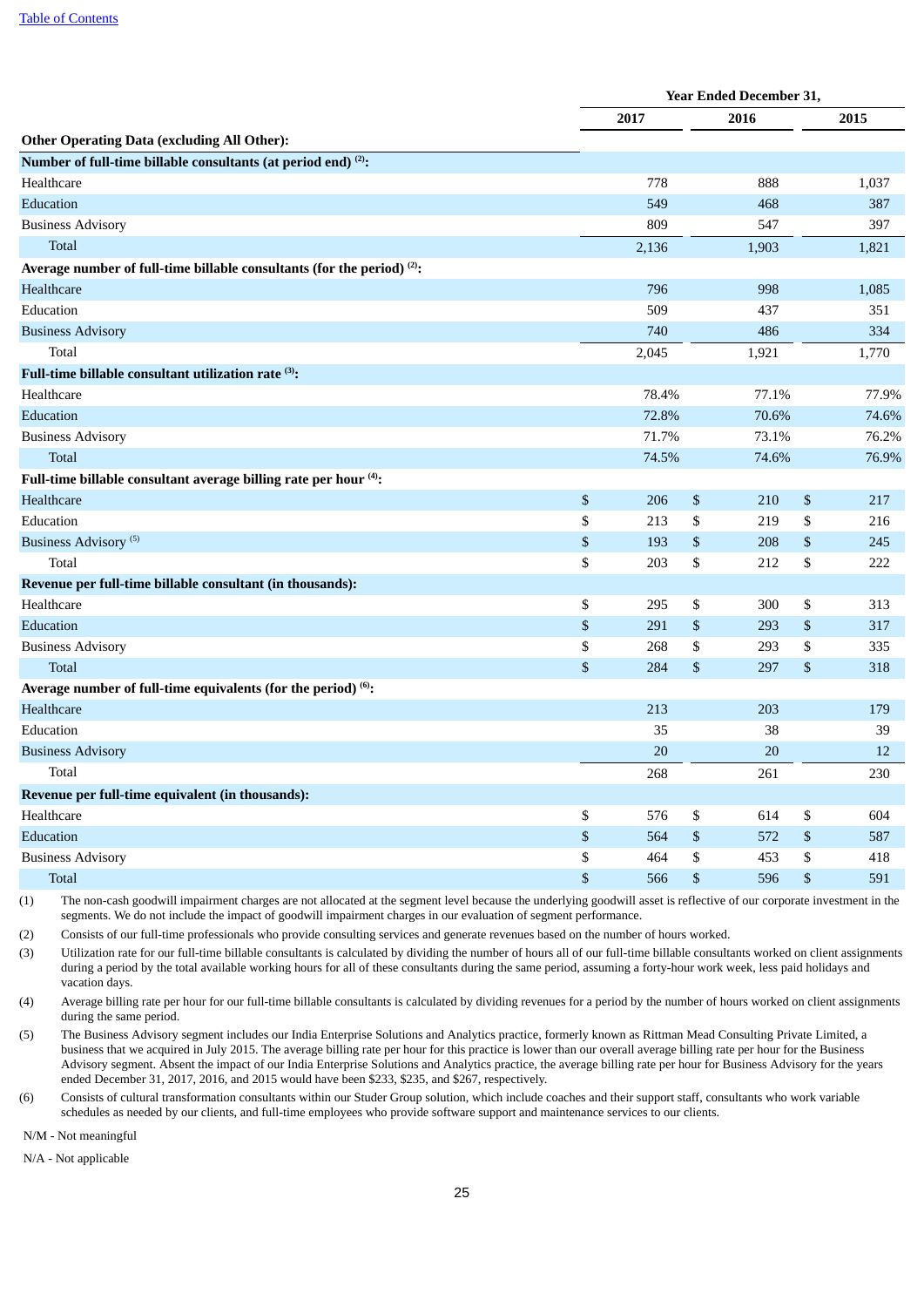### **Non-GAAP Measures**

We also assess our results of operations using certain non-GAAP financial measures. These non-GAAP financial measures differ from GAAP because the non-GAAP financial measures we calculate to measure earnings (loss) before interest, taxes, depreciation and amortization ("EBITDA"), adjusted EBITDA, adjusted EBITDA as a percentage of revenues, adjusted net income from continuing operations, and adjusted diluted earnings per share from continuing operations exclude a number of items required by GAAP, each discussed below. These non-GAAP financial measures should be considered in addition to, and not as a substitute for or superior to, any measure of performance, cash flows, or liquidity prepared in accordance with GAAP. Our non-GAAP financial measures may be defined differently from time to time and may be defined differently than similar terms used by other companies, and accordingly, care should be exercised in understanding how we define our non-GAAP financial measures.

Our management uses the non-GAAP financial measures to gain an understanding of our comparative operating performance, for example when comparing such results with previous periods or forecasts. These non-GAAP financial measures are used by management in their financial and operating decision making because management believes they reflect our ongoing business in a manner that allows for meaningful period-to-period comparisons. Management also uses these non-GAAP financial measures when publicly providing our business outlook, for internal management purposes, and as a basis for evaluating potential acquisitions and dispositions. We believe that these non-GAAP financial measures provide useful information to investors and others in understanding and evaluating Huron's current operating performance and future prospects in the same manner as management does and in comparing in a consistent manner Huron's current financial results with Huron's past financial results.

The reconciliations of these financial measures from GAAP to non-GAAP are as follows (in thousands, except per share amounts):

|                                                                                | <b>Year Ended December 31,</b> |            |     |         |    |          |  |  |
|--------------------------------------------------------------------------------|--------------------------------|------------|-----|---------|----|----------|--|--|
|                                                                                | 2017                           |            |     | 2016    |    | 2015     |  |  |
| <b>Revenues</b>                                                                |                                | 732,570    |     | 726,272 | \$ | 699,010  |  |  |
| Net income (loss) from continuing operations                                   |                                | (170, 505) | \$. | 39,480  | \$ | 61,895   |  |  |
| Add back:                                                                      |                                |            |     |         |    |          |  |  |
| Income tax expense (benefit)                                                   |                                | (51,999)   |     | 19,677  |    | 21,670   |  |  |
| Interest expense, net of interest income                                       |                                | 18,613     |     | 16,274  |    | 18,136   |  |  |
| Depreciation and amortization                                                  |                                | 49,145     |     | 46,639  |    | 41,923   |  |  |
| Earnings (loss) before interest, taxes, depreciation and amortization (EBITDA) |                                | (154, 746) |     | 122,070 |    | 143,624  |  |  |
| Add back:                                                                      |                                |            |     |         |    |          |  |  |
| Restructuring charges                                                          |                                | 6,246      |     | 9,592   |    | 3,329    |  |  |
| Litigation and other losses (gains), net                                       |                                | 1,111      |     | (1,990) |    | (9, 476) |  |  |
| Goodwill impairment charges                                                    |                                | 253,093    |     |         |    |          |  |  |
| Other non-operating expense (income)                                           |                                | (696)      |     |         |    |          |  |  |
| Foreign currency transaction losses (gains), net                               |                                | (434)      |     | (11)    |    | 1,640    |  |  |
| <b>Adjusted EBITDA</b>                                                         |                                | 104,574    |     | 129,661 | \$ | 139,117  |  |  |
| Adjusted EBITDA as a percentage of revenues                                    |                                | 14.3%      |     | 17.9%   |    | 19.9%    |  |  |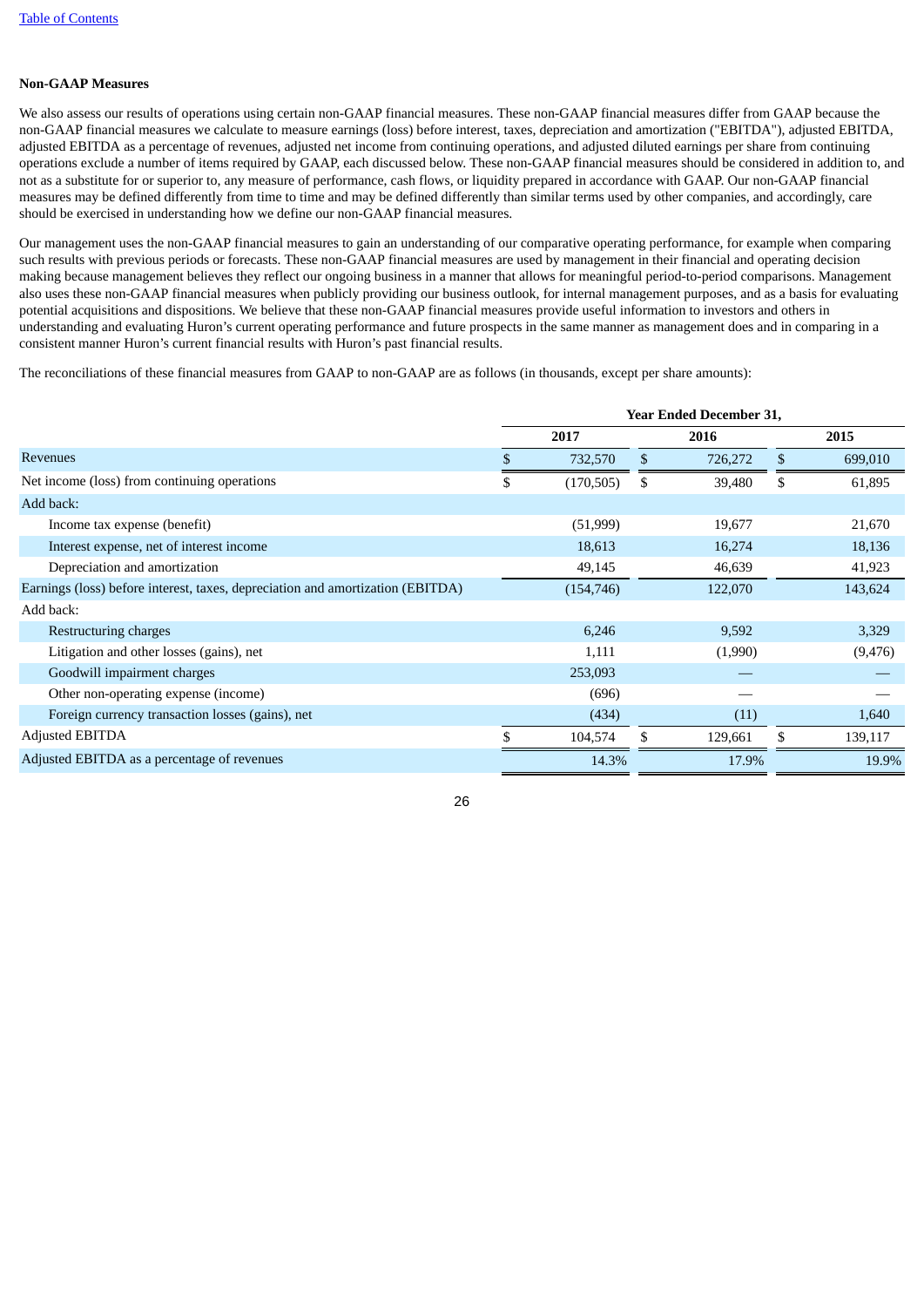|                                                                       | <b>Year Ended December 31,</b> |                |    |           |     |           |  |  |
|-----------------------------------------------------------------------|--------------------------------|----------------|----|-----------|-----|-----------|--|--|
|                                                                       |                                | 2017           |    | 2016      |     | 2015      |  |  |
| Net income (loss) from continuing operations                          | \$                             | $(170,505)$ \$ |    | 39,480    | \$  | 61,895    |  |  |
| Weighted average shares - diluted                                     |                                | 21,439         |    | 21,424    |     | 22,600    |  |  |
| Diluted earnings (loss) per share from continuing operations          | \$                             | $(7.95)$ \$    |    | 1.84      | \$. | 2.74      |  |  |
| Add back:                                                             |                                |                |    |           |     |           |  |  |
| Amortization of intangible assets                                     |                                | 35,027         |    | 33,108    |     | 28,696    |  |  |
| Restructuring charges                                                 |                                | 6,246          |    | 9,592     |     | 3,329     |  |  |
| Litigation and other losses (gains), net                              |                                | 1,111          |    | (1,990)   |     | (9, 476)  |  |  |
| Goodwill impairment charges                                           |                                | 253,093        |    |           |     |           |  |  |
| Non-cash interest on convertible notes                                |                                | 7,851          |    | 7,488     |     | 7,141     |  |  |
| Other non-operating income, net                                       |                                | (696)          |    |           |     |           |  |  |
| Tax effect                                                            |                                | (91, 557)      |    | (18, 942) |     | (11,698)  |  |  |
| Tax expense related to the enactment of Tax Cuts and Jobs Act of 2017 |                                | 8,762          |    |           |     |           |  |  |
| Tax benefit related to "check-the-box" election                       |                                | (2,728)        |    |           |     | (12, 336) |  |  |
| Total adjustments, net of tax                                         |                                | 217,109        |    | 29,256    |     | 5,656     |  |  |
| Adjusted net income from continuing operations                        | $\mathbb{S}$                   | 46,604         | -S | 68,736    | S   | 67,551    |  |  |
| Adjusted weighted average shares - diluted                            |                                | 21,627         |    | 21,424    |     | 22,600    |  |  |
| Adjusted diluted earnings per share from continuing operations        | \$                             | 2.15           |    | 3.21      |     | 2.99      |  |  |

These non-GAAP financial measures include adjustments for the following items:

*Amortization of intangible assets:* We have excluded the effect of amortization of intangible assets from the calculation of adjusted net income from continuing operations presented above. Amortization of intangibles is inconsistent in its amount and frequency and is significantly affected by the timing and size of our acquisitions.

*Restructuring charges:* We have incurred charges due to the restructuring of various parts of our business. These restructuring charges have primarily consisted of costs associated with office space consolidations, including the accelerated depreciation of certain leasehold improvements, and severance charges. We have excluded the effect of the restructuring charges from our non-GAAP measures because the amount of each restructuring charge is significantly affected by the timing and size of the restructured business or component of a business.

*Litigation and other losses (gains), net:* We have excluded the effects of remeasurement losses and gains related to contingent acquisition liabilities and a litigation gain recorded in 2015 to permit comparability with periods that were not impacted by these items.

*Goodwill impairment charges:* We have excluded the effect of the goodwill impairment charges that occurred in 2017 as these are infrequent events and their exclusion permits comparability with periods that were not impacted by such charges.

*Non-cash interest on convertible notes:* We incur non-cash interest expense relating to the implied value of the equity conversion component of our Convertible Notes. The value of the equity conversion component is treated as a debt discount and amortized to interest expense over the life of the Convertible Notes using the effective interest rate method. We exclude this non-cash interest expense that does not represent cash interest payments from the calculation of adjusted net income from continuing operations as management believes that this non-cash expense is not indicative of the ongoing performance of our business.

*Other non-operating income, net:* We have excluded the effect of other non-operating income and expense items as they are infrequent, management believes that these items are not indicative of the ongoing performance of our business, and their exclusion permits comparability with periods that were not impacted by such items. The other non-operating income, net for 2017 is primarily attributable to a \$0.9 million gain on the sale of Life Sciences C&O, partially offset by a \$0.3 million remeasurement loss recorded on a promissory note that was amended in the fourth quarter of 2017.

*Foreign currency transaction losses (gains), net:* We have excluded the effect of foreign currency transaction losses and gains from the calculation of adjusted EBITDA because the amount of each loss or gain is significantly affected by timing and changes in foreign exchange rates.

*Tax effect:* The non-GAAP income tax adjustment reflects the incremental tax impact applicable to the non-GAAP adjustments.

Tax expense related to the enactment of Tax Cuts and Jobs Act of 2017 ("2017 Tax Reform"): We have excluded the impact of the 2017 Tax Reform, which was enacted in the fourth quarter of 2017, and is primarily due to the remeasurement of net deferred tax balances at the lower federal income tax rate, additional one-time income tax expense related to the transition tax on accumulated foreign earnings, and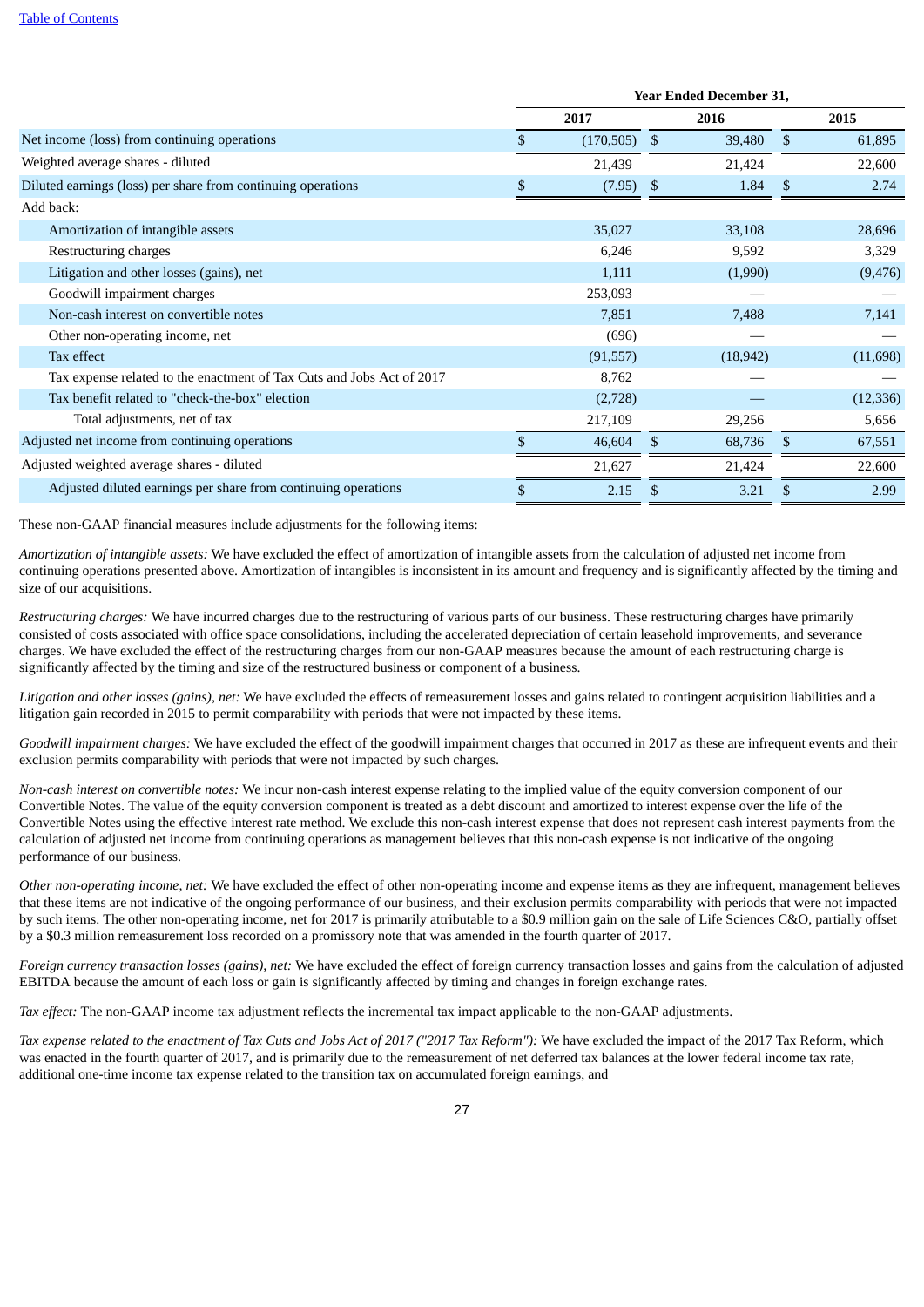withholding tax on outside basis differences due to our change in assertion for permanent reinvestment. The exclusion of the 2017 Tax Reform permits comparability with prior periods. Refer to Note 16 "Income Taxes" within the notes to the consolidated financial statements for additional information on the impact of the 2017 Tax Reform.

*Tax benefit related to "check-the-box" election:* We have excluded the effects of our "check-the-box" elections to treat certain wholly-owned foreign subsidiaries as disregarded entities for U.S. federal income tax purposes. In 2017, we recognized a previously unrecognized tax benefit from our "check-thebox" election made in 2014 due to the expiration of statute of limitations. In 2015, we made a "check-the-box" election to treat two of our wholly-owned foreign subsidiaries as disregarded entities for U.S. federal income tax purposes. The exclusion of these discrete tax benefits permits comparability with periods that were not impacted by these items. Refer to Note 16 "Income Taxes" within the notes to the consolidated financial statements for additional information on our "check-the-box" elections.

Income tax expense, Interest expense, net of interest income, Depreciation and amortization: We have excluded the effects of income tax expense, interest expense, net of interest income, and depreciation and amortization in the calculation of EBITDA as these are customary exclusions as defined by the calculation of EBITDA to arrive at meaningful earnings from core operations excluding the effect of such items.

*Adjusted weighted average shares - diluted:* As we reported a net loss for the year ended December 31, 2017, GAAP diluted weighted average shares outstanding equals the basic weighted average shares outstanding for that period. For the year ended December 31, 2017, the non-GAAP adjustments described above resulted in adjusted net income from continuing operations. Therefore, we included the dilutive common stock equivalents in the calculation of adjusted diluted weighted average shares outstanding for that period.

#### **Year Ended December 31, 2017 Compared to Year Ended December 31, 2016**

#### **Revenues**

Revenues increased \$6.3 million, or 0.9%, to \$732.6 million for the year ended December 31, 2017, from \$726.3 million for the year ended December 31, 2016. Revenues for 2017 included \$43.9 million from our acquisitions of Innosight and Pope Woodhead, which were completed in the first quarter of 2017, and \$13.9 million of incremental revenues due to the full year impact of our acquisitions of MyRounding and HSM Consulting, which were completed in the first and third quarters of 2016, respectively. Revenues for 2017 also included a full period impact of our acquisition of the U.S. assets of ADI Strategies and revenues from our acquisition of the international assets of ADI Strategies. These acquisitions were completed in May 2016 and April 2017, respectively, and have since been fully integrated into the Business Advisory segment.

Of the overall \$6.3 million increase in revenues, \$10.6 million was attributable to our full-time billable consultants, partially offset by a \$4.3 million decrease in revenues attributable to our full-time equivalents.

The increase in full-time billable consultant revenues was driven by an increase in the average number of full-time billable consultants, partially offset by decreases in the average billing rate and consultant utilization rate. As discussed below in Segment Results, this increase in full-time billable consultant revenues reflected our acquisitions of Innosight and Pope Woodhead, as well as strengthened demand for services in our Business Advisory and Education segments, partially offset by decreased demand for services in our Healthcare segment.

The decrease in full-time equivalent revenues was primarily attributable to a decrease in the revenue from our Studer Group solution within our Healthcare segment as discussed below in Segment Results.

## **Total Direct Costs**

Our total direct costs, including amortization of intangible assets and software development costs, increased \$13.0 million, or 2.9%, to \$465.7 million for the year ended December 31, 2017 from \$452.7 million for the year ended December 31, 2016. The overall \$13.0 million increase in direct costs primarily related to a \$17.5 million increase in salaries and related expenses for our revenue-generating professionals, which was largely driven by increased headcount from acquisitions and our continued investment in revenue-generating consultants in our cloud-based enterprise resource planning (ERP) implementation practices, partially offset by a decrease in salaries and related expenses in our Healthcare segment as a result of headcount reductions. Additional increases in direct costs included a \$3.3 million increase in contractor expense and a \$2.7 million increase in signing and retention bonus expense for our revenue-generating professionals. All of these increases were partially offset by a \$5.6 million decrease in performance bonus expense for our revenue-generating professionals, a \$4.0 million decrease in intangible asset amortization expense, and a \$1.2 million decrease in share-based compensation expense for our revenue-generating professionals. As a percentage of revenues, our total direct costs increased to 63.6% during 2017 compared to 62.3% during 2016, primarily due to the items described above.

Total direct costs for the year ended December 31, 2017 included \$10.9 million of amortization expense for intangible assets, primarily representing customer contracts and software acquired in business combinations, and internal software development costs, compared to \$15.1 million of amortization expense in 2016. The \$4.2 million decrease in amortization expense was primarily attributable to the decreasing amortization expense of customer contracts acquired in our Studer Group acquisition, due to the accelerated basis of amortization, and the customer contracts acquired as part of our acquisition of the U.S. assets of ADI Strategies which were fully amortized in 2016, partially offset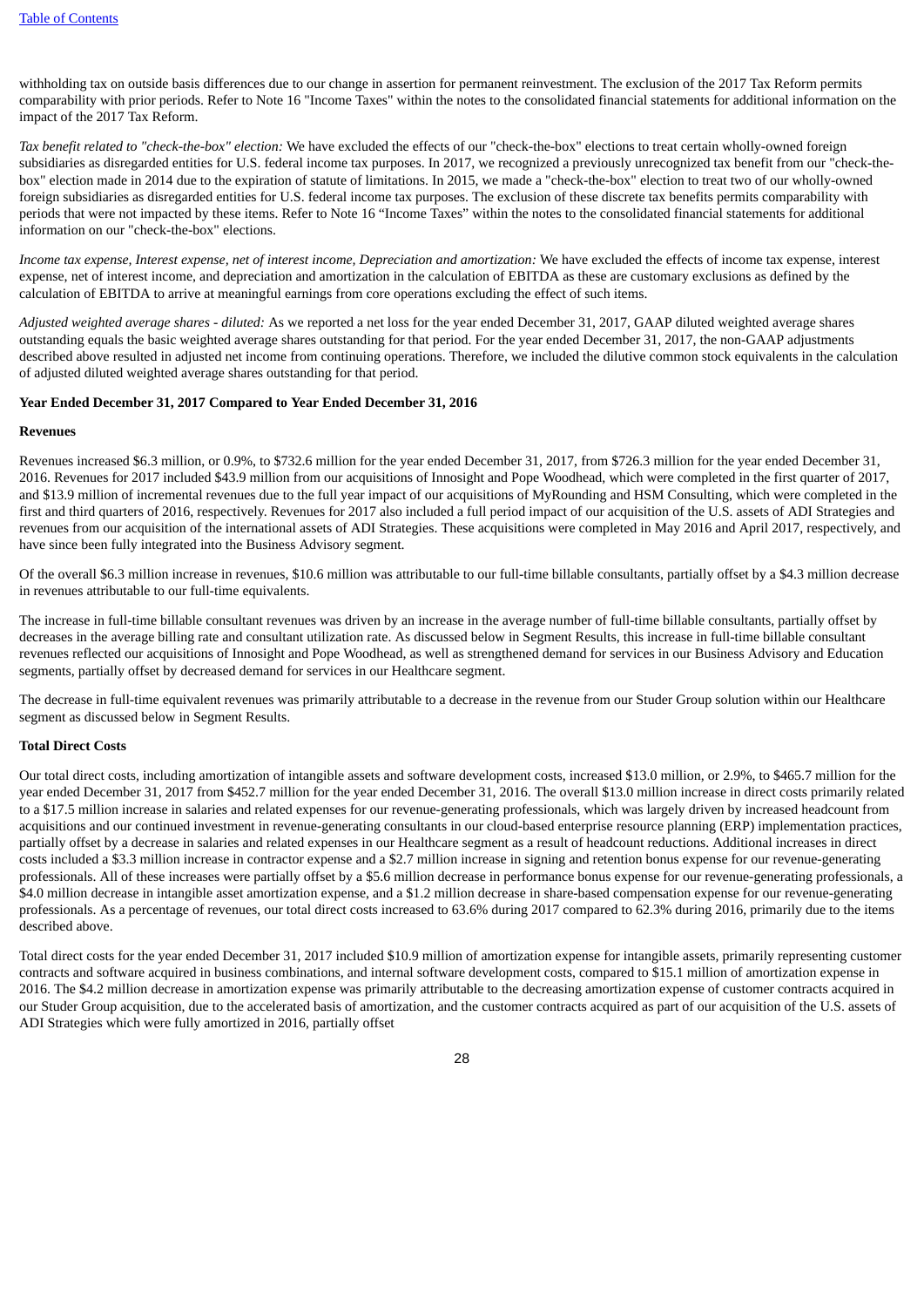by the amortization of intangible assets acquired in the acquisitions of Innosight and HSM Consulting. See Note 4 "Acquisitions" and Note 5 "Goodwill and Intangible Assets" within the notes to our consolidated financial statements for additional information about our intangible assets.

## **Operating Expenses and Other Gains, Net**

Selling, general and administrative expenses increased \$15.2 million, or 9.5%, to \$175.4 million for the year ended December 31, 2017, compared to \$160.2 million for the year ended December 31, 2016. Selling, general and administrative expenses for 2017 included \$14.5 million from Innosight and Pope Woodhead. The overall increase of \$15.2 million was primarily related to a \$10.4 million increase in salaries and related expenses for our support personnel; a \$2.7 million increase in facilities and other office-related expenses; a \$2.0 million increase in travel related costs, largely related to the operations of our aircraft purchased in connection with our Innosight acquisition; a \$1.4 million increase in third-party consulting expenses; a \$1.0 million increase in promotion and sponsorship expenses; and a \$0.9 million increase in signing and retention bonus expense for our support personnel. These increases were partially offset by a \$2.6 million decrease in performance bonus expenses for our support personnel, a \$1.1 million decrease in legal expenses, and a \$1.0 million decrease in share-based compensation expense for our support personnel. As a percentage of revenues, selling, general and administrative expenses increased to 23.9% during 2017 compared to 22.1% during 2016, primarily due to the items described above.

Restructuring charges for the year ended December 31, 2017 totaled \$6.2 million, compared to \$9.6 million for the year ended December 31, 2016. The \$6.2 million of restructuring charges in 2017 included \$3.7 million related to workforce reductions to better align resources with market demand, of which \$2.1 million related to our Healthcare segment, \$1.1 million related to our Business Advisory segment, and \$0.4 million related to our corporate operations. The overall \$6.2 million of restructuring charges also included \$2.4 million of office space reductions, which primarily consisted of the accrual of remaining lease obligations, net of estimated sublease income, due to relocating our San Francisco office to a smaller space and consolidating our Chicago and New York offices, and accelerated depreciation on leasehold improvements in our San Francisco office. The \$9.6 million of restructuring charges in 2016 primarily consisted of \$7.3 million related to workforce reductions, of which \$5.8 million related to our Healthcare segment and \$0.6 million related to our Business Advisory segment, both to better align resources with market demand, and \$0.9 million related to our corporate operations primarily to adjust our infrastructure to align with our Legal divestiture. The \$9.6 million of restructuring charges also included \$1.5 million related to updated lease accrual assumptions, primarily for our Washington, D.C. space vacated in the fourth quarter of 2014, and \$0.8 million related to the wind down of our foreign operations based in the Middle East and other exit costs. See Note 10 "Restructuring Charges" within the notes to our consolidated financial statements for further discussion of our restructuring expenses.

Other gains (losses), net totaled a net loss of \$1.1 million for the year ended December 31, 2017, compared to a net gain of \$2.0 million for the year ended December 31, 2016. The net loss in 2017 and the net gain in 2016 represent the changes in the estimated fair values of our liabilities for contingent consideration related to business acquisitions. In connection with certain business acquisitions, we may be required to pay post-closing consideration to the sellers if specific financial performance targets are met over a number of years as specified in the related purchase agreements. See Note 12 "Fair Value of Financial Instruments" within the notes to our consolidated financial statements for additional information on the fair value of contingent consideration liabilities.

Depreciation and amortization expense increased \$6.7 million, or 21.3%, to \$38.2 million for the year ended December 31, 2017, from \$31.5 million for the year ended December 31, 2016. The increase was primarily attributable to amortization expense for intangible assets acquired in the Innosight, Pope Woodhead, and ADI Strategies acquisitions, and an increase in amortization expense for a customer-related intangible asset acquired in the Studer Group acquisition. Intangible asset amortization included within operating expenses primarily relates to certain customer relationships, trade names, and noncompetition agreements acquired in connection with our business acquisitions. See Note 4 "Acquisitions" and Note 5 "Goodwill and Intangible Assets" within the notes to our consolidated financial statements for additional information about our intangible assets.

During 2017, we recorded \$253.1 million of non-cash goodwill impairment charges. Of the \$253.1 million, \$208.1 million related to our Healthcare reporting unit and \$45.0 million related to our Enterprise Solutions and Analytics reporting unit which is included in our Business Advisory segment. These charges are non-cash in nature and do not affect our liquidity or debt covenants. See the "Critical Accounting Policies" section below and Note 5 "Goodwill and Intangible Assets" within the notes to our consolidated financial statements for further discussion of these charges.

## **Operating Income (Loss)**

Operating income decreased \$281.7 million, to a loss of \$207.5 million for the year ended December 31, 2017, from income of \$74.2 million for the year ended December 31, 2016. The decrease is primarily attributable to the \$253.1 million non-cash pretax goodwill impairment charges recorded in 2017. See the "Critical Accounting Policies" section below and Note 5 "Goodwill and Intangible Assets" within the notes to our consolidated financial statements for additional information about the non-cash goodwill impairment charges. Operating margin, which is defined as operating income (loss) expressed as a percentage of revenues, decreased to (28.3)% in 2017 compared to 10.2% in 2016. The decrease in operating margin was primarily attributable to the goodwill impairment charges, as well as increases in salaries and related expenses for both our revenue-generating professionals and support personnel.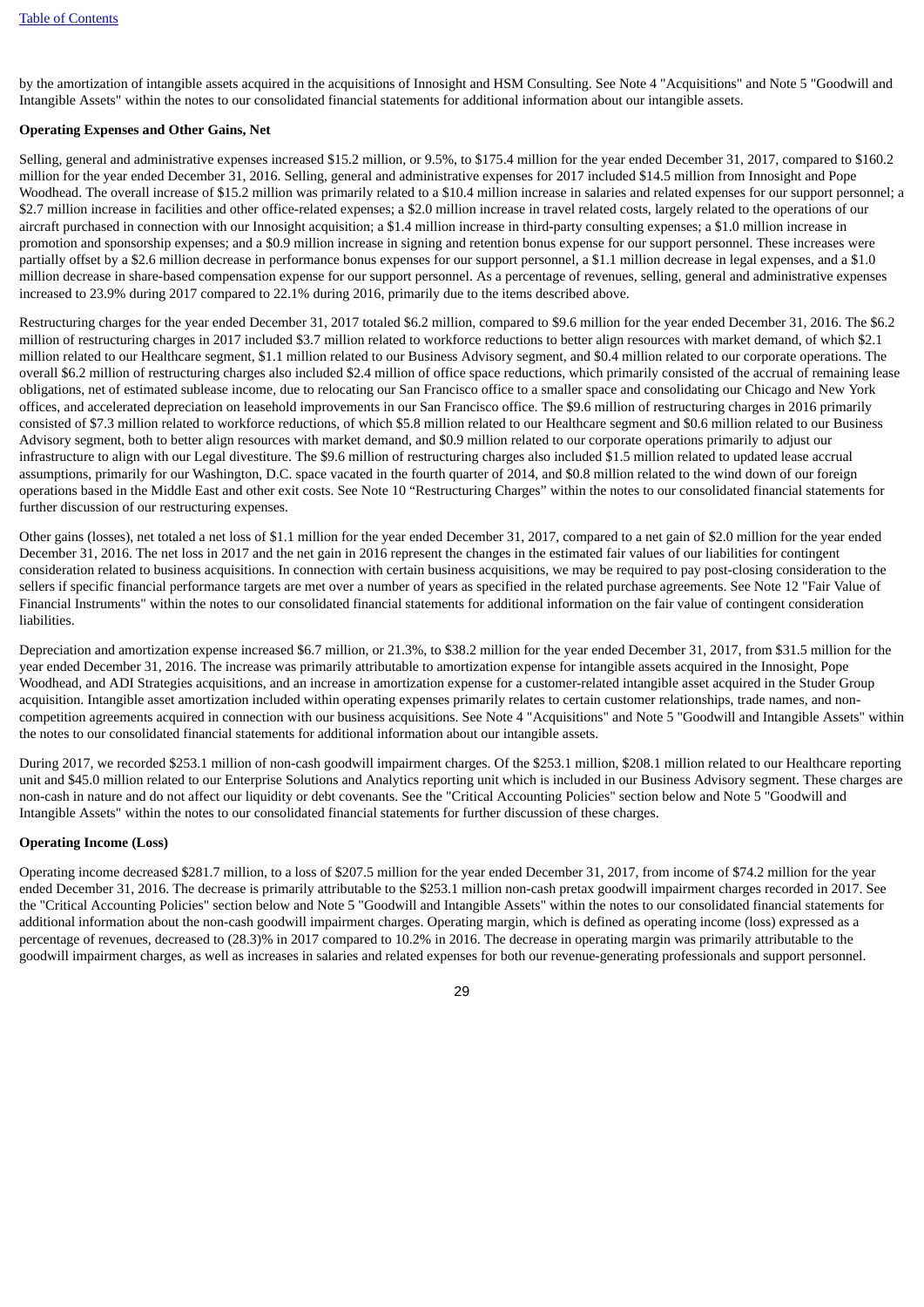# **Other Expense, Net**

Total other expense, net decreased slightly to \$15.0 million for the year ended December 31, 2017, from \$15.1 million for the year ended December 31, 2016. The decrease was primarily attributable to a \$2.4 million gain on the market value of our investments that are used to fund our deferred compensation liability, compared to a \$1.2 million gain in 2016, as well as a \$0.9 million gain on the sale of our Life Sciences Compliance and Operations solution ("LS C&O") within our Business Advisory segment in the second quarter of 2017, and a \$0.4 million increase in foreign currency transaction gains. These decreases were largely offset by a \$2.3 million increase in interest expense, net of interest income due to higher levels of borrowings and higher interest rates under our credit facility during 2017 compared to 2016. See Note 5 "Goodwill and Intangible Assets" within the notes to our consolidated financial statements for additional information on the sale of LS C&O.

### **Income Tax Expense**

For the year ended December 31, 2017, our effective tax rate was 23.4% as we recognized income tax benefit from continuing operations of \$52.0 million on a loss from continuing operations of \$222.5 million. For the year ended December 31, 2016, our effective tax rate was 33.3% as we recognized income tax expense from continuing operations of \$19.7 million on income from continuing operations of \$59.2 million. The effective tax rate for 2017 was less favorable than the statutory rate, inclusive of state income taxes, primarily due to the \$65.0 million non-deductible portion of the goodwill impairment charges related to the Healthcare and Enterprise Solutions and Analytics reporting units recorded in 2017; \$8.8 million of discrete income tax expense related to the enactment of the 2017 Tax Reform in the fourth quarter of 2017; and \$1.8 million of discrete tax expense for share-based compensation related to the adoption of ASU 2016-09 *Improvements to Employee Share-Based Payment Accounting.* Refer to Note 2 "Summary of Significant Accounting Policies" for additional information on the adoption of ASU 2016-09. These unfavorable discrete items were partially offset by a \$2.7 million tax benefit recorded in the third quarter of 2017 related to a previously unrecognized tax benefit from our 2014 "check-the-box" election.

On December 22, 2017, the President of the United States signed into law the Tax Cuts and Jobs Act ("2017 Tax Reform"), a tax reform bill which, among other items, reduces the current corporate federal income tax rate from 35% to 21% and moves from a worldwide tax system to a territorial system. The rate reduction is effective January 1, 2018. As a result of the enactment of the legislation in 2017, we have estimated the remeasurement of our net deferred taxes based on the new lower tax rate, as well as provided for additional one-time income tax expense estimates primarily related to the transition tax on accumulated foreign earnings and elimination of foreign tax credits for dividends that are subject to the 100 percent exemption in our consolidated financial statements as of and for the year ended December 31, 2017. Our provisional analysis resulted in \$8.8 million of additional income tax expense for the year ended December 31, 2017. Of the \$8.8 million, \$7.9 million related to the remeasurement of our deferred tax balances at the lower federal income tax rate; \$0.6 million related to the transition tax on accumulated foreign earnings, net of applicable foreign tax credits; and \$0.3 million related to withholding tax on outside basis differences due to our change in assertion for permanent reinvestment. The impacts on our financial statements as a result of 2017 Tax Reform are considered preliminary and are based on the information that is currently available. These provisional results may be subject to future adjustments as additional analysis is anticipated based on technical corrections and regulatory interpretations to come. We expect to finalize the analysis as soon as practicable, but, in accordance with Staff Accounting Bulletin ("SAB") No. 118, which was issued as a result of 2017 Tax Reform, not later than one year from the enactment date. Any changes to our provisional analysis will be included as an adjustment to tax expense or benefit in the period the amounts are determined.

As a result of the 2017 Tax Reform, and barring any unfavorable discrete items, we expect our 2018 effective tax rate to be lower than our historical effective tax rate, comprised of the lower 21% corporate federal income tax rate, a state blended tax rate, net of federal benefit, estimated to be between 4-8% depending on where we provide services, and any unfavorable impact due to limitations on the deductibility of executive compensation and meals and entertainment.

The effective tax rate for 2016 was lower than the statutory rate, inclusive of state income taxes, primarily due to valuation allowance reductions, certain credits and deductions, non-taxable income, and a discrete tax benefit related to share-based compensation, partially offset by non-deductible business expenses. In 2016, we released certain valuation allowances primarily related to foreign tax credits, as we expect to have sufficient foreign source income to utilize these credits before their expiration.

### **Net Income (Loss) from Continuing Operations**

Net income from continuing operations decreased by \$210.0 million, to a net loss from continuing operations of \$170.5 million for the year ended December 31, 2017, compared to net income from continuing operations of \$39.5 million for the year ended December 31, 2016. The decrease was primarily attributable to the \$253.1 million non-cash pretax goodwill impairment charges recorded in 2017. As a result of the decrease in net income from continuing operations, diluted loss per share from continuing operations for the year ended December 31, 2017 was \$7.95 compared to diluted earnings per share from continuing operations of \$1.84 for 2016. The non-cash goodwill impairment charges had an \$8.40 unfavorable impact on diluted earnings per share from continuing operations in 2017.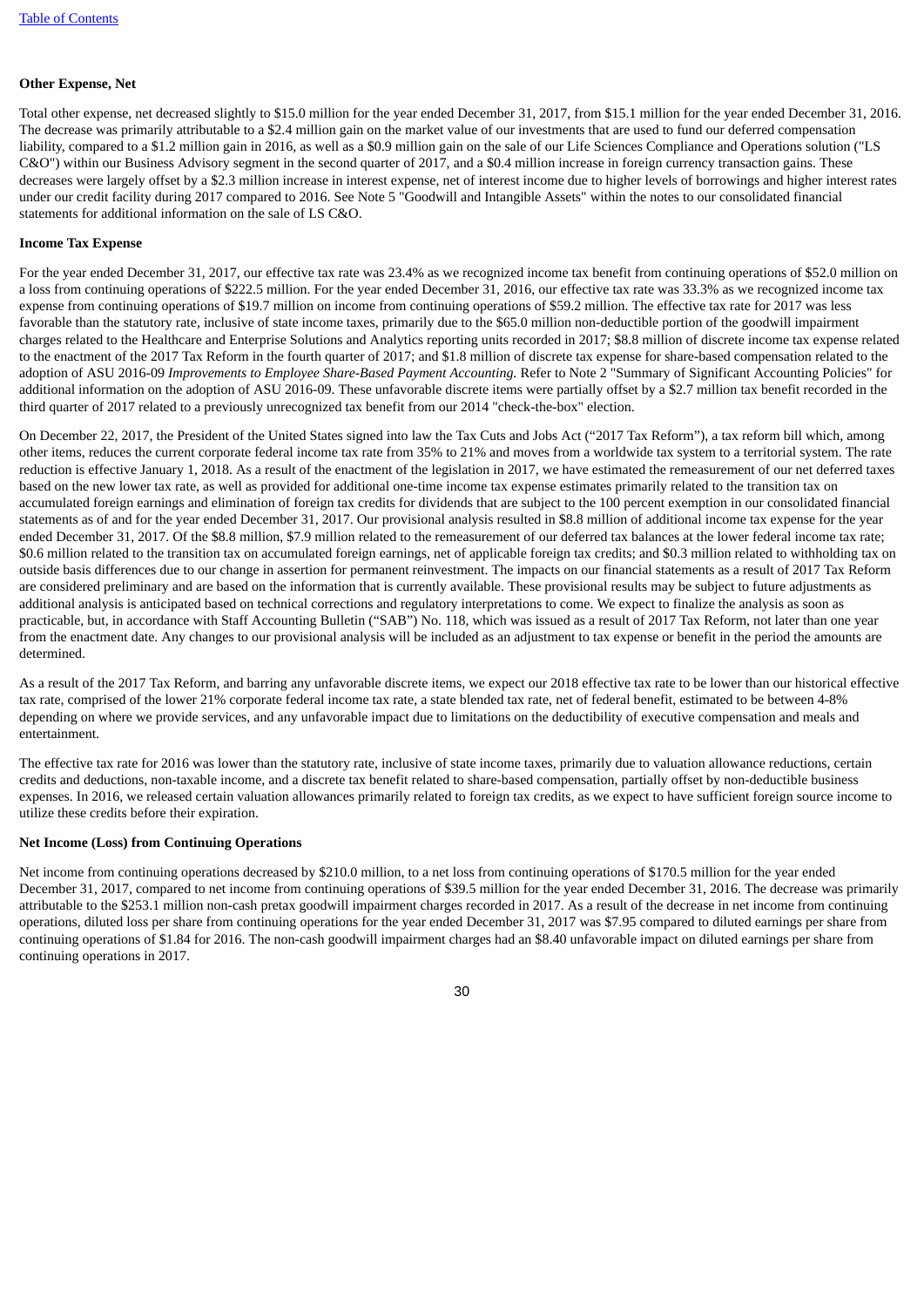# **Discontinued Operations**

Net income from discontinued operations for the year ended December 31, 2017 was \$0.4 million and primarily related to updated lease assumptions for vacated office spaces directly related to the sale of the Huron Legal segment. Net loss from discontinued operations for the year ended December 31, 2016 was \$1.9 million and primarily related to obligations for former employees, legal fees, and updated lease assumptions for vacated office spaces directly related to the sale of the Huron Legal segment. See Note 3 "Discontinued Operations" within the notes to our consolidated financial statements for additional information on our discontinued operations.

## **EBITDA and Adjusted EBITDA**

EBITDA decreased \$276.8 million, to a loss of \$154.7 million for the year ended December 31, 2017, from earnings of \$122.1 million for the year ended December 31, 2016. Adjusted EBITDA decreased \$25.1 million, or 19.3%, to \$104.6 million in 2017 from \$129.7 million in 2016. The decrease in EBITDA was primarily attributable to the non-cash goodwill impairment charges of \$253.1 million recorded in 2017. The decrease in adjusted EBITDA was primarily due to the decrease in segment operating income, as discussed below in Segment Results, as well as an increase in corporate expenses primarily due to our acquisitions of Innosight and Pope Woodhead.

## **Adjusted Net Income from Continuing Operations**

Adjusted net income from continuing operations decreased \$22.1 million, or 32.2%, to \$46.6 million for the year ended December 31, 2017, compared to \$68.7 million for the year ended December 31, 2016. As a result of the decrease in adjusted net income from continuing operations, adjusted diluted earnings per share from continuing operations for 2017 was \$2.15, compared to \$3.21 for 2016.

#### **Segment Results**

## **Healthcare**

#### **Revenues**

Healthcare segment revenues decreased \$68.0 million, or 16.0%, to \$356.9 million for the year ended December 31, 2017, from \$424.9 million for the year ended December 31, 2016. Revenues for 2017 included \$13.9 million of incremental revenues due to the full year impact of our acquisitions of MyRounding and HSM Consulting, which were completed in the first and third quarters of 2016, respectively.

For the year ended December 31, 2017, revenues from fixed-fee engagements, time-and-expense engagements, performance-based arrangements, and software support and maintenance and subscription arrangements represented 67.7%, 16.1%, 8.7%, and 7.5% of this segment's revenues, respectively, compared to 68.9%, 11.6%, 13.5%, and 6.0%, respectively, in 2016.

Of the overall \$68.0 million decrease in revenues, \$65.5 million was attributable to a decrease in revenue from our full-time billable consultants, and \$2.5 million was attributable to a decrease in revenue generated by our full-time equivalents.

The decrease in revenue attributable to our full-time billable consultants was primarily driven by decreased demand for our performance improvement solution and reflected decreases in the average number of full-time billable consultants and the average billing rate, partially offset by an increase in the consultant utilization rate. Performance-based fee revenue was \$30.9 million in 2017 compared to \$57.2 million in 2016. The level of performance-based fees earned may vary based on our clients' risk sharing preferences and the mix of services we provide. Performance-based fee arrangements may also cause significant variations in revenues, operating results, and average billing rates due to our level of execution and the timing of achievement of the performancebased criteria.

The decrease in full-time equivalent revenues was primarily driven by a decreased demand for our Studer Group solution and reflected a decrease in revenue per full-time equivalent, partially offset by an increase in the average number of full-time equivalents in 2017 compared to 2016.

## **Operating Income**

Healthcare segment operating income decreased \$29.1 million, or 19.7%, to \$118.8 million for the year ended December 31, 2017, from \$147.9 million for the year ended December 31, 2016. The Healthcare segment operating margin, defined as segment operating income expressed as a percentage of segment revenues, decreased to 33.3% in 2017 from 34.8% in 2016. The decrease in this segment's operating margin was primarily attributable to an increase, as a percentage of revenues, in salaries and related expenses for both our support personnel and revenue-generating professionals, as well as an increase in contractor expenses, partially offset by decreases in restructuring charges, performance bonus expense for our revenue-generating professionals, and intangible asset amortization expense, all as a percentage of revenues, in 2017 compared to 2016.

The non-cash goodwill impairment charge related to our Healthcare segment discussed above within the consolidated results is not allocated at the segment level because the underlying goodwill asset is reflective of our corporate investment in the segments. We do not include the impact of goodwill impairment charges in our evaluation of segment performance. See the "Critical Accounting Policies" section below and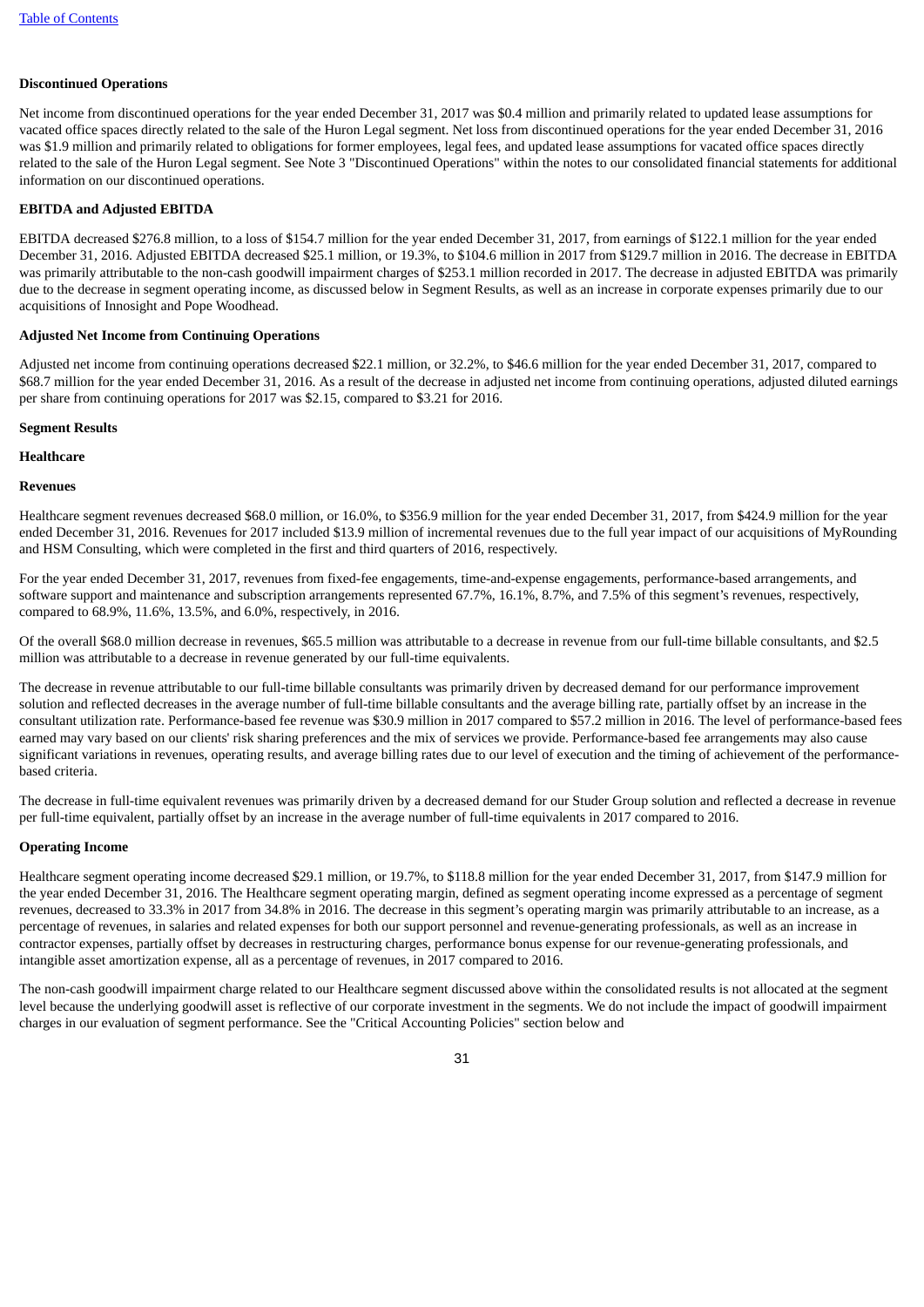Note 5 "Goodwill and Intangibles Assets" within the notes to our consolidated financial statements for further discussion of this charge and our most recent goodwill impairment test performed as of November 30, 2017. We will continue to evaluate goodwill for impairment during future periods. Any future significant decline in the performance of the Healthcare segment compared to our internal forecasts could result in another non-cash goodwill impairment charge.

### **Education**

#### **Revenues**

Education segment revenues increased \$18.1 million, or 12.1%, to \$167.9 million for the year ended December 31, 2017, from \$149.8 million for the year ended December 31, 2016.

For the year ended December 31, 2017, revenues from fixed-fee engagements, time-and-expense engagements, performance-based arrangements, and software support and maintenance and subscription arrangements represented 16.6%, 77.5%, 0.2%, and 5.7% of this segment's revenues, respectively, compared to 14.4%, 78.9%, 0.7%, and 6.0%, respectively, during 2016.

Of the overall \$18.1 million increase in revenues, \$20.0 million was attributable to an increase in revenue generated by our full-time billable consultants, partially offset by a \$1.9 million decrease in revenue generated by our full-time equivalents. The increase in revenues from our full-time billable consultants reflected an increase in the average number of full-time billable consultants and the consultant utilization rate, partially offset by a decrease in the average billing rate. The decrease in revenue from our full-time equivalents reflected decreases in the average number of full-time equivalents and revenue per fulltime equivalent in 2017 compared to 2016.

#### **Operating Income**

Education segment operating income increased \$2.0 million, or 5.2%, to \$40.3 million for the year ended December 31, 2017, from \$38.3 million for the year ended December 31, 2016. The Education segment operating margin decreased to 24.0% for 2017 from 25.6% for 2016. The decrease in this segment's operating margin was primarily attributable to an increase in salaries and related expenses for our revenue-generating professionals, which was largely driven by our continued investment in revenue-generating consultants in our cloud-based enterprise resource planning (ERP) implementation practices, and performance bonus expenses for our revenue-generating professionals, all as a percentage of revenues, partially offset by a decrease in project costs.

#### **Business Advisory**

#### **Revenues**

Business Advisory segment revenues increased \$56.2 million, or 37.1%, to \$207.8 million for the year ended December 31, 2017, from \$151.5 million for the year ended December 31, 2016. Revenues for 2017 included \$43.9 million from our acquisitions of Innosight and Pope Woodhead, which were completed in the first quarter of 2017. Revenues for 2017 also included a full period impact of our acquisition of the U.S. assets of ADI Strategies and revenues from our acquisition of the international assets of ADI Strategies. These acquisitions were completed in May 2016 and April 2017, respectively, and have since been fully integrated into the Business Advisory segment.

For the year ended December 31, 2017, revenues from fixed-fee engagements, time-and-expense engagements, performance-based engagements, and software support and maintenance and subscription arrangements represented 34.8%, 61.4%, 2.1%, and 1.7% of this segment's revenues, respectively, compared to 19.8%, 74.6%, 4.1%, and 1.5%, respectively, in 2016. Performance-based fee revenue for the year ended December 31, 2017 was \$4.5 million compared to \$6.2 million in 2016. The level of performance-based fees earned may vary based on our clients' preferences and the mix of services we provide. Performance-based fee arrangements may cause significant variations in revenues, operating results, and average billing rates due to our level of execution and the timing of achievement of the performance-based criteria.

The overall \$56.2 million increase in revenues was primarily attributable to an increase in revenue generated by our full-time billable consultants. The increase in revenue from our full-time billable consultants was primarily driven by our acquisitions of Innosight, ADI Strategies, and Pope Woodhead, and reflected an increase in the average number of full-time billable consultants, partially offset by decreases in the average billing rate and consultant utilization rate.

#### **Operating Income**

Business Advisory segment operating income increased by \$17.2 million, or 58.6%, to \$46.6 million for the year ended December 31, 2017, compared to \$29.4 million for the year ended December 31, 2016. Segment operating margin increased to 22.4% for 2017 from 19.4% for 2016. The increase in this segment's operating margin was primarily attributable to decreases in performance bonus expense and share-based compensation for our revenue-generating professionals, as well as a decrease in contractor expense. These increases to operating margin were partially offset by increases in salaries and related expenses for our revenue-generating professionals; travel related costs,

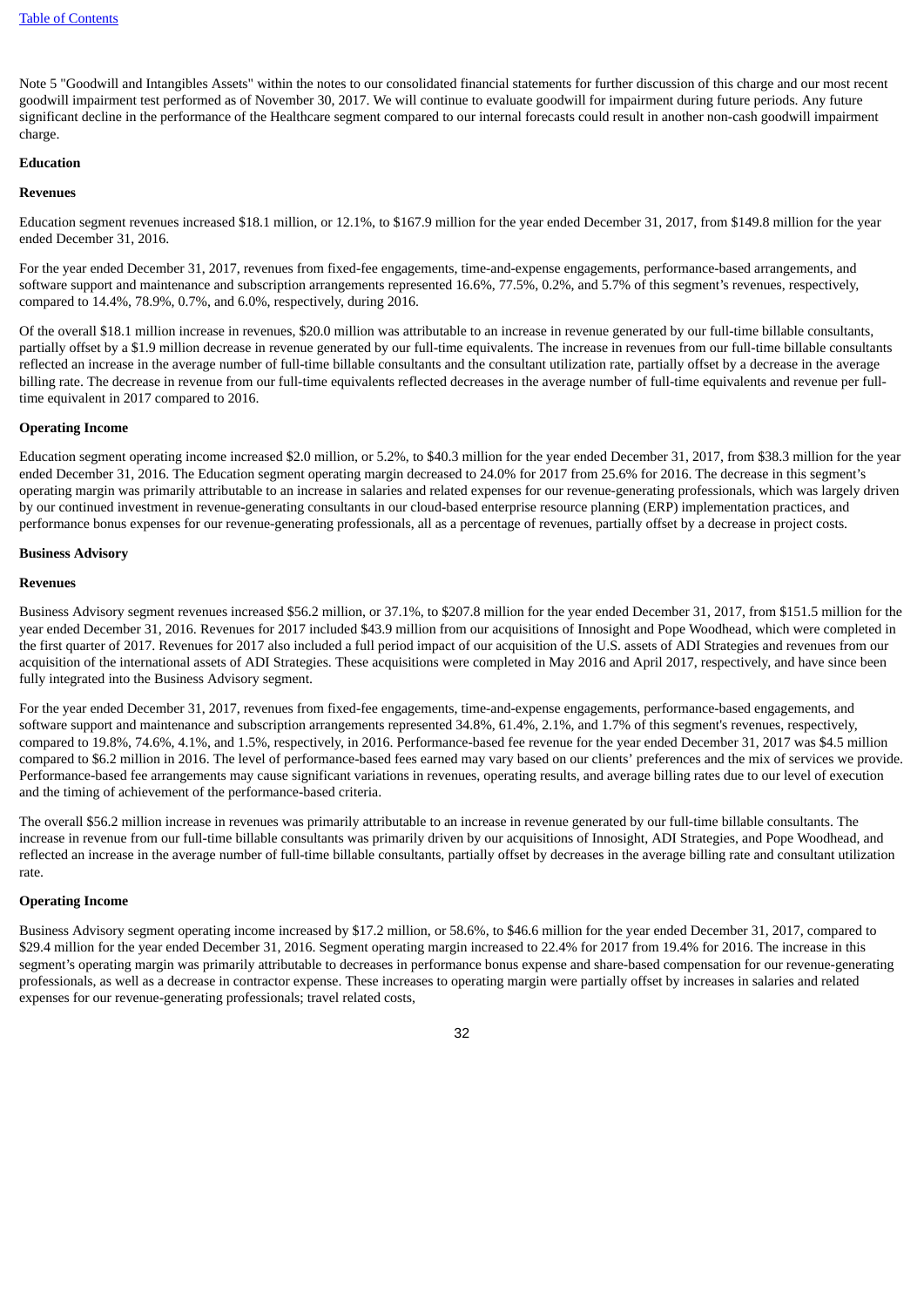largely related to the operations of our aircraft purchased in connection with our Innosight acquisition; third-party consulting expenses; and signing and retention bonus expense for our revenue-generating professionals, all as a percentage of revenues.

While the Business Advisory segment's revenues and operating income increased year-over-year, the Enterprise Solutions and Analytics practice within this segment experienced a decline in revenues and operating income in the fourth quarter of 2017 compared to the third quarter of 2017. During the first three quarters of 2017, the performance of Enterprise Solutions and Analytics continued to reasonably meet our expectations. However, both revenues and operating margin during the fourth quarter of 2017 fell short of our expectations resulting in a reduction in workforce within the reporting unit during that quarter. As a result, our goodwill impairment test conducted as of November 30, 2017, indicated that the fair value of the Enterprise Solutions and Analytics reporting unit no longer exceeded its carrying value, and we recorded a \$45.0 million non-cash pretax goodwill impairment charge to write off the entire carrying value of this reporting unit's goodwill.

This non-cash goodwill impairment charge is not allocated at the segment level because the underlying goodwill asset is reflective of our corporate investment in the segments. We do not include the impact of goodwill impairment charges in our evaluation of segment performance. See the "Critical Accounting Policies" section below and Note 5 "Goodwill and Intangibles Assets" within the notes to our consolidated financial statements for further discussion of this charge.

### **Year Ended December 31, 2016 Compared to Year Ended December 31, 2015**

#### **Revenues**

Revenues increased \$27.3 million, or 3.9%, to \$726.3 million for the year ended December 31, 2016, from \$699.0 million for the year ended December 31, 2015. Revenues for 2016 included \$34.5 million from our acquisitions of MyRounding, ADI Strategies, and HSM Consulting, all of which were completed during 2016, and \$19.3 million of incremental revenues due to the full year impact in 2016 of our acquisitions of Studer Group, which was completed midfirst quarter 2015, Rittman Mead India, which was completed at the beginning of the third quarter of 2015, and Cloud62, Inc. ("Cloud62"), which was completed at the beginning of the fourth quarter of 2015.

Of the overall \$27.3 million increase in revenues, \$20.6 million was attributable to our full-time equivalents and \$6.7 million was attributable to our full-time billable consultants.

The increase in full-time equivalent revenues was primarily attributable to the full year impact of our acquisition of Studer Group, as well as overall growth of the Studer Group practice, and increased use of contractors and subscription revenue in the Business Advisory segment, largely due to our acquisition of ADI Strategies, and reflected an increase in the average number of full-time equivalents.

The increase in full-time billable consultant revenues was driven by an increase in the average number of full-time billable consultants, partially offset by decreases in the average billing rate and consultant utilization rate. As discussed below in Segment Results, this increase in revenue reflected our acquisitions and strengthened demand for our services in the Education and Business Advisory segments. These increases to revenue were partially offset by lower revenues from full-time billable consultants in our Healthcare segment, which was largely driven by decreases in revenue in our revenue cycle and cost and clinical solutions.

## **Total Direct Costs**

Our total direct costs, including amortization of intangible assets and software development costs, increased \$34.0 million, or 8.1%, to \$452.7 million for the year ended December 31, 2016 from \$418.7 million for the year ended December 31, 2015. The overall \$34.0 million increase in direct costs primarily related to a \$36.7 million increase in salaries and related expenses for our revenue-generating professionals, which was primarily driven by increased headcount from acquisitions and our ongoing cloud-based ERP investment, and a \$1.6 million increase in technology expenses, partially offset by a \$2.6 million decrease in share-based compensation expense for our revenue-generating professionals and a \$1.7 million decrease in intangible asset amortization expense. As a percentage of revenues, our total direct costs increased to 62.3% during 2016 compared to 59.9% during 2015, primarily due to the items described above.

Total direct costs for the year ended December 31, 2016 included \$15.1 million of amortization expense for intangible assets, primarily representing customer contracts and software acquired in business combinations, and internal software development costs, compared to \$16.8 million of amortization expense in 2015. See Note 4 "Acquisitions" and Note 5 "Goodwill and Intangible Assets" within the notes to our consolidated financial statements for additional information about our intangible assets.

### **Operating Expenses and Other Operating Gains**

Selling, general and administrative expenses increased \$2.3 million, or 1.5%, to \$160.2 million for the year ended December 31, 2016, compared to \$157.9 million for the year ended December 31, 2015. This overall increase was primarily related to a \$4.8 million increase in salaries and related expenses for our support personnel and a \$1.3 million increase in share-based compensation expense for our support personnel, partially offset by a \$1.4 million decrease in facilities and other office related expenses, a \$1.1 million decrease in recruiting expenses, a \$0.5 million decrease in severance expense, and a \$0.8 million decrease in performance bonus expense for our support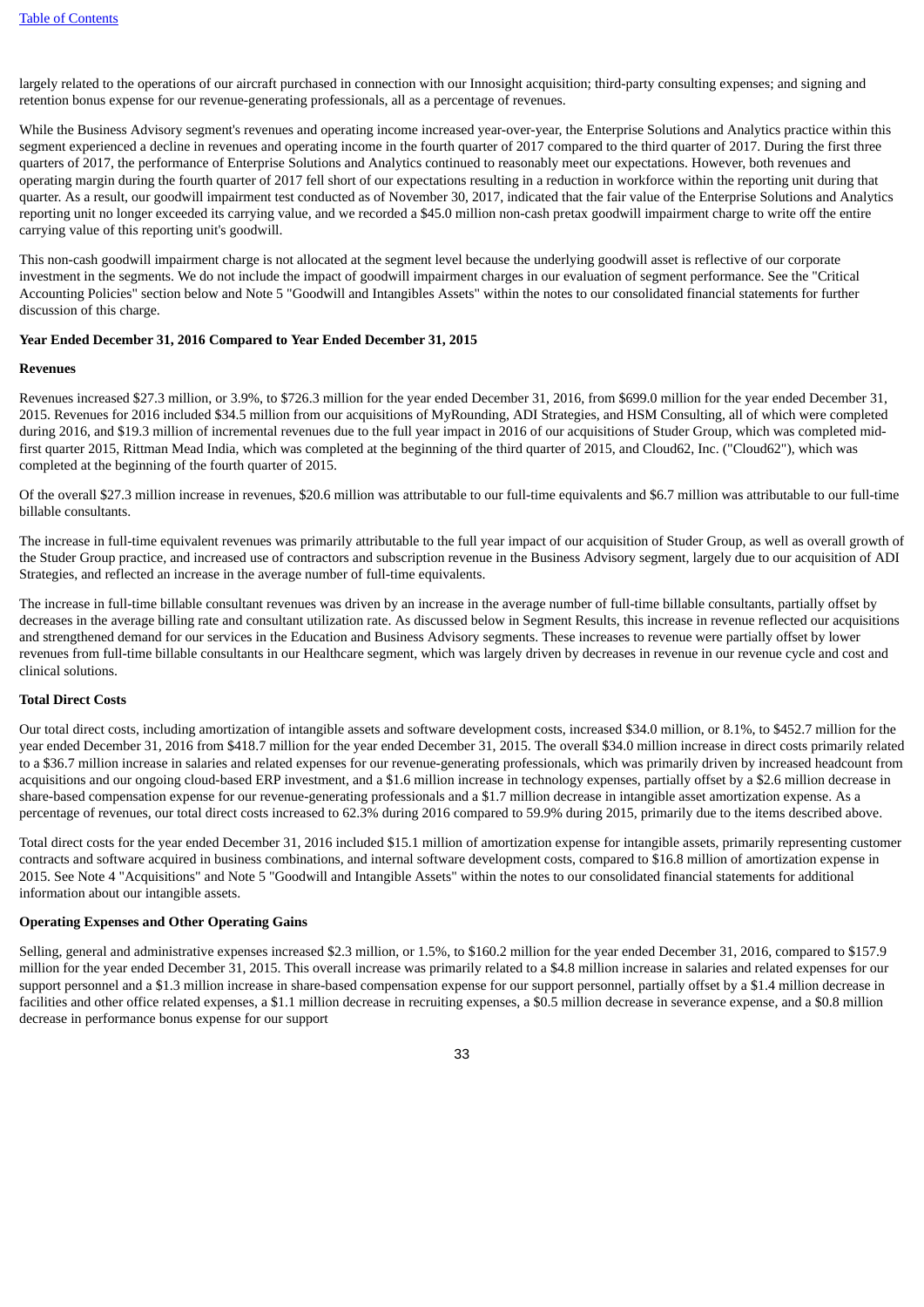personnel. As a percentage of revenues, selling, general and administrative expenses decreased to 22.1% during 2016 compared to 22.6% during 2015, primarily due to the items described above.

Restructuring charges for the year ended December 31, 2016 totaled \$9.6 million, compared to \$3.3 million for the year ended December 31, 2015. The \$9.6 million of restructuring charges in 2016 primarily consisted of \$7.3 million related to workforce reductions, of which \$5.8 million related to our Healthcare segment and \$0.6 million related to our Business Advisory segment, both to better align resources with market demand, and \$0.9 million related to our corporate operations primarily to adjust our infrastructure to align with our Legal divestiture. The \$9.6 million of restructuring charges also included \$1.5 million related to updated lease accrual assumptions, primarily for our Washington, D.C. space vacated in the fourth quarter of 2014, and \$0.3 million related to the wind down of our foreign operations based in the Middle East. The charges in 2015 consisted of \$2.8 million related to workforce reductions to better align our resources with market demand and \$0.5 million related to office exit costs primarily related to updated assumptions for the lease accrual of the Washington, D.C. space vacated in the fourth quarter of 2014. Of the overall \$3.3 million pretax charge for 2015, \$1.2 million related to our Healthcare segment, \$1.1 million related to our All Other segment as we wound down our public sector consulting practice and our foreign consulting operations based in the Middle East, and \$1.0 million related to our corporate operations. See Note 10 "Restructuring Charges" within the notes to our consolidated financial statements for further discussion of our restructuring expenses.

Litigation and other gains, net totaled \$2.0 million for the year ended December 31, 2016, compared to \$9.5 million for the year ended December 31, 2015. The total gain of \$2.0 million in 2016 represented net remeasurement gains related to changes in the fair value of contingent consideration liabilities incurred in connection with business acquisitions. The total gain of \$9.5 million in 2015 consisted of a \$9.2 million net gain from litigation settlements and a \$0.3 million remeasurement gain related to a decrease in the fair value of a contingent consideration liability incurred in connection with a business acquisition. During the fourth quarter of 2015, we settled two lawsuits brought by Huron, resulting in a gain of \$10.0 million being recorded. We collected the \$10.0 million in January 2016. During the second quarter of 2015, we recorded a net litigation accrual of \$0.8 million related to the settlement of a legal claim.

Depreciation and amortization expense increased \$6.4 million, or 25.3%, to \$31.5 million for the year ended December 31, 2016, from \$25.1 million for the year ended December 31, 2015. The increase was primarily attributable to amortization expense for intangible assets acquired in the Studer Group acquisition, as well as amortization expense for intangible assets acquired in the Cloud62, ADI Strategies, and HSM Consulting acquisitions. Intangible asset amortization included within operating expenses primarily relates to customer relationships, non-competition agreements, and trade names acquired in connection with our business acquisitions.

#### **Operating Income**

Operating income decreased \$29.3 million, or 28.3%, to \$74.2 million for the year ended December 31, 2016, from \$103.5 million for the year ended December 31, 2015. Operating margin, which is defined as operating income expressed as a percentage of revenues, decreased to 10.2% in 2016 compared to 14.8% in 2015. The decrease in operating margin was primarily attributable to the increase in salaries and related expenses for our revenue-generating professionals as a percentage of revenues, the decrease in litigation and other gains, net, and the increase in restructuring charges as a percentage of revenues, partially offset by the decrease in share-based compensation expense for our revenue-generating professionals in 2016 compared to 2015.

#### **Other Expense, Net**

Total other expense, net decreased \$4.9 million to \$15.1 million for the year ended December 31, 2016, from \$19.9 million for the year ended December 31, 2015. The decrease was primarily attributable to a \$1.9 million decrease in interest expense, net, a \$1.7 million decrease in foreign currency transaction losses, and a \$1.2 million gain during 2016 from an increase in the market value of our investments that are used to fund our deferred compensation liability compared to a \$0.2 million loss during 2015. The decrease in interest expense was due to lower levels of borrowings under our credit facility during 2016 compared to 2015.

## **Income Tax Expense**

For the year ended December 31, 2016, our effective tax rate was 33.3% as we recognized income tax expense from continuing operations of \$19.7 million on income from continuing operations of \$59.2 million. For the year ended December 31, 2015, our effective tax rate was 25.9% as we recognized income tax expense from continuing operations of \$21.7 million on income from continuing operations of \$83.6 million. Our effective tax rate for 2016 was lower than the statutory rate, inclusive of state income taxes, primarily due to valuation allowance reductions, certain credits and deductions, non-taxable income, and a discrete tax benefit related to share-based compensation, partially offset by non-deductible business expenses. In 2016, we released certain valuation allowances primarily related to foreign tax credits, as we expect to have sufficient foreign source income to utilize these credits before their expiration. Our effective tax rate for 2015 was lower than the statutory rate, inclusive of state income taxes, primarily due to the impact of a tax election made in the fourth quarter of 2015 to classify two of our wholly-owned foreign subsidiaries as disregarded entities for U.S. federal income tax purposes (commonly referred to as a "check-the-box" election). As a result of this election, we realized an income tax benefit of \$13.0 million, of which \$0.7 million is unrecognized, resulting in a net recognized tax benefit of \$12.3 million. See Note 16 "Income Taxes" within the notes to our consolidated financial statements for additional information related to our income tax expense.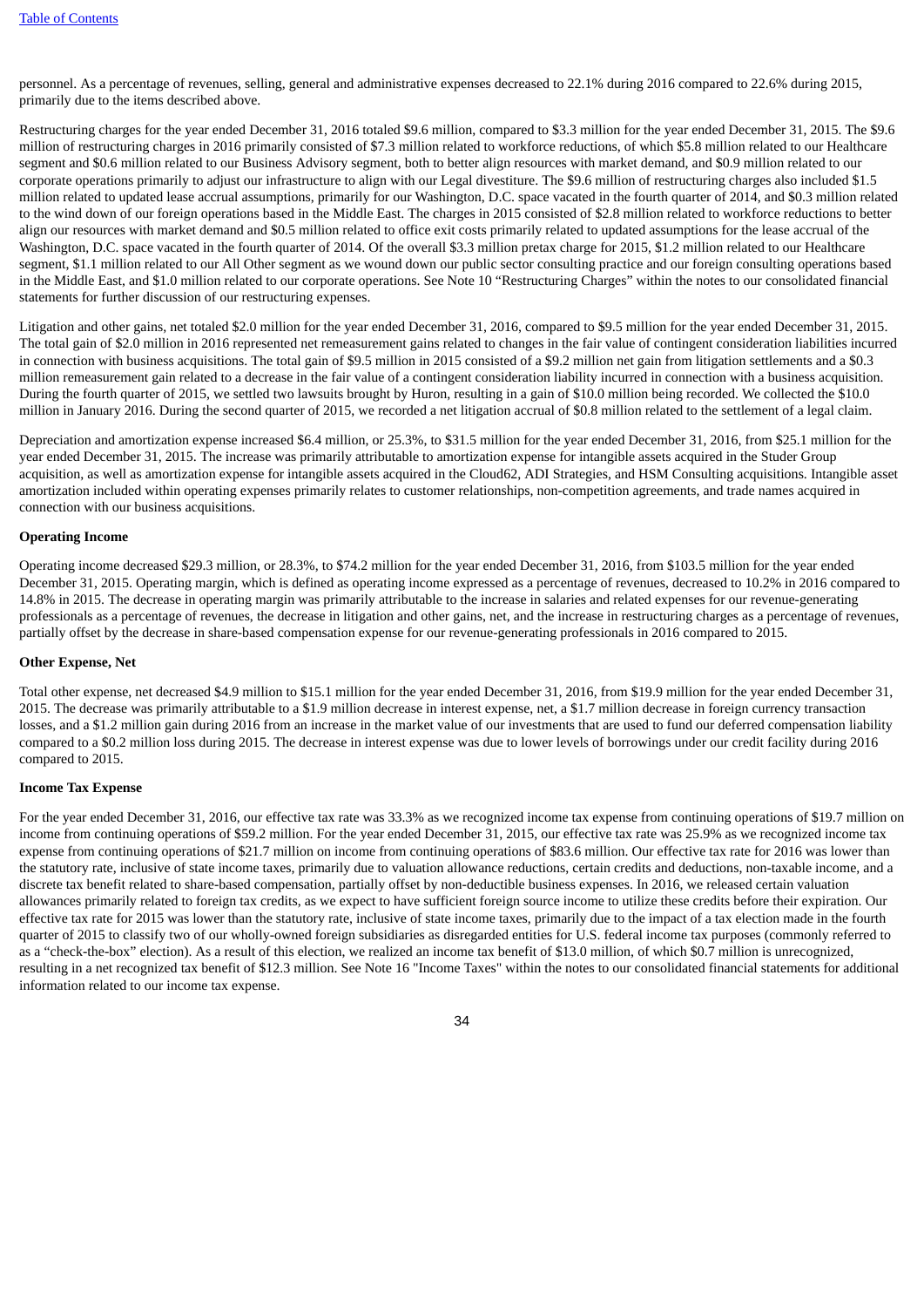## **Net Income from Continuing Operations**

Net income from continuing operations was \$39.5 million for the year ended December 31, 2016, compared to \$61.9 million for the year ended December 31, 2015. The \$22.4 million decrease in net income from continuing operations was primarily due to the decrease in operating income, partially offset by the decrease in other expense, net, as discussed above. As a result of the decrease in net income from continuing operations, partially offset by the reduction in diluted shares outstanding due to the share repurchases in the fourth quarter of 2015 and first quarter of 2016, diluted earnings per share from continuing operations for the year ended December 31, 2016 was \$1.84 compared to \$2.74 for 2015.

## **Discontinued Operations**

Net loss from discontinued operations for the year ended December 31, 2016 was \$1.9 million and primarily related to obligations for former employees, legal fees, and updated lease assumptions for vacated office space directly related to the sale of the Legal segment. Net loss from discontinued operations for the year ended December 31, 2015 was \$2.8 million. See Note 3 "Discontinued Operations" within the notes to our consolidated financial statements for additional information about our discontinued operations.

#### **EBITDA and Adjusted EBITDA**

EBITDA decreased \$21.6 million, or 15.0%, to \$122.1 million for the year ended December 31, 2016, from \$143.6 million for the year ended December 31, 2015. Adjusted EBITDA decreased \$9.5 million, or 6.8%, to \$129.7 million in 2016 from \$139.1 million in 2015. The decrease in EBITDA was primarily due to the decrease in segment operating income, as discussed below in Segment Results, and the decrease in litigation and other gains. The decrease in Adjusted EBITDA was primarily due to the decrease in segment operating income, exclusive of restructuring charges.

# **Adjusted Net Income from Continuing Operations**

Adjusted net income from continuing operations increased \$1.2 million, or 1.8%, to \$68.7 million for the year ended December 31, 2016, compared to \$67.6 million for the year ended December 31, 2015. As a result of the increase in adjusted net income from continuing operations, coupled with the reduction in diluted shares outstanding due to the share repurchases in the fourth quarter of 2015 and first quarter of 2016, adjusted diluted earnings per share from continuing operations for 2016 was \$3.21, compared to \$2.99 for 2015.

#### **Segment Results**

#### **Healthcare**

#### **Revenues**

Healthcare segment revenues decreased \$22.0 million, or 4.9%, to \$424.9 million for the year ended December 31, 2016, from \$446.9 million for the year ended December 31, 2015. Revenues for 2016 included \$10.3 million from our acquisitions of MyRounding and HSM Consulting, both of which were completed during 2016, and \$10.7 million of incremental revenues due to the full year impact in 2016 of our acquisition of Studer Group, which was completed mid-first quarter 2015.

For the year ended December 31, 2016, revenues from fixed-fee engagements, time-and-expense engagements, performance-based arrangements, and software support and maintenance and subscription arrangements represented 68.9%, 11.6%, 13.5%, and 6.0% of this segment's revenues, respectively, compared to 75.7%, 7.2%, 11.7%, and 5.4%, respectively, in 2015.

Of the overall \$22.0 million decrease in revenues, \$39.2 million was attributable to a decrease in revenue from our full-time billable consultants, partially offset by a \$17.2 million increase in revenue generated by our full-time equivalents.

The decrease in revenue attributable to our full-time billable consultants reflected decreases in the average number of full-time billable consultants, the average billing rate, and consultant utilization rate. This decrease in revenue was largely driven by a decrease in revenue in our revenue cycle and cost and clinical solutions compared to the prior year. Performance-based fee revenue was \$57.2 million in 2016 compared to \$52.3 million in 2015. Performancebased fee arrangements may cause significant variations in revenues, operating results, and average billing rates due to our level of execution and the timing of achievement of the performance-based criteria.

The increase in full-time equivalent revenues was primarily attributable to the full period impact of our acquisition of Studer Group, as well as overall growth of the Studer Group practice, and reflected increases in both the average number of full-time equivalents and revenue per full-time equivalent in 2016 compared to 2015.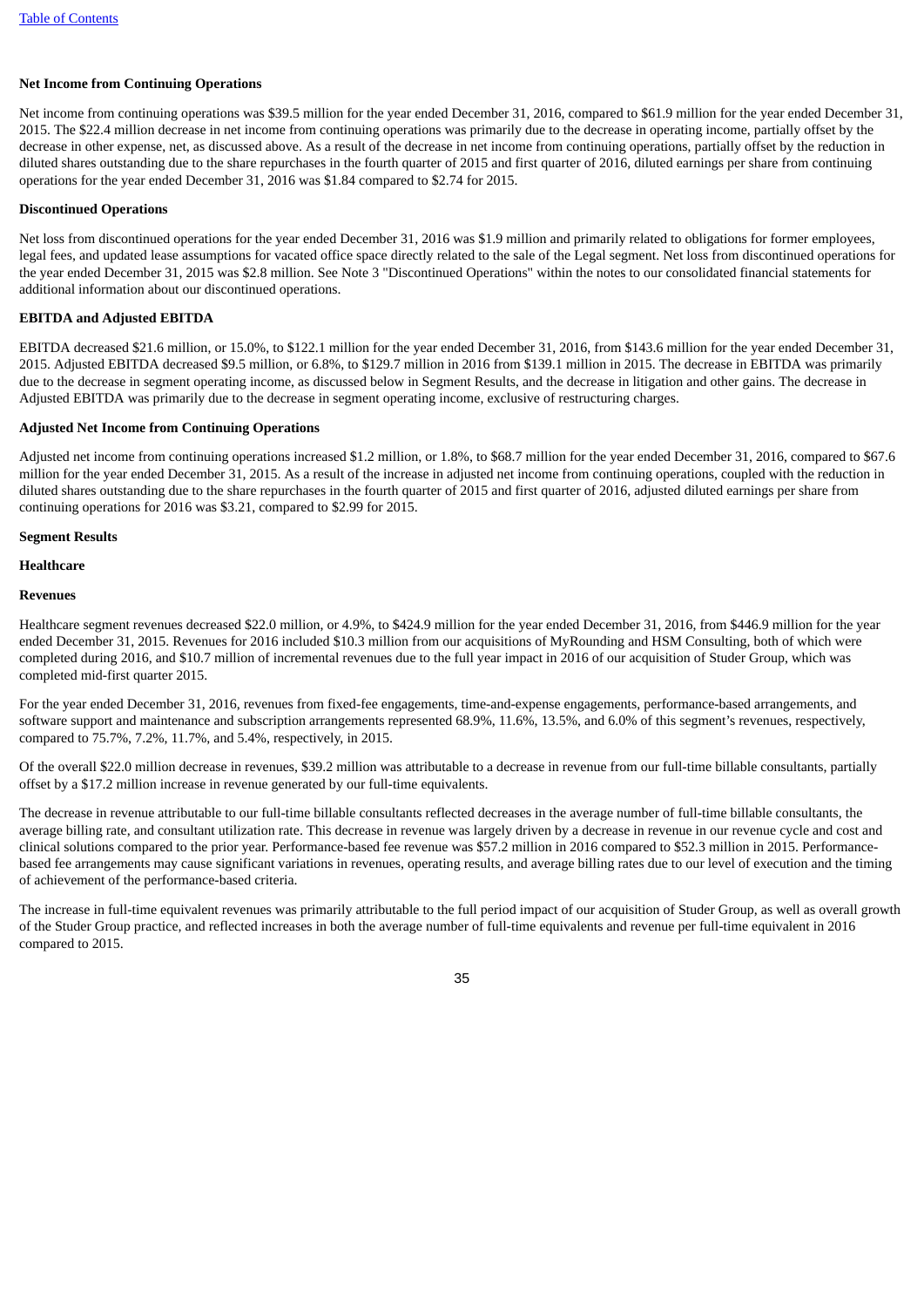# **Operating Income**

Healthcare segment operating income decreased \$21.7 million, or 12.8%, to \$147.9 million for the year ended December 31, 2016, from \$169.6 million for the year ended December 31, 2015. The Healthcare segment operating margin, defined as segment operating income expressed as a percentage of segment revenues, decreased to 34.8% in 2016 from 37.9% in 2015. The decrease in this segment's operating margin was primarily attributable to an increase in salaries and related expenses for our revenue-generating professionals as a percentage of revenues, as well as increases in salaries and related expenses for our support personnel and restructuring charges, partially offset by a decrease in share-based compensation expense for our revenue-generating professionals as a percentage of revenues in 2016 compared to 2015.

# **Education**

#### **Revenues**

Education segment revenues increased \$15.8 million, or 11.8%, to \$149.8 million for the year ended December 31, 2016, from \$134.0 million for the year ended December 31, 2015. Revenues from fixed-fee engagements, time-and-expense engagements, performance-based arrangements, and software support and maintenance and subscription arrangements represented 14.4%, 78.9%, 0.7%, and 6.0% of this segment's revenues, respectively, during 2016, compared to 24.8%, 68.9%, 0.4%, and 5.9% of this segment's revenues, respectively, during 2015.

Of the overall \$15.8 million increase in revenues, \$16.8 million was attributable to an increase in revenue generated by our full-time billable consultants, partially offset by a \$1.0 million decrease in revenue attributable to our full-time equivalents. The overall increase in revenues was driven by strong demand across all practices within this segment. The increase in revenues from our full-time billable consultants reflected increases in the average number of full-time billable consultants and the average billing rate, partially offset by a decrease in the consultant utilization rate in 2016 compared to 2015. The decrease in revenue from our full-time equivalents reflected decreases in the average number of full-time equivalents and revenue per full-time equivalent in 2016 compared to 2015.

#### **Operating Income**

Education segment operating income increased \$6.1 million, or 18.8%, to \$38.3 million for the year ended December 31, 2016, from \$32.2 million for the year ended December 31, 2015. The Education segment operating margin increased to 25.6% for 2016 from 24.1% for 2015. The increase in this segment's operating margin was primarily attributable to decreases in project costs, contractor expense, and bonus expense for our revenue-generating professionals, partially offset by an increase in salaries and related expenses for our revenue-generating professionals.

#### **Business Advisory**

#### **Revenues**

Business Advisory segment revenues increased \$34.7 million, or 29.6%, to \$151.5 million for the year ended December 31, 2016, from \$116.9 million for the year ended December 31, 2015. Revenues for 2016 included \$24.2 million from our acquisitions of ADI Strategies, which was completed during 2016, and \$8.6 million of incremental revenues due to the full year impact in 2016 of our acquisitions of Cloud62 and Rittman Mead India, which were completed in 2015.

Revenues from fixed-fee engagements, time-and-expense engagements, performance-based engagements, and software support and maintenance and subscription arrangements represented 19.8%, 74.6%, 4.1%, and 1.5% of this segment's revenues, respectively, during 2016 compared to 28.2%, 64.6%, 6.9%, and 0.3%, respectively, in 2015. Performance-based fee revenue for the year ended December 31, 2016 was \$6.2 million, of which \$5.3 million was generated by Huron Transaction Advisory LLC, our registered broker-dealer. Performance-based fee revenue for the year ended December 31, 2015 was \$8.0 million, of which \$5.2 million was generated by Huron Transaction Advisory LLC. The level of performance-based fees earned may vary based on our clients' preferences and the mix of services we provide. Performance-based fee arrangements may cause significant variations in revenues, operating results, and average billing rates due to our level of execution and the timing of achievement of the performance-based criteria.

Of the overall \$34.7 million increase in revenues, \$30.5 million was attributable to an increase in revenue generated by our full-time billable consultants and \$4.2 million was attributable to our full-time equivalents. The increase in revenue from our full-time billable consultants reflected an increase in the average number of full-time billable consultants, partially offset by decreases in the average billing rate and consultant utilization rate in 2016 compared to 2015. The increase in the average number of full-time billable consultants was primarily the result of our acquisitions of ADI Strategies and Cloud62. The increase in revenue from our full-time equivalents reflected increases in both the average number of full-time equivalents and revenue per full-time equivalent in 2016 compared to 2015.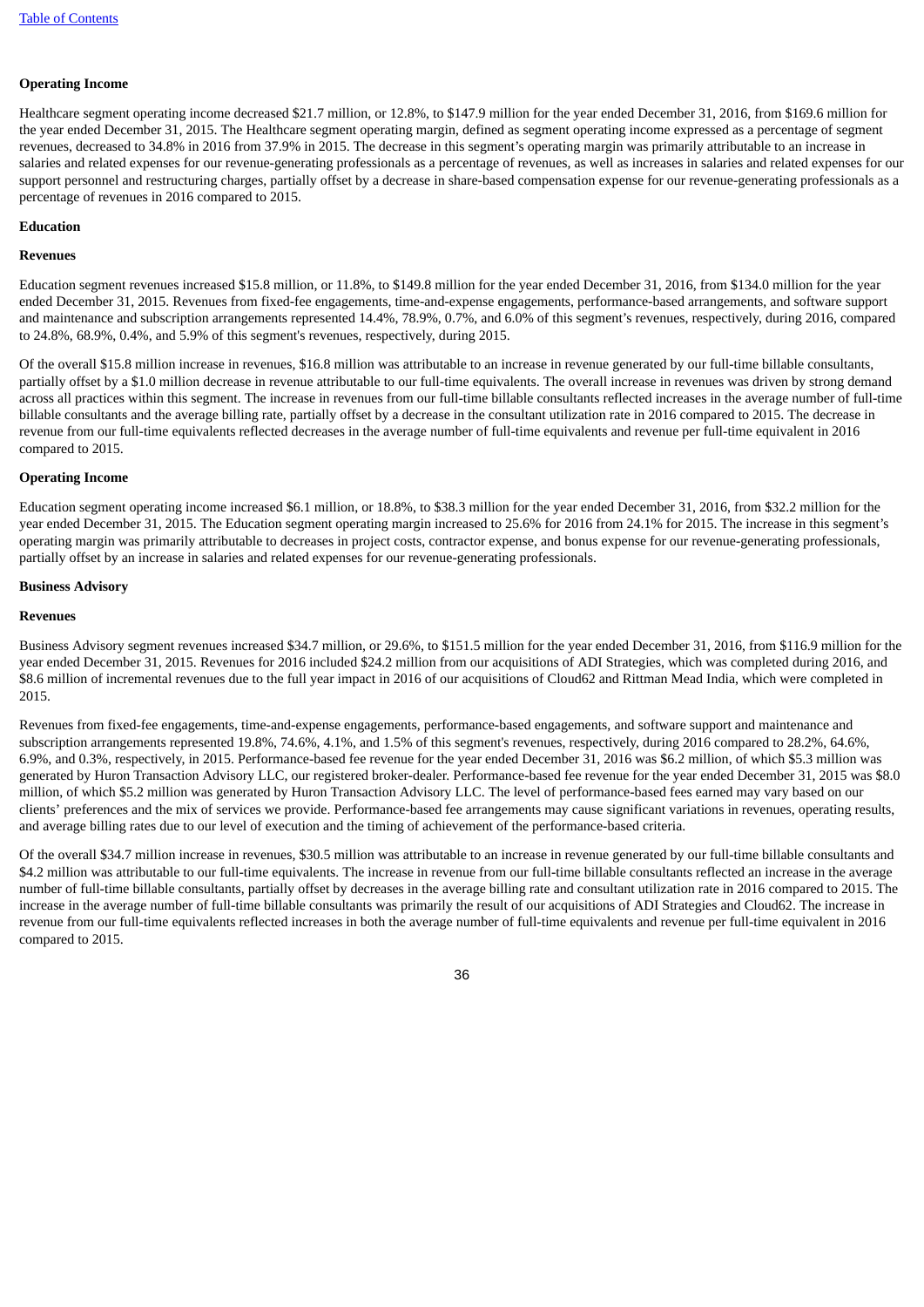#### **Operating Income**

Business Advisory segment operating income decreased by \$1.9 million, or 5.9%, to \$29.4 million for the year ended December 31, 2016, compared to \$31.2 million for the year ended December 31, 2015. Segment operating margin decreased to 19.4% for 2016 from 26.7% for 2015. The decrease in this segment's operating margin was primarily attributable to increases in salaries and related expenses for our revenue-generating professionals as a percentage of revenues, as well as increases in contractor expenses and intangible asset amortization expense as a percentage of revenues. These decreases in margin were partially offset by revenue growth that outpaced the increase in performance bonus expense for our revenue-generating professionals. The overall decrease in this segment's operating margin reflects an increase in the Enterprise Solutions and Analytics practice revenue as a percentage of this segment's total revenue, as the recent growth of this practice, which has lower operating margins, outpaced the growth of the legacy Business Advisory and Life Sciences practices.

## **LIQUIDITY AND CAPITAL RESOURCES**

Cash and cash equivalents were \$16.9 million, \$17.0 million, and \$58.4 million at December 31, 2017, 2016, and 2015, respectively. As of December 31, 2017, our primary sources of liquidity are cash on hand, cash flows from our U.S. operations, and borrowing capacity available under our credit facility.

|                                                     | <b>Year Ended December 31,</b> |            |      |                |      |            |  |  |  |  |
|-----------------------------------------------------|--------------------------------|------------|------|----------------|------|------------|--|--|--|--|
| <b>Cash Flows (in thousands):</b>                   |                                | 2017       | 2016 |                | 2015 |            |  |  |  |  |
| Net cash provided by operating activities           | Φ                              | 99,795     | -S   | 129,243        | -S   | 167,855    |  |  |  |  |
| Net cash used in investing activities               |                                | (128, 948) |      | (86, 636)      |      | (272, 158) |  |  |  |  |
| Net cash provided by (used in) financing activities |                                | 28,821     |      | (84,095)       |      | (93, 543)  |  |  |  |  |
| Effect of exchange rate changes on cash             |                                | 214        |      | 78             |      | (589)      |  |  |  |  |
| Net decrease in cash and cash equivalents           |                                | (118)      |      | $(41, 410)$ \$ |      | (198, 435) |  |  |  |  |

#### **Operating Activities**

Net cash provided by operating activities totaled \$99.8 million, \$129.2 million, and \$167.9 million for the years ended December 31, 2017, 2016, and 2015, respectively. Our operating assets and liabilities consist primarily of receivables from billed and unbilled services, accounts payable and accrued expenses, accrued payroll and related benefits, and deferred revenues. The volume of services rendered and the related billings and timing of collections on those billings, as well as payments of our accounts payable and salaries, bonuses, and related benefits to employees affect these account balances.

The decrease in cash provided by operations in 2017 compared to 2016 was primarily attributable to lower net income, the collection of a \$10.0 million settlement receivable in the first quarter of 2016, and a decrease in cash collections from clients, partially offset by decreased vendor and tax payments in 2017 compared to 2016.

The decrease in cash provided by operations in 2016 compared to 2015 was primarily attributable to lower net income, a decrease in cash collections from clients, and an increase in accounts payable payments to vendors, largely offset by a decrease in the amount paid for annual performance bonuses during the first quarter of 2016 compared to the first quarter of 2015 and the collection of a settlement receivable in the first quarter of 2016.

#### **Investing Activities**

Net cash used in investing activities was \$128.9 million, \$86.6 million, and \$272.2 million for the years ended December 31, 2017, 2016, and 2015, respectively.

The use of cash in 2017 primarily consisted of \$106.9 million for purchases of businesses and \$24.4 million for purchases of property and equipment, primarily related to leasehold improvements and purchase of furniture and fixtures for new office spaces in certain locations.

The use of cash in 2016 primarily consisted of \$69.1 million for purchases of businesses and \$13.9 million for purchases of property and equipment.

The use of cash in 2015 primarily consisted of \$340.0 million for purchases of businesses, \$18.6 million for purchases of property and equipment, and \$15.4 million for the purchase of convertible debt investments in Shorelight Holdings, LLC ("Shorelight"). The use of cash in 2015 was partially offset by the net proceeds received of \$108.5 million for the sale of the Huron Legal segment in December 2015. See Note 3 "Discontinued Operations" within the notes to our consolidated financial statements for information about the sale of the Huron Legal segment.

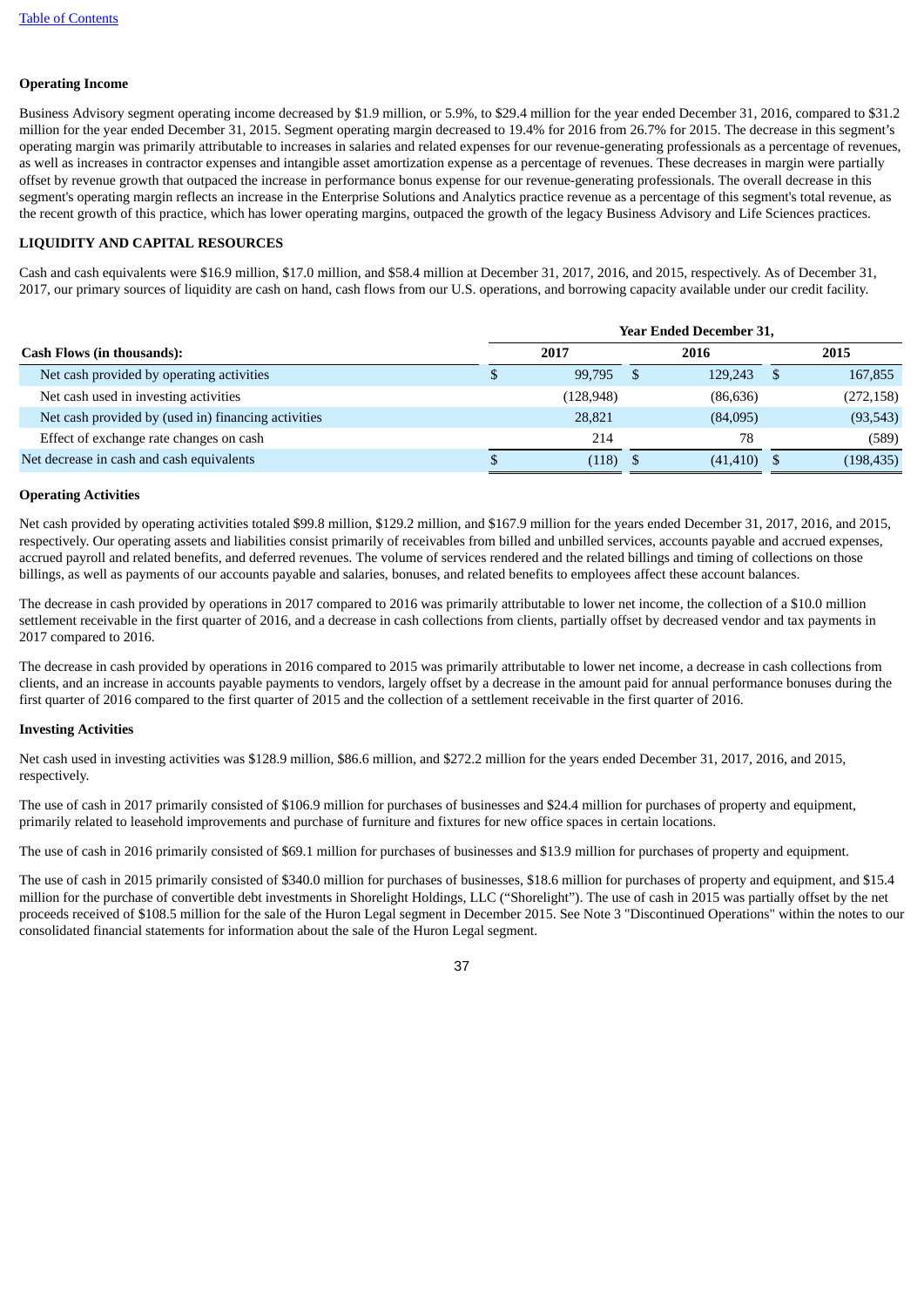We estimate that cash utilized for purchases of property and equipment and software in 2018 will be approximately \$15 million, primarily consisting of information technology related equipment to support our corporate infrastructure, software development costs, and leasehold improvements.

#### **Financing Activities**

Net cash provided by financing activities was \$28.8 million for the year ended December 31, 2017. During 2017, we borrowed \$277.5 million under our credit facility, primarily to fund our acquisitions of Innosight and Pope Woodhead and our annual performance bonus payment, and made repayments on our credit facility of \$240.7 million.

Net cash used in financing activities was \$84.1 million for the year ended December 31, 2016. During 2016, we borrowed \$200.0 million under our credit facility, primarily to fund the acquisitions of HSM Consulting and ADI Strategies and our annual performance bonus payment, and we made repayments on our credit facility of \$224.0 million. We also repurchased and retired \$55.3 million of our common stock under our Share Repurchase Program, as discussed below.

Net cash used in financing activities was \$93.5 million for the year ended December 31, 2015. During 2015, we borrowed \$314.0 million under our credit facility, including \$102.0 million for the Studer Group acquisition, made repayments on our credit facility of \$365.8 million, and repurchased and retired \$34.6 million of our common stock under our Share Repurchase Program.

#### *Share Repurchase Program*

We currently have a share repurchase program permitting us to repurchase up to \$125 million of our common stock through October 31, 2018 (the "Share Repurchase Program"). The amount and timing of the repurchases will be determined by management and will depend on a variety of factors, including the trading price of our common stock, capacity under our credit facility, general market and business conditions, and applicable legal requirements. In 2015, we repurchased and retired 583,880 shares for \$34.6 million, and in 2016, we repurchased and retired 982,192 shares for \$55.3 million. No shares were repurchased under this program in 2017. As of December 31, 2017, \$35.1 million remains available for share repurchases.

#### **Financing Arrangements**

At December 31, 2017, we had \$250 million principal amount of our 1.25% convertible senior notes outstanding, \$105.0 million outstanding under our senior secured credit facility, and \$4.9 million outstanding under a promissory note, as discussed below.

#### *1.25% Convertible Senior Notes*

In September 2014, we issued \$250.0 million principal amount of the Convertible Notes in a private offering. The Convertible Notes are senior unsecured obligations of the Company and will pay interest semi-annually on April 1 and October 1 of each year at an annual rate of 1.25%. The Convertible Notes will mature on October 1, 2019, unless earlier repurchased by the Company or converted in accordance with their terms.

Upon conversion, the Convertible Notes will be settled, at our election, in cash, shares of the Company's common stock, or a combination of cash and shares of the Company's common stock. Our current intent and policy is to settle conversions with a combination of cash and shares of common stock with the principal amount of the Convertible Notes paid in cash, in accordance with the settlement provisions of the Indenture.

The initial conversion rate for the Convertible Notes is 12.5170 shares of our common stock per \$1,000 principal amount of the Convertible Notes, which is equal to an initial conversion price of approximately \$79.89 per share of our common stock.

In connection with the issuance of the Convertible Notes, we entered into convertible note hedge transactions and warrant transactions. The convertible note hedge transactions are intended to reduce the potential future economic dilution associated with the conversion of the Convertible Notes and, combined with the warrants, effectively raise the price at which economic dilution would occur from the initial conversion price of approximately \$79.89 to approximately \$97.12 per share.

For further information, see Note 7 "Financing Arrangements" within the notes to our consolidated financial statements. For a discussion of certain risks and uncertainties related to the Convertible Notes, see Part I—Item 1A. "Risk Factors."

#### *Senior Secured Credit Facility*

The Company has a \$500 million senior secured revolving credit facility, subject to the terms of a Second Amended and Restated Credit Agreement dated as of March 31, 2015, as amended to date (as amended and modified the "Amended Credit Facility"), that becomes due and payable in full upon maturity on March 31, 2020. The Amended Credit Agreement provides the option to increase the revolving credit facility or establish term loan facilities in an aggregate amount of up to \$100 million, subject to customary conditions and the approval of any lender whose commitment would be increased, resulting in a maximum available principal amount under the Amended Credit Agreement of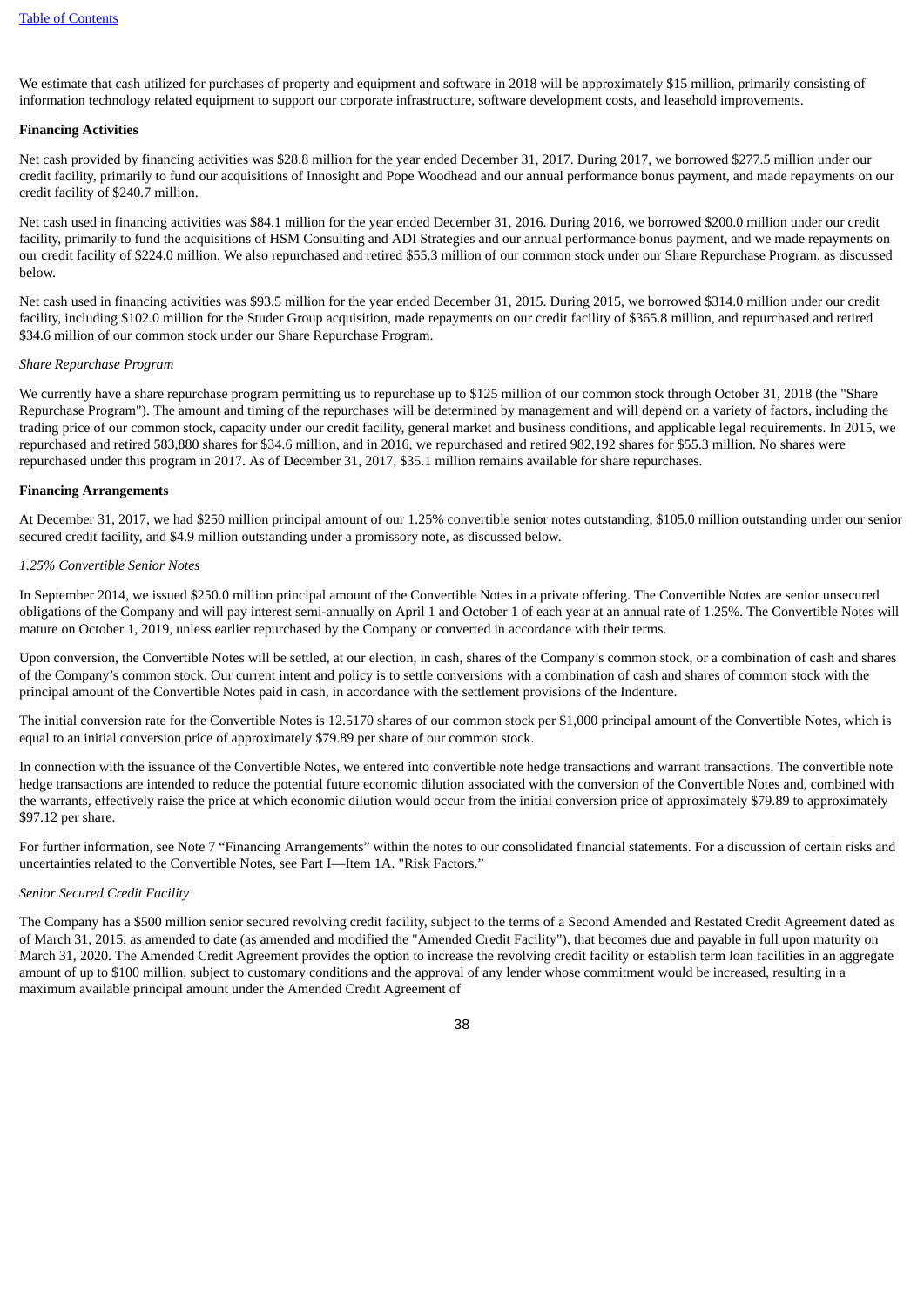\$600 million. The initial borrowings under the Amended Credit Agreement were used to refinance borrowings outstanding under a prior credit agreement, and future borrowings under the Amended Credit Agreement may be used for working capital, capital expenditures, acquisitions of businesses, share repurchases, and general corporate purposes.

Fees and interest on borrowings vary based on our Consolidated Leverage Ratio (as defined in the Amended Credit Agreement). At our option, borrowings under the Amended Credit Agreement will bear interest at one, two, three or six-month LIBOR or an alternate base rate, in each case plus the applicable margin. The applicable margin will fluctuate between 1.25% per annum and 2.00% per annum, in the case of LIBOR borrowings, or between 0.25% per annum and 1.00% per annum, in the case of base rate loans, based upon our Consolidated Leverage Ratio at such time.

Amounts borrowed under the Amended Credit Agreement may be prepaid at any time without premium or penalty. We are required to prepay the amounts outstanding under the Amended Credit Agreement in certain circumstances, including a requirement to pay all amounts outstanding 90 days prior to the Convertible Indebtedness Maturity Date (as defined in the Amended Credit Agreement) unless (1) the Convertible Indebtedness Maturity Date is waived or extended to a later date, (2) the Company can demonstrate (a) Liquidity (as defined in the Amended Credit Agreement) in an amount at least equal to the principal amount due on the Convertible Indebtedness Maturity Date, and (b) financial covenant compliance after giving effect to such payments and any additional indebtedness incurred on a pro forma basis, or (3) this requirement is waived by the Required Lenders (as defined in the Amended Credit Agreement). In addition, we have the right to permanently reduce or terminate the unused portion of the commitments provided under the Amended Credit Agreement at any time.

The Amended Credit Agreement contains usual and customary representations and warranties; affirmative and negative covenants, which include limitations on liens, investments, additional indebtedness, and restricted payments; and two quarterly financial covenants as follows: (i) a maximum Consolidated Leverage Ratio (defined as the ratio of debt to consolidated EBITDA) ranging from 3.25 to 1.00 to 3.75 to 1.00, depending on the measurement period, and (ii) a minimum Consolidated Interest Coverage Ratio (defined as the ratio of consolidated EBITDA to interest) of 3.50 to 1.00. Consolidated EBITDA for purposes of the financial covenants is calculated on a continuing operations basis and includes adjustments to add back, among other items, share-based compensation costs, non-cash goodwill impairment charges, non-cash restructuring charges, and pro forma historical EBITDA for businesses acquired. At December 31, 2017, we were in compliance with these financial covenants with a Consolidated Leverage Ratio of 3.02 to 1.00 and a Consolidated Interest Coverage Ratio of 12.43 to 1.00.

The Amended Credit Agreement contains restricted payment provisions, including a potential limit on the amount of dividends and share repurchases we may make. Pursuant to the terms of the Amended Credit Agreement, if our Consolidated Leverage Ratio is greater than 3.00, the amount of dividends, share repurchases, and other Restricted Payments (as defined in the Amended Credit Agreement) we may make is limited to an amount up to \$50 million plus 50% of cumulative consolidated net income (as defined in the Amended Credit Agreement) from the closing date of the Amended Credit Agreement plus 50% of the net cash proceeds from equity issuances after the closing date of the Amended Credit Agreement.

Borrowings outstanding under the Amended Credit Agreement at December 31, 2017 totaled \$105.0 million. These borrowings carried a weighted average interest rate of 3.7%, including the impact of the interest rate swap in effect as of December 31, 2017 and described in Note 11 "Derivative Instruments and Hedging Activity" within the notes to the consolidated financial statements. Borrowings outstanding under the Amended Credit Agreement at December 31, 2016 were \$68.0 million and carried a weighted average interest rate of 2.5%, including the impact of the interest rate swap in effect as of December 31, 2016. The borrowing capacity under the revolving credit facility is reduced by any outstanding borrowings under the revolving credit facility and outstanding letters of credit. At December 31, 2017, we had outstanding letters of credit totaling \$1.9 million, which are primarily used as security deposits for our office facilities. As of December 31, 2017, the unused borrowing capacity under the revolving credit facility was \$393.1 million.

For further information, see Note 7 "Financing Arrangements" within the notes to the consolidated financial statements. For a discussion of certain risks and uncertainties related to the Amended Credit Facility, see Part I—Item 1A. "Risk Factors."

#### *Promissory Note due 2024*

On June 30, 2017, in conjunction with our purchase of an aircraft related to the acquisition of Innosight, we assumed, from the sellers of the aircraft, a promissory note with an outstanding principal balance of \$5.1 million. The principal balance of the promissory note is subject to scheduled monthly principal payments until the maturity date of March 1, 2024, at which time a final payment of \$1.5 million, plus any accrued and unpaid interest, will be due. Under the terms of the promissory note, we will pay interest on the outstanding principal amount at a rate of one-month LIBOR plus 1.97% per annum. The obligations under the promissory note are secured pursuant to a Loan and Aircraft Security Agreement with Banc of America Leasing & Capital, LLC, which grants the lender a first priority security interest in the aircraft. At December 31, 2017, the outstanding principal amount of the promissory note was \$4.9 million. As of December 31, 2017, the aircraft had a carrying amount of \$6.5 million.

For further information, see Note 7 "Financing Arrangements" within the notes to the consolidated financial statements.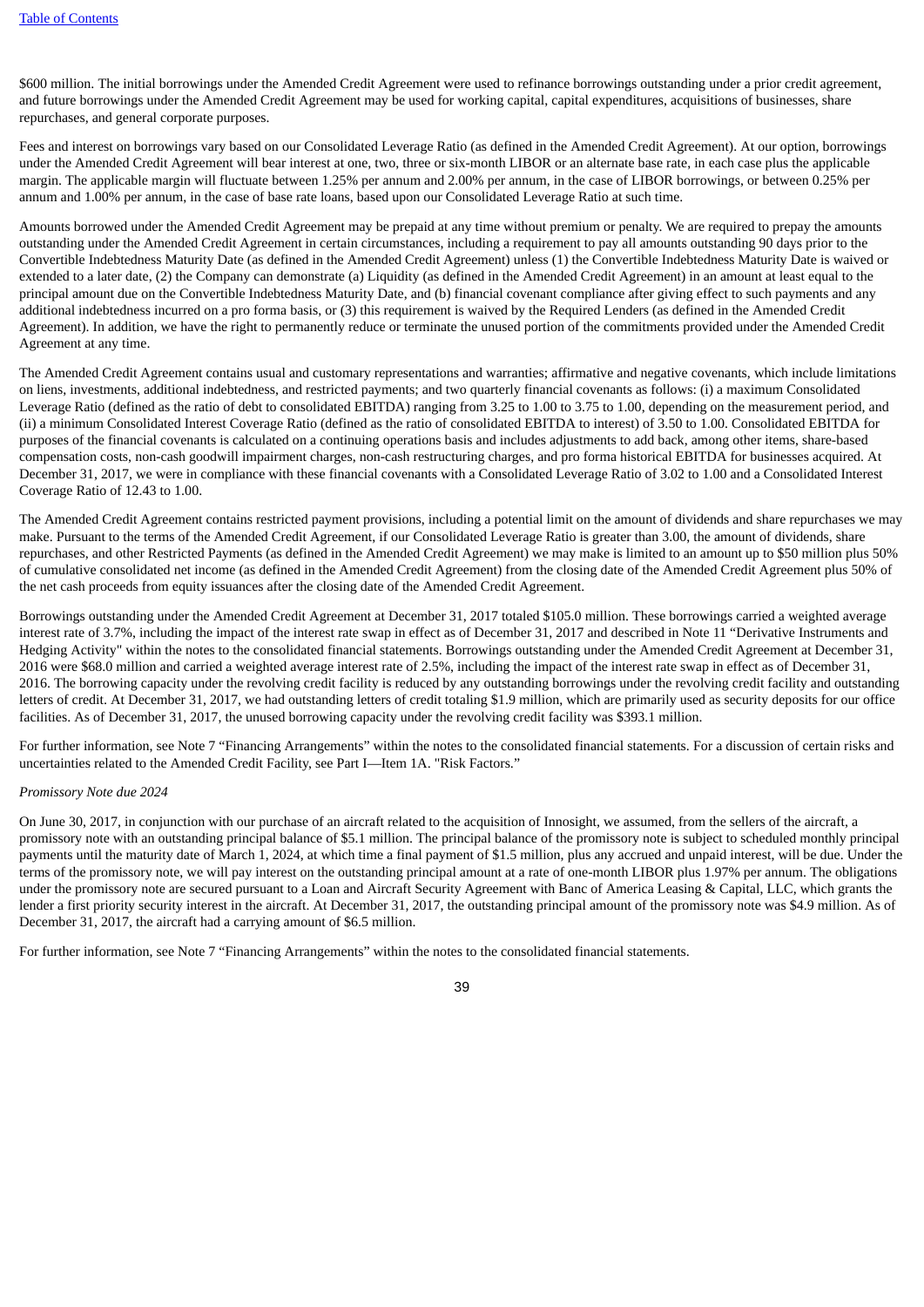# **Future Needs**

Our primary financing need has been to fund our growth. Our growth strategy is to expand our service offerings, which may require investments in new hires, acquisitions of complementary businesses, possible expansion into other geographic areas, and related capital expenditures. We believe our internally generated liquidity, together with our available cash, the borrowing capacity available under our revolving credit facility, and access to external capital resources will be adequate to fund our long-term growth and capital needs arising from cash commitments and debt service obligations. Our ability to secure short-term and long-term financing in the future will depend on several factors, including our future profitability, the quality of our accounts receivable and unbilled services, our relative levels of debt and equity, and the overall condition of the credit markets.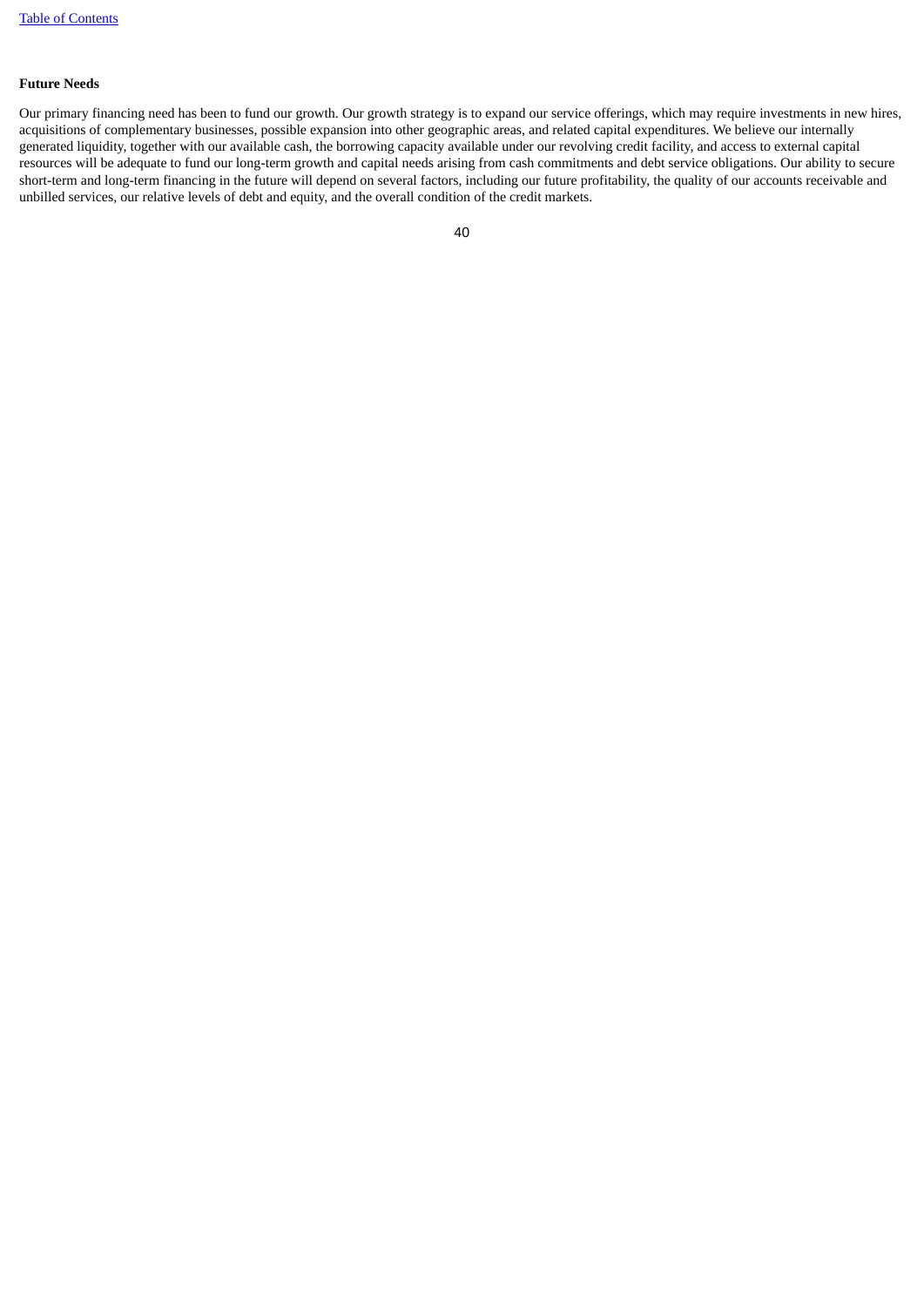# **CONTRACTUAL OBLIGATIONS**

The following table represents our significant obligations and commitments as of December 31, 2017 and the scheduled years of payments (in thousands).

|                                                                 |    |              | <b>Payments Due by Period</b> |                     |    |           |     |                          |      |                      |
|-----------------------------------------------------------------|----|--------------|-------------------------------|---------------------|----|-----------|-----|--------------------------|------|----------------------|
|                                                                 |    | <b>Total</b> |                               | Less than<br>1 Year |    | 1-3 Years |     | 3-5 Years                |      | More than<br>5 Years |
| Convertible senior notes—principal and interest <sup>(1)</sup>  | S. | 256,250      | \$                            | 3,125               | \$ | 253,125   | -\$ | $\overline{\phantom{0}}$ | - \$ |                      |
| Long-term bank borrowings—principal and interest <sup>(2)</sup> |    | 113,335      |                               | 3.704               |    | 109,631   |     |                          |      |                      |
| Promissory note—principal and interest <sup>(3)</sup>           |    | 5,548        |                               | 656                 |    | 1,302     |     | 1,290                    |      | 2,300                |
| Operating lease obligations <sup>(4)</sup>                      |    | 99,960       |                               | 14,739              |    | 25,710    |     | 21,707                   |      | 37,804               |
| Contingent consideration <sup>(5)</sup>                         |    | 22,828       |                               | 8,515               |    | 12,513    |     | 1,800                    |      |                      |
| Purchase obligations <sup>(6)</sup>                             |    | 12,533       |                               | 10,442              |    | 2,091     |     |                          |      |                      |
| Transition tax on accumulated foreign earnings $(7)$            |    | 604          |                               | 48                  |    | 97        |     | 97                       |      | 362                  |
| Deferred compensation <sup>(8)</sup>                            |    | 17,678       |                               |                     |    |           |     |                          |      |                      |
| Uncertain tax positions $(9)$                                   |    | 813          |                               |                     |    |           |     |                          |      |                      |
| Total contractual obligations                                   |    | 529,549      | \$                            | 41,229              |    | 404,469   | \$  | 24,894                   |      | 40,466               |

(1) In September 2014, we issued \$250 million principal of 1.25% convertible senior notes due 2019. We will pay cash interest on the outstanding notes at an annual rate of 1.25% semi-annually on April 1 and October 1 of each year until October 1, 2019, at which time we will repay any accrued and unpaid interest and the principal amount of all outstanding notes.

(2) The interest payments on long-term bank borrowings are estimated based on the principal amount outstanding and the interest rate in effect as of December 31, 2017. Actual future interest payments will differ due to changes in our borrowings outstanding and the interest rate on those borrowings, as the interest rate varies based on the fluctuations in the variable base rates and the spread we pay over those base rates pursuant to the Amended Credit Agreement. Refer to "Liquidity and Capital Resources" and Note 7 "Financing Arrangements" within the notes to our consolidated financial statements for more information on our outstanding borrowings.

- (3) The interest payments on the promissory note are estimated based on the principal amount outstanding, scheduled principal payments, and the interest rate in effect as of December 31, 2017. Actual future interest payments may differ due to changes in the principal amount outstanding and the interest rate on that principal amount, as the interest rate varies based on the fluctuations in the one-month LIBOR rate. Refer to "Liquidity and Capital Resources" and Note 7 "Financing Arrangements" within the notes to our consolidated financial statements for more information on the promissory note.
- (4) We lease our facilities under operating lease arrangements expiring on various dates through 2028, with various renewal options. We lease office facilities under non-cancelable operating leases that include fixed or minimum payments plus, in some cases, scheduled base rent increases over the term of the lease.
- (5) In connection with certain business acquisitions, we may be required to pay post-closing consideration to the sellers if specific financial performance targets are met over a number of years as specified in the related purchase agreements. As of December 31, 2017, the estimated fair value of the contingent consideration liability was \$22.8 million. The maximum amount that may be paid under contingent consideration liabilities existing as of December 31, 2017 is \$56.2 million.
- (6) Purchase obligations include agreements to purchase goods or services that are enforceable, are legally binding, and specify all significant terms, including fixed or minimum quantities to be purchased; fixed, minimum or variable price provisions; and the approximate timing of the transaction. Purchase obligations do not include agreements that are cancelable without penalty.
- (7) As a result of the 2017 Tax Reform, we are required to pay a one-time transition tax on our accumulated foreign earnings as of December 31, 2017, which were primarily generated by our operations in Canada. We have the option to pay this liability in installments over the next eight years as reflected in the table above, and the payments may be offset with certain foreign tax credits.
- (8) Included in deferred compensation and other liabilities on our consolidated balance sheet as of December 31, 2017 is a \$17.7 million obligation for deferred compensation. The specific payment dates for the deferred compensation are unknown; therefore, the related balances have not been reflected in the "Payments Due by Period" section of the table. This deferred compensation liability is fully funded by corresponding deferred compensation plan assets. Refer to Note 14 "Employee Benefit and Deferred Compensation Plans" within the notes to our consolidated financial statements for more information on our deferred compensation plan.
- (9) Our liabilities for uncertain tax positions are classified as non-current. We are unable to reasonably estimate the timing of future payments as it depends on examinations by taxing authorities; as such, the related balance has not been reflected in the "Payments Due by Period" section of the table.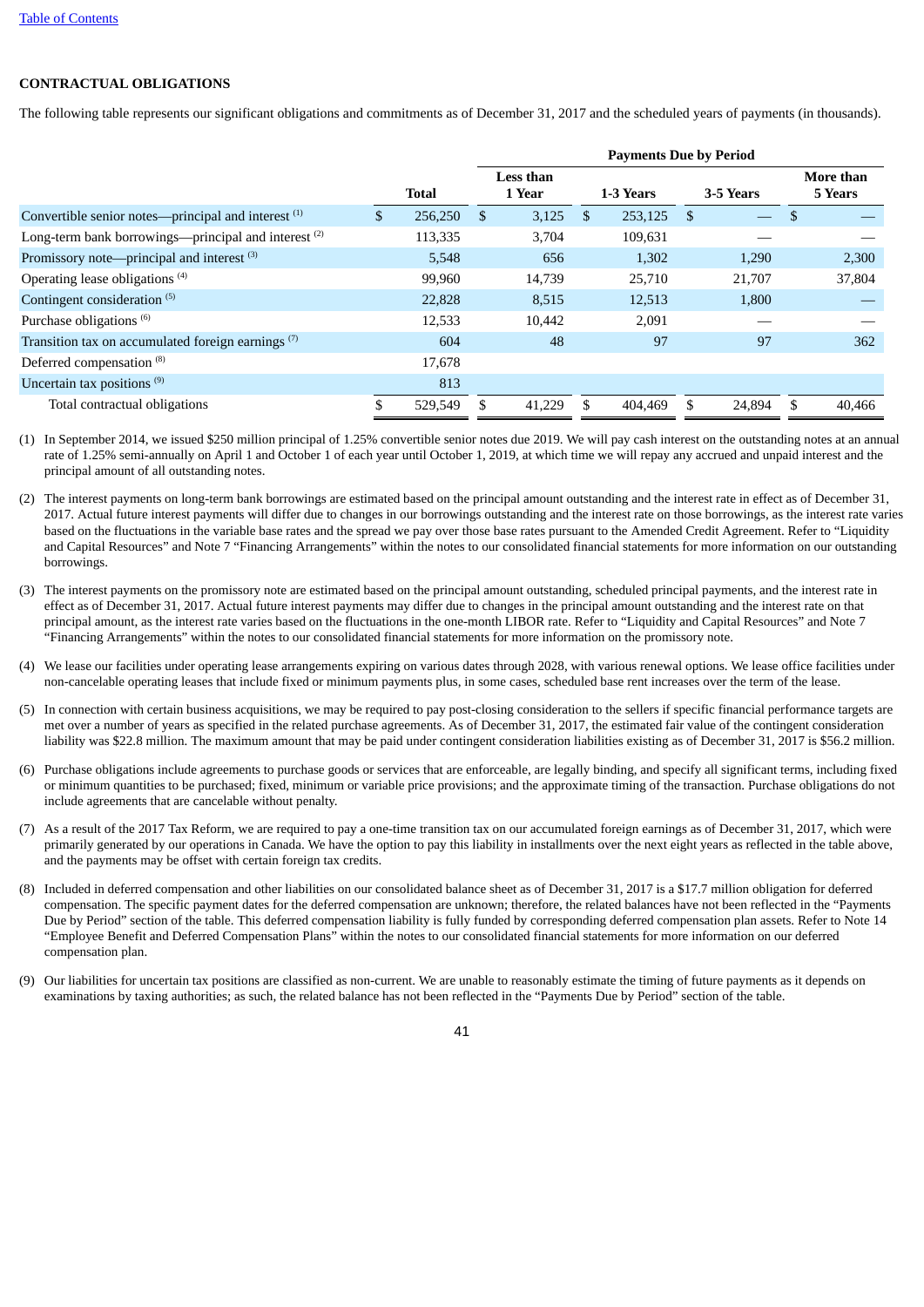# **OFF-BALANCE SHEET ARRANGEMENTS**

We are not a party to any material off-balance sheet arrangements.

# **CRITICAL ACCOUNTING POLICIES**

Management's discussion and analysis of financial condition and results of operations are based upon our consolidated financial statements, which have been prepared in accordance with accounting principles generally accepted in the United States of America ("GAAP"). Our significant accounting policies are discussed in Note 2 "Summary of Significant Accounting Policies," within the notes to our consolidated financial statements. We regularly review our financial reporting and disclosure practices and accounting policies to ensure that our financial reporting and disclosures provide accurate information relative to the current economic and business environment. The preparation of financial statements in conformity with GAAP requires management to make assessments, estimates, and assumptions that affect the reported amounts of assets and liabilities and disclosure of contingent assets and liabilities as of the date of the financial statements, as well as the reported amounts of revenues and expenses during the reporting period. Critical accounting policies are those policies that we believe present the most complex or subjective measurements and have the most potential to impact our financial position and operating results. While all decisions regarding accounting policies are important, we believe that there are five accounting policies that could be considered critical: revenue recognition, allowances for doubtful accounts and unbilled services, business combinations, carrying values of goodwill and other intangible assets, and income taxes.

## **Revenue Recognition**

Revenue is recognized when persuasive evidence of an arrangement exists, the related services are provided, the price is fixed or determinable, and collectability is reasonably assured. We generate our revenues from providing professional services under four types of billing arrangements: fixed-fee (including software license revenue), time-and-expense, performance-based, and software support and maintenance and subscriptions.

In fixed-fee billing arrangements, we agree to a pre-established fee in exchange for a predetermined set of professional services. We set the fees based on our estimates of the costs and timing for completing the engagements. We generally recognize revenues under fixed-fee billing arrangements using a proportionate performance approach, which is based on work completed to-date versus our estimates of the total services to be provided under the engagement. Contracts within our Studer Group solution are fixed-fee partner contracts with multiple deliverables, which primarily consist of coaching services, as well as seminars, materials and software products ("Partner Contracts"). Revenues for coaching services and software products are generally recognized on a straight-line basis over the length of the contract. All other revenues under Partner Contracts are recognized at the time the service is provided. Estimates of total engagement revenues and cost of services are monitored regularly during the term of the engagement. If our estimates indicate a potential loss, such loss is recognized in the period in which the loss first becomes probable and reasonably estimable.

We also generate revenues from software licenses for our revenue cycle management software and research administration and compliance software. Licenses for our revenue cycle management software are sold only as a component of our consulting projects, and the services we provide are essential to the functionality of the software. Therefore, revenues from these software licenses are recognized over the term of the related consulting services contract. License revenue from our research administration and compliance software is generally recognized in the month in which the software is delivered.

Time-and-expense billing arrangements require the client to pay based on the number of hours worked by our revenue-generating professionals at agreed upon rates. Time-and-expense arrangements also include certain speaking engagements, conferences, and publications purchased by our clients outside of Partner Contracts within our Studer Group solution. We recognize revenues under time-and-expense arrangements as the related services or publications are provided.

In performance-based billing arrangements, fees are tied to the attainment of contractually defined objectives. We enter into performance-based engagements in essentially two forms. First, we generally earn fees that are directly related to the savings formally acknowledged by the client as a result of adopting our recommendations for improving operational and cost effectiveness in the areas we review. Second, we have performance-based engagements in which we earn a success fee when and if certain predefined outcomes occur. We do not recognize revenues under performance-based billing arrangements until all related performance criteria are met.

Clients that have purchased one of our software licenses can pay an annual fee for software support and maintenance. We also generate subscription revenue from our cloud-based analytic tools and solutions. Software support and maintenance and subscription-based revenues are recognized ratably over the support or subscription period, which ranges from one to three years. These fees are billed in advance and included in deferred revenues until recognized.

We have arrangements with clients in which we provide multiple elements of services under one engagement contract. Revenues under these types of arrangements are allocated to each element based on the element's fair value and recognized pursuant to the criteria described above.

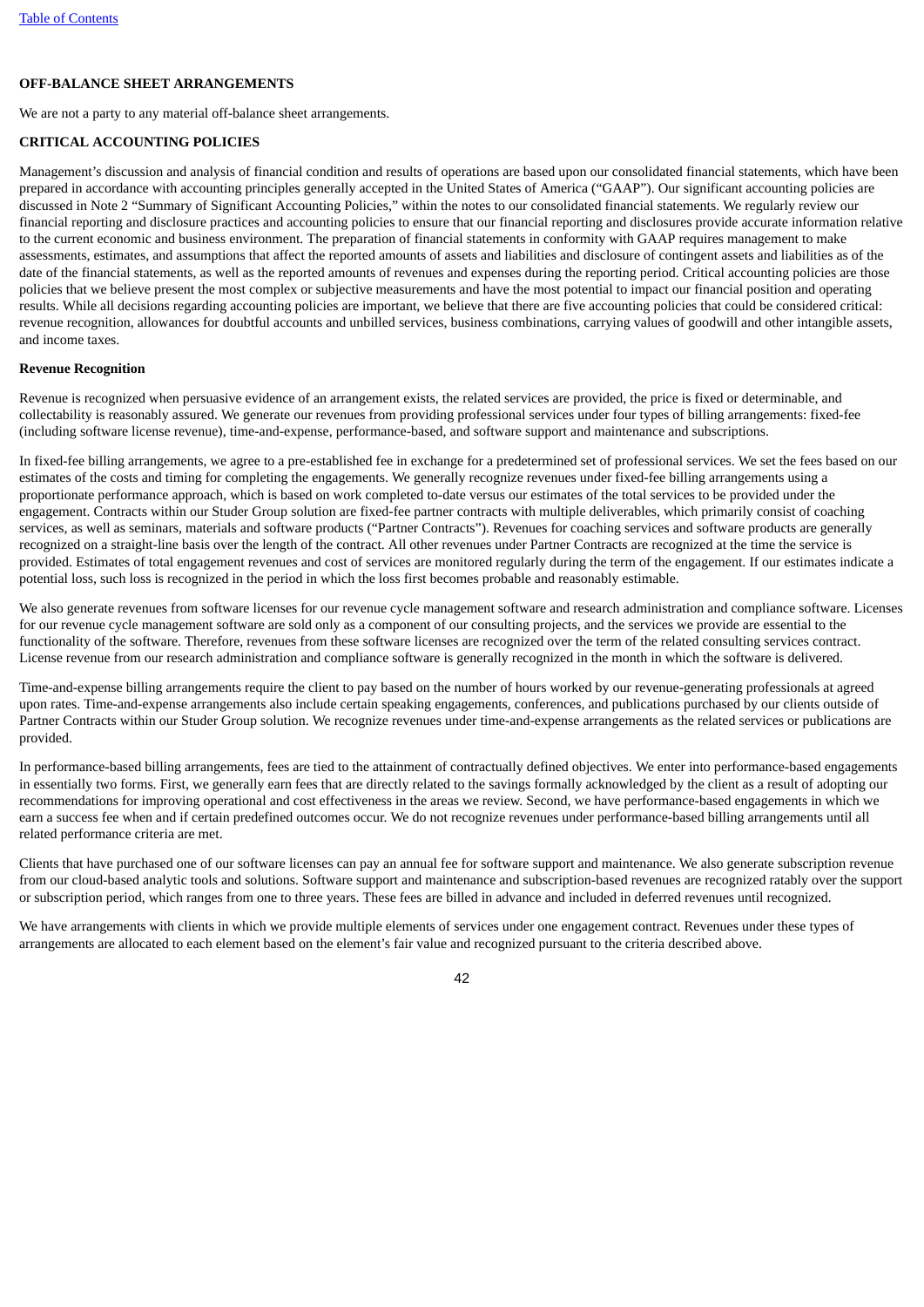Provisions are recorded for the estimated realization adjustments on all engagements, including engagements for which fees are subject to review by the bankruptcy courts. Expense reimbursements that are billable to clients are included in total revenues and reimbursable expenses, and typically an equivalent amount of reimbursable expenses are included in total direct costs and reimbursable expenses. Reimbursable expenses are primarily recognized as revenue in the period in which the expense is incurred. Subcontractors that are billed to clients at cost are also included in reimbursable expenses. When billings do not specifically identify reimbursable expenses, we allocate the portion of the billings equivalent to these expenses to reimbursable expenses.

Differences between the timing of billings and the recognition of revenue are recognized as either unbilled services or deferred revenues in the accompanying consolidated balance sheets. Revenues recognized for services performed but not yet billed to clients are recorded as unbilled services. Client prepayments and retainers are classified as deferred revenues and recognized over future periods as earned in accordance with the applicable engagement agreement.

Refer to Note 2 "Summary of Significant Policies" for anticipated changes to our revenue recognition accounting policy upon adoption of Accounting Standards Update 2014-09 *Revenue from Contracts with Customers* effective January 1, 2018.

#### **Allowances for Doubtful Accounts and Unbilled Services**

We maintain allowances for doubtful accounts and for services performed but not yet billed based on several factors, including the estimated cash realization from amounts due from clients, an assessment of a client's ability to make required payments, and the historical percentages of fee adjustments and write-offs by age of receivables and unbilled services. The allowances are assessed by management on a regular basis. These estimates may differ from actual results. If the financial condition of a client deteriorates in the future, impacting the client's ability to make payments, an increase to our allowance might be required or our allowance may not be sufficient to cover actual write-offs.

We record the provision for doubtful accounts and unbilled services as a reduction in revenue to the extent the provision relates to fee adjustments and other discretionary pricing adjustments. To the extent the provision relates to a client's inability to make required payments on accounts receivables, we record the provision to selling, general and administrative expenses.

#### **Business Combinations**

The assets acquired and liabilities assumed in a business combination, including identifiable intangible assets, are recorded at their estimated fair values as of the acquisition date. Goodwill is recorded as the excess of the fair value of consideration transferred, including any contingent consideration, over the fair value of the net assets acquired. We base the fair values of identifiable intangible assets on detailed valuations that require management to make significant judgments, estimates, and assumptions, such as the expected future cash flows to be derived from the intangible assets, discount rates that reflect the risk factors associated with future cash flows, and estimates of useful lives.

We measure and recognize contingent consideration at fair value as of the acquisition date. We estimate the fair value of contingent consideration based on either a probability-weighted assessment of the specific financial performance targets being achieved or a Monte Carlo simulation model, as appropriate. These fair value measurements require the use of significant judgments, estimates, and assumptions, including financial performance projections and discount rates. The fair value of the contingent consideration is reassessed quarterly based on assumptions used in our latest financial projections and input provided by practice leaders and management, with any change in the fair value estimate recorded in earnings in that period. Increases or decreases in the fair value of contingent consideration liabilities resulting from changes in the estimates or assumptions could materially impact the financial statements. See Note 4 "Acquisitions" within the notes to our consolidated financial statements for additional information regarding our acquisitions.

# **Carrying Values of Goodwill and Other Intangibles Assets**

We test goodwill for impairment, at the reporting unit level, annually and whenever events or circumstances make it more likely than not that an impairment may have occurred. We perform our annual goodwill impairment test as of November 30 and monitor for interim triggering events on an ongoing basis. A reporting unit is an operating segment or one level below an operating segment (referred to as a component) to which goodwill is assigned when initially recorded. We assign goodwill to reporting units based on our integration plans and the expected synergies resulting from the acquisition. At the time of our November 30, 2017 annual goodwill impairment test, we had six reporting units with goodwill balances: Healthcare, Education, Business Advisory, Enterprise Solutions and Analytics, Strategy and Innovation, and Life Sciences. The Business Advisory, Enterprise Solutions and Analytics, Strategy and Innovation, and Life Sciences reporting units make up our Business Advisory operating segment.

Under GAAP, we have the option to first assess qualitative factors to determine whether the existence of current events or circumstances would lead to a determination that it is more likely than not that the fair value of one of our reporting units is greater than its carrying value. If we determine it is more likely than not that the fair value of a reporting unit is greater than its carrying value, no further testing is necessary. However, if we conclude otherwise, then we are required to perform a quantitative impairment test by calculating the fair value of the reporting unit and comparing the fair value with the carrying value of the reporting unit. If the fair value of the reporting unit is less than its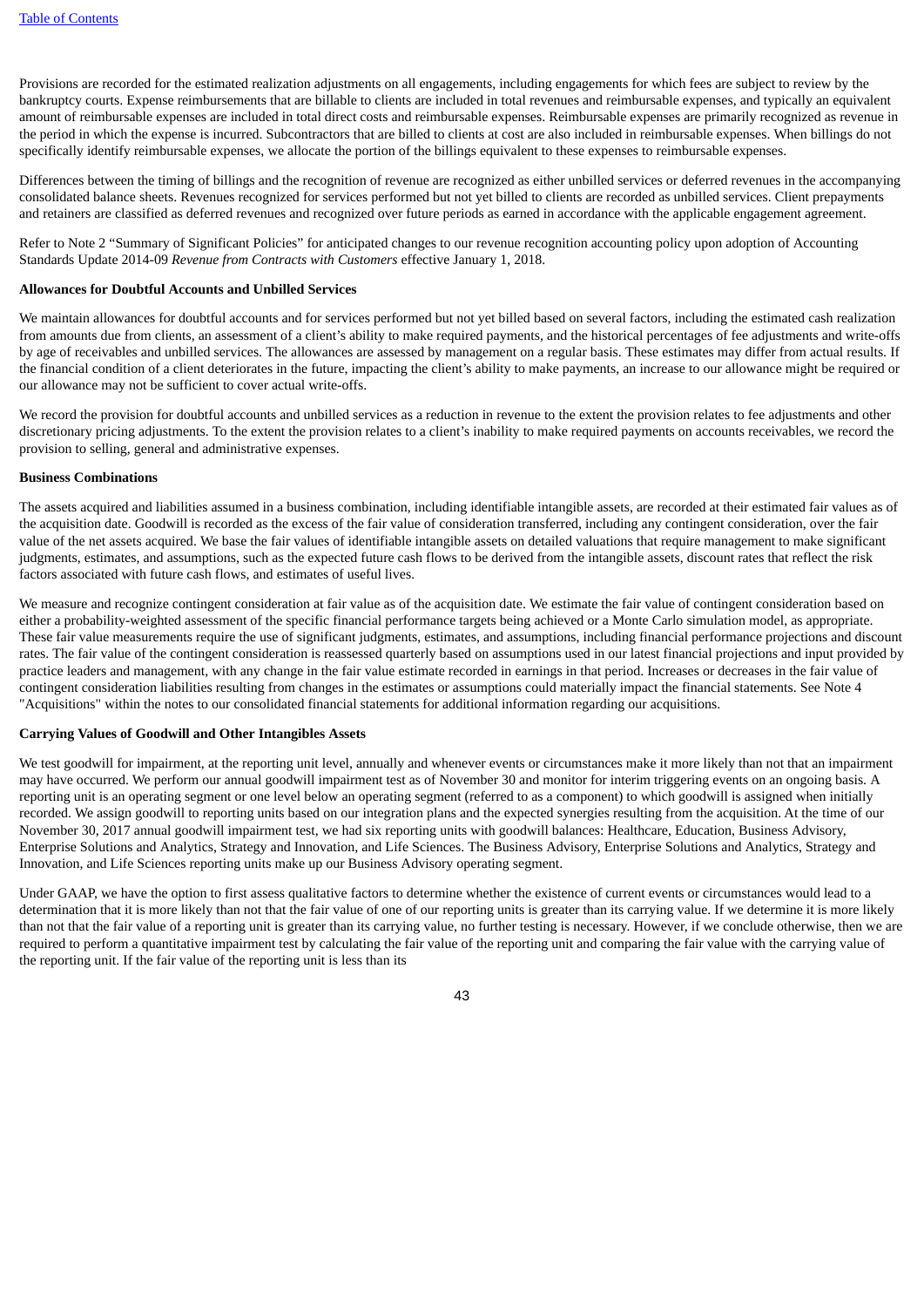carrying value, a non-cash impairment charge is recorded in an amount equal to that difference with the loss not to exceed the total amount of goodwill allocated to the reporting unit.

We have the option to bypass the qualitative assessment for any reporting unit and proceed directly to performing the quantitative goodwill impairment test.

For reporting units where we perform the quantitative test, we determine the fair value using a combination of the income approach and the market approach. For a company such as ours, the income and market approaches will generally provide the most reliable indications of fair value because the value of such companies is dependent on their ability to generate earnings.

The following is a discussion of our goodwill impairment tests performed during 2017.

#### *Second Quarter 2017 Goodwill Reallocation*

In the second quarter of 2017, we reorganized our internal financial reporting structure, which management uses to assess performance and allocate resources, by moving our Life Sciences practice from the Education and Life Sciences reporting unit and segment to its own reporting unit within the Business Advisory segment. The remaining Education and Life Sciences segment is now referred to as the Education segment.

As a result of the reorganization, we reallocated \$10.8 million of the goodwill balance associated with the previous Education and Life Sciences reporting unit to the new Life Sciences reporting unit based on the relative fair values of the Life Sciences reporting unit and the remaining Education reporting unit. The estimated fair values were determined using a combination of the income approach and the market approach, utilizing the guideline company method, with a fifty-fifty weighting.

In conjunction with the goodwill reallocation, we performed a goodwill impairment test for the goodwill balances within our Education reporting unit and Life Sciences reporting unit as of June 1, 2017. Based on the results of the goodwill impairment test, we determined that the fair values of our Education reporting unit and Life Sciences reporting unit exceeded their carrying values. As such, we concluded there was no indication of goodwill impairment for either reporting unit at that time.

# *Second Quarter 2017 Goodwill Impairment Analysis*

During the second quarter of 2017, we performed a goodwill impairment analysis for our Healthcare reporting unit as our Healthcare business had experienced a prolonged period of declining revenues, primarily driven by softness in our revenue cycle offering within our performance improvement solution. This softness was attributable to decreased demand for our services, the winding down of some of our larger projects, and a trend toward smaller projects, as well as fewer large integrated projects. In light of these challenges, several initiatives have been undertaken to improve the segment's financial performance, including repositioning our solutions to address the most critical needs of our clients, the expansion of our existing services such as those in our Studer Group, strategy, physician and technology offerings, and workforce reductions to better align resources with market demand. While the initiatives undertaken to improve the financial performance of our Healthcare segment began yielding some positive impacts, hospitals and health systems continued to face regulatory and funding uncertainty; therefore, we remained cautious about near-term growth. As we had previously disclosed in prior quarters, if the financial performance of our Healthcare segment continued to decline and did not meet our expectations, we could be required to perform an interim impairment analysis with respect to our carrying value of goodwill for the Healthcare reporting unit prior to our usual annual test. Based on forecasts prepared in the second quarter of 2017 in connection with our quarterly forecasting cycle, we determined that the likely time frame to improve the financial results of this segment would take longer than originally anticipated. As such, we concluded, during the second quarter of 2017, that the fair value of the Healthcare reporting unit may have no longer exceeded its carrying value. In connection with the preparation of our financial statements for the quarter ended June 30, 2017, we performed an interim impairment test on the Healthcare reporting unit.

Our interim goodwill impairment test indicated that the fair value of the Healthcare reporting was lower than its carrying value, which resulted in an impairment charge for the difference. To estimate the fair value of the Healthcare reporting unit, we relied on a combination of the income approach and the market approach, utilizing the guideline company method, with a fifty-fifty weighting. Based on the estimated fair value of the Healthcare reporting unit, we recorded a \$208.1 million non-cash pretax goodwill impairment charge to reduce the carrying value of goodwill in our Healthcare reporting unit. Refer to Note 5 "Goodwill and Intangible Assets" within the notes to the consolidated financial statements for additional information on our interim goodwill impairment analysis.

#### *2017 Annual Goodwill Impairment Analysis*

Pursuant to our policy, we performed our annual goodwill impairment test as of November 30, 2017 on our six reporting units with goodwill balances: Healthcare, Education, Business Advisory, Enterprise Solutions and Analytics, Strategy and Innovation, and Life Sciences. We elected to bypass the qualitative assessment and proceeded directly to the quantitative goodwill impairment test.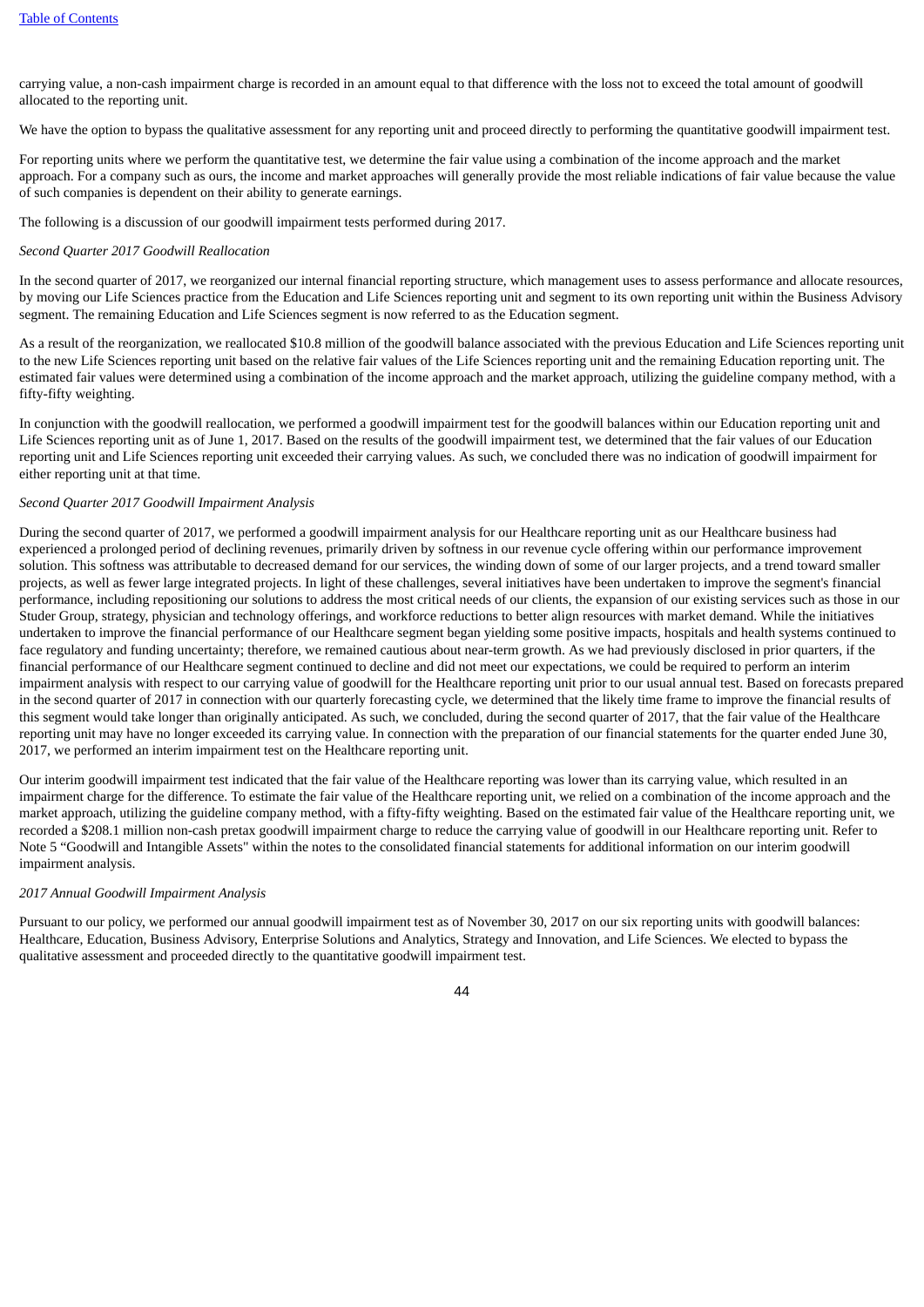For each reporting unit, we reviewed goodwill for impairment by comparing the fair value of the reporting unit to its carrying value, including goodwill. In estimating the fair value of each reporting unit, we relied on a combination of the income approach and the market approach, utilizing the guideline company method, with a fifty-fifty weighting. Based on the results of the goodwill impairment test, we determined that the fair value of the Healthcare, Education, Business Advisory, Strategy and Innovation, and Life Sciences reporting units exceeded their carrying value by 40%, 120%, 115%, 33%, and 14%, respectively. As such, we concluded that there was no indication of goodwill impairment for these five reporting units. However, the results of the quantitative impairment test indicated that the fair value of the Enterprise Solutions and Analytics reporting unit did not exceed its carrying value. Based on the estimated fair value of the Enterprise Solutions and Analytics reporting unit, we recorded a \$45.0 million non-cash pretax charge to reduce the carrying value of this reporting unit's goodwill to zero.

Our Enterprise Solutions and Analytics reporting unit was established with the acquisition of Blue Stone International, LLC in 2013. Since that time, we completed five additional business acquisitions within the reporting unit, most recently the acquisitions of the U.S. assets and international assets of ADI Strategies in May 2016 and April 2017, respectively. We record the assets acquired and liabilities assumed in business combinations, including identifiable intangible assets, at their estimated fair values as of the acquisition date, and goodwill is recorded as the excess of the fair value of consideration transferred, including any contingent consideration, over the fair value of the net assets acquired. Therefore, the initial accounting for an acquisition results in its fair value equaling its carrying value. As we have previously disclosed in prior quarters, due to this reporting unit's relatively low headroom, in the event that the financial performance of the reporting unit did not meet our expectations during 2017, we could be required to take a non-cash impairment charge as a result of any goodwill impairment test. During the first three quarters of 2017, the performance of Enterprise Solutions and Analytics continued to reasonably meet our expectations. However, both revenues and operating margin during the fourth quarter of 2017 fell short of our expectations resulting in a reduction in workforce within the reporting unit during that quarter. Further, in connection with our annual budget process for 2018, which coincided with our annual goodwill impairment test during the fourth quarter of 2017, we determined that the reporting unit's expected future revenue growth rates and operating margin would be lower than previously anticipated for this reporting unit. As a result, our goodwill impairment test indicated that the fair value of the Enterprise Solutions and Analytics reporting unit no longer exceeded its carrying value, and we recorded a \$45.0 million non-cash pretax charge to write off the entire carrying value of this reporting unit's goodwill.

In the income approach used to calculate the fair value of all reporting units, we utilized a discounted cash flow analysis, which involves estimating the expected after-tax cash flows that will be generated by the reporting unit and then discounting those cash flows to present value reflecting the relevant risks associated with the reporting unit and the time value of money. This approach requires the use of significant estimates and assumptions, including long-term projections of future cash flows, market conditions, tax rates reflecting anticipated tax reform, and discount rates reflecting the risk inherent in future cash flows for each reporting unit. In estimating future cash flows, we relied on internally generated forecasts for each reporting unit based on historical experience, current backlog, expected market demand, and other industry information, and assumed a long-term annual revenue growth rate of 3.5% for all reporting units. Our discounted cash flow analysis assumed a weighted average cost of capital discount rate of 10.5% for the Healthcare, Education, and Life Sciences reporting units, 14.5% for the Business Advisory reporting unit, 13.0% for the Enterprise Solutions and Analytics reporting unit, and 15.0% for the Strategy and Innovation reporting unit.

In the market approach, we utilized the guideline company method, which involved calculating valuation multiples based on operating data from guideline publicly traded companies. Multiples derived from guideline companies provide an indication of how much a knowledgeable investor in the marketplace would be willing to pay for a company. For each reporting unit, these multiples are evaluated and adjusted based on specific characteristics of the reporting unit relative to the selected guideline companies and applied to the reporting unit's operating data to arrive at an indication of value.

Determining the fair value of a reporting unit requires us to make significant judgments, estimates, and assumptions. While we believe that the estimates and assumptions underlying our valuation methodology are reasonable, these estimates and assumptions could have a significant impact on whether or not a noncash goodwill impairment charge is recognized and also the magnitude of any such charge. The results of an impairment analysis are as of a point in time. There is no assurance that the actual future earnings or cash flows of our reporting units will be consistent with our projections. We will monitor any changes to our assumptions and will evaluate goodwill as deemed warranted during future periods. Any significant decline in our operations could result in additional non-cash goodwill impairment charges.

The Life Sciences reporting unit has also been established primarily through recent business acquisitions: The Frankel Group Associates LLC in January 2014 and Pope Woodhead in January 2017. As discussed above, goodwill is recorded for such business acquisitions as the excess of purchase price over the fair value of the tangible and identifiable intangible assets acquired and liabilities assumed, resulting in the fair value equaling the carrying value at the acquisition date. Based on the results of our annual goodwill impairment test as of November 30, 2017, the Life Sciences reporting unit's fair value exceeded its carrying value by 14%. We will monitor any changes to our assumptions and will evaluate goodwill as deemed warranted during future periods. In the event that the financial performance of the reporting unit does not meet our expectations during 2018, we may be required to perform an interim impairment analysis with respect to the carrying value of goodwill for this reporting unit prior to our annual test, and based on the outcome of that analysis, could be required to take a non-cash goodwill impairment charge as a result of any such test.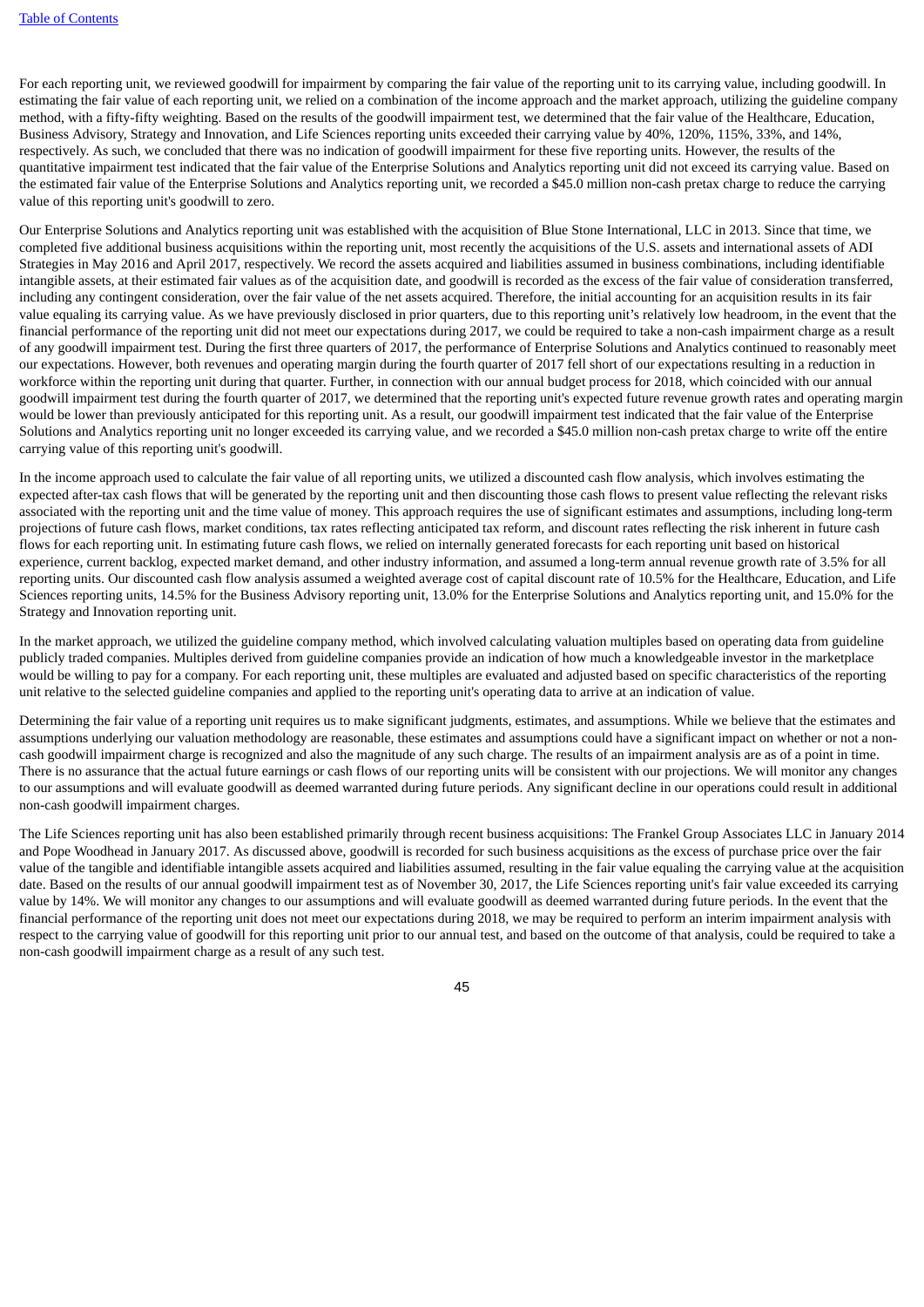The table below presents, based on the goodwill impairment test performed as of November 30, 2017, the decrease in the fair value of our reporting units given a 100 basis point increase in the assumed discount rate or a 100 basis point decrease in the assumed long-term annual revenue growth rate. The table below excludes the Enterprise Solutions and Analytics reporting unit as its carrying value of goodwill was reduced to zero as a result of our 2017 annual goodwill impairment test and an increase in the assumed discount rate or a decrease in the assumed long-term growth rate would not result in a change to the non-cash impairment charge.

|                                                       |              | Discount rate<br>increased by<br>100 bps |      | Long-term growth rate<br>decreased by<br>100 bps |
|-------------------------------------------------------|--------------|------------------------------------------|------|--------------------------------------------------|
| <b>Healthcare:</b>                                    |              |                                          |      |                                                  |
| Decrease in fair value                                | \$           | (46,700)                                 | -\$  | (32,600)                                         |
| Percentage by which fair value exceeds carrying value |              | 31%                                      |      | 33%                                              |
| <b>Education:</b>                                     |              |                                          |      |                                                  |
| Decrease in fair value                                | \$           | (16,900)                                 | - \$ | (12,600)                                         |
| Percentage by which fair value exceeds carrying value |              | 106%                                     |      | 110%                                             |
| <b>Business Advisory:</b>                             |              |                                          |      |                                                  |
| Decrease in fair value                                | \$           | (2,200)                                  | \$   | (1,400)                                          |
| Percentage by which fair value exceeds carrying value |              | 107%                                     |      | 110%                                             |
| <b>Strategy and Innovation:</b>                       |              |                                          |      |                                                  |
| Decrease in fair value                                | $\mathbb{S}$ | (5,500)                                  | \$   | (3,100)                                          |
| Percentage by which fair value exceeds carrying value |              | 27%                                      |      | 30%                                              |
| <b>Life Sciences</b>                                  |              |                                          |      |                                                  |
| Decrease in fair value                                | \$           | (2,100)                                  | \$   | (1,400)                                          |
| Percentage by which fair value exceeds carrying value |              | 4%                                       |      | 7%                                               |

The carrying values of goodwill for each of our reporting units as of December 31, 2017 are as follows (in thousands):

| <b>Reporting Unit</b>                     |   | <b>Carrying Value</b><br>of Goodwill |
|-------------------------------------------|---|--------------------------------------|
| Healthcare                                | Φ | 428,729                              |
| Education                                 |   | 102,829                              |
| <b>Business Advisory</b>                  |   | 16,094                               |
| <b>Enterprise Solutions and Analytics</b> |   |                                      |
| <b>Strategy and Innovation</b>            |   | 87,411                               |
| <b>Life Sciences</b>                      |   | 10,687                               |
| <b>Total</b>                              |   | 645,750                              |

Intangible assets represent purchased assets that lack physical substance but can be distinguished from goodwill. Our intangible assets, net of accumulated amortization, totaled \$72.3 million at December 31, 2017 and primarily consist of customer relationships, trade names, customer contracts, technology and software, non-competition agreements, and publishing content, all of which were acquired through business combinations. We evaluate our intangible assets for impairment whenever events or changes in circumstances indicate that the carrying amount of the assets may not be recoverable. No impairment charges for intangible assets were recorded in 2017.

#### **Income Taxes**

Our income tax expense, deferred tax assets and liabilities, and reserves for unrecognized tax benefits reflect management's best assessment of estimated future taxes to be paid. In determining our provision for income taxes on an interim basis, we estimate our annual effective tax rate based on information available at each interim period.

Deferred tax assets and liabilities are recorded for future tax consequences attributable to temporary differences between the financial statement carrying amounts of existing assets and liabilities and their respective tax bases. These deferred tax assets and liabilities are measured using enacted tax rates expected to apply to taxable income in the years in which those temporary differences are expected to be recovered or settled. Deferred tax assets are reduced by a valuation allowance when, in management's opinion, it is more likely than not that some portion or the entire deferred tax asset will not be realized.

Our tax positions are subject to income tax audits by federal, state, local, and foreign tax authorities. A tax benefit from an uncertain position may be recognized in the financial statements only if it is more likely than not that the position is sustainable, based on its technical merits.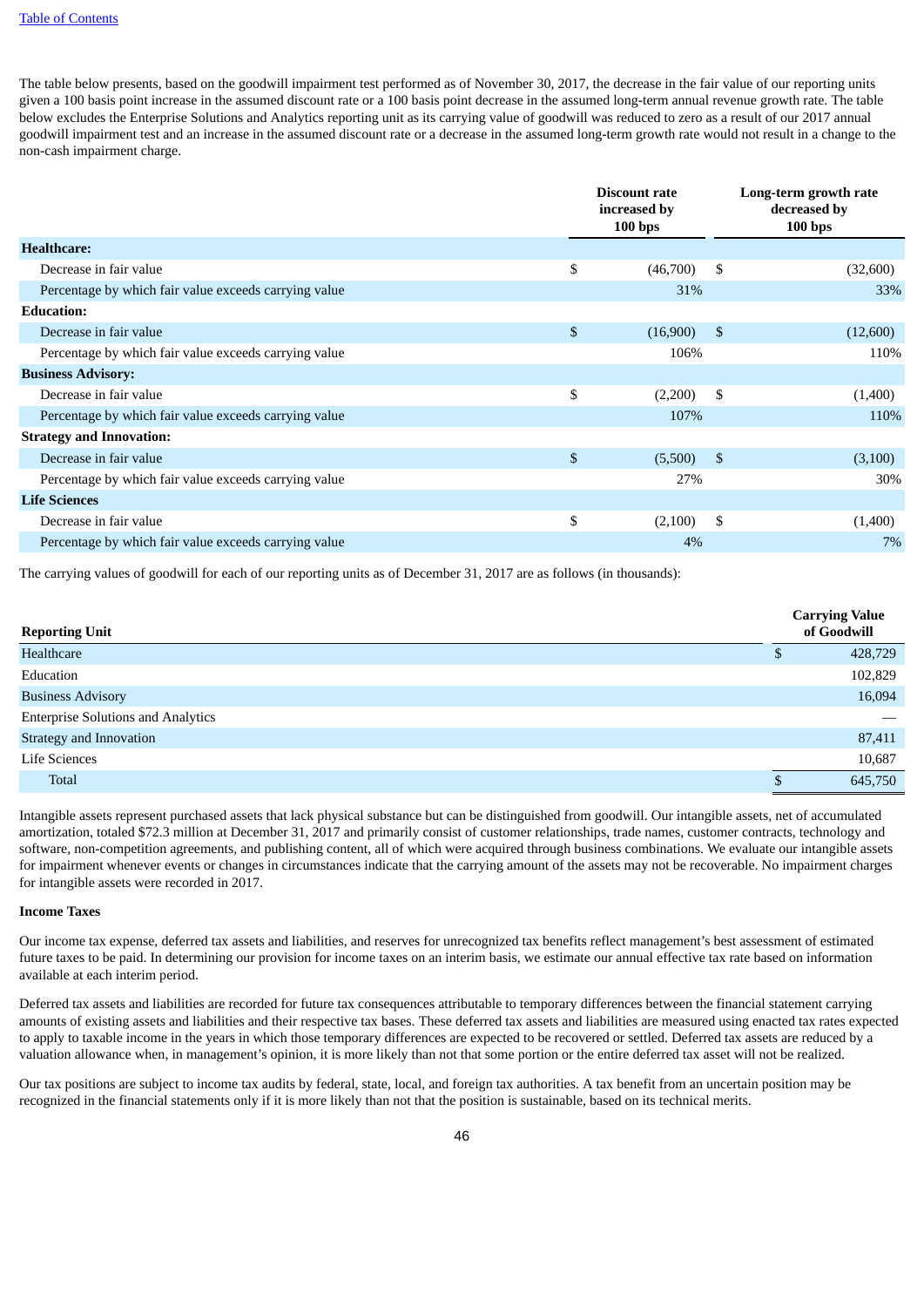We measure the tax benefit recognized as the largest amount of benefit which is more likely than not to be realized upon settlement with the taxing authority. The estimate of the potential outcome of any uncertain tax issue is subject to management's assessment of relevant risks, facts and circumstances existing at that time.

## **NEW ACCOUNTING PRONOUNCEMENTS**

Refer to Note 2 "Summary of Significant Accounting Policies" within the notes to the consolidated financial statements for information on new accounting pronouncements.

## **ITEM 7A. QUANTITATIVE AND QUALITATIVE DISCLOSURES ABOUT MARKET RISK.**

We are exposed to market risks primarily from changes in interest rates and changes in the market value of our investments.

#### *Market Risk and Interest Rate Risk*

The value of our Convertible Notes is exposed to interest rate risk. Generally, the fair value of our fixed interest rate Convertible Notes will increase as interest rates fall and decrease as interest rates rise. In addition, the fair value of our Convertible Notes is affected by our stock price. The carrying value of our Convertible Notes was \$233.1 million as of December 31, 2017, which represents the liability component of the \$250 million principal balance. The estimated fair value of our Convertible Notes at December 31, 2017 was \$232.6 million, and was determined based on the quoted bid price of the Convertible Notes in an over-the-counter market as of the last day of trading for the year ended December 31, 2017, which was \$93.031 per \$100 principal amount. At December 31, 2016, the carrying value of our Convertible Notes was \$224.1 million, and the estimated fair value of our Convertible Notes was \$245.0 million, which was determined based on the quoted bid price of the Convertible Notes in an over-the-counter market as of the last day of trading for the year ended December 31, 2016, which was \$98.007 per \$100 principal amount.

Concurrent with the issuance of the Convertible Notes, we entered into separate convertible note hedge and warrant transactions. The convertible note hedge transactions are intended to reduce the potential future economic dilution associated with the conversion of the Convertible Notes and, combined with the warrants, effectively raise the price at which economic dilution would occur from the initial conversion price of approximately \$79.89 to approximately \$97.12 per share. Under the convertible note hedge transactions, we have the option to purchase a total of approximately 3.1 million shares of our common stock, which is the number of shares initially issuable upon conversion of the Convertible Notes in full, at a price of approximately \$79.89, which corresponds to the initial conversion price of the Convertible Notes, subject to customary anti-dilution adjustments substantially similar to those in the Convertible Notes. Under the warrant transactions, the holders of the warrants have the option to purchase a total of approximately 3.1 million shares of our common stock at a price of approximately \$97.12. If the average market value per share of our common stock for the reporting period exceeds the strike price of the warrants, the warrants will have a dilutive effect on our earnings per share.

We have exposure to changes in interest rates associated with borrowings under our bank credit facility, which has variable interest rates tied to LIBOR or an alternate base rate, at our option. At December 31, 2017, we had borrowings outstanding under the credit facility totaling \$105.0 million that carried a weighted average interest rate of 3.7% including the impact of the interest rate swap described below. A hypothetical 100 basis point change in this interest rate would have a \$0.6 million effect on our pretax income, on an annualized basis, including the effect of the interest rate swap. At December 31, 2016, our borrowings outstanding under the credit facility totaled \$68.0 million and carried a weighted average interest rate of 2.5%, including the effect of the interest rate swap described below. The outstanding borrowings at December 31, 2016 were fully hedged against changes in interest rates by our interest rate swap, which had a notional amount of \$68.0 million at December 31, 2016.

On April 4, 2013, we entered into a forward amortizing interest rate swap agreement effective March 31, 2014 and ending August 31, 2017. We entered into this derivative instrument to hedge against the interest rate risks of our variable-rate borrowings. The swap had an initial notional amount of \$60.0 million and amortized quarterly until April 2016. In April 2016, the notional amount of this interest rate swap increased to \$86.0 million and continued to amortize quarterly until it expired in August 2017. Under the terms of the interest rate swap agreement, we received from the counterparty interest on the notional amount based on one-month LIBOR and we paid to the counterparty a fixed rate of 0.985%.

On June 22, 2017, we entered into a forward interest rate swap agreement effective August 31, 2017 and ending August 31, 2022, with a notional amount of \$50.0 million. We entered into this derivative instrument to continue to hedge against the interest rate risks of our variable-rate borrowings. Under the terms of the interest rate swap agreement, we receive from the counterparty interest on the notional amount based on one-month LIBOR and we pay to the counterparty a fixed rate of 1.900%.

We also have exposure to changes in interest rates associated with the promissory note assumed on June 30, 2017 in connection with our purchase of an aircraft, which has variable interest rates tied to LIBOR. At December 31, 2017, the outstanding principal amount of the promissory note was \$4.9 million and carried an interest rate of 3.2%. A hypothetical 100 basis point change in this interest rate would have a de minimis effect on our pretax income.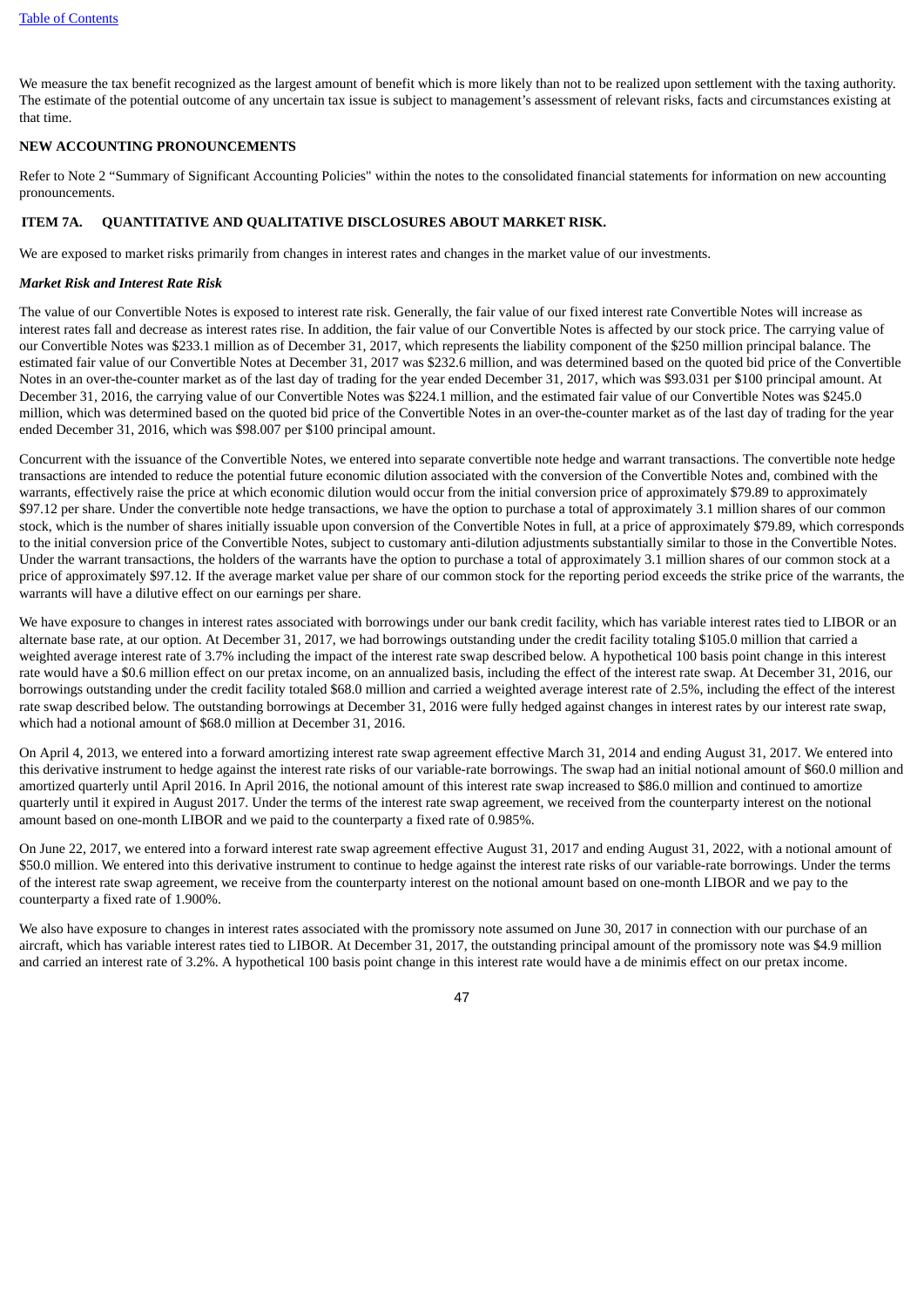We do not use derivative instruments for trading or other speculative purposes. From time to time, we invest excess cash in short-term marketable securities. These investments principally consist of overnight sweep accounts. Due to the short maturity of these investments, we have concluded that we do not have material market risk exposure.

We have a non-interest bearing convertible debt investment in a privately-held company, which we account for as an available-for-sale debt security. As such, the investment is carried at fair value with unrealized holding gains and losses excluded from earnings and reported in other comprehensive income. As of December 31, 2017, the fair value of the investment was \$39.9 million, with a total cost basis of \$27.9 million. At December 31, 2016, the fair value of the investment was \$34.7 million, with a total cost basis of \$27.9 million.

#### **ITEM 8. FINANCIAL STATEMENTS AND SUPPLEMENTARY DATA.**

The Company's Consolidated Financial Statements and supplementary data begin on page F-1 of this Annual Report on Form 10-K.

#### **ITEM 9. CHANGES IN AND DISAGREEMENTS WITH ACCOUNTANTS ON ACCOUNTING AND FINANCIAL DISCLOSURE.**

None.

#### **ITEM 9A. CONTROLS AND PROCEDURES.**

#### **Evaluation of Disclosure Controls and Procedures**

Our management, with the participation of the Company's Chief Executive Officer and Chief Financial Officer, has evaluated the effectiveness of our disclosure controls and procedures (as such term is defined in Rules 13a-15(e) and 15d-15(e) under the Securities Exchange Act of 1934, as amended (the "Exchange Act")) as of December 31, 2017. Based on this evaluation, our Chief Executive Officer and Chief Financial Officer have concluded that, as of December 31, 2017, our disclosure controls and procedures were effective in recording, processing, summarizing and reporting, on a timely basis, information required to be disclosed by us in the reports we file or submit under the Exchange Act, and such information is accumulated and communicated to management as appropriate to allow timely decisions regarding required disclosure.

#### **Management's Report on Internal Control Over Financial Reporting**

Our management is responsible for establishing and maintaining adequate internal control over financial reporting (as such term is defined in Rules 13a-15(f) and 15d-15(f) under the Exchange Act) for the Company. Internal control over financial reporting is a process designed under the supervision of the Company's Chief Executive Officer and Chief Financial Officer, and effected by the Company's board of directors, management, and other personnel to provide reasonable assurance regarding the reliability of financial reporting and the preparation of financial statements for external purposes in accordance with GAAP and includes those policies and procedures that:

- (i) Pertain to the maintenance of records that in reasonable detail accurately and fairly reflect the transactions and dispositions of the assets of the Company;
- (ii) Provide reasonable assurance that transactions are recorded as necessary to permit preparation of financial statements in accordance with GAAP, and that receipts and expenditures of the Company are being made only in accordance with authorizations of management and directors of the Company; and
- (iii) Provide reasonable assurance regarding prevention or timely detection of unauthorized acquisition, use, or disposition of the Company's assets that could have a material effect on the financial statements.

Due to its inherent limitations, internal control over financial reporting may not prevent or detect misstatements. Also, projections of any evaluation of effectiveness to future periods are subject to the risk that controls may become inadequate because of changes in conditions, or that the degree of compliance with the policies or procedures may deteriorate.

In connection with the preparation of this report, our management, under the supervision and with the participation of our Chief Executive Officer and Chief Financial Officer, conducted an evaluation of the effectiveness of the internal control over financial reporting as of December 31, 2017 using the criteria set forth by the Committee of Sponsoring Organizations of the Treadway Commission ("COSO") in *Internal Control – Integrated Framework* (2013)*.* As a result of that evaluation, management concluded that our internal control over financial reporting was effective as of December 31, 2017.

The effectiveness of the Company's internal control over financial reporting as of December 31, 2017 has been audited by PricewaterhouseCoopers LLP, an independent registered public accounting firm, as stated in their report appearing on page F-2 of this Annual Report on Form 10-K.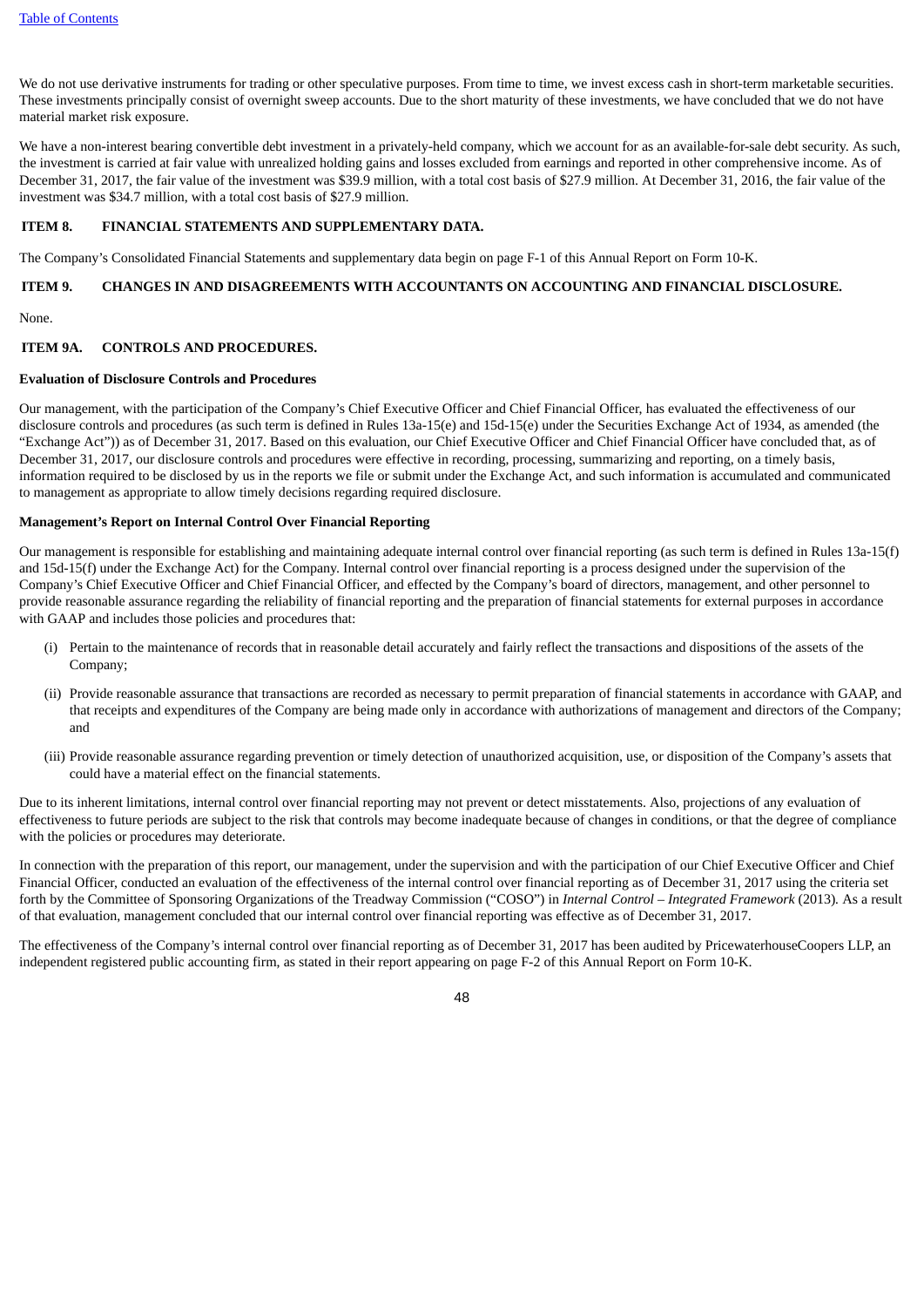## **Changes in Internal Control over Financial Reporting**

There has been no change in our internal control over financial reporting (as such term is defined in Rules 13a-15(f) and 15d-15(f) under the Exchange Act) during the three months ended December 31, 2017 that has materially affected, or is reasonably likely to materially affect, our internal control over financial reporting.

# **ITEM 9B. OTHER INFORMATION.**

None.

#### **PART III**

# **ITEM 10. DIRECTORS, EXECUTIVE OFFICERS AND CORPORATE GOVERNANCE.**

#### **Directors, Executive Officers, Promoters and Control Persons**

The information required by this item is incorporated by reference from portions of our definitive proxy statement for our annual meeting of stockholders to be filed with the SEC pursuant to Regulation 14A by April 30, 2018 (the "Proxy Statement") under "Nominees to Board of Directors," "Directors Not Standing For Election" and "Executive Officers."

# **Compliance with Section 16(a) of the Exchange Act**

The information required by this item is incorporated by reference from a portion of the Proxy Statement under "Section 16(a) Beneficial Ownership Reporting Compliance."

#### **Code of Business Conduct and Ethics**

We have adopted a Code of Business Conduct and Ethics (the "Code") that is applicable to all of our employees, officers and directors. The Code is available on the Corporate Governance page of our investor relations website at ir.huronconsultinggroup.com. If we make any amendments to or grant any waivers from the Code which are required to be disclosed pursuant to the Securities Exchange Act of 1934, we will make such disclosures on our website.

#### **Corporate Governance**

The information required by this item is incorporated by reference from a portion of the Proxy Statement under "Board Meetings and Committees."

## **ITEM 11. EXECUTIVE COMPENSATION.**

#### **Executive Compensation**

The information required by this item is incorporated by reference from a portion of the Proxy Statement under "Executive Compensation."

## **Compensation Committee Interlocks and Insider Participation**

The information required by this item is incorporated by reference from a portion of the Proxy Statement under "Compensation Committee Interlocks and Insider Participation."

#### **Compensation Committee Report**

The information required by this item is incorporated by reference from a portion of the Proxy Statement under "Compensation Committee Report."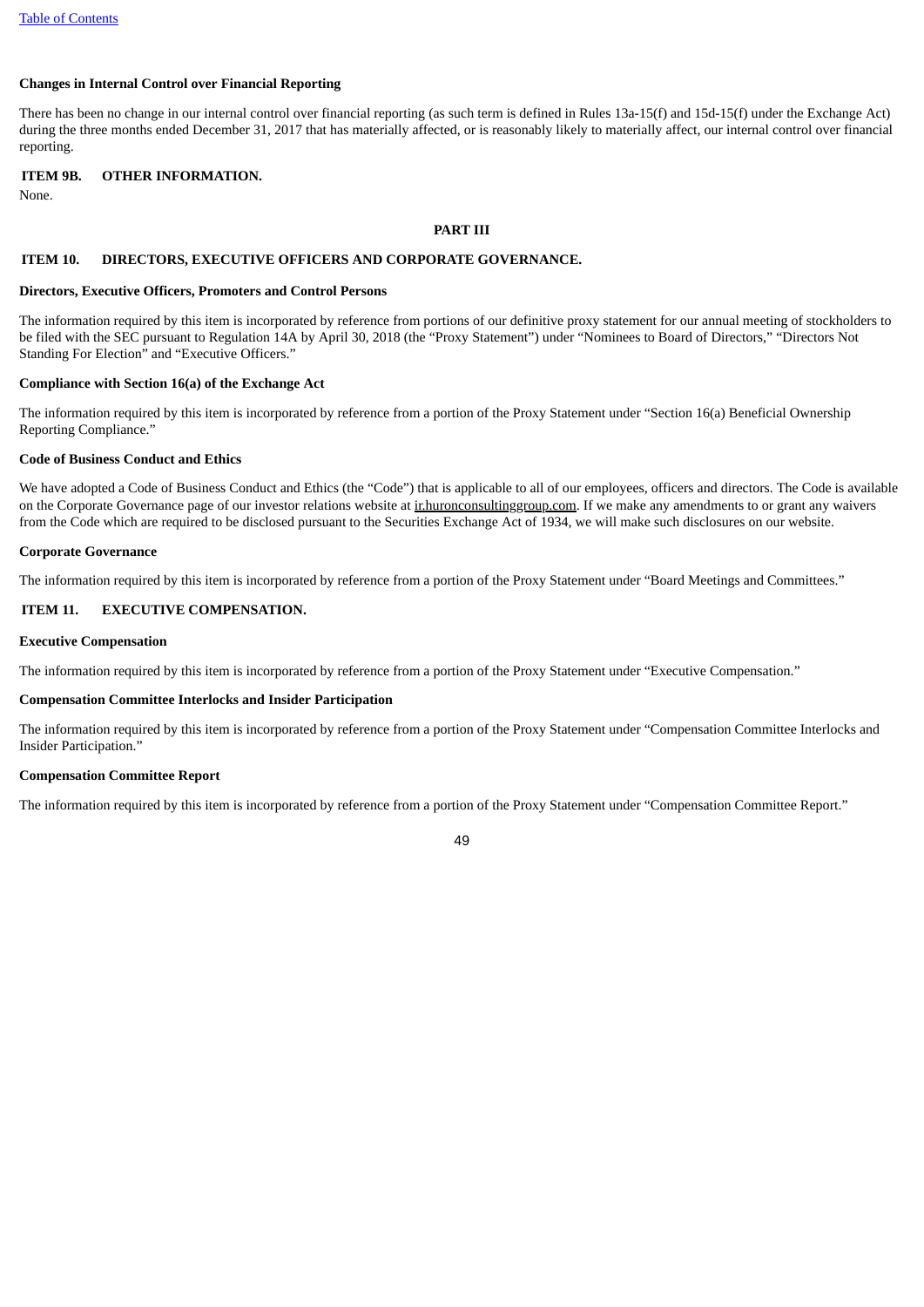# **ITEM 12. SECURITY OWNERSHIP OF CERTAIN BENEFICIAL OWNERS AND MANAGEMENT AND RELATED STOCKHOLDER MATTERS.**

## **Securities Authorized for Issuance Under Equity Compensation Plans**

The following table summarizes information with respect to equity compensation plans approved by shareholders as of December 31, 2017. We do not have equity compensation plans that have not been approved by shareholders.

| <b>Plan Category</b>                                   | <b>Number of Shares</b><br>to be Issued Upon<br><b>Exercise of</b><br><b>Outstanding Options</b> | <b>Number of Shares</b><br><b>Remaining Available</b><br>for Future Issuance<br>(excluding shares in<br>$1st$ column) |       |           |  |
|--------------------------------------------------------|--------------------------------------------------------------------------------------------------|-----------------------------------------------------------------------------------------------------------------------|-------|-----------|--|
| Equity compensation plans approved by shareholders:    |                                                                                                  |                                                                                                                       |       |           |  |
| 2004 Omnibus Stock Plan <sup>(1)</sup>                 | 157,680                                                                                          | S                                                                                                                     | 26.70 |           |  |
| 2012 Omnibus Incentive Plan <sup>(2)</sup>             | 36,617                                                                                           | S                                                                                                                     | 39.19 | 1,273,361 |  |
| Stock Ownership Participation Program <sup>(3)</sup>   |                                                                                                  | ۰D                                                                                                                    |       | 141,153   |  |
| Equity compensation plans not approved by shareholders | N/A                                                                                              |                                                                                                                       | N/A   | N/A       |  |
| Total                                                  | 194.297                                                                                          |                                                                                                                       | 29.06 | 1,414,514 |  |

(1) Our 2004 Omnibus Stock Plan was approved by the existing shareholders prior to our initial public offering. Upon adoption of the 2012 Omnibus Incentive Plan, we terminated the 2004 Omnibus Stock Plan with respect to future awards and no further awards will be granted under this plan.

- (2) Our 2012 Omnibus Incentive Plan was approved by our shareholders at our annual meeting held on May 1, 2012. At our annual meeting held on May 2, 2014, our shareholders approved an amendment to the 2012 Omnibus Incentive Plan to increase the number of shares reserved for issuance thereunder by 850,000 shares. At our annual meeting held on May 5, 2017, our shareholders approved an amended and restated 2012 Omnibus Incentive Plan which increased the number of shares authorized for issuance by 804,000 shares.
- (3) Our Stock Ownership Participation Program was approved by our shareholders at our annual meeting held on May 1, 2015.

#### **Security Ownership of Certain Beneficial Owners and Management**

The information required by this item is incorporated by reference from a portion of the Proxy Statement under "Stock Ownership of Certain Beneficial Owners and Management."

# **ITEM 13. CERTAIN RELATIONSHIPS AND RELATED TRANSACTIONS, AND DIRECTOR INDEPENDENCE.**

#### **Certain Relationships and Related Transactions**

The information required by this item is incorporated by reference from a portion of the Proxy Statement under "Certain Relationships and Related Transactions."

#### **Director Independence**

The information required by this item is incorporated by reference from portions of the Proxy Statement under "Nominees to Board of Directors," "Directors Not Standing For Election," and "Board Meetings and Committees."

# **ITEM 14. PRINCIPAL ACCOUNTING FEES AND SERVICES.**

The information required by this item is incorporated by reference from a portion of the Proxy Statement under "Audit and Non-Audit Fees."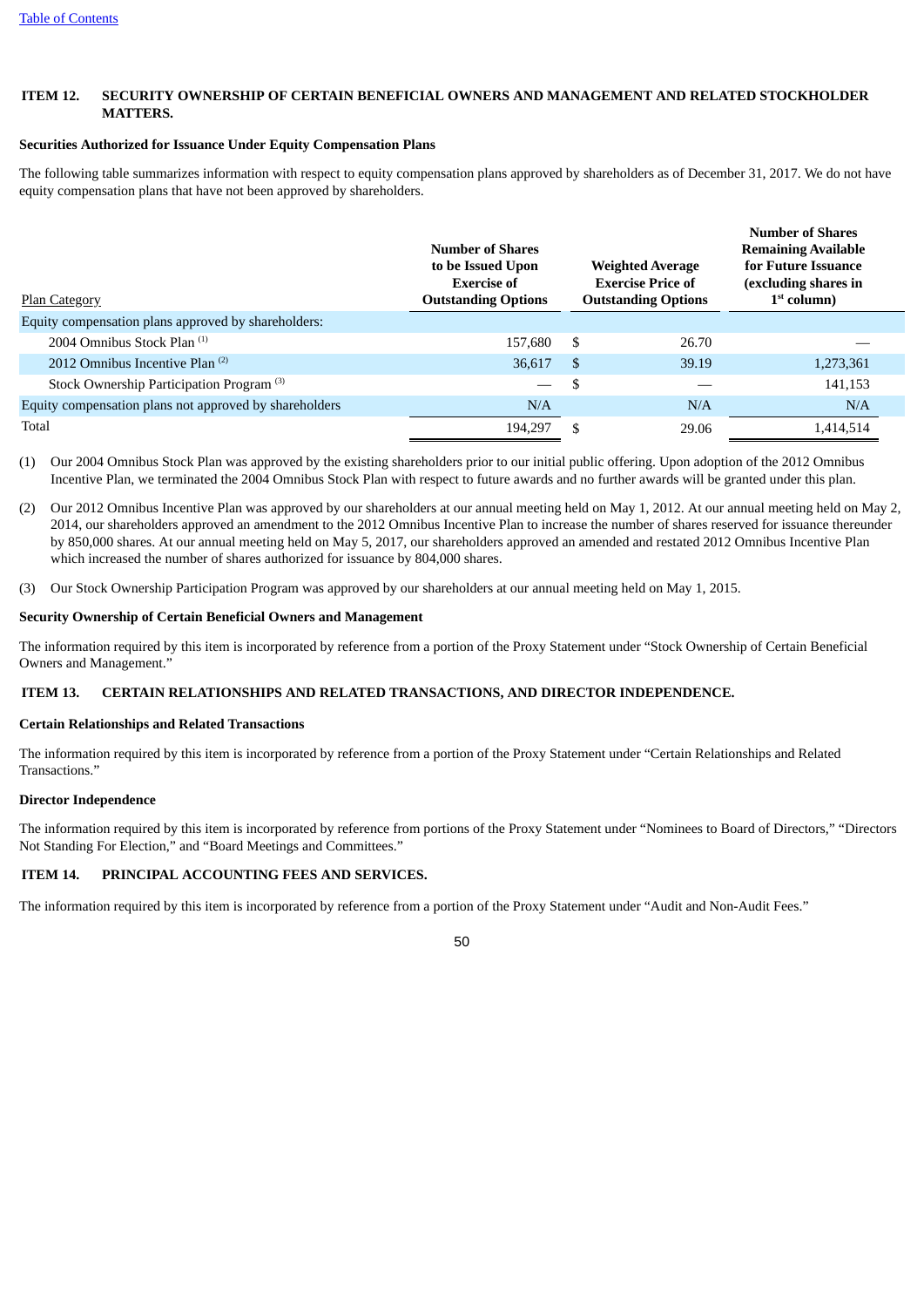#### **PART IV**

## **ITEM 15. EXHIBITS AND FINANCIAL STATEMENT SCHEDULES.**

#### **(a) Documents filed as part of this Annual Report on Form 10-K.**

**1.** Financial Statements—Our independent registered public accounting firm's report and our Consolidated Financial Statements are listed below and begin on page F-1 of this Form 10-K.

Report of Independent Registered Public Accounting Firm Consolidated Balance Sheets Consolidated Statements of Operations and Other Comprehensive Income Consolidated Statements of Stockholders' Equity Consolidated Statements of Cash Flows Notes to Consolidated Financial Statements

- 2. Financial Statement Schedules—The financial statement schedules required by this item are included in the Consolidated Financial Statements and accompanying notes.
- 3. Exhibit Index

|                |                                                                                                                                                                                                                                                  |              |                  |                                    | <b>Incorporated by Reference</b> |                |                    |  |  |  |
|----------------|--------------------------------------------------------------------------------------------------------------------------------------------------------------------------------------------------------------------------------------------------|--------------|------------------|------------------------------------|----------------------------------|----------------|--------------------|--|--|--|
| <b>Exhibit</b> |                                                                                                                                                                                                                                                  | <b>Filed</b> | <b>Furnished</b> |                                    | <b>Period</b>                    |                |                    |  |  |  |
| <b>Number</b>  | <b>Exhibit Description</b>                                                                                                                                                                                                                       | herewith     | herewith         | Form                               | <b>Ending</b>                    | <b>Exhibit</b> | <b>Filing Date</b> |  |  |  |
| 2.1            | Purchase Agreement, dated as of December 10,<br>2015, by and among Huron Consulting Group Inc.,<br><b>Huron Consulting Services LLC, Huron Consulting</b><br>Group Holdings LLC, and Consilio, Inc.                                              |              |                  | $8-K$                              |                                  | 2.1            | 1/7/2016           |  |  |  |
| 3.1            | Third Amended and Restated Certificate of<br><b>Incorporation of Huron Consulting Group Inc.</b>                                                                                                                                                 |              |                  | $10-K$                             | 12/31/2004                       | 3.1            | 2/16/2005          |  |  |  |
| 3.2            | <b>Amended and Restated Bylaws of Huron Consulting</b><br><b>Group Inc.</b>                                                                                                                                                                      |              |                  | $8-K$                              |                                  | 3.1            | 10/28/2015         |  |  |  |
| 4.1            | <b>Specimen Stock Certificate.</b>                                                                                                                                                                                                               |              |                  | $S-1$<br>(File No. 333-<br>115434) |                                  | 4.1            | 10/5/2004          |  |  |  |
| 4.2            | Indenture (including Form of Note) with respect to<br>the Company's 1.25% Convertible Senior Notes due<br>2019, dated as of September 10, 2014, between<br>Huron Consulting Group Inc. and U.S. Bank<br><b>National Association, as trustee.</b> |              |                  | $8-K$                              |                                  | 4.1            | 9/16/2014          |  |  |  |
| 10.1           | Office Lease, dated December 2003, between Union<br><b>Tower, LLC and Huron Consulting Services LLC</b><br>(formerly known as Huron Consulting Group LLC).                                                                                       |              |                  | $S-1$<br>(File No. 333-<br>115434) |                                  | 10.1           | 10/5/2004          |  |  |  |
| $10.2*$        | <b>Amended and Restated Huron Consulting Group</b><br>Inc. 2004 Omnibus Stock Plan.                                                                                                                                                              |              |                  | $S-8$                              |                                  | 10.1           | 5/5/2010           |  |  |  |
| $10.3*$        | <b>Huron Consulting Group Inc. Deferred</b><br><b>Compensation Plan as Amended and Restated</b><br>effective January 1, 2009.                                                                                                                    |              |                  | $10-K$                             | 12/31/2008                       | 10.12          | 2/24/2009          |  |  |  |
| $10.4*$        | <b>Senior Management Agreement by and between</b><br>Huron Consulting Group Inc. and John D. Kelly.                                                                                                                                              |              |                  | $8-K$                              |                                  | 10.1           | 1/6/2017           |  |  |  |
| $10.5*$        | <b>Amended and Restated Senior Management</b><br><b>Agreement by and between Huron Consulting</b><br>Group Inc. and James H. Roth.                                                                                                               |              |                  | $8-K$                              |                                  | 10.2           | 1/6/2017           |  |  |  |
| $10.6*$        | <b>Senior Management Agreement by and between</b><br>Huron Consulting Group Inc. and C. Mark Hussey.                                                                                                                                             |              |                  | $8-K$                              |                                  | 10.3           | 1/6/2017           |  |  |  |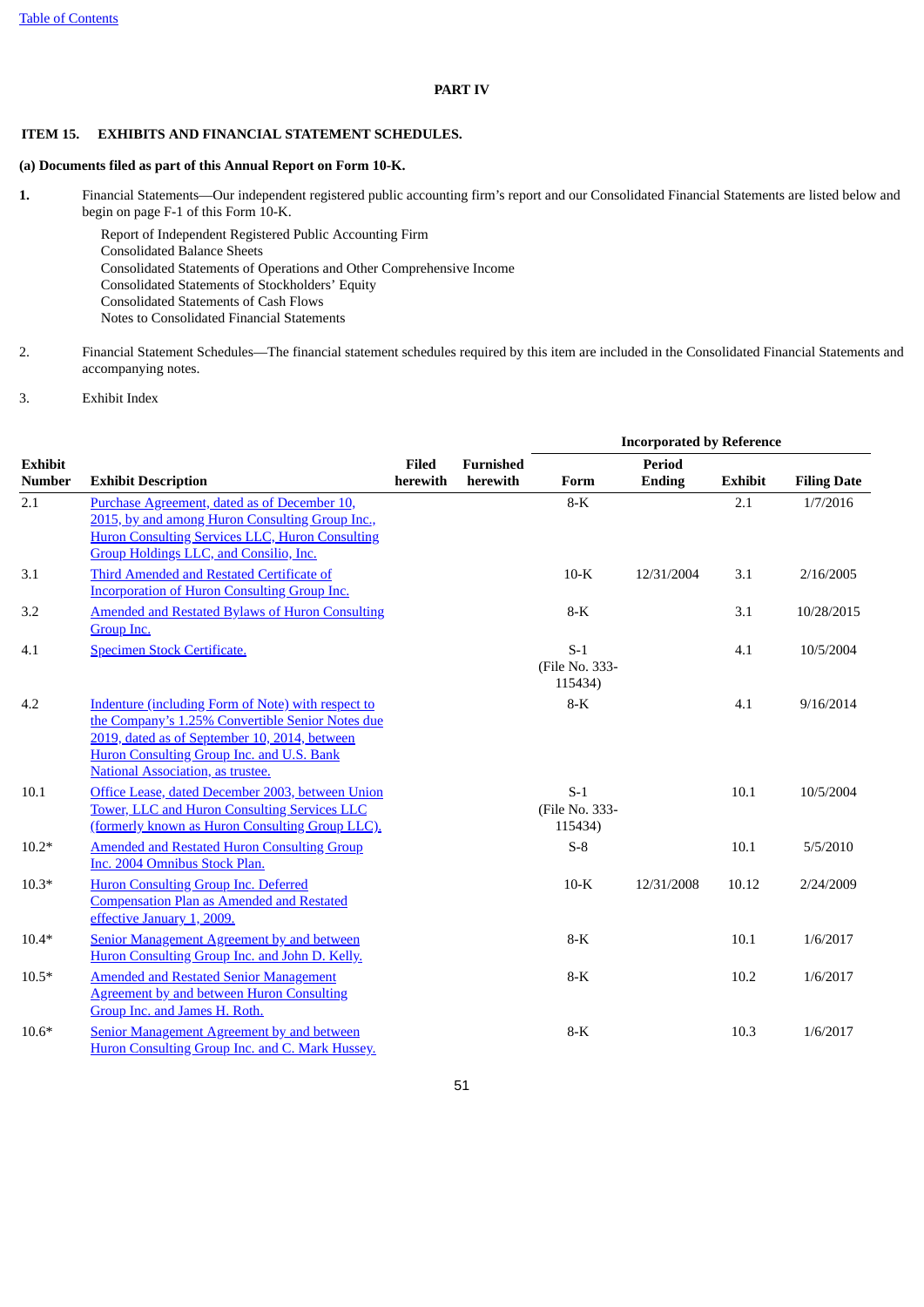|                                 |                                                                                                                                                                                                                                                                     |                          |                              |        | <b>Incorporated by Reference</b> |                |                    |
|---------------------------------|---------------------------------------------------------------------------------------------------------------------------------------------------------------------------------------------------------------------------------------------------------------------|--------------------------|------------------------------|--------|----------------------------------|----------------|--------------------|
| <b>Exhibit</b><br><b>Number</b> | <b>Exhibit Description</b>                                                                                                                                                                                                                                          | <b>Filed</b><br>herewith | <b>Furnished</b><br>herewith | Form   | <b>Period</b><br><b>Ending</b>   | <b>Exhibit</b> | <b>Filing Date</b> |
| $10.7*$                         | <b>Senior Management Agreement by and between</b><br>Huron Consulting Group Inc. and Diane E. Ratekin.                                                                                                                                                              |                          |                              | $8-K$  |                                  | 10.4           | 1/6/2017           |
| 10.8                            | First Amendment to Lease by and between Huron<br><b>Consulting Services LLC and Union Tower, LLC,</b><br>dated August 23, 2004.                                                                                                                                     |                          |                              | $10-K$ | 12/31/2012                       | 10.17          | 2/21/2013          |
| 10.9                            | <b>Second Amendment to Lease by and between Huron</b><br><b>Consulting Services LLC and Union Tower, LLC,</b><br>dated March 14, 2007.                                                                                                                              |                          |                              | $10-K$ | 12/31/2012                       | 10.18          | 2/21/2013          |
| 10.10                           | Third Amendment to Lease by and between Huron<br><b>Consulting Services LLC and Union Tower, LLC,</b><br>dated April 2, 2010.                                                                                                                                       |                          |                              | $10-K$ | 12/31/2012                       | 10.19          | 2/21/2013          |
| 10.11                           | Fourth Amendment to Lease by and between Huron<br><b>Consulting Services LLC and Union Tower, LLC,</b><br>dated December 31, 2012.                                                                                                                                  |                          |                              | $8-K$  |                                  | 10.1           | 1/4/2013           |
| $10.12*$                        | Form of the Huron Consulting Group Inc. 2012<br><b>Omnibus Incentive Plan Restricted Stock</b><br>Agreement.                                                                                                                                                        |                          |                              | $10-K$ | 12/31/2012                       | 10.20          | 2/21/2013          |
| 10.13                           | Purchase Agreement, dated as of September 4,<br>2014, between Huron Consulting Group Inc. and<br>Merrill Lynch, Pierce, Fenner & Smith Incorporated<br>and J.P. Morgan Securities LLC, as Representatives<br>of the several Initial Purchasers.                     |                          |                              | $8-K$  |                                  | 10.1           | 9/5/2014           |
| 10.14                           | <b>Base Convertible Bond Hedge Transaction</b><br>Confirmation, dated as of September 4, 2014, by<br>and between Huron Consulting Group Inc. and<br><b>Bank of America, N.A.</b>                                                                                    |                          |                              | $8-K$  |                                  | 10.2           | 9/5/2014           |
| 10.15                           | <b>Base Convertible Bond Hedge Transaction</b><br>Confirmation, dated as of September 4, 2014, by<br>and between Huron Consulting Group Inc. and J.P.<br>Morgan Securities LLC, as an agent for JPMorgan<br>Chase Bank, National Association, London Branch.        |                          |                              | $8-K$  |                                  | 10.3           | 9/5/2014           |
| 10.16                           | <b>Base Issuer Warrant Transaction Confirmation,</b><br>dated as of September 4, 2014, by and between<br>Huron Consulting Group Inc. and Bank of America,<br><b>N.A.</b>                                                                                            |                          |                              | $8-K$  |                                  | 10.4           | 9/5/2014           |
| 10.17                           | <b>Base Issuer Warrant Transaction Confirmation,</b><br>dated as of September 4, 2014, by and between<br>Huron Consulting Group Inc. and J.P. Morgan<br>Securities LLC, as an agent for JPMorgan Chase<br>Bank, National Association, London Branch.                |                          |                              | $8-K$  |                                  | $10.5\,$       | 9/5/2014           |
| 10.18                           | <b>Additional Convertible Bond Hedge Transaction</b><br>Confirmation, dated as of September 10, 2014, by<br>and between Huron Consulting Group Inc. and<br><b>Bank of America, N.A.</b>                                                                             |                          |                              | 8-K    |                                  | 10.1           | 9/16/2014          |
| 10.19                           | <b>Additional Convertible Bond Hedge Transaction</b><br>Confirmation, dated as of September 10, 2014, by<br>and between Huron Consulting Group Inc. and J.P.<br>Morgan Securities LLC, as an agent for JPMorgan<br>Chase Bank, National Association, London Branch. |                          |                              | $8-K$  |                                  | 10.2           | 9/16/2014          |
| 10.20                           | <b>Additional Issuer Warrant Transaction</b><br>Confirmation, dated as of September 10, 2014, by<br>and between Huron Consulting Group Inc. and<br><b>Bank of America, N.A.</b>                                                                                     |                          |                              | 8-K    |                                  | 10.3           | 9/16/2014          |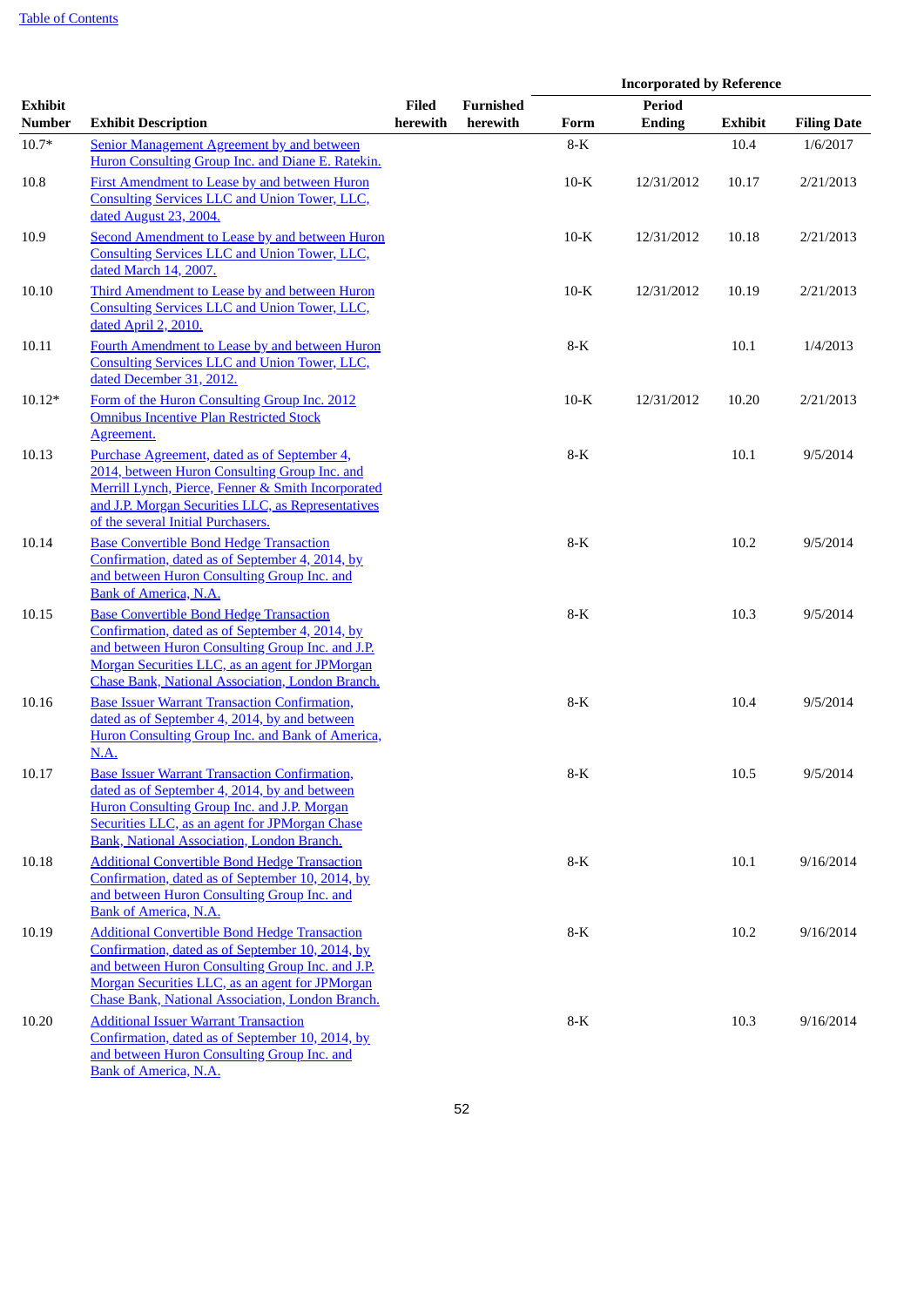|                                 |                                                                                                                                                                                                                                                                                                                                                                                                                                                                                                                                                                                                                       |                          |                              |                     | <b>Incorporated by Reference</b> |                |                    |
|---------------------------------|-----------------------------------------------------------------------------------------------------------------------------------------------------------------------------------------------------------------------------------------------------------------------------------------------------------------------------------------------------------------------------------------------------------------------------------------------------------------------------------------------------------------------------------------------------------------------------------------------------------------------|--------------------------|------------------------------|---------------------|----------------------------------|----------------|--------------------|
| <b>Exhibit</b><br><b>Number</b> | <b>Exhibit Description</b>                                                                                                                                                                                                                                                                                                                                                                                                                                                                                                                                                                                            | <b>Filed</b><br>herewith | <b>Furnished</b><br>herewith | Form                | <b>Period</b><br><b>Ending</b>   | <b>Exhibit</b> | <b>Filing Date</b> |
| 10.21                           | <b>Additional Issuer Warrant Transaction</b><br>Confirmation, dated as of September 10, 2014, by<br>and between Huron Consulting Group Inc. and J.P.<br>Morgan Securities LLC, as an agent for JPMorgan<br>Chase Bank, National Association, London Branch.                                                                                                                                                                                                                                                                                                                                                           |                          |                              | $8-K$               |                                  | 10.4           | 9/16/2014          |
| $10.22*$                        | Form of the Huron Consulting Group Inc. 2012<br><b>Omnibus Incentive Plan Restricted Stock</b><br><b>Agreement (Stock Ownership Participation</b><br>Program).                                                                                                                                                                                                                                                                                                                                                                                                                                                        |                          |                              | $10-K$              | 12/31/2014                       | 10.31          | 2/24/2015          |
| $10.23*$                        | Form of the Huron Consulting Group Inc. 2012<br><b>Omnibus Incentive Plan Performance Stock Unit</b><br>Agreement.                                                                                                                                                                                                                                                                                                                                                                                                                                                                                                    |                          |                              | $10-K$              | 12/31/2014                       | 10.32          | 2/24/2015          |
| 10.24*                          | Form of the Huron Consulting Group Inc. 2012<br>Omnibus Incentive Plan Stock Option Agreement.                                                                                                                                                                                                                                                                                                                                                                                                                                                                                                                        |                          |                              | $10-K$              | 12/31/2014                       | 10.33          | 2/24/2015          |
| 10.25*                          | Form of the Huron Consulting Group Inc. 2012<br><b>Omnibus Incentive Plan NEO Performance Stock</b><br><b>Unit Agreement.</b>                                                                                                                                                                                                                                                                                                                                                                                                                                                                                         |                          |                              | $10-K$              | 12/31/2014                       | 10.34          | 2/24/2015          |
| 10.26                           | <b>Second Amended and Restated Credit Agreement,</b><br>dated as of March 31, 2015, among Huron<br><b>Consulting Group Inc., as Borrower, certain</b><br>subsidiaries as Guarantors, the Lenders Party Hereto<br>and Bank of America, N.A., as Administrative<br><b>Agent and Collateral Agent, JPMorgan Chase Bank,</b><br>N.A., as Syndication Agent, PNC Bank, Bank of<br><b>Montreal and Key Bank National Association as</b><br>Co-Documentation Agents, and Merrill Lynch,<br>Pierce, Fenner & Smith Incorporated and J.P.<br><b>Morgan Securities LLC, as Joint Lead Arrangers</b><br>and Joint Book Managers. |                          |                              | 8-K                 |                                  | 10.1           | 4/2/2015           |
| 10.27                           | <b>Second Amended and Restated Security Agreement,</b><br>dated as of March 31, 2015.                                                                                                                                                                                                                                                                                                                                                                                                                                                                                                                                 |                          |                              | $8-K$               |                                  | 10.2           | 4/2/2015           |
| 10.28                           | <b>Second Amended and Restated Pledge Agreement,</b><br>dated as of March 31, 2015.                                                                                                                                                                                                                                                                                                                                                                                                                                                                                                                                   |                          |                              | $8-K$               |                                  | 10.3           | 4/2/2015           |
| 10.29*                          | <b>Huron Consulting Group Inc. Stock Ownership</b><br><b>Participation Program.</b>                                                                                                                                                                                                                                                                                                                                                                                                                                                                                                                                   |                          |                              | DEF <sub>14A</sub>  |                                  | Appendix A     | 3/20/2015          |
| $10.30*$                        | Huron Consulting Group Inc. 2012 Omnibus<br>Incentive Plan, as amended and restated effective<br>May 1, 2017.                                                                                                                                                                                                                                                                                                                                                                                                                                                                                                         |                          |                              | DEF <sub>14</sub> A |                                  | Appendix A     | 3/27/2017          |
| 10.31                           | Amendment No. 1 of the Second Amended and<br>Restated Credit Agreement, dated as of February 28,<br>2017, by and among Huron Consulting Group Inc.,<br>as Borrower, certain subsidiaries, as Guarantors, and<br>Bank of America, N.A., as Administrative Agent for<br>and on behalf of the Lenders.                                                                                                                                                                                                                                                                                                                   |                          |                              | $8-K$               |                                  | 10.1           | 3/6/2017           |
| 10.32                           | Amendment No. 2 of the Second Amended and<br>Restated Credit Agreement, dated as of October 24,<br>2017, by and among Huron Consulting Group Inc.,<br>as Borrower, certain subsidiaries, as Guarantors, and<br>Bank of America, N.A., as Administrative Agent for<br>and on behalf of the Lenders.                                                                                                                                                                                                                                                                                                                    |                          |                              | $10-Q$              | 9/30/2017                        | 10.1           | 11/1/2017          |
| 21.1                            | List of Subsidiaries of Huron Consulting Group Inc.                                                                                                                                                                                                                                                                                                                                                                                                                                                                                                                                                                   | X                        |                              |                     |                                  |                |                    |

23.1 Consent of [PricewaterhouseCoopers](#page-106-0) LLP. X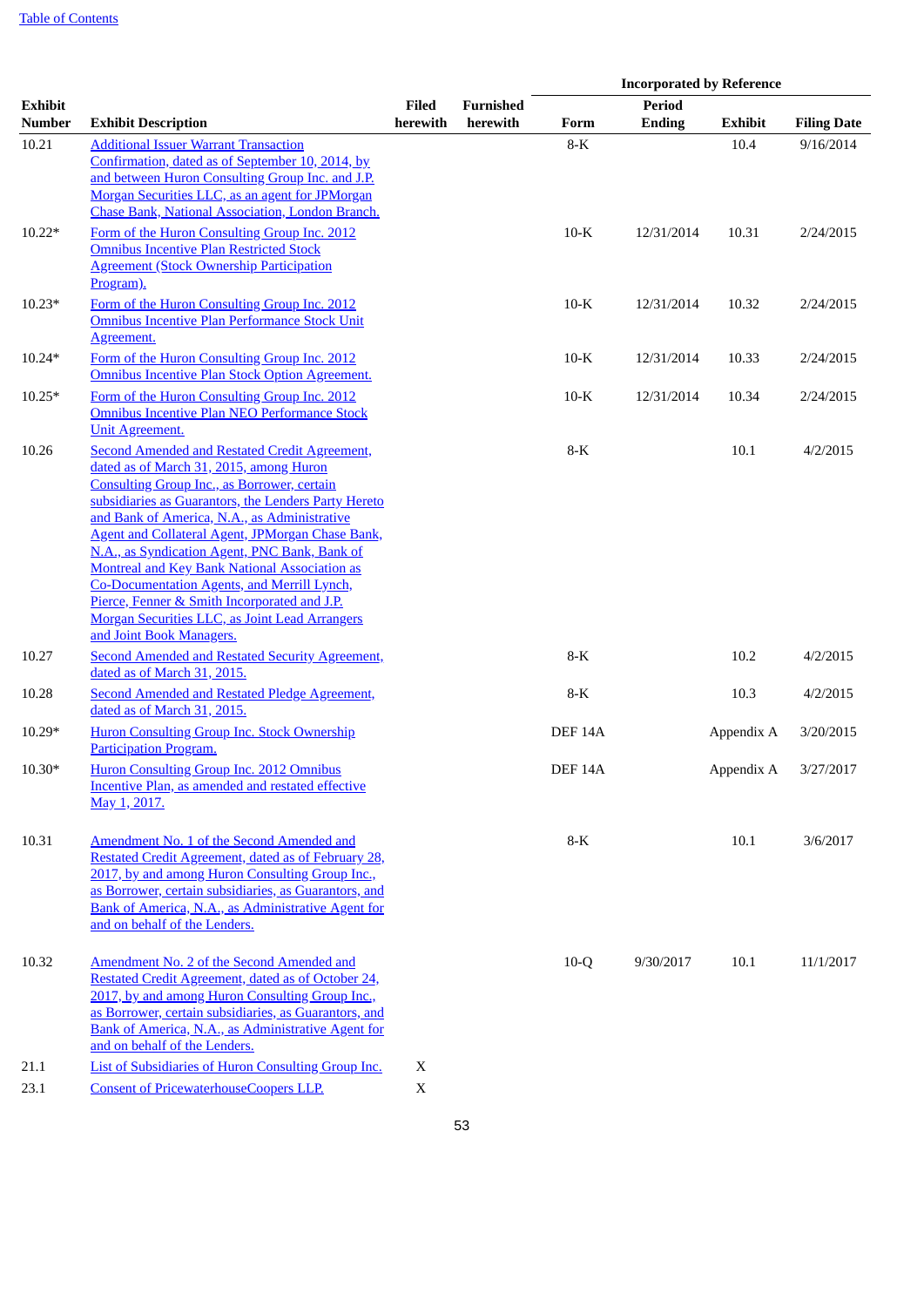|                                 |                                                                                                                                                                    |                          |                              |      | <b>Incorporated by Reference</b> |         |                    |
|---------------------------------|--------------------------------------------------------------------------------------------------------------------------------------------------------------------|--------------------------|------------------------------|------|----------------------------------|---------|--------------------|
| <b>Exhibit</b><br><b>Number</b> | <b>Exhibit Description</b>                                                                                                                                         | <b>Filed</b><br>herewith | <b>Furnished</b><br>herewith | Form | Period<br>Ending                 | Exhibit | <b>Filing Date</b> |
| 31.1                            | Certification of the Chief Executive Officer,<br>pursuant to Rule 13a-14(a)/15d-14(a), as adopted<br>pursuant to Section 302 of the Sarbanes-Oxley Act<br>of 2002. | X                        |                              |      |                                  |         |                    |
| 31.2                            | Certification of the Chief Financial Officer, pursuant<br>to Rule 13a-14(a)/15d-14(a), as adopted pursuant to<br>Section 302 of the Sarbanes-Oxley Act of 2002.    | X                        |                              |      |                                  |         |                    |
| 32.1                            | Certification of the Chief Executive Officer,<br>pursuant to 18 U.S.C. Section 1350, as adopted<br>pursuant to Section 906 of the Sarbanes-Oxley Act<br>of 2002.   |                          | X                            |      |                                  |         |                    |
| 32.2                            | Certification of the Chief Financial Officer, pursuant<br>to 18 U.S.C. Section 1350, as adopted pursuant to<br>Section 906 of the Sarbanes-Oxley Act of 2002.      |                          | X                            |      |                                  |         |                    |
| 101.INS                         | <b>XBRL Instance Document.</b>                                                                                                                                     | X                        |                              |      |                                  |         |                    |
| 101.SCH                         | XBRL Taxonomy Extension Schema Document.                                                                                                                           | X                        |                              |      |                                  |         |                    |
| 101.CAL                         | XBRL Taxonomy Extension Calculation Linkbase<br>Document.                                                                                                          | X                        |                              |      |                                  |         |                    |
| 101.LAB                         | XBRL Taxonomy Extension Label Linkbase<br>Document.                                                                                                                | X                        |                              |      |                                  |         |                    |
| 101.PRE                         | XBRL Taxonomy Extension Presentation Linkbase<br>Document.                                                                                                         | X                        |                              |      |                                  |         |                    |
| 101.DEF                         | <b>XBRL Taxonomy Extension Definition Linkbase</b><br>Document.                                                                                                    | X                        |                              |      |                                  |         |                    |

\* Indicates the exhibit is a management contract or compensatory plan or arrangement.

# **ITEM 16. FORM 10-K SUMMARY**

Not applicable.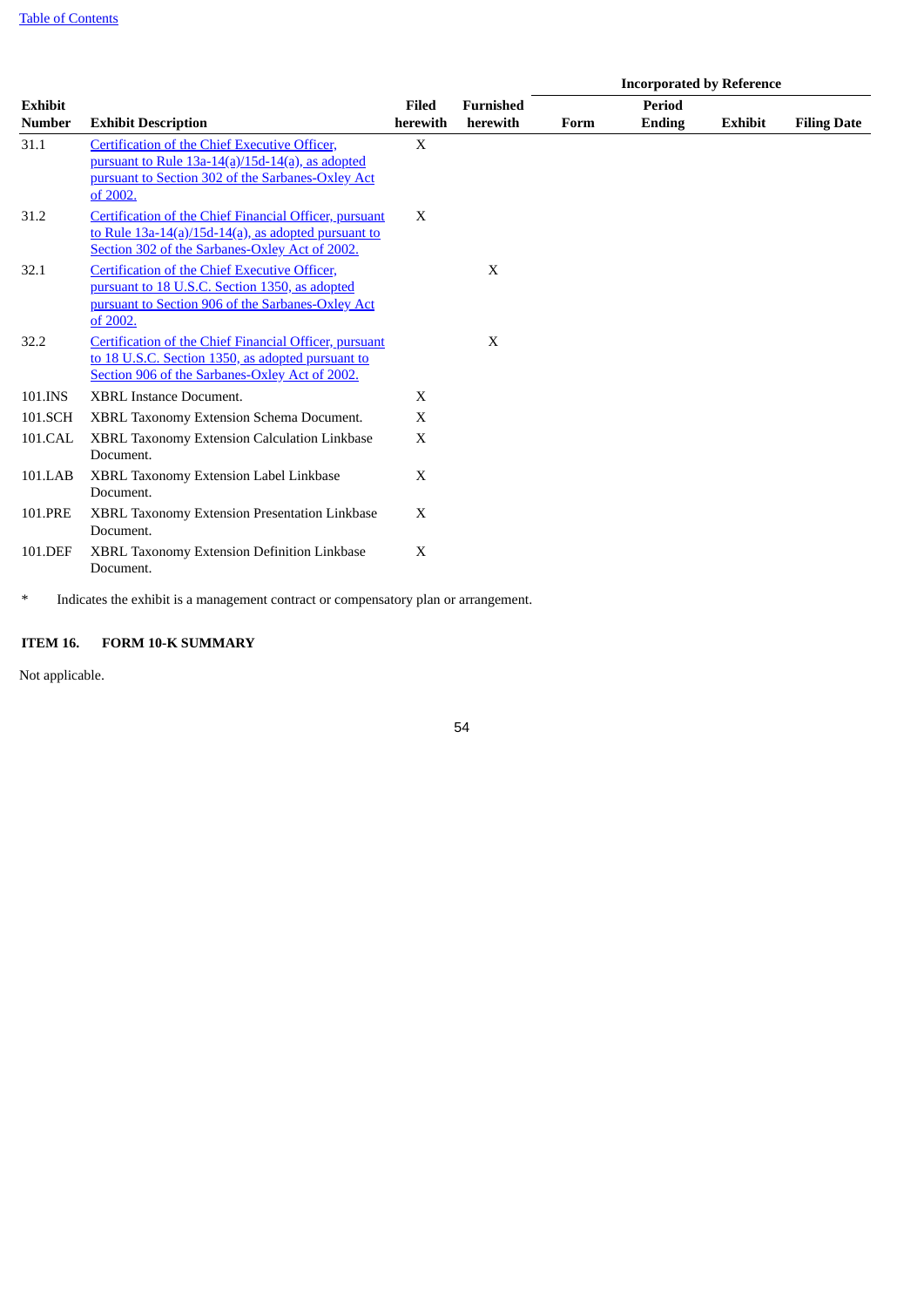#### **SIGNATURES**

Pursuant to the requirements of Section 13 or 15(d) of the Securities Exchange Act of 1934, the registrant has duly caused this report to be signed on its behalf by the undersigned, thereunto duly authorized.

Huron Consulting Group Inc. (Registrant) **Signature Title Date** /s/ James H. Roth President, Chief Executive Officer and Director 2/28/2018

James H. Roth

#### **POWER OF ATTORNEY**

KNOW ALL PERSONS BY THESE PRESENTS, that each person whose signature appears below constitutes and appoints James H. Roth, John D. Kelly, and Diane Ratekin, and each of them, his or her true and lawful attorneys-in-fact and agents, with full power of substitution and resubstitution, for him or her and in his or her name, place and stead, in any and all capacities, to sign any and all amendments to this report, and to file the same, with all and any other regulatory authority, granting unto said attorneys-in-fact and agents, and each of them, full power and authority to do and perform each and every act and thing requisite and necessary to be done in and about the premises, as fully to all intents and purposes as he or she might or could do in person, hereby ratifying and confirming all that said attorneys-in-fact and agents or any of them, or their substitutes, may lawfully do or cause to be done by virtue hereof.

Pursuant to the requirements of the Securities Exchange Act of 1934, this report has been signed below by the following persons on behalf of the registrant and in the capacities indicated.

| <b>Signature</b>                       | <b>Title</b>                                                    | <b>Date</b> |
|----------------------------------------|-----------------------------------------------------------------|-------------|
| <b>JAMES H. ROTH</b><br>/s/            | President, Chief Executive Officer and Director                 | 2/28/2018   |
| James H. Roth                          | (Principal Executive Officer)                                   |             |
| JOHN F. MCCARTNEY<br>/s/               | Non-Executive Chairman of the Board                             | 2/28/2018   |
| John F. McCartney                      |                                                                 |             |
| <b>GEORGE E. MASSARO</b><br>$\sqrt{s}$ | Vice Chairman of the Board                                      | 2/28/2018   |
| George E. Massaro                      |                                                                 |             |
| <b>JOHN D. KELLY</b><br>$\sqrt{s}$     | Executive Vice President, Chief Financial Officer and Treasurer | 2/28/2018   |
| John D. Kelly                          | (Principal Financial and Accounting Officer)                    |             |
| <b>JAMES D. EDWARDS</b><br>$\sqrt{s}$  | Director                                                        | 2/28/2018   |
| James D. Edwards                       |                                                                 |             |
| H. EUGENE LOCKHART<br>/s/              | <b>Director</b>                                                 | 2/28/2018   |
| H. Eugene Lockhart                     |                                                                 |             |
| JOHN S. MOODY<br>/s/                   | <b>Director</b>                                                 | 2/28/2018   |
| John S. Moody                          |                                                                 |             |
| <b>HUGH E. SAWYER</b><br>$\sqrt{s}$    | <b>Director</b>                                                 | 2/28/2018   |
| Hugh E. Sawyer                         |                                                                 |             |
| DEBRA ZUMWALT<br>/s/                   | Director                                                        | 2/28/2018   |
| Debra Zumwalt                          |                                                                 |             |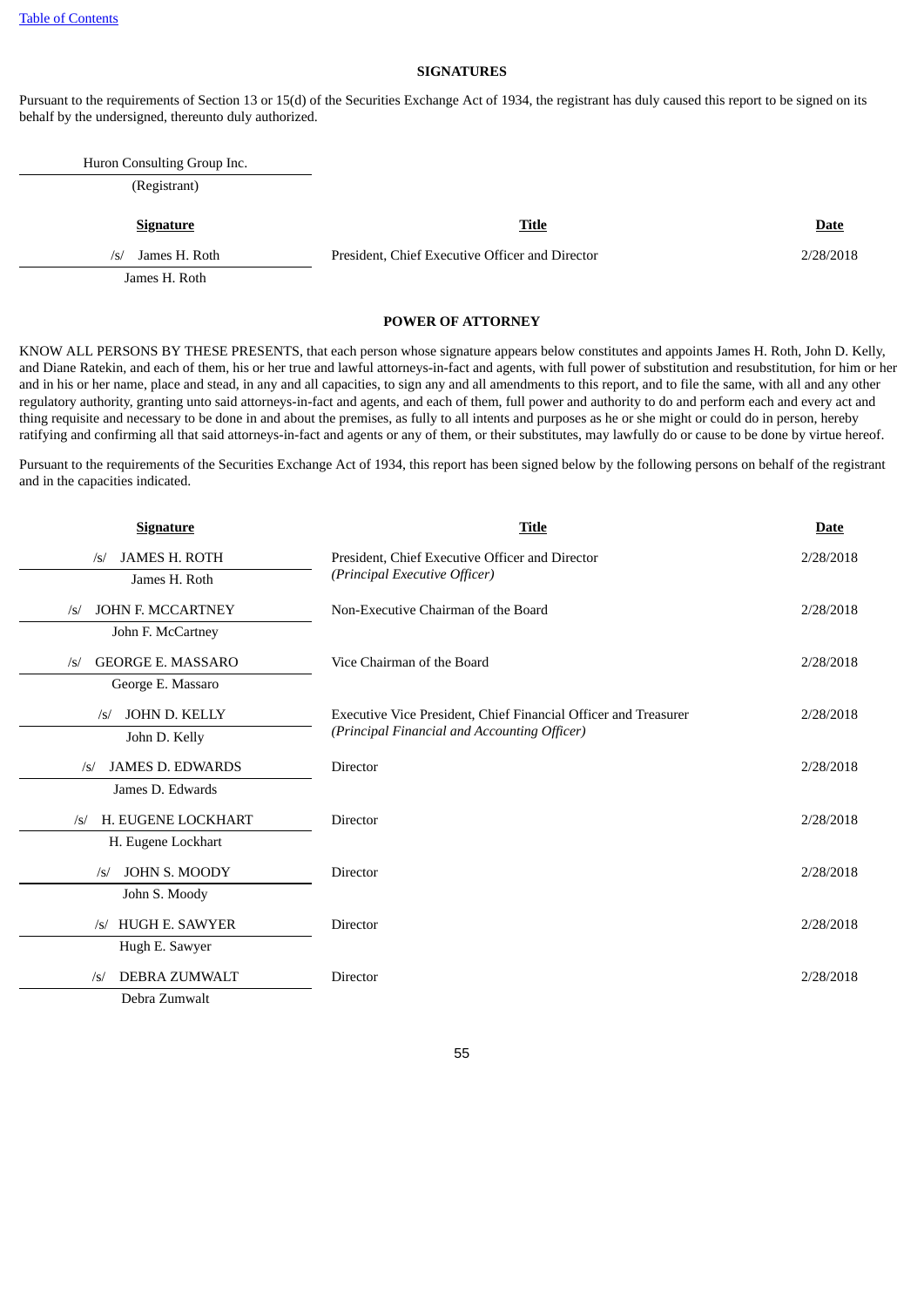# **HURON CONSULTING GROUP INC.** CONSOLIDATED FINANCIAL STATEMENTS

# INDEX

| <b>Page</b>                                                                                                                |       |
|----------------------------------------------------------------------------------------------------------------------------|-------|
| Report of Independent Registered Public Accounting Firm                                                                    | $F-2$ |
| Consolidated Balance Sheets at December 31, 2017 and 2016                                                                  | $F-3$ |
| Consolidated Statements of Operations and Other Comprehensive Income for the years ended December 31, 2017, 2016, and 2015 | $F-4$ |
| Consolidated Statements of Stockholders' Equity for the years ended December 31, 2017, 2016, and 2015                      | F-5   |
| Consolidated Statements of Cash Flows for the years ended December 31, 2017, 2016, and 2015                                | $F-6$ |
| Notes to Consolidated Financial Statements                                                                                 | $F-7$ |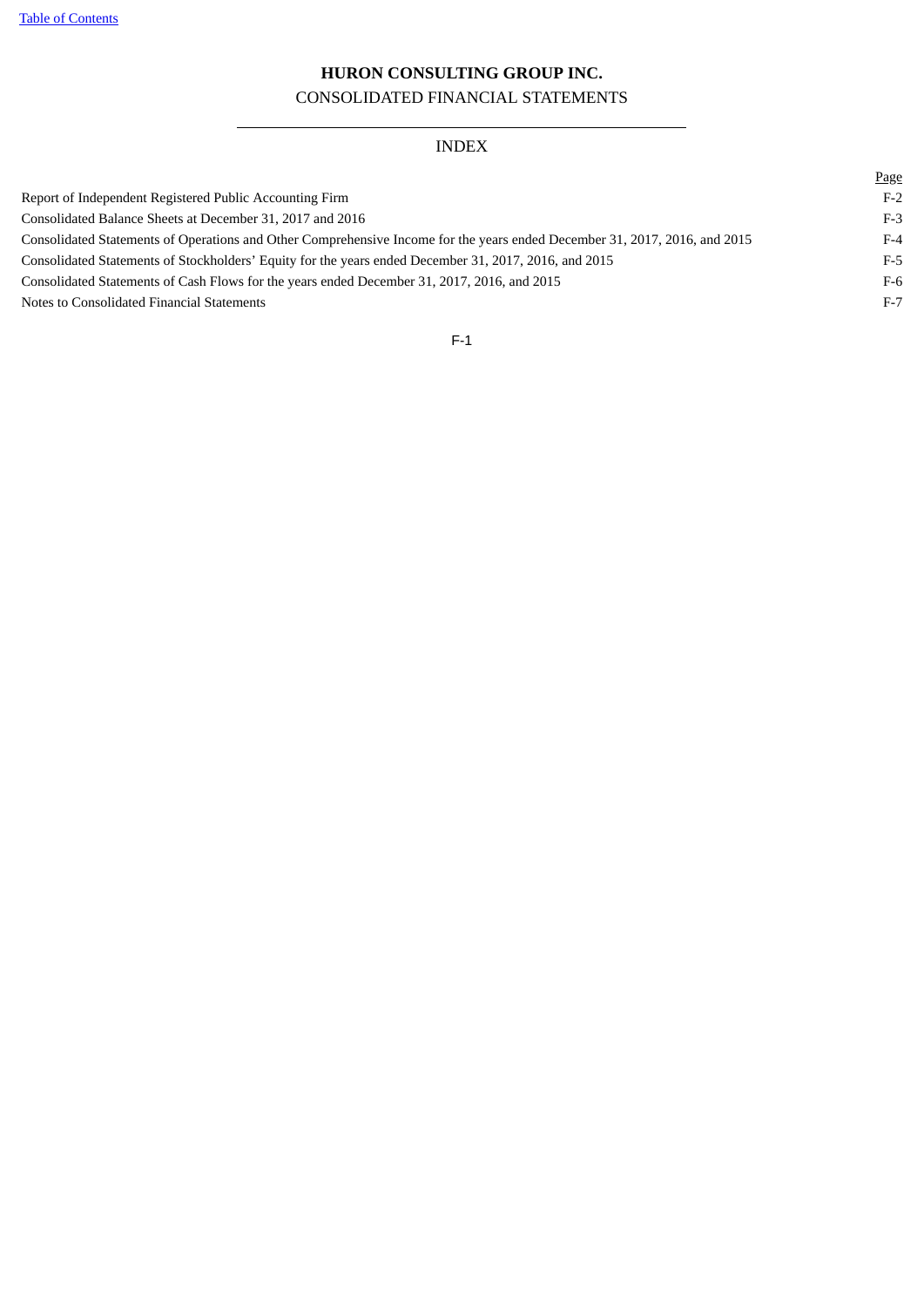#### **Report of Independent Registered Public Accounting Firm**

<span id="page-58-0"></span>To the Board of Directors and Stockholders of Huron Consulting Group Inc.

#### *Opinions on the Financial Statements and Internal Control over Financial Reporting*

We have audited the accompanying consolidated balance sheets of Huron Consulting Group Inc. and its subsidiaries as of December 31, 2017 and 2016, and the related consolidated statement of operations and other comprehensive income (loss), statement of stockholders' equity and statement of cash flows for each of the three years in the period ended December 31, 2017, including the related notes (collectively referred to as the "consolidated financial statements"). We also have audited the Company's internal control over financial reporting as of December 31, 2017, based on criteria established in *Internal Control - Integrated Framework* (2013) issued by the Committee of Sponsoring Organizations of the Treadway Commission (COSO).

In our opinion, the consolidated financial statements referred to above present fairly, in all material respects, the financial position of the Company as of December 31, 2017 and December 31, 2016, and the results of their operations and their cash flows for each of the three years in the period ended December 31, 2017 in conformity with accounting principles generally accepted in the United States of America. Also in our opinion, the Company maintained, in all material respects, effective internal control over financial reporting as of December 31, 2017, based on criteria established in *Internal Control - Integrated Framework* (2013) issued by the COSO.

#### *Basis for Opinions*

The Company's management is responsible for these consolidated financial statements, for maintaining effective internal control over financial reporting, and for its assessment of the effectiveness of internal control over financial reporting, included in Management's Report on Internal Control over Financial Reporting appearing under Item 9A. Our responsibility is to express opinions on the Company's consolidated financial statements and on the Company's internal control over financial reporting based on our audits. We are a public accounting firm registered with the Public Company Accounting Oversight Board (United States) ("PCAOB") and are required to be independent with respect to the Company in accordance with the U.S. federal securities laws and the applicable rules and regulations of the Securities and Exchange Commission and the PCAOB.

We conducted our audits in accordance with the standards of the PCAOB. Those standards require that we plan and perform the audits to obtain reasonable assurance about whether the consolidated financial statements are free of material misstatement, whether due to error or fraud, and whether effective internal control over financial reporting was maintained in all material respects.

Our audits of the consolidated financial statements included performing procedures to assess the risks of material misstatement of the consolidated financial statements, whether due to error or fraud, and performing procedures that respond to those risks. Such procedures included examining, on a test basis, evidence regarding the amounts and disclosures in the consolidated financial statements. Our audits also included evaluating the accounting principles used and significant estimates made by management, as well as evaluating the overall presentation of the consolidated financial statements. Our audit of internal control over financial reporting included obtaining an understanding of internal control over financial reporting, assessing the risk that a material weakness exists, and testing and evaluating the design and operating effectiveness of internal control based on the assessed risk. Our audits also included performing such other procedures as we considered necessary in the circumstances. We believe that our audits provide a reasonable basis for our opinions.

#### *Definition and Limitations of Internal Control over Financial Reporting*

A company's internal control over financial reporting is a process designed to provide reasonable assurance regarding the reliability of financial reporting and the preparation of financial statements for external purposes in accordance with generally accepted accounting principles. A company's internal control over financial reporting includes those policies and procedures that (i) pertain to the maintenance of records that, in reasonable detail, accurately and fairly reflect the transactions and dispositions of the assets of the company; (ii) provide reasonable assurance that transactions are recorded as necessary to permit preparation of financial statements in accordance with generally accepted accounting principles, and that receipts and expenditures of the company are being made only in accordance with authorizations of management and directors of the company; and (iii) provide reasonable assurance regarding prevention or timely detection of unauthorized acquisition, use, or disposition of the company's assets that could have a material effect on the financial statements.

Because of its inherent limitations, internal control over financial reporting may not prevent or detect misstatements. Also, projections of any evaluation of effectiveness to future periods are subject to the risk that controls may become inadequate because of changes in conditions, or that the degree of compliance with the policies or procedures may deteriorate.

/s/ PricewaterhouseCoopers LLP Chicago, Illinois February 28, 2018

We have served as the Company's auditor since 2002.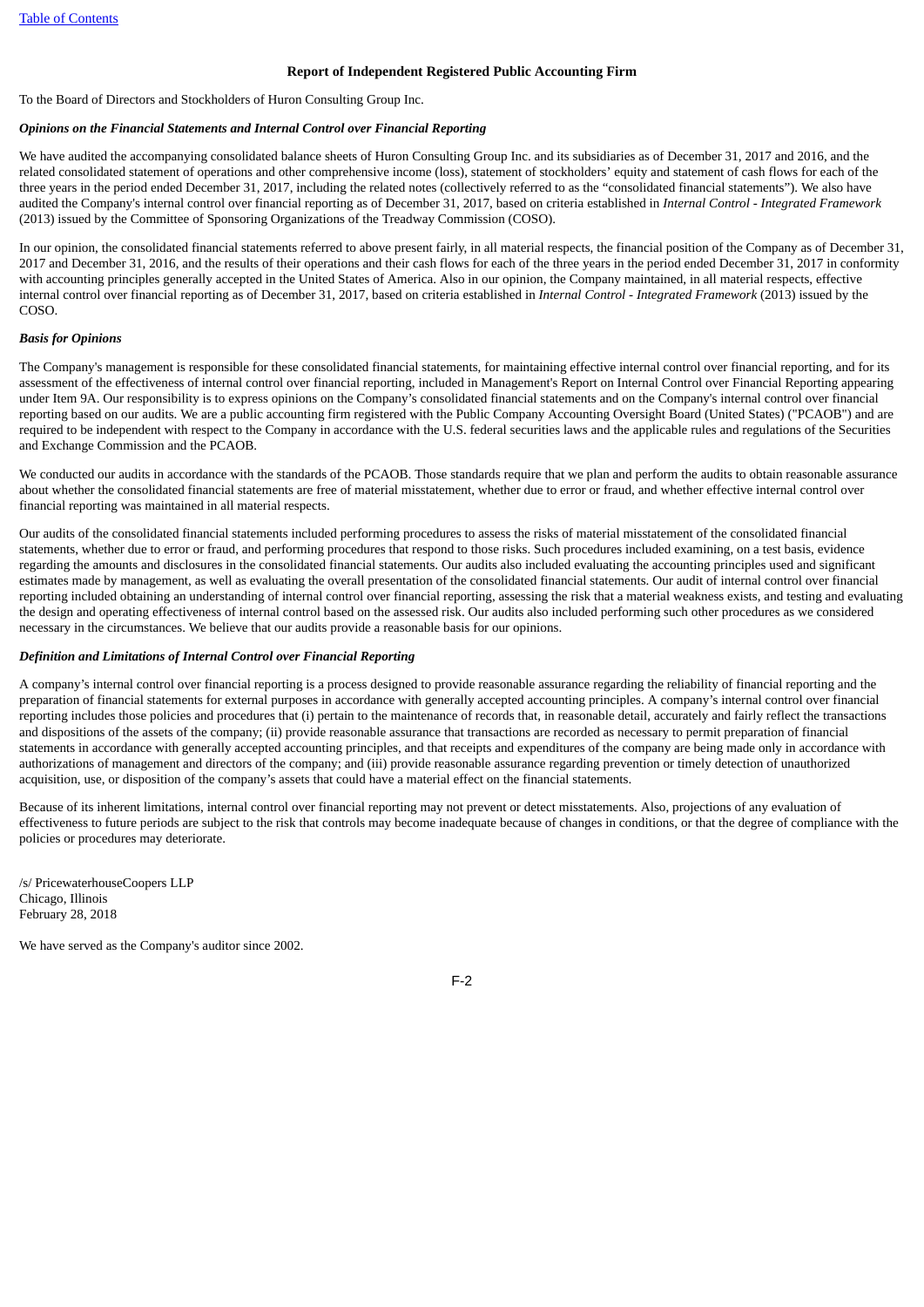# **HURON CONSULTING GROUP INC. CONSOLIDATED BALANCE SHEETS (In thousands, except share and per share amounts)**

<span id="page-59-0"></span>

|                                                                                                                                                                    |                | <b>December 31, 2017</b> |               | <b>December 31, 2016</b> |
|--------------------------------------------------------------------------------------------------------------------------------------------------------------------|----------------|--------------------------|---------------|--------------------------|
| <b>Assets</b>                                                                                                                                                      |                |                          |               |                          |
| Current assets:                                                                                                                                                    |                |                          |               |                          |
| Cash and cash equivalents                                                                                                                                          | \$             | 16,909                   | \$            | 17,027                   |
| Receivables from clients, net                                                                                                                                      |                | 101,778                  |               | 94,246                   |
| Unbilled services, net                                                                                                                                             |                | 57,618                   |               | 51,290                   |
| Income tax receivable                                                                                                                                              |                | 4,039                    |               | 4,211                    |
| Prepaid expenses and other current assets                                                                                                                          |                | 10,951                   |               | 13,308                   |
| Total current assets                                                                                                                                               |                | 191,295                  |               | 180,082                  |
| Property and equipment, net                                                                                                                                        |                | 45,541                   |               | 32,434                   |
| Deferred income taxes, net                                                                                                                                         |                | 16,752                   |               |                          |
| Long-term investment                                                                                                                                               |                | 39,904                   |               | 34,675                   |
| Other non-current assets                                                                                                                                           |                | 25,375                   |               | 24,814                   |
| Intangible assets, net                                                                                                                                             |                | 72,311                   |               | 81,348                   |
| Goodwill                                                                                                                                                           |                | 645,750                  |               | 799,862                  |
| Total assets                                                                                                                                                       | $\,$           | 1,036,928                | \$            | 1,153,215                |
| Liabilities and stockholders' equity                                                                                                                               |                |                          |               |                          |
| Current liabilities:                                                                                                                                               |                |                          |               |                          |
| Accounts payable                                                                                                                                                   | \$             | 9,194                    | \$            | 7,273                    |
| Accrued expenses and other current liabilities                                                                                                                     |                | 20,144                   |               | 19,788                   |
| Accrued payroll and related benefits                                                                                                                               |                | 73,698                   |               | 82,669                   |
| Accrued contingent consideration for business acquisitions                                                                                                         |                | 8,515                    |               | 1,985                    |
| Deferred revenues                                                                                                                                                  |                | 27,916                   |               | 24,053                   |
| Total current liabilities                                                                                                                                          |                | 139,467                  |               | 135,768                  |
| Non-current liabilities:                                                                                                                                           |                |                          |               |                          |
| Deferred compensation and other liabilities                                                                                                                        |                | 20,895                   |               | 24,171                   |
| Accrued contingent consideration for business acquisitions, net of current portion                                                                                 |                | 14,313                   |               | 6,842                    |
| Long-term debt, net of current portion                                                                                                                             |                | 342,507                  |               | 292,065                  |
| Deferred lease incentives                                                                                                                                          |                | 15,333                   |               | 10,703                   |
| Deferred income taxes, net                                                                                                                                         |                | 1,097                    |               | 35,633                   |
| Total non-current liabilities                                                                                                                                      |                | 394,145                  |               | 369,414                  |
| <b>Commitments and contingencies</b>                                                                                                                               |                |                          |               |                          |
| <b>Stockholders' equity</b>                                                                                                                                        |                |                          |               |                          |
| Common stock; \$0.01 par value; 500,000,000 shares authorized; 24,560,468 and 24,126,118 shares issued at December 31,<br>2017 and December 31, 2016, respectively |                | 241                      |               | 235                      |
| Treasury stock, at cost, 2,443,577 and 2,408,343 shares at December 31, 2017 and December 31, 2016, respectively                                                   |                | (121, 994)               |               | (113, 195)               |
| Additional paid-in capital                                                                                                                                         |                | 434,256                  |               | 405,895                  |
| Retained earnings                                                                                                                                                  |                | 180,443                  |               | 351,483                  |
| Accumulated other comprehensive income                                                                                                                             |                | 10,370                   |               | 3,615                    |
| Total stockholders' equity                                                                                                                                         |                | 503,316                  |               | 648,033                  |
| Total liabilities and stockholders' equity                                                                                                                         | $$\mathbb{S}$$ | 1,036,928                | $\frac{1}{2}$ | 1,153,215                |
|                                                                                                                                                                    |                |                          |               |                          |

*The accompanying notes are an integral part of the consolidated financial statements.*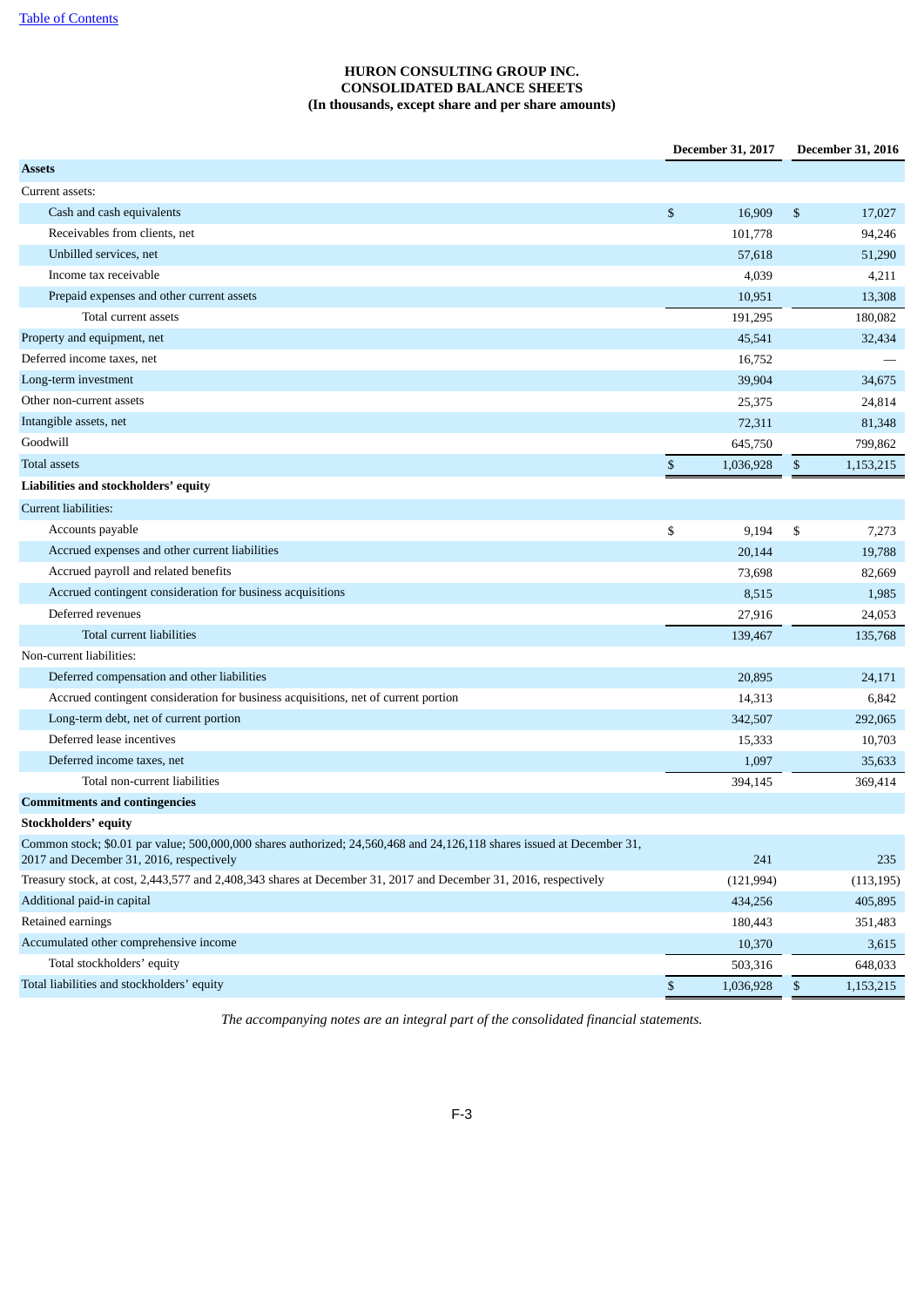# <span id="page-60-0"></span>**HURON CONSULTING GROUP INC. CONSOLIDATED STATEMENTS OF OPERATIONS AND OTHER COMPREHENSIVE INCOME (LOSS) (In thousands, except per share amounts)**

|                                                                                             | Year Ended December 31,   |            |     |           |              |           |
|---------------------------------------------------------------------------------------------|---------------------------|------------|-----|-----------|--------------|-----------|
|                                                                                             |                           | 2017       |     | 2016      |              | 2015      |
| Revenues and reimbursable expenses:                                                         |                           |            |     |           |              |           |
| Revenues                                                                                    | \$                        | 732,570    | \$  | 726,272   | \$           | 699,010   |
| Reimbursable expenses                                                                       |                           | 75,175     |     | 71,712    |              | 70,013    |
| Total revenues and reimbursable expenses                                                    |                           | 807,745    |     | 797,984   |              | 769,023   |
| Direct costs and reimbursable expenses (exclusive of depreciation and amortization shown in |                           |            |     |           |              |           |
| operating expenses):                                                                        |                           |            |     |           |              |           |
| Direct costs                                                                                |                           | 454,806    |     | 437,556   |              | 401,915   |
| Amortization of intangible assets and software development costs                            |                           | 10,932     |     | 15,140    |              | 16,788    |
| Reimbursable expenses                                                                       |                           | 75,436     |     | 71,749    |              | 69,932    |
| Total direct costs and reimbursable expenses                                                |                           | 541,174    |     | 524,445   |              | 488,635   |
| Operating expenses and other losses (gains), net:                                           |                           |            |     |           |              |           |
| Selling, general and administrative expenses                                                |                           | 175,364    |     | 160,204   |              | 157,902   |
| Restructuring charges                                                                       |                           | 6,246      |     | 9,592     |              | 3,329     |
| Litigation and other losses (gains), net                                                    |                           | 1,111      |     | (1,990)   |              | (9, 476)  |
| Depreciation and amortization                                                               |                           | 38,213     |     | 31,499    |              | 25,135    |
| Goodwill impairment charges                                                                 |                           | 253,093    |     |           |              |           |
| Total operating expenses and other losses (gains), net                                      |                           | 474,027    |     | 199,305   |              | 176,890   |
| Operating income (loss)                                                                     |                           | (207, 456) |     | 74,234    |              | 103,498   |
| Other income (expense), net:                                                                |                           |            |     |           |              |           |
| Interest expense, net of interest income                                                    |                           | (18, 613)  |     | (16, 274) |              | (18, 136) |
| Other income (expense), net                                                                 |                           | 3,565      |     | 1,197     |              | (1,797)   |
| Total other expense, net                                                                    |                           | (15,048)   |     | (15,077)  |              | (19, 933) |
| Income (loss) from continuing operations before taxes                                       |                           | (222, 504) |     | 59,157    |              | 83,565    |
| Income tax expense (benefit)                                                                |                           | (51,999)   |     | 19,677    |              | 21,670    |
| Net income (loss) from continuing operations                                                |                           | (170, 505) |     | 39,480    |              | 61,895    |
| Income (loss) from discontinued operations, net of tax                                      |                           | 388        |     | (1,863)   |              | (2,843)   |
| Net income (loss)                                                                           | \$                        | (170, 117) | \$  | 37,617    | \$           | 59,052    |
| Net earnings (loss) per basic share:                                                        |                           |            |     |           |              |           |
| Net income (loss) from continuing operations                                                | \$                        | (7.95)     | \$  | 1.87      | \$           | 2.80      |
| Income (loss) from discontinued operations, net of tax                                      |                           | 0.02       |     | (0.09)    |              | (0.13)    |
| Net income (loss)                                                                           | \$                        | (7.93)     | \$  | 1.78      | \$           | 2.67      |
| Net earnings (loss) per diluted share:                                                      |                           |            |     |           |              |           |
| Net income (loss) from continuing operations                                                | \$                        | (7.95)     | \$  | 1.84      | \$           | 2.74      |
| Income (loss) from discontinued operations, net of tax                                      |                           | 0.02       |     | (0.08)    |              | (0.13)    |
| Net income (loss)                                                                           | \$                        | (7.93)     | \$  | 1.76      | $\mathbb{S}$ | 2.61      |
| Weighted average shares used in calculating earnings per share:                             |                           |            |     |           |              |           |
| <b>Basic</b>                                                                                |                           | 21,439     |     | 21,084    |              | 22,136    |
| <b>Diluted</b>                                                                              |                           | 21,439     |     | 21,424    |              | 22,600    |
| Comprehensive income (loss):                                                                |                           |            |     |           |              |           |
| Net income (loss)                                                                           | $\boldsymbol{\mathsf{S}}$ | (170, 117) | \$  | 37,617    | \$           | 59,052    |
| Foreign currency translation adjustments, net of tax                                        |                           | 1,602      |     | 64        |              | 1,817     |
| Unrealized gain (loss) on investment, net of tax                                            |                           | 4,724      |     | (97)      |              | 4,435     |
| Unrealized gain (loss) on cash flow hedging instruments, net of tax                         |                           | 429        |     | 63        |              | (12)      |
| Other comprehensive income                                                                  |                           | 6,755      |     | 30        |              | 6,240     |
| Comprehensive income (loss)                                                                 | \$                        | (163, 362) | -\$ | 37,647    | -\$          | 65,292    |

*The accompanying notes are an integral part of the consolidated financial statements.*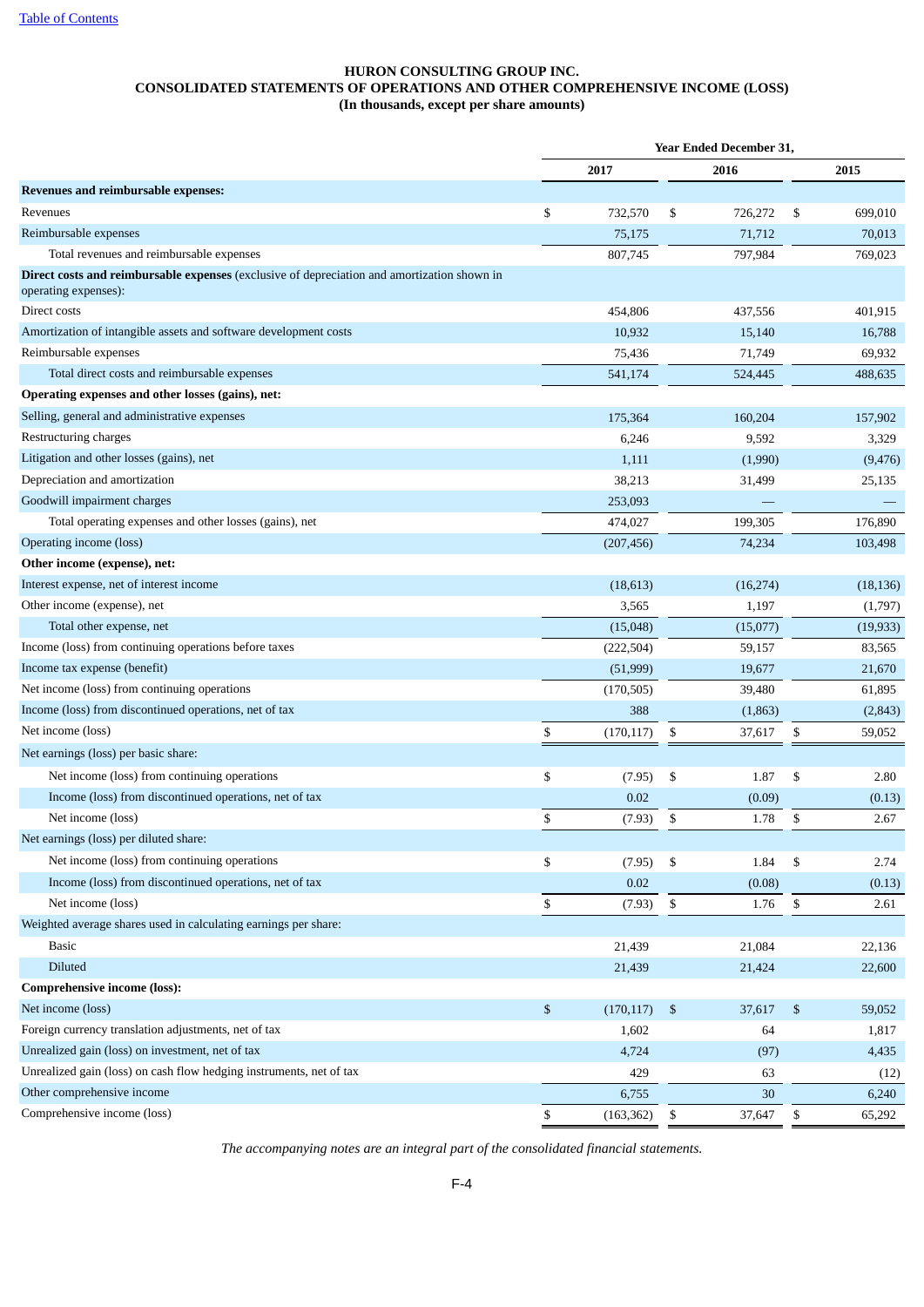# **HURON CONSULTING GROUP INC. CONSOLIDATED STATEMENTS OF STOCKHOLDERS' EQUITY (In thousands, except share amounts)**

<span id="page-61-0"></span>

|                                                              | Common Stock  |    | <b>Treasury Stock</b> |               |    | Additional<br>Paid-In |    | Retained  |    | Accumulated<br>Other<br>Comprehensive |    | Stockholders' |                |            |
|--------------------------------------------------------------|---------------|----|-----------------------|---------------|----|-----------------------|----|-----------|----|---------------------------------------|----|---------------|----------------|------------|
|                                                              | <b>Shares</b> |    | Amount                | <b>Shares</b> |    | Amount                |    | Capital   |    | Earnings                              |    | Income (Loss) |                | Equity     |
| <b>Balance at December 31, 2014</b>                          | 24,115,593    | \$ | 241                   | (2,109,316)   | \$ | (94,074)              | \$ | 442,308   | \$ | 254,814                               | \$ | (2,655)       | $\mathfrak{S}$ | 600,634    |
| Comprehensive income                                         |               |    |                       |               |    |                       |    |           |    | 59,052                                |    | 6,240         |                | 65,292     |
| Issuance of common stock in connection<br>with:              |               |    |                       |               |    |                       |    |           |    |                                       |    |               |                |            |
| Restricted stock awards, net of<br>cancellations             | 504,955       |    | 5                     | (42, 797)     |    | (2,506)               |    | 2,501     |    |                                       |    |               |                |            |
| <b>Business acquisition</b>                                  | 28,486        |    |                       |               |    |                       |    | 2,204     |    |                                       |    |               |                | 2,204      |
| Share-based compensation                                     |               |    |                       |               |    |                       |    | 22,484    |    |                                       |    |               |                | 22,484     |
| Shares redeemed for employee tax<br>withholdings             |               |    |                       | (109, 967)    |    | (7, 154)              |    |           |    |                                       |    |               |                | (7, 154)   |
| Income tax benefit on share-based<br>compensation            |               |    |                       |               |    |                       |    | 3,456     |    |                                       |    |               |                | 3,456      |
| Share repurchases                                            | (583, 880)    |    | (5)                   |               |    |                       |    | (34, 586) |    |                                       |    |               |                | (34,591)   |
| <b>Balance at December 31, 2015</b>                          | 24,065,154    | \$ | 241                   | (2,262,080)   |    | \$(103,734)           | \$ | 438,367   | S. | 313,866                               | \$ | 3,585         | \$             | 652,325    |
| Comprehensive income                                         |               |    |                       |               |    |                       |    |           |    | 37,617                                |    | 30            |                | 37,647     |
| Issuance of common stock in connection<br>with:              |               |    |                       |               |    |                       |    |           |    |                                       |    |               |                |            |
| Restricted stock awards, net of<br>cancellations             | 390,348       |    | $\overline{4}$        | (70, 419)     |    | (4,508)               |    | 4,504     |    |                                       |    |               |                |            |
| Exercise of stock options                                    | 4,706         |    |                       |               |    |                       |    | 123       |    |                                       |    |               |                | 123        |
| Share-based compensation                                     |               |    |                       |               |    |                       |    | 17,929    |    |                                       |    |               |                | 17,929     |
| Shares redeemed for employee tax<br>withholdings             |               |    |                       | (88, 414)     |    | (4,953)               |    |           |    |                                       |    |               |                | (4,953)    |
| Income tax benefit on share-based<br>compensation            |               |    |                       |               |    |                       |    | 227       |    |                                       |    |               |                | 227        |
| Share repurchases                                            | (982, 192)    |    | (10)                  |               |    |                       |    | (55,255)  |    |                                       |    |               |                | (55, 265)  |
| <b>Balance at December 31, 2016</b>                          | 23,478,016    | \$ | 235                   | (2,420,913)   | \$ | (113, 195)            | \$ | 405,895   | \$ | 351,483                               | \$ | 3,615         | \$             | 648,033    |
| Comprehensive income                                         |               |    |                       |               |    |                       |    |           |    | (170, 117)                            |    | 6,755         |                | (163, 362) |
| Issuance of common stock in connection<br>with:              |               |    |                       |               |    |                       |    |           |    |                                       |    |               |                |            |
| Restricted stock awards, net of<br>cancellations             | 399,248       |    | 4                     | (58, 211)     |    | (3,953)               |    | 3,949     |    |                                       |    |               |                |            |
| <b>Business acquisition</b>                                  | 221,558       |    | $\overline{z}$        |               |    |                       |    | 9,558     |    |                                       |    |               |                | 9,560      |
| Share-based compensation                                     |               |    |                       |               |    |                       |    | 14,419    |    |                                       |    |               |                | 14,419     |
| Shares redeemed for employee tax<br>withholdings             |               |    |                       | (112, 011)    |    | (4, 846)              |    |           |    |                                       |    |               |                | (4, 846)   |
| Cumulative-effect adjustment from<br>adoption of ASU 2016-09 |               |    |                       |               |    |                       |    | 435       |    | (435)                                 |    |               |                |            |
| Cumulative-effect adjustment from<br>adoption of ASU 2018-02 |               |    |                       |               |    |                       |    |           |    | (488)                                 |    |               |                | (488)      |
| <b>Balance at December 31, 2017</b>                          | 24,098,822    | \$ | 241                   | (2,591,135)   |    | \$(121,994)           | \$ | 434,256   |    | \$180,443                             | \$ | 10,370        | \$             | 503,316    |

*The accompanying notes are an integral part of the consolidated financial statements.*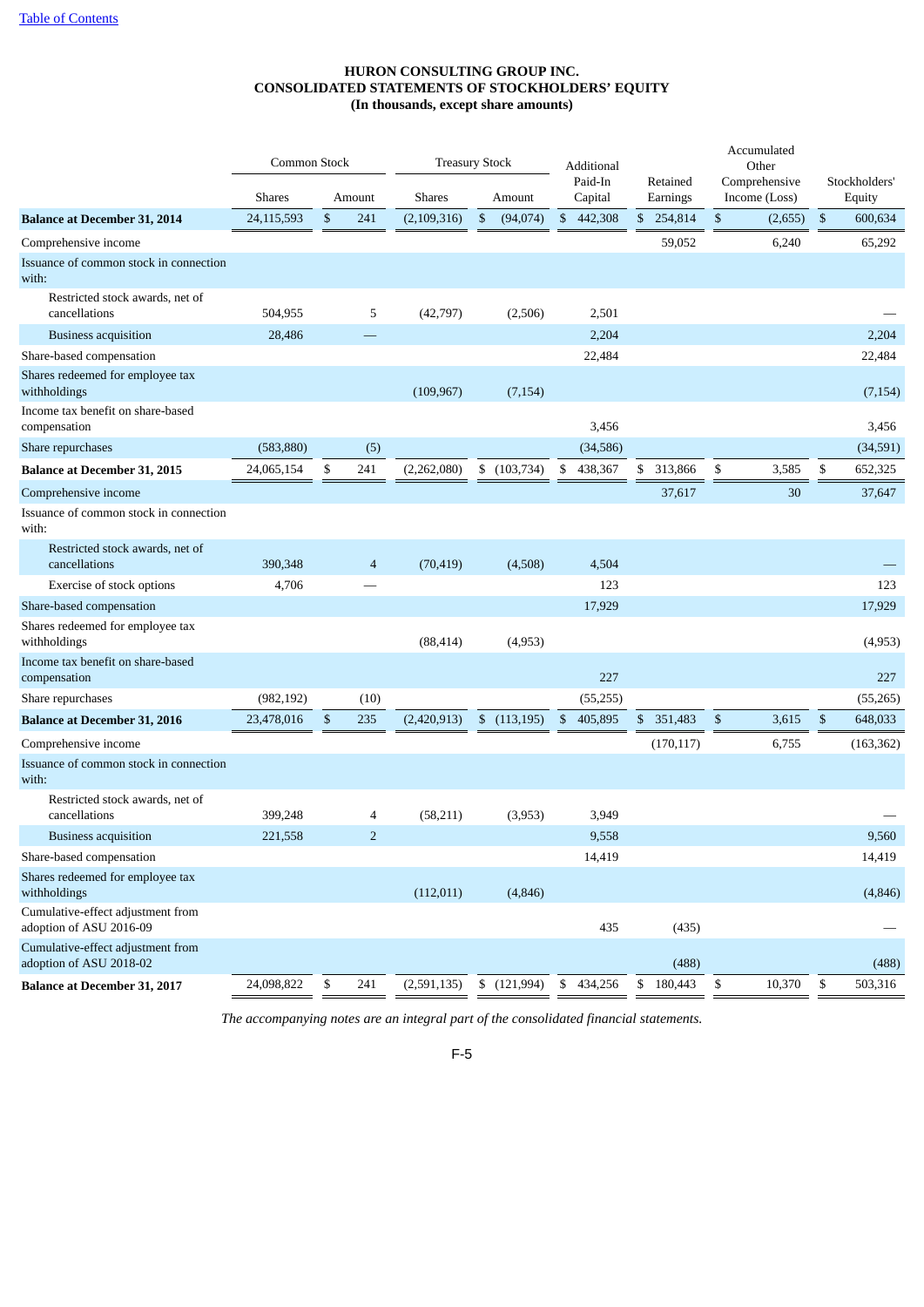# **HURON CONSULTING GROUP INC. CONSOLIDATED STATEMENTS OF CASH FLOWS (In thousands)**

<span id="page-62-0"></span>

|                                                                                          | <b>Year Ended December 31,</b> |    |           |    |            |  |
|------------------------------------------------------------------------------------------|--------------------------------|----|-----------|----|------------|--|
|                                                                                          | 2017                           |    | 2016      |    | 2015       |  |
| <b>Cash flows from operating activities:</b>                                             |                                |    |           |    |            |  |
| Net income (loss)                                                                        | \$<br>(170, 117)               | \$ | 37,617    | \$ | 59,052     |  |
| Adjustments to reconcile net income (loss) to net cash provided by operating activities: |                                |    |           |    |            |  |
| Depreciation and amortization                                                            | 50,089                         |    | 46,816    |    | 58,053     |  |
| Share-based compensation                                                                 | 14,838                         |    | 16,577    |    | 21,487     |  |
| Amortization of debt discount and issuance costs                                         | 10,203                         |    | 9,609     |    | 9,329      |  |
| Goodwill impairment charge                                                               | 253,093                        |    |           |    |            |  |
| Allowances for doubtful accounts and unbilled services                                   | 3,217                          |    | 4,250     |    | 1,025      |  |
| Deferred income taxes                                                                    | (53, 753)                      |    | 1,189     |    | 6,353      |  |
| (Gain) loss on sale of businesses                                                        | (931)                          |    |           |    | 2,303      |  |
| Change in fair value of contingent consideration liabilities                             | 1,111                          |    | (1,990)   |    | (1, 126)   |  |
| Changes in operating assets and liabilities, net of acquisitions and divestitures:       |                                |    |           |    |            |  |
| (Increase) decrease in receivables from clients                                          | 1,650                          |    | 1,440     |    | (2,836)    |  |
| (Increase) decrease in unbilled services                                                 | (4, 332)                       |    | 2,443     |    | 31,696     |  |
| (Increase) decrease in current income tax receivable / payable, net                      | 210                            |    | (4, 410)  |    | 8,818      |  |
| (Increase) decrease in other assets                                                      | (366)                          |    | 11,904    |    | (14, 742)  |  |
| Increase (decrease) in accounts payable and accrued liabilities                          | 3,732                          |    | (3, 144)  |    | 8,805      |  |
| Increase (decrease) in accrued payroll and related benefits                              | (10, 966)                      |    | 3,044     |    | (25, 221)  |  |
| Increase (decrease) in deferred revenues                                                 | 2,117                          |    | 3,898     |    | 4,859      |  |
| Net cash provided by operating activities                                                | 99,795                         |    | 129,243   |    | 167,855    |  |
| <b>Cash flows from investing activities:</b>                                             |                                |    |           |    |            |  |
| Purchases of property and equipment, net                                                 | (24, 402)                      |    | (13,936)  |    | (18, 571)  |  |
| Investment in life insurance policies                                                    | (1,826)                        |    | (2,035)   |    | (5,804)    |  |
| Distributions from life insurance policies                                               | 2,889                          |    |           |    |            |  |
| Purchases of businesses, net of cash acquired                                            | (106, 915)                     |    | (69, 133) |    | (339,966)  |  |
| Purchases of convertible debt investment                                                 |                                |    |           |    | (15, 438)  |  |
| Capitalization of internally developed software                                          | (1,370)                        |    | (1,086)   |    | (866)      |  |
| Proceeds from note receivable                                                            | 1,177                          |    |           |    |            |  |
| Proceeds from sale of businesses, net of cash sold                                       | 1,499                          |    | (446)     |    | 108,487    |  |
| Net cash used in investing activities                                                    | (128, 948)                     |    | (86, 636) |    | (272, 158) |  |
| <b>Cash flows from financing activities:</b>                                             |                                |    |           |    |            |  |
| Proceeds from exercises of stock options                                                 |                                |    | 123       |    |            |  |
| Shares redeemed for employee tax withholdings                                            | (4,846)                        |    | (4,953)   |    | (7, 154)   |  |
| Share repurchases                                                                        |                                |    | (55, 265) |    | (34, 591)  |  |
| Proceeds from borrowings under credit facility                                           | 277,500                        |    | 200,000   |    | 314,000    |  |
| Repayments of debt                                                                       | (240, 745)                     |    | (224,000) |    | (365, 750) |  |
| Payments for debt issuance costs                                                         | (408)                          |    | -         |    |            |  |
| Payments for capital lease obligations                                                   |                                |    |           |    | (48)       |  |
| Deferred acquisition payments                                                            | (2,680)                        |    |           |    |            |  |
| Net cash provided by (used in) financing activities                                      | 28,821                         |    | (84,095)  |    | (93, 543)  |  |
| Effect of exchange rate changes on cash                                                  | 214                            |    | 78        |    | (589)      |  |
| Net decrease in cash and cash equivalents                                                | (118)                          |    | (41, 410) |    | (198, 435) |  |
| Cash and cash equivalents at beginning of the period                                     | 17,027                         |    | 58,437    |    | 256,872    |  |
| Cash and cash equivalents at end of the period                                           | \$<br>16,909                   | \$ | 17,027    | \$ | 58,437     |  |
| Supplemental disclosure of cash flow information:                                        |                                |    |           |    |            |  |
| Non-cash investing and financing activities:                                             |                                |    |           |    |            |  |
| Property and equipment expenditures included in accounts payable and accrued expenses    | \$<br>1,567                    | \$ | 4,461     | \$ | 2,089      |  |
| Promissory note assumed for purchase of property and equipment                           | \$<br>5,113                    | \$ |           | \$ |            |  |
| Contingent consideration related to business acquisitions                                | \$<br>15,489                   | \$ | 8,754     | \$ | 2,963      |  |
| Common stock issued related to business acquisitions                                     | \$<br>9,560                    | \$ |           | \$ | 2,204      |  |
| Cash paid during the year for:                                                           |                                |    |           |    |            |  |
| Interest                                                                                 | \$<br>9,068                    | \$ | 6,470     | \$ | 9,274      |  |
| Income taxes                                                                             | \$<br>5,399                    | \$ | 24,584    | \$ | 10,955     |  |
|                                                                                          |                                |    |           |    |            |  |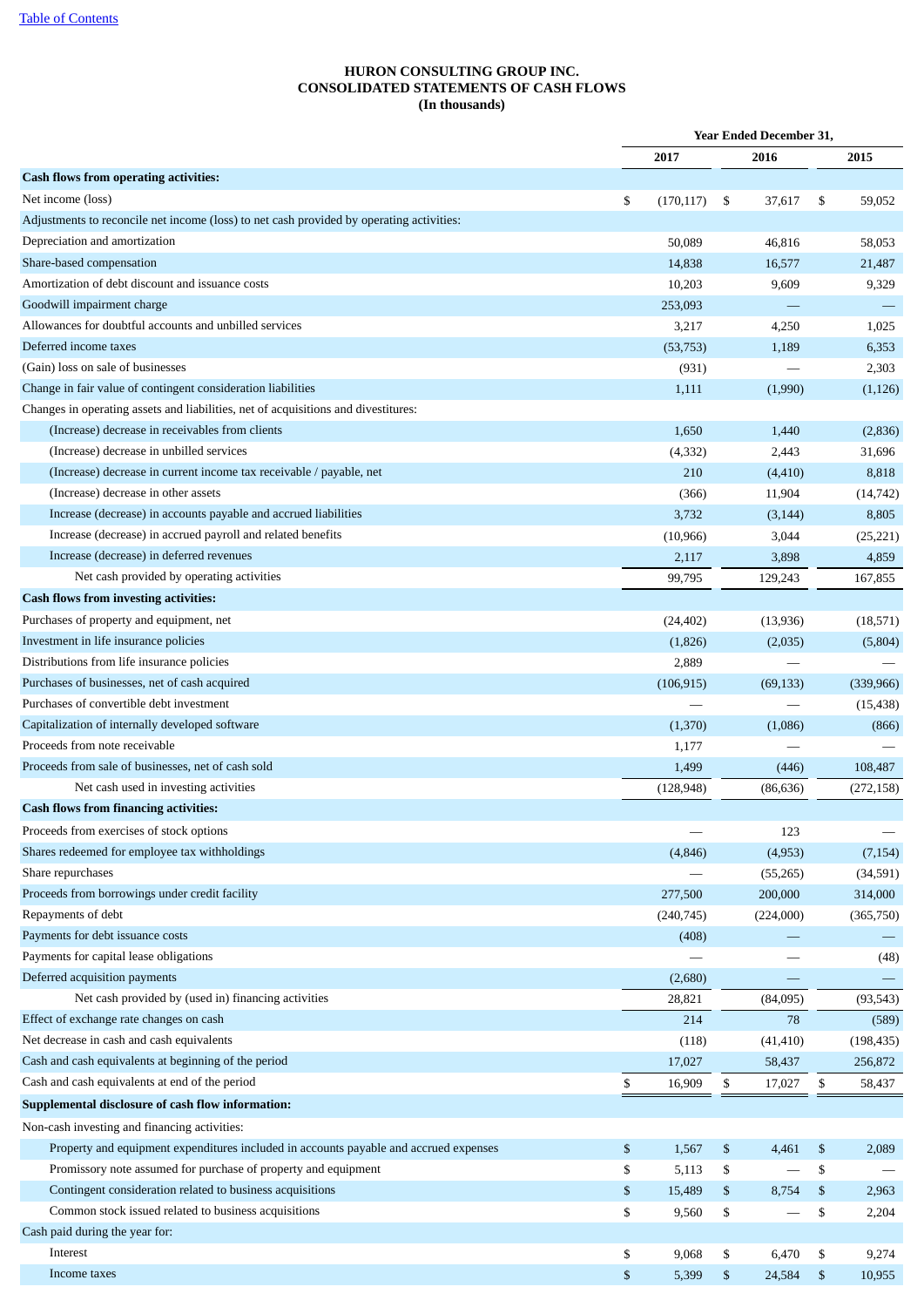*The accompanying notes are an integral part of the consolidated financial statements.*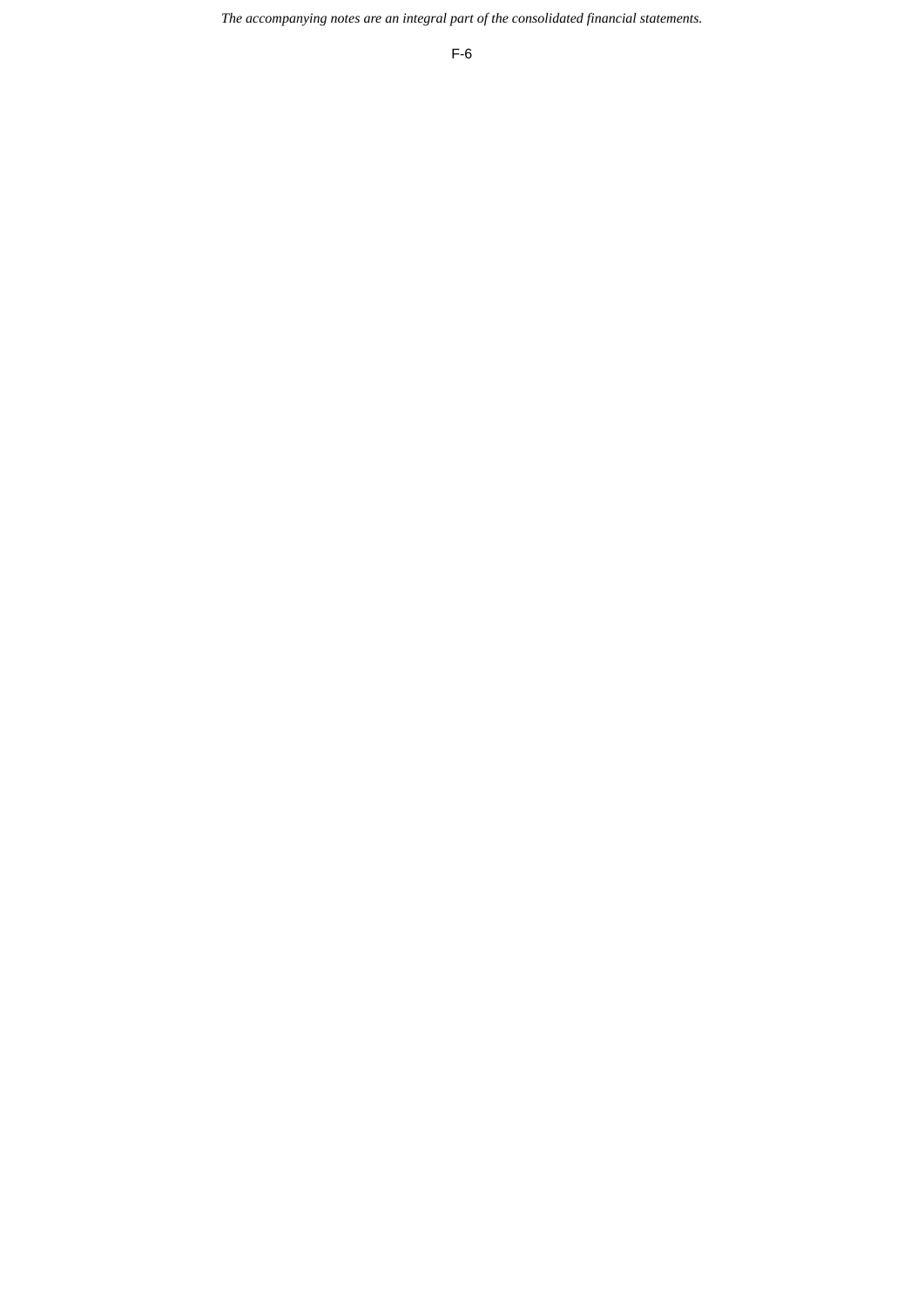## <span id="page-64-0"></span>**1. Description of Business**

Huron is a global professional services firm committed to achieving sustainable results in partnership with its clients. We bring a depth of expertise in strategy, technology, operations, advisory services, and analytics to drive lasting and measurable results in the healthcare, higher education, life sciences and commercial sectors.

#### **2. Summary of Significant Accounting Policies**

#### **Basis of Presentation and Principles of Consolidation**

The accompanying consolidated financial statements reflect the financial position at December 31, 2017 and 2016, and the results of operations and cash flows for the years ended December 31, 2017, 2016, and 2015.

The consolidated financial statements include the accounts of Huron Consulting Group Inc. and its subsidiaries, all of which are wholly-owned. All intercompany balances and transactions have been eliminated in consolidation.

During the second quarter of 2017, we recorded a non-cash pretax goodwill impairment charge of \$209.6 million related to our Healthcare reporting unit. During the fourth quarter of 2017, we identified that our calculation of the non-deductible portion of this goodwill impairment charge erroneously excluded a portion of goodwill that was related to an acquisition completed in 2008 that has since been divested. To correct this error, in the fourth quarter of 2017, we recorded a \$1.5 million decrease to our non-cash pretax goodwill impairment charge with an offsetting \$1.5 million increase to our goodwill balance. We also recorded a \$1.5 million decrease to our income tax benefit with an offsetting \$1.5 million increase to our deferred tax asset balance. This error had no impact on our consolidated net loss from continuing operations, and we concluded that the impact of the error was not material for the second, third, or fourth quarter financial statements, or the financial statements for the year ended December 31, 2017.

During the fourth quarter of 2017, we identified an error on our previously reported consolidated balance sheets as of June 30, 2017 and September 30, 2017 related to the classification of deferred tax assets and liabilities. We incorrectly netted \$1.5 million of deferred tax liabilities related to certain jurisdictions with the deferred tax assets of unrelated jurisdictions as of June 30, 2017 and September 30, 2017. This error has been corrected as of December 31, 2017. This error had no impact on our statement of operations, and we concluded that the impact of the error was not material to the second and third quarter financial statements or the financial statements for the year ended December 31, 2017.

On December 31, 2015, we sold our Huron Legal segment to a third party. The operations of our Huron Legal segment have been classified as discontinued operations in our consolidated statements of operations for all periods presented. As of December 31, 2017 and 2016, no assets or liabilities of the disposed business remained on our consolidated balance sheet. See Note 3 "Discontinued Operations" for additional information on the divestiture of our Huron Legal segment.

#### **Use of Estimates**

The preparation of financial statements in conformity with GAAP requires management to make estimates and assumptions that affect the amounts that are reported in the consolidated financial statements and accompanying disclosures. Actual results may differ from these estimates and assumptions.

## **Revenue Recognition**

Revenue is recognized when persuasive evidence of an arrangement exists, the related services are provided, the price is fixed or determinable, and collectability is reasonably assured. We generate the majority of our revenues from providing professional services under four types of billing arrangements: fixed-fee (including software license revenue), time-and-expense, performance-based, and software support and maintenance and subscriptions.

In fixed-fee billing arrangements, we agree to a pre-established fee in exchange for a predetermined set of professional services. We set the fees based on our estimates of the costs and timing for completing the engagements. We generally recognize revenues under fixed-fee billing arrangements using a proportionate performance approach, which is based on work completed to-date versus our estimates of the total services to be provided under the engagement. Contracts within our Studer Group solution are fixed-fee partner contracts with multiple deliverables, which primarily consist of coaching services, as well as seminars, materials and software products ("Partner Contracts"). Revenues for coaching services and software products are generally recognized on a straight-line basis over the length of the contract. All other revenues under Partner Contracts are recognized at the time the service is provided. Estimates of total engagement revenues and cost

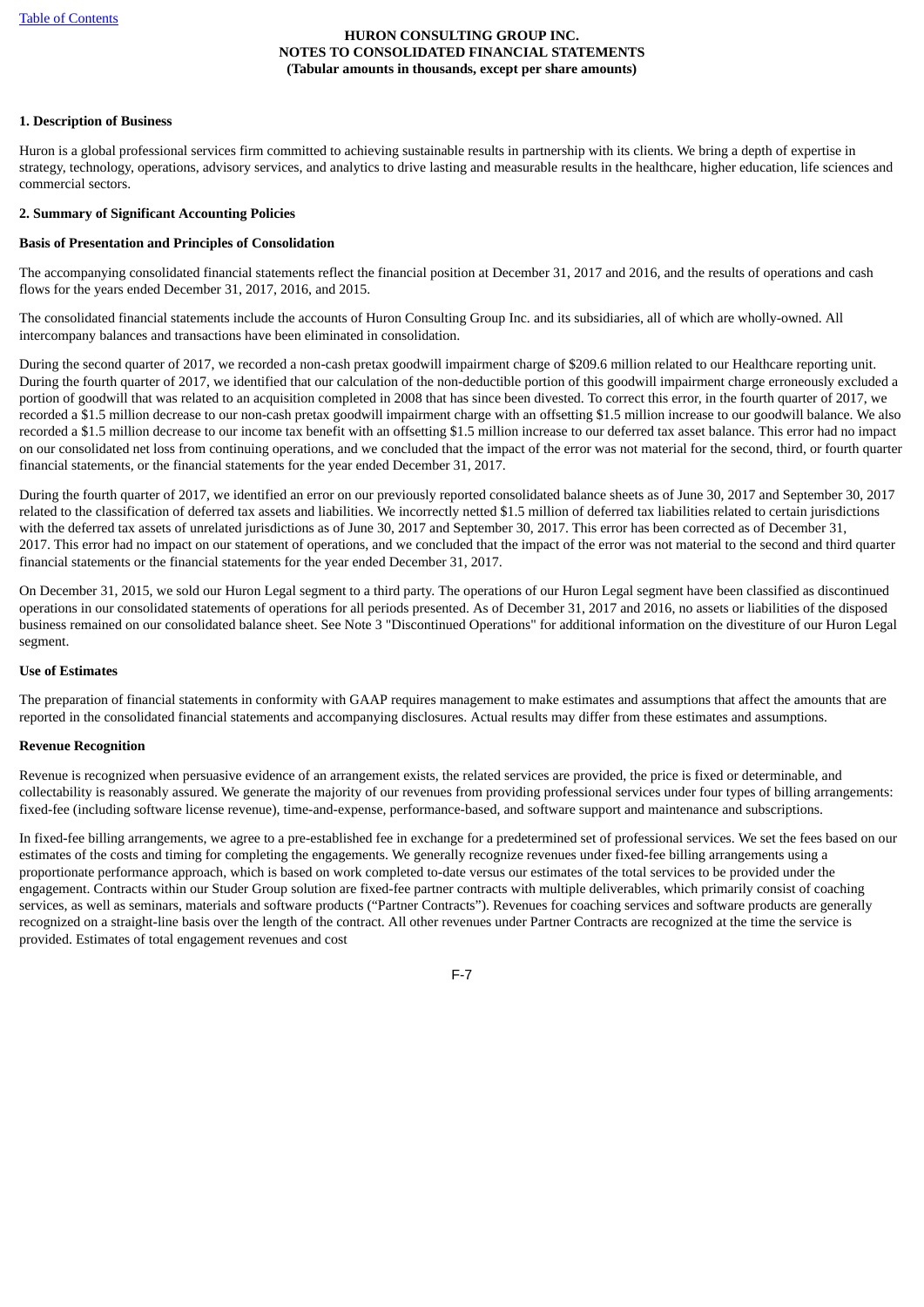of services are monitored regularly during the term of the engagement. If our estimates indicate a potential loss, such loss is recognized in the period in which the loss first becomes probable and reasonably estimable.

We also generate revenues from software licenses for our revenue cycle management software and research administration and compliance software. Licenses for our revenue cycle management software are sold only as a component of our consulting projects, and the services we provide are essential to the functionality of the software. Therefore, revenues from these software licenses are recognized over the term of the related consulting services contract. License revenue from our research administration and compliance software is generally recognized in the month in which the software is delivered.

Time-and-expense billing arrangements require the client to pay based on the number of hours worked by our revenue-generating professionals at agreed upon rates. Time-and-expense arrangements also include certain speaking engagements, conferences, and publication orders purchased by our clients outside of Partner Contracts within our Studer Group solution. We recognize revenues under time-and-expense arrangements as the related services or publications are provided.

In performance-based billing arrangements, fees are tied to the attainment of contractually defined objectives. We enter into performance-based engagements in essentially two forms. First, we generally earn fees that are directly related to the savings formally acknowledged by the client as a result of adopting our recommendations for improving operational and cost effectiveness in the areas we review. Second, we have performance-based engagements in which we earn a success fee when and if certain predefined outcomes occur. We do not recognize revenues under performance-based billing arrangements until all related performance criteria are met.

Clients that have purchased one of our software licenses can pay an annual fee for software support and maintenance. We also generate subscription revenue from our cloud-based analytic tools and solutions. Software support and maintenance and subscription-based revenues are recognized ratably over the support or subscription period, which ranges from one to three years. These fees are billed in advance and included in deferred revenues until recognized.

We have arrangements with clients in which we provide multiple elements of services under one engagement contract. Revenues under these types of arrangements are allocated to each element based on the element's fair value and recognized pursuant to the criteria described above.

Provisions are recorded for the estimated realization adjustments on all engagements, including engagements for which fees are subject to review by the bankruptcy courts. Expense reimbursements that are billable to clients are included in total revenues and reimbursable expenses, and typically an equivalent amount of reimbursable expenses are included in total direct costs and reimbursable expenses. Reimbursable expenses are primarily recognized as revenue in the period in which the expense is incurred. Subcontractors that are billed to clients at cost are also included in reimbursable expenses. When billings do not specifically identify reimbursable expenses, we allocate the portion of the billings equivalent to these expenses to reimbursable expenses.

Differences between the timing of billings and the recognition of revenue are recognized as either unbilled services or deferred revenues in the accompanying consolidated balance sheets. Revenues recognized for services performed but not yet billed to clients are recorded as unbilled services. Client prepayments and retainers are classified as deferred revenues and recognized over future periods as earned in accordance with the applicable engagement agreement.

# **Allowances for Doubtful Accounts and Unbilled Services**

We maintain allowances for doubtful accounts and for services performed but not yet billed based on several factors, including the estimated cash realization from amounts due from clients, an assessment of a client's ability to make required payments, and the historical percentages of fee adjustments and write-offs by age of receivables and unbilled services. The allowances are assessed by management on a regular basis. These estimates may differ from actual results. If the financial condition of a client deteriorates in the future, impacting the client's ability to make payments, an increase to our allowance might be required or our allowance may not be sufficient to cover actual write-offs.

We record the provision for doubtful accounts and unbilled services as a reduction in revenue to the extent the provision relates to fee adjustments and other discretionary pricing adjustments. To the extent the provision relates to a client's inability to make required payments on accounts receivables, we record the provision to selling, general and administrative expenses.

# **Direct Costs and Reimbursable Expenses**

Direct costs and reimbursable expenses consist primarily of revenue-generating employee compensation and their related benefits and share-based compensation costs, as well as commissions, the cost of outside consultants or subcontractors assigned to revenue-generating activities, technology costs, other third-party costs directly attributable to our revenue-generating activities, and direct expenses to be reimbursed by clients. Direct costs and reimbursable expenses incurred on engagements are expensed in the period incurred.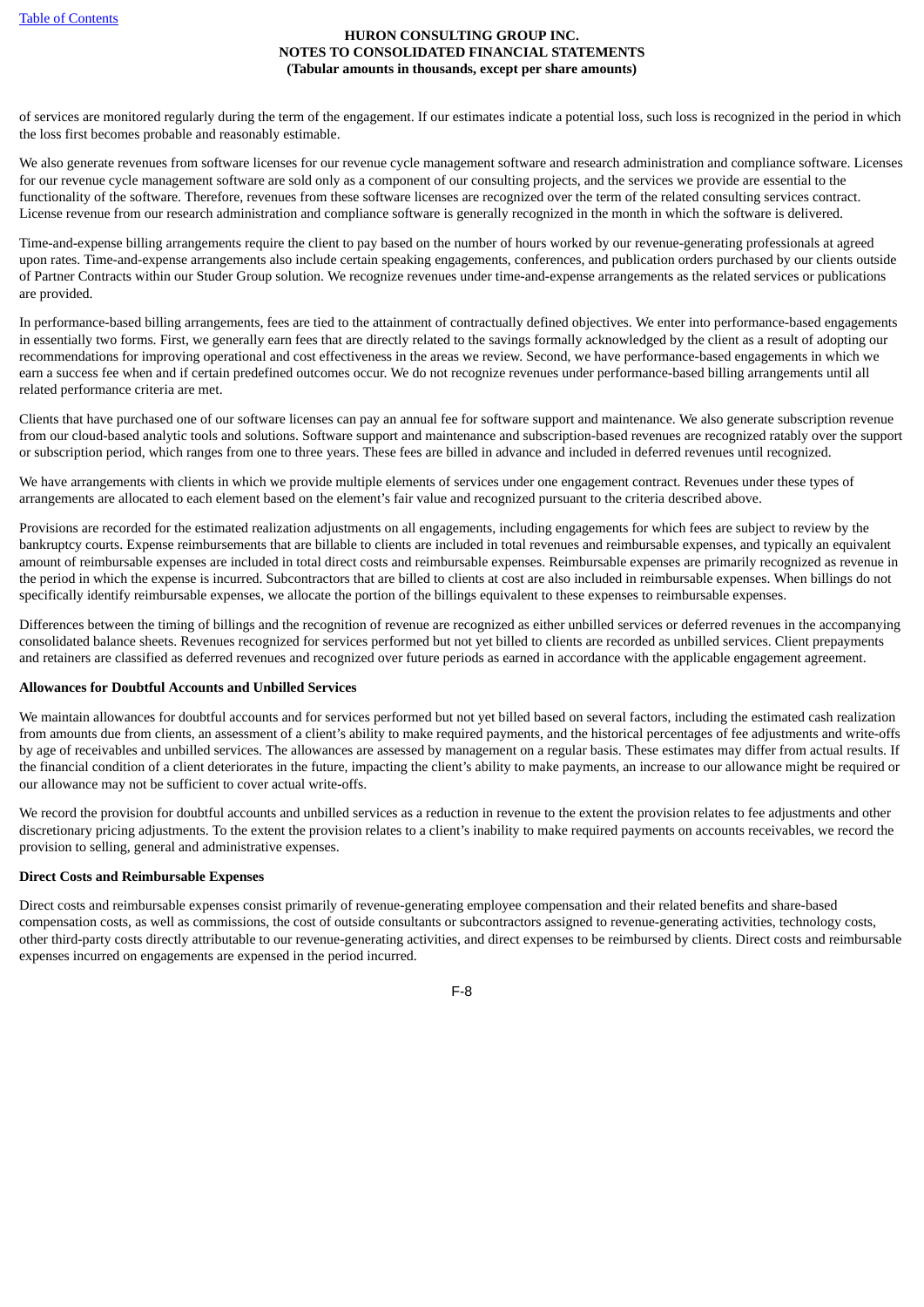# **Cash and Cash Equivalents**

We consider all highly liquid investments, including overnight investments and commercial paper, with original maturities of three months or less to be cash equivalents.

#### **Concentrations of Credit Risk**

To the extent receivables from clients become delinquent, collection activities commence. No single client balance is considered large enough to pose a material credit risk. The allowances for doubtful accounts and unbilled services are based upon the expected ability to collect accounts receivable and bill and collect unbilled services. Management does not anticipate incurring losses on accounts receivable in excess of established allowances. See Note 18 "Segment Information" for concentration of accounts receivable and unbilled services.

We hold our cash in accounts at multiple third-party financial institutions. These deposits, at times, may exceed federally insured limits. We review the credit ratings of these financial institutions, regularly monitor the cash balances in these accounts, and adjust the balances as appropriate. However, these cash balances could be impacted if the underlying financial institutions fail or are subject to other adverse conditions in the financial markets.

#### **Long-term Investment**

Our long-term investment consists of our convertible debt investment in Shorelight Holdings, LLC. We classified the investment as available-for-sale at the time of purchase and reevaluate such classification as of each balance sheet date. The investment is carried at fair value with unrealized holding gains and losses reported in other comprehensive income. If the investment is in an unrealized loss position, we assess whether the investment is other than temporarily impaired. We consider impairments to be other than temporary if they are related to significant credit deterioration or if it is likely we will sell the security before the recovery of its cost basis. We have not identified any other than temporary impairments for our convertible debt investment. In the event there are realized gains and losses or declines in value judged to be other than temporary, we will record the amount in earnings. See Note 12 "Fair Value of Financial Instruments" for further information on our convertible debt investment.

#### **Fair Value of Financial Instruments**

See Note 12 "Fair Value of Financial Instruments" for the accounting policies used to measure the fair value of our financial assets and liabilities that are measured at fair value on a recurring basis.

#### **Property and Equipment**

Property and equipment are recorded at cost, less accumulated depreciation. Depreciation of property and equipment is computed on a straight-line basis over the estimated useful lives of the assets. Software, computers, and related equipment are depreciated over an estimated useful life of two to four years. Furniture and fixtures are depreciated over five years. Aircraft are depreciated over ten years. Leasehold improvements are amortized over the lesser of the estimated useful life of the asset or the initial term of the lease.

#### **Software Development Costs**

We incur internal and external software development costs related to our cloud computing applications and software for internal use. We capitalize these software development costs incurred during the application development stage. Costs related to preliminary project activities and post implementation activities are expensed as incurred. Once the project is substantially complete and ready for its intended use these costs are amortized on a straight-line basis over the technology's estimated useful life. Acquired technology assets are initially recorded at fair value and amortized on a straight-line basis over the estimated useful life.

We also incur internal and external software development costs related to our software products that will be sold, leased, or otherwise marketed. We expense these software development costs until technological feasibility has been established. Thereafter and until the software is available for general release to customers, these software development costs are capitalized and subsequently reported at the lower of unamortized cost or net realizable value. These capitalized development costs are amortized in proportion to current and future revenue for each product with an annual minimum equal to the straight-line amortization over the remaining estimated economic life of the product.

We classify capitalized software development costs as other non-current assets on our consolidated balance sheet. Unamortized capitalized software development costs were \$2.0 million and \$1.4 million at December 31, 2017 and 2016, respectively. During the years ended December 31, 2017, 2016, and 2015, we amortized \$0.8 million, \$1.1 million, and \$1.0 million, respectively, of capitalized software development costs.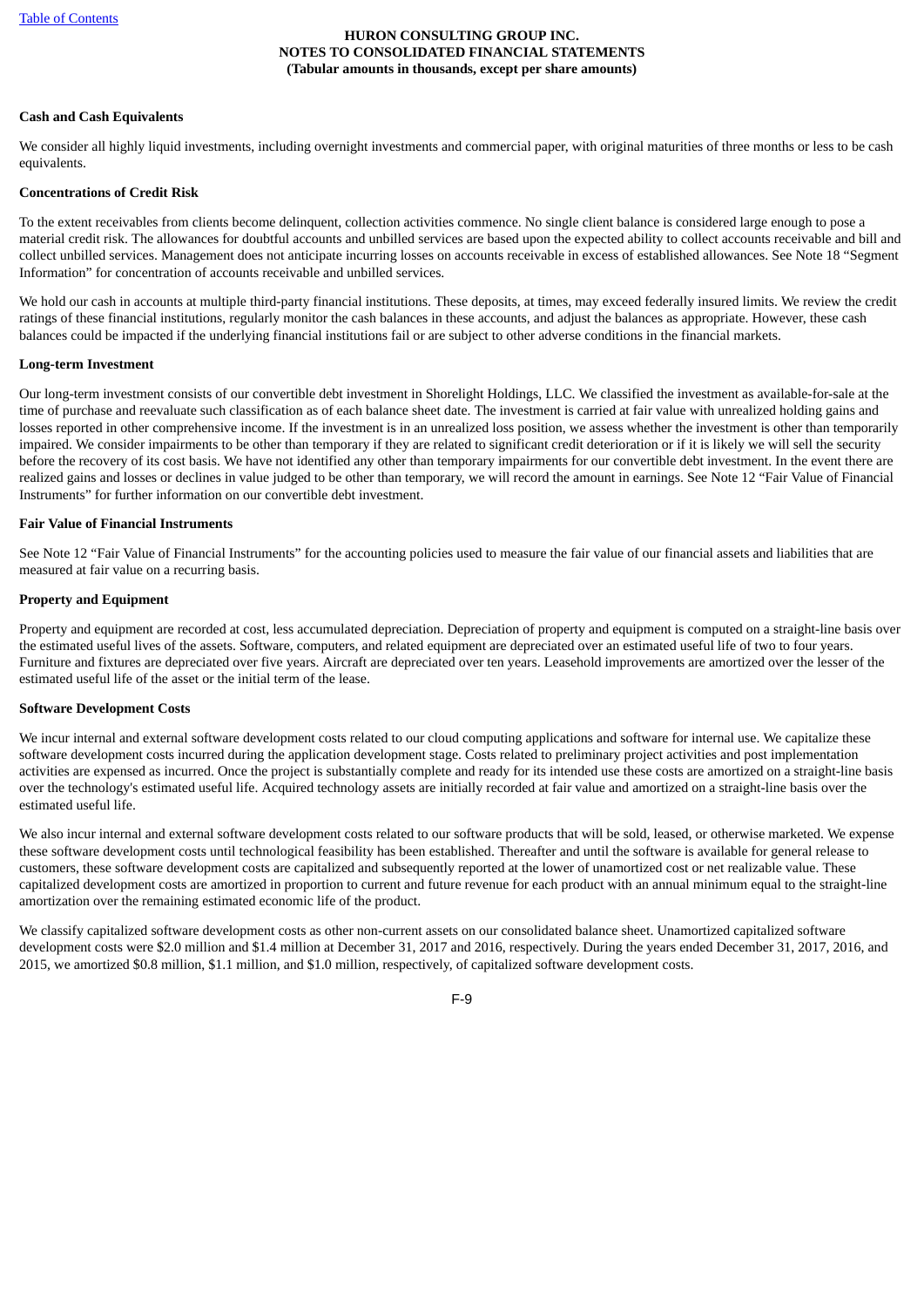# **Intangible Assets Other Than Goodwill**

Identifiable intangible assets are amortized over their expected useful lives using a method that reflects the economic benefit expected to be derived from the assets or on a straight-line basis. We evaluate the recoverability of intangible assets periodically by taking into account events or circumstances that may warrant revised estimates of useful lives or that indicate the asset may be impaired.

## **Impairment of Long-Lived Assets**

Long-lived assets, including property and equipment and intangible assets, are reviewed for impairment whenever events or changes in circumstances indicate that the carrying amount of an asset may not be recoverable. Events relating to recoverability may include significant unfavorable changes in business conditions, recurring losses, or a significant decline in forecasted operating results over an extended period of time. We evaluate the recoverability of longlived assets based on forecasted undiscounted cash flows.

In connection with the goodwill impairment tests performed for the Healthcare and Enterprise Solutions and Analytics reporting units in 2017, which resulted in non-cash goodwill impairment charges, we performed impairment tests on the long-lived assets allocated to the asset groups within the Healthcare and Enterprise Solutions and Analytics reporting units. Based on the impairment tests performed, we concluded that the long-lived assets allocated to the asset groups were not impaired. No impairment charges for long-lived assets were recorded in 2017, 2016, or 2015.

## **Goodwill**

For acquisitions accounted for as a business combination, goodwill represents the excess of the cost over the fair value of the net assets acquired. We are required to test goodwill for impairment, at the reporting unit level, annually and when events or circumstances indicate the fair value of a reporting unit may be below its carrying value. A reporting unit is an operating segment or one level below an operating segment (referred to as a component) to which goodwill is assigned when initially recorded. We assign goodwill to reporting units based on our integration plans and the expected synergies resulting from the acquisition. We have six reporting units: Healthcare, Education, Business Advisory, Enterprise Solutions and Analytics, Strategy and Innovation, and Life Sciences. The Business Advisory, Enterprise Solutions and Analytics, Strategy and Innovation, and Life Sciences reporting units make up our Business Advisory operating segment.

We test goodwill for impairment annually and whenever events or circumstances make it more likely than not that an impairment may have occurred. We perform our annual goodwill impairment test as of November 30 and monitor for interim triggering events on an ongoing basis.

In 2017, we performed three goodwill impairment tests: an interim impairment test on our Healthcare reporting unit in the second quarter of 2017; an interim impairment test on our Education and Life Sciences reporting units as a result of our segment reorganization in the second quarter of 2017; and the annual impairment test on all reporting units in the fourth quarter of 2017. As a result of these tests, we recorded total non-cash pretax goodwill impairment charges of \$253.1 million. No goodwill impairment charges were recorded in 2016 or 2015. See Note 5 "Goodwill and Intangible Assets" for additional information regarding our interim and annual goodwill impairment tests, and the non-cash goodwill impairment charges recorded in 2017.

## **Business Combinations**

We use the acquisition method of accounting for business combinations*.* Each acquired company's operating results are included in our consolidated financial statements starting on the date of acquisition. The purchase price is equivalent to the fair value of consideration transferred. Tangible and identifiable intangible assets acquired and liabilities assumed are recorded at fair value as of the acquisition date. Goodwill is recognized for the excess of purchase price over the net fair value of tangible and intangible assets acquired and liabilities assumed. Contingent consideration, which is primarily based on the business achieving certain performance targets, is recognized at its fair value on the acquisition date, and changes in fair value are recognized in earnings until settled. Refer to Note 12 "Fair Value of Financial Instruments" for further information regarding our contingent acquisition liability balances.

## **Deferred Lease Incentives**

We record the portion of the deferred lease incentive liability that we expect to recognize over a period greater than one year as a non-current liability. The non-current portion of the deferred lease incentive liability totaled \$15.3 million and \$10.7 million at December 31, 2017 and 2016, respectively, and was primarily generated from tenant improvement allowances and rent abatement. Deferred lease incentives are amortized on a straight-line basis over the life of the lease. The portion of the deferred lease incentive corresponding to the rent payments that will be paid within 12 months of the balance sheet date is classified as a current liability. We monitor the classification of such liabilities based on the expectation of their utilization periods.

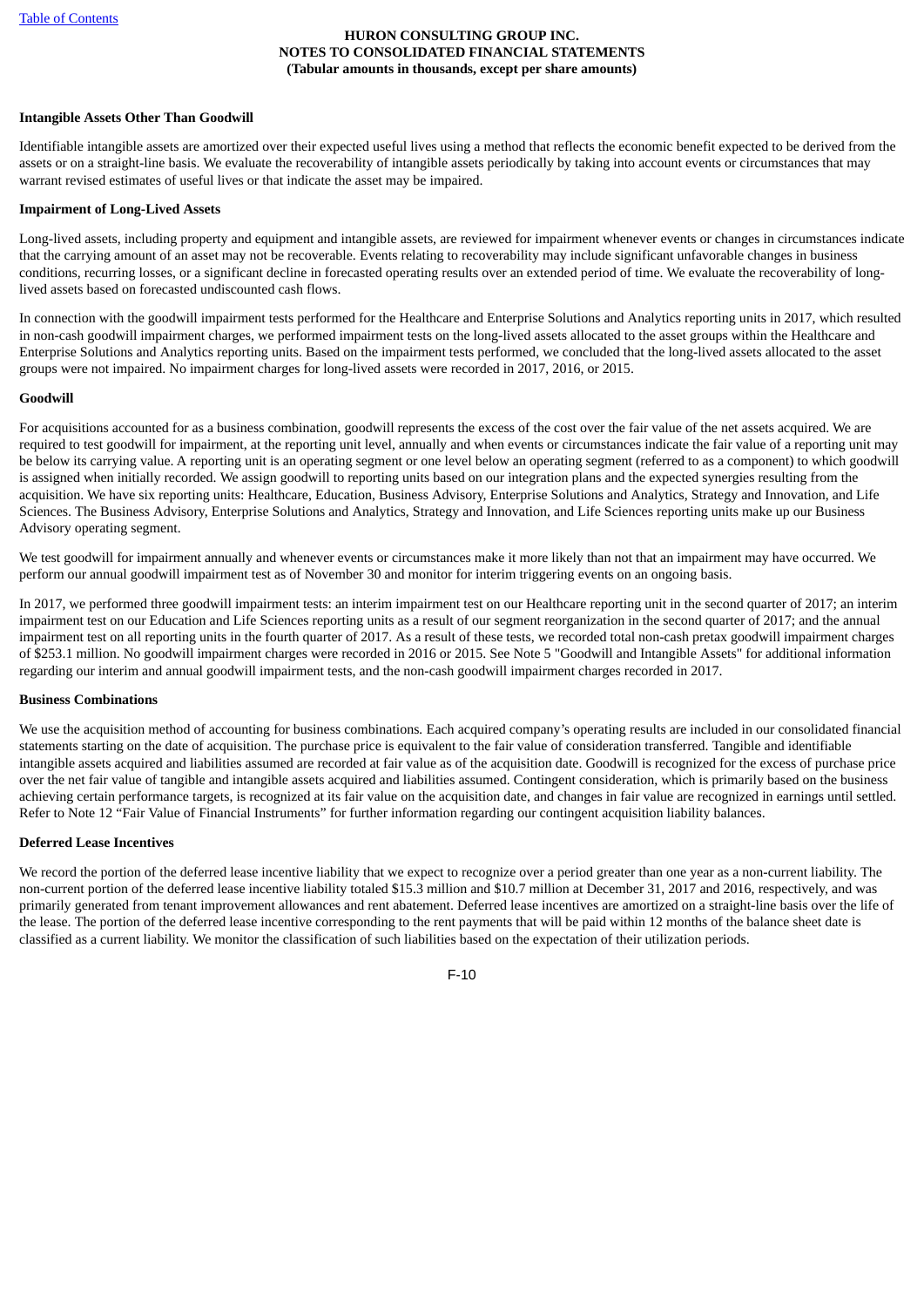#### **Income Taxes**

Current tax liabilities and assets are recognized for the estimated taxes payable or refundable, respectively, on the tax returns for the current year. Deferred tax assets and liabilities are recognized for the future tax consequences attributable to differences between the financial statement carrying amounts of existing assets and liabilities and their respective tax bases. Deferred tax assets and liabilities are measured using enacted tax rates expected to apply to taxable income in the years in which those temporary differences are expected to be recovered or settled. To the extent that deferred tax assets will not likely be recovered from future taxable income, a valuation allowance is established against such deferred tax assets.

Refer to Note 16 "Income Taxes" for information on the impact of the Tax Cuts and Jobs Act of 2017 ("2017 Tax Reform") enacted in the fourth quarter on our consolidated financial statements.

#### **Share-Based Compensation**

Share-based compensation cost is measured based on the grant date fair value of the respective awards. We generally recognize share-based compensation ratably using the straight-line attribution method; however, for those awards with performance criteria and graded vesting features, we use the graded vesting attribution method. It is our policy to account for forfeitures as they occur.

#### **Sponsorship and Advertising Costs**

Sponsorship and advertising costs are expensed as incurred. Such expenses for the years ended December 31, 2017, 2016, and 2015 totaled \$6.6 million, \$7.1 million, and \$6.4 million, respectively, and are a component of selling, general and administrative expenses on our consolidated statement of earnings.

# **Convertible Senior Notes**

In September 2014, we issued \$250 million principal amount of 1.25% convertible senior notes due 2019 (the "Convertible Notes") in a private offering. We have separated the Convertible Notes into liability and equity components. The carrying amount of the liability component was determined by measuring the fair value of a similar liability that does not have an associated convertible feature. The carrying value of the equity component representing the conversion option, which is recognized as a debt discount, was determined by deducting the fair value of the liability component from the proceeds of the Convertible Notes. The debt discount is amortized to interest expense using the effective interest method over the term of the Convertible Notes. The equity component will not be remeasured as long as it continues to meet the conditions for equity classification. Refer to Note 7 "Financing Arrangements" for further information regarding the Convertible Notes.

#### **Debt Issuance Costs**

We amortize the costs we incur to obtain debt financing over the contractual life of the related debt using the effective interest method for non-revolving debt and the straight-line method for revolving debt. The amortization expense is included in interest expense, net of interest income in our statement of earnings. Unamortized debt issuance costs attributable to our revolving credit facility are included as a component of other non-current assets. Unamortized debt issuance costs attributable to our Convertible Notes are recorded as a deduction from the carrying amount of the debt liability.

#### **Foreign Currency**

Assets and liabilities of foreign subsidiaries whose functional currency is not the United States Dollar (USD) are translated into the USD using the exchange rates in effect at period end. Revenue and expense items are translated using the average exchange rates for the period. Foreign currency translation adjustments are included in accumulated other comprehensive income, which is a component of stockholders' equity.

Foreign currency transaction gains and losses are included in other income, net on the statement of earnings. We recognized \$0.4 million of foreign currency transaction gains in 2017, de minimis foreign currency transaction gains in 2016, and \$1.6 million of foreign currency transaction losses in 2015.

#### **Segment Reporting**

Segments are defined as components of a company that engage in business activities from which they may earn revenues and incur expenses, and for which separate financial information is available and is evaluated regularly by the chief operating decision maker, or decision-making group, in deciding how to allocate resources and in assessing performance. Our chief operating decision maker manages the business under three operating segments, which are reportable segments: Healthcare, Education, and Business Advisory. During the second quarter of 2017, we reorganized our internal financial reporting structure, which management uses to assess performance and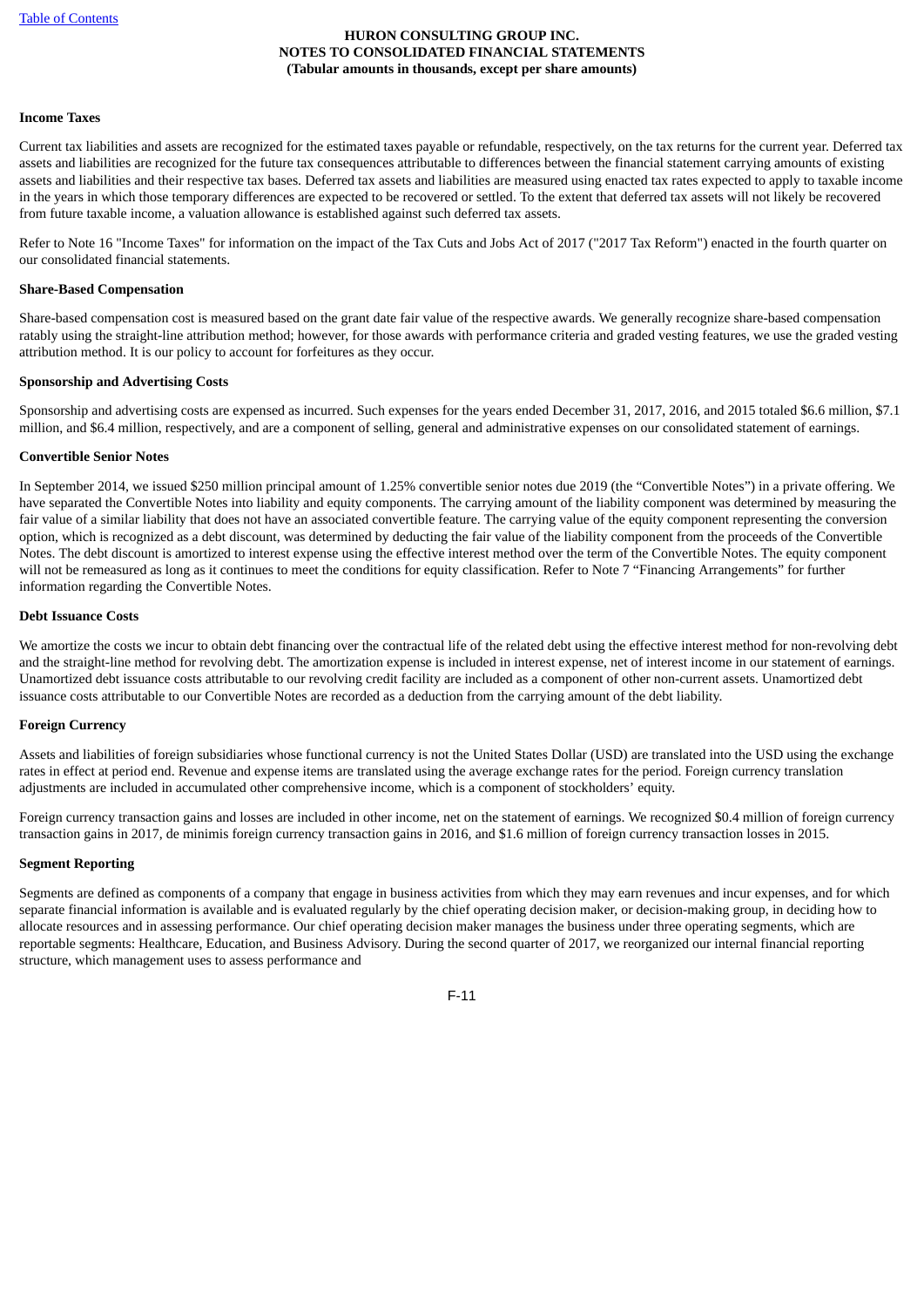allocate resources, by moving our Life Sciences practice from the Education and Life Sciences segment to the Business Advisory segment. The remaining Education and Life Sciences segment is now referred to as the Education segment. While our consolidated results have not been impacted, we have reclassified our historical segment information for consistent presentation.

#### **New Accounting Pronouncements**

# *Recently Adopted*

In February 2018, the Financial Accounting Standards Board ("FASB") issued Accounting Standards Update ("ASU") 2018-02, *Income Statement - Reporting* Comprehensive Income (Topic 220): Reclassification of Certain Tax Effects from Accumulated Other Comprehensive Income. ASU 2018-02 allows entities to reclassify stranded tax effects resulting from the enactment of the 2017 Tax Cuts and Jobs Act ("2017 Tax Reform") from accumulated other comprehensive income to retained earnings. We adopted ASU 2018-02 upon issuance and reclassified \$0.5 million of stranded tax effects, primarily related to our convertible debt investment, from accumulated other comprehensive income to retained earnings as of December 31, 2017. Refer to Note 16 "Income Taxes" for additional information on the 2017 Tax Reform.

In January 2017, the FASB issued ASU 2017-04, *Intangibles-Goodwill and Other (Topic 350): Simplifying the Test for Goodwill Impairment*. ASU 2017-04 eliminates Step 2 of the goodwill impairment test, which required us to determine the implied fair value of goodwill by allocating the reporting unit's fair value to each of its assets and liabilities as if the reporting unit was acquired in a business acquisition. Instead, the updated guidance requires an entity to perform its annual or interim goodwill impairment test by comparing the fair value of the reporting unit to its carrying value, and recognizing a non-cash impairment charge for the amount by which the carrying value exceeds the reporting unit's fair value with the loss not exceeding the total amount of goodwill allocated to that reporting unit. We adopted this ASU in the second quarter of 2017 on a prospective basis and applied the new guidance to our interim goodwill impairment tests performed in the second quarter of 2017 and our annual impairment test performed as of November 30, 2017. Refer to Note 5 "Goodwill and Intangible Assets" for additional information on our interim and annual goodwill impairment tests performed.

In March 2016, the FASB issued ASU 2016-09, *Improvements to Employee Share-Based Payment Accounting*. ASU 2016-09 simplifies several aspects of the accounting for share-based payment transactions, including the accounting for income taxes, classification of excess tax benefits on the statement of cash flows, and forfeitures. We adopted this guidance in the first quarter of 2017, at which time we began recognizing excess tax benefits and deficiencies as income tax benefit or expense in our consolidated statements of operations on a prospective basis. We recognized \$1.8 million of net excess tax deficiencies as income tax expense in our consolidated statement of operations for the year ended December 31, 2017. Additionally, upon adoption, we began classifying excess tax benefits as an operating activity on the statement of cash flows on a retrospective basis. As a result, we reclassified \$0.9 million and \$3.6 million of excess tax benefits for the years ended December 31, 2016 and 2015, respectively, from cash flows from financing activities to cash flows from operating activities on our statement of cash flows. We elected to account for share-based award forfeitures as they occur, and applied this accounting change on a modified retrospective basis as a cumulative-effect adjustment to retained earnings of \$0.4 million during the first quarter of 2017.

In March 2016, the FASB issued ASU 2016-06, Derivatives and Hedging: Contingent Put and Call Options in Debt Instruments. ASU 2016-06 clarifies that in assessing whether an embedded contingent put or call option is clearly and closely related to the debt host, an entity is required to perform only the fourstep decision sequence in ASC 815-15-25-42 (as amended by the ASU). The entity does not have to separately assess whether the event that triggers its ability to exercise the contingent option is itself indexed only to interest rates or credit risk. We adopted these amendments in the first quarter of 2017 on a modified retrospective basis. The adoption of these amendments did not have any impact on our consolidated financial statements.

## *Not Yet Adopted*

In August 2017, the FASB issued ASU 2017-12, Derivatives and Hedging (Topic 815): Targeted Improvements to Accounting for Hedging Activities. The amendments to the guidance improve and simplify accounting rules for hedge accounting to better present the economic results of an entity's risk management activities in its financial statements and improve the disclosures of hedging arrangements. Additionally, ASU 2017-12 simplifies the hedge documentation and effectiveness assessment requirements. The updated guidance is effective for us beginning January 1, 2019. We do not expect this guidance to have a material impact on our consolidated financial statements.

In March 2016, the FASB issued ASU 2016-02, *Leases*, which supersedes ASC Topic 840, *Leases*, and sets forth the principles for the recognition, measurement, presentation, and disclosure of leases for both lessees and lessors. ASU 2016-02 requires lessees to classify leases as either finance or operating leases and to record on the balance sheet a right-of-use asset and a lease liability, equal to the present value of the remaining lease payments, for all leases with a term greater than 12 months regardless of the lease classification. The lease classification will determine whether the lease expense is recognized based on an effective interest rate method or a straight-line basis over the term of the lease. ASU 2016-02 will be effective for us beginning January 1, 2019, with early adoption permitted. Entities are required to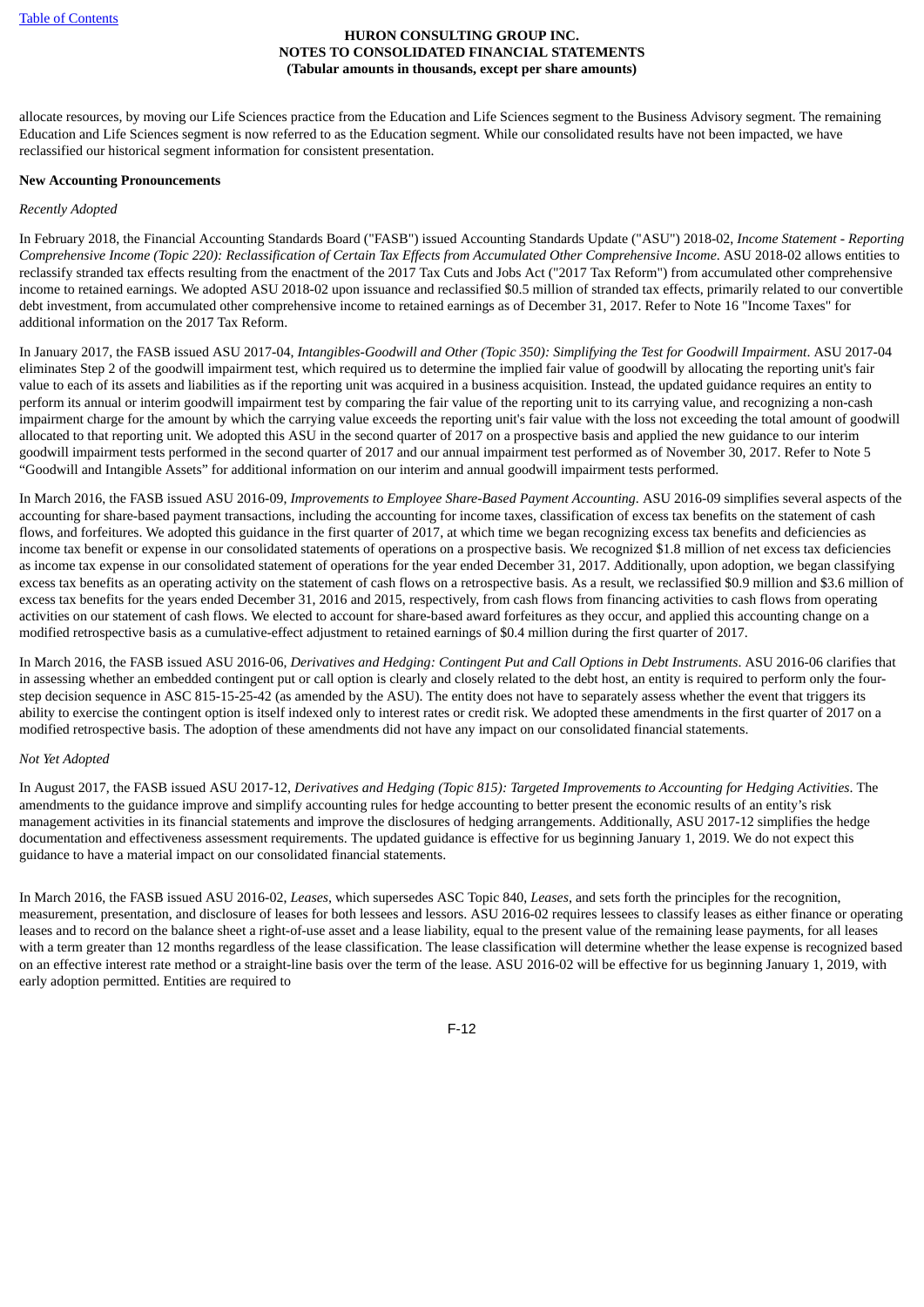use a modified retrospective transition method for existing leases. We are currently evaluating the potential impact this guidance will have on our consolidated financial statements.

In January 2016, the FASB issued ASU 2016-01, Financial Instruments - Overall (Subtopic 825-10): Recognition and Measurement of Financial Assets and *Financial Liabilities*. The amendments to the guidance enhance the reporting model for financial instruments, which includes amendments to address aspects of recognition, measurement, presentation, and disclosure. The updated guidance is effective for us beginning January 1, 2018. We do not expect this guidance to have a material impact on our consolidated financial statements.

In May 2014, the FASB issued ASU 2014-09, *Revenue from Contracts with Customers,* as a new Topic*,* ASC 606. The new revenue recognition standard provides a five-step analysis of transactions to determine when and how revenue is recognized. The core principle is that a company should recognize revenue to depict the transfer of promised goods or services to customers in an amount that reflects the consideration to which the entity expects to be entitled in exchange for those goods or services. In accordance with the new standard, we will adopt ASU 2014-09 on January 1, 2018 using the modified retrospective transition method, under which the new guidance will be applied to the current period presented in the financial statements and a cumulative-effect adjustment will be recorded as of the date of adoption. We are currently completing our analysis to determine the impact of ASC 606 on our consolidated financial statements, and expect the more impactful aspect of ASC 606 will relate to how we recognize revenue under performance-based fee billing arrangements. Currently, we recognize revenue under these arrangements once all related performance criteria are met and the amount to be recognized is fixed or determinable. However, upon adoption of the new standard, we will estimate these amounts and recognize the estimated amounts as services are performed over the contractual term of the engagements. The cumulative-effect adjustment will capture the amount of revenue we would have recognized on all outstanding performance-based fee billing arrangements under ASC 606 as of the adoption date, and record the difference as a cumulative-effect adjustment to retained earnings. Further, ASC 606 provides for certain practical expedients that we intend to use, including the option to expense contract acquisition costs as incurred if the contract term is one year or shorter. We also intend to use the as-invoiced practical expedient, which permits us to recognize revenue in the amount to which we have the right to invoice a customer if that amount corresponds to the value of the performance completed to date.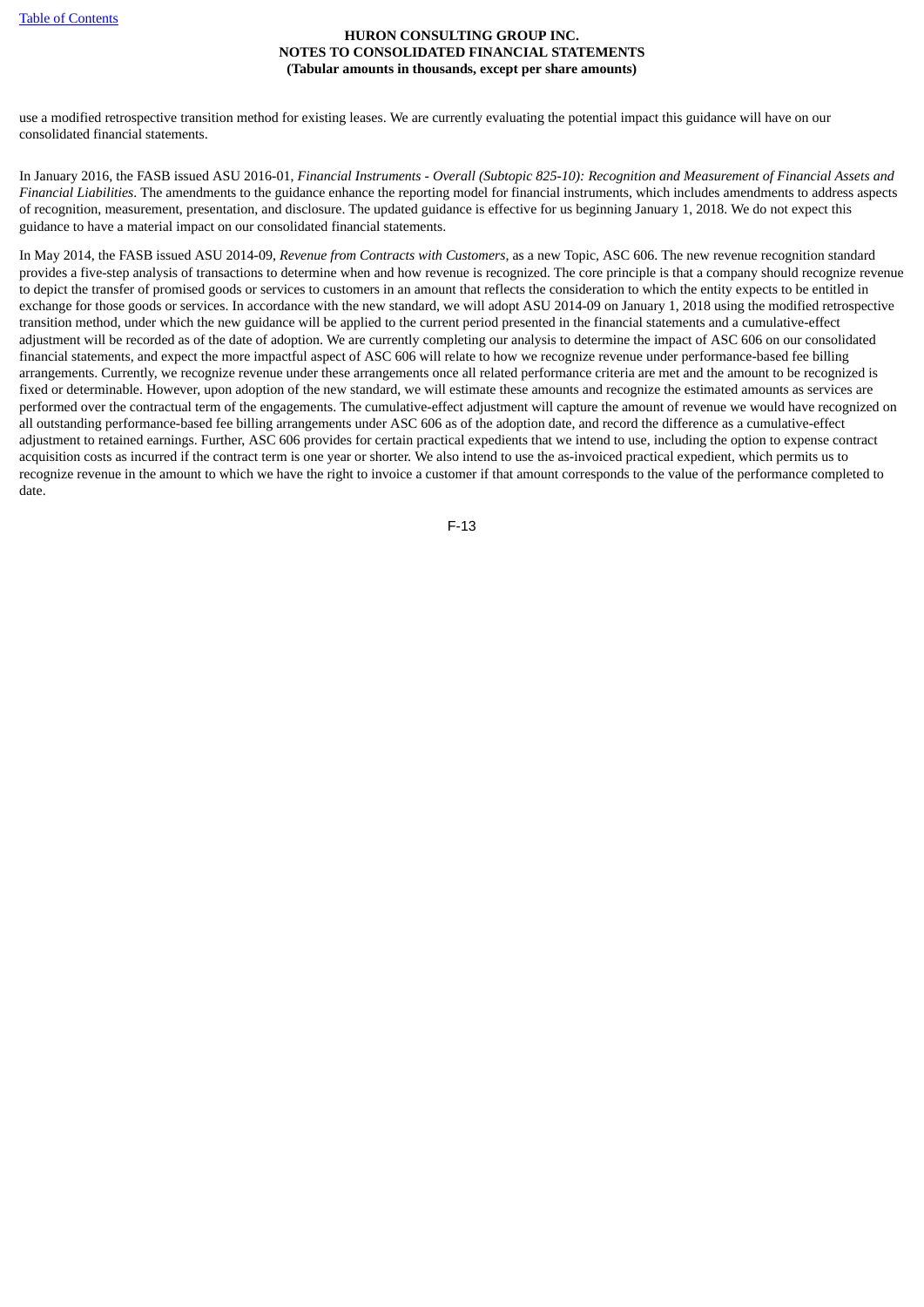# **3. Discontinued Operations**

During 2015, we began evaluating strategic alternatives related to our Huron Legal segment, including the potential divestiture of the practice. On December 10, 2015, we entered into an agreement to sell Huron Legal to Consilio, Inc. ("Consilio"). Pursuant to this agreement, Consilio acquired substantially all of the assets and assumed certain liabilities of Huron Legal, and acquired all issued and outstanding equity interests in certain entities wholly owned by Huron. Huron Legal provided eDiscovery services, consulting services and contract management services related to law department management, information governance and compliance, legal discovery, litigation management, and legal analytics.

The sale closed on December 31, 2015, at which time we received proceeds of \$110.1 million and recognized a pretax disposal loss of \$2.3 million. The divestiture of the Huron Legal segment represented a strategic shift that had a major effect on our operations and financial results. As such, the operations of our Huron Legal segment have been classified as discontinued operations in our consolidated statements of operations for all periods presented. As of December 31, 2017 and 2016, no assets or liabilities of the disposed business remained on our consolidated balance sheets.

For the year ended December 31, 2017, we recognized income from discontinued operations, net of tax, of \$0.4 million primarily related to updated lease assumptions for vacated office space directly related to the sale of the Huron Legal segment. For the year ended December 31, 2016, we recognized a loss from discontinued operations, net of tax, of \$1.9 million, primarily related to obligations for former employees, legal fees, and updated lease assumptions for vacated office space directly related to the sale of the Huron Legal segment. The table below summarizes the operating results of Huron Legal for the year ended December 31, 2015.

|                                                                                                                  | <b>Year Ended</b><br><b>December 31, 2015</b> |  |  |
|------------------------------------------------------------------------------------------------------------------|-----------------------------------------------|--|--|
| <b>Revenues and reimbursable expenses:</b>                                                                       |                                               |  |  |
| Revenues                                                                                                         | \$<br>139,430                                 |  |  |
| Reimbursable expenses                                                                                            | 3,148                                         |  |  |
| Total revenues and reimbursable expenses                                                                         | 142,578                                       |  |  |
| Direct costs and reimbursable expenses (exclusive of depreciation and amortization shown in operating expenses): |                                               |  |  |
| Direct costs                                                                                                     | 95,247                                        |  |  |
| Amortization of intangible assets and software development costs                                                 | 233                                           |  |  |
| Reimbursable expenses                                                                                            | 3,153                                         |  |  |
| Total direct costs and reimbursable expenses                                                                     | 98,633                                        |  |  |
| Operating expenses and other operating gain:                                                                     |                                               |  |  |
| Selling, general and administrative expenses                                                                     | 20,640                                        |  |  |
| Restructuring charges <sup>(1)</sup>                                                                             | 13,341                                        |  |  |
| Other gain                                                                                                       | (900)                                         |  |  |
| Depreciation and amortization                                                                                    | 9,605                                         |  |  |
| Total operating expenses and other operating gain                                                                | 42,686                                        |  |  |
| Operating income                                                                                                 | 1,259                                         |  |  |
| Other expense, net                                                                                               | (13)                                          |  |  |
| Income from discontinued operations before taxes                                                                 | 1,246                                         |  |  |
| Loss on disposal                                                                                                 | (2,303)                                       |  |  |
| Total loss from discontinued operations before taxes                                                             | (1,057)                                       |  |  |
| Income tax benefit $(2)$                                                                                         | 1,786                                         |  |  |
| Net loss from discontinued operations                                                                            | \$<br>(2,843)                                 |  |  |

(1) During 2015, the Huron Legal segment incurred a \$13.3 million restructuring charge. Of the \$13.3 million, \$6.1 million related to accelerated depreciation on assets disposed of as a result of the sale, \$5.1 million related to employee costs incurred in connection with the sale, \$1.1 million related to the accrual of our remaining lease obligations for vacated spaces, net of estimated sublease income, and \$1.0 million related to severance costs incurred from prior workforce reductions.

(2) Refer to Note 16 "Income Taxes" for additional detail on the income tax benefit recognized for discontinued operations.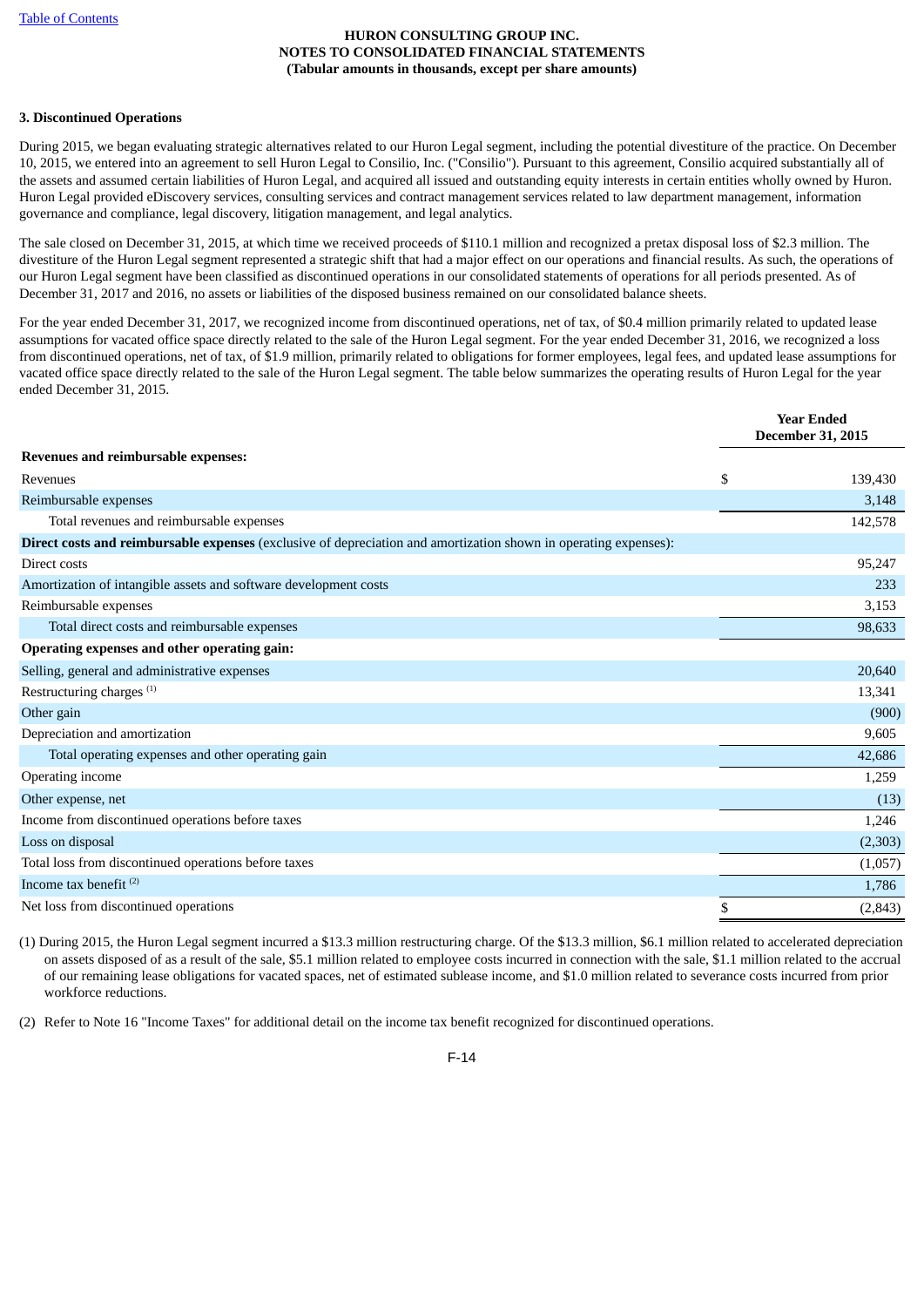The table below summarizes the amounts reflected in our consolidated statements of cash flows that relate to the discontinued operations for the year ended December 31, 2015.

|                                                                  | <b>Year Ended</b><br><b>December 31, 2015</b> |  |  |  |
|------------------------------------------------------------------|-----------------------------------------------|--|--|--|
| Depreciation and amortization                                    | 15,974                                        |  |  |  |
| Share-based compensation                                         | \$<br>2,215                                   |  |  |  |
| Purchases of property and equipment                              | 6.234                                         |  |  |  |
| Significant non-cash investing items of discontinued operations: |                                               |  |  |  |
| Contingent consideration related to a business acquisition       | 900                                           |  |  |  |

In connection with the sale of Huron Legal, we entered into a transition services agreement ("TSA") with Consilio, under which we provided certain postclosing services, support, and facilities to Consilio to facilitate an orderly transfer of the Huron Legal business operations. Billings under the TSA, which we did not consider to be significant, were recorded as a reduction of the costs to provide the respective services, primarily in selling, general and administrative expenses in the consolidated statements of operations. Services under the TSA ended as of June 30, 2017. We have no continuing involvement with the Huron Legal segment.

## **4. Acquisitions**

*2017*

## *Pope Woodhead and Associates Limited*

On January 9, 2017, we completed our acquisition of Pope Woodhead and Associates Limited ("Pope Woodhead"), a U.K.-based consulting firm providing market access capabilities to assist clients in developing value propositions for innovative medicines and technologies. The acquisition expands our life sciences strategy expertise and strengthens our ability to lead clients through complex payer and regulatory environments. Pope Woodhead's results of operations have been included in our consolidated financial statements and the results of operations of our Business Advisory segment from the date of acquisition.

#### *ADI Strategies, Inc.*

On April 1, 2017, we completed our acquisition of the international assets of ADI Strategies, Inc. ("ADI Strategies") in Dubai and India. We acquired the U.S. assets of ADI Strategies in the second quarter of 2016. ADI Strategies is a leading enterprise performance management, risk management and business intelligence firm. The acquisition strengthens our technology and analytics competencies and expands our global reach. The international results of operations of ADI Strategies have been included in our consolidated financial statements and results of operations of the Business Advisory segment from the date of acquisition.

The acquisitions of ADI Strategies and Pope Woodhead are not significant to our consolidated financial statements individually or in the aggregate as of and for the twelve months ended December 31, 2017.

## *Innosight Holdings, LLC*

On March 1, 2017, we acquired 100% of the membership interests of Innosight Holdings, LLC ("Innosight"). Innosight is a growth strategy firm focused on helping companies navigate disruptive change and manage strategic transformation. Together with Innosight, we use our strategic, operational, and technology capabilities to help clients across multiple industries develop pioneering solutions to address disruption and achieve sustained growth.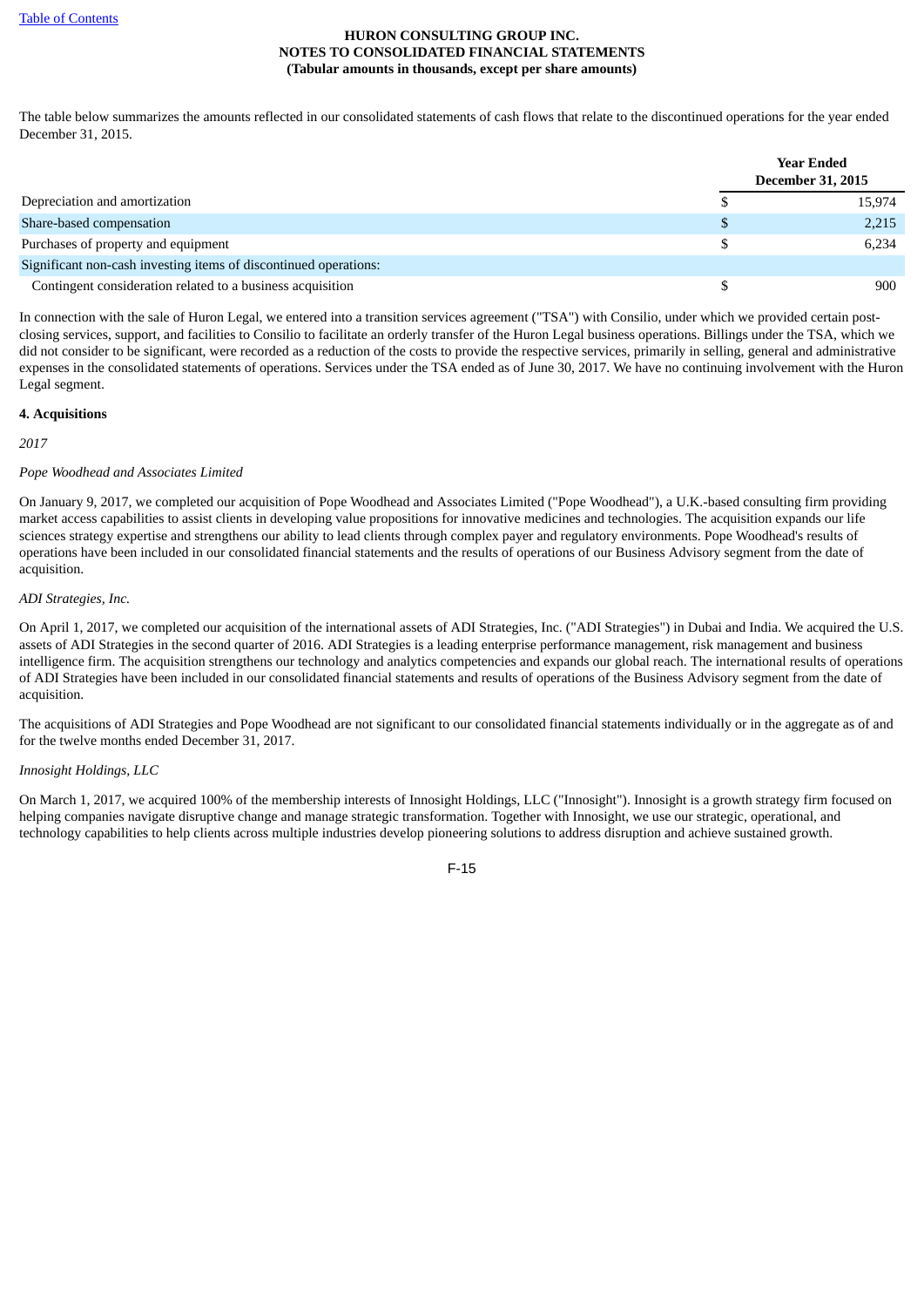The acquisition was accounted for using the acquisition method of accounting. Tangible and identifiable intangible assets acquired and liabilities assumed are recorded at fair value as of the acquisition date. The current fair values of assets acquired and liabilities assumed are considered preliminary and are based on the information that is currently available. We believe that the information provides a reasonable basis for estimating the preliminary fair values of assets acquired and liabilities assumed, but certain items, such as working capital amounts, may be subject to change as additional information is received. Thus, the provisional measurements of fair value and goodwill are subject to change. We will finalize the valuation in the first quarter of 2018.

The acquisition date fair value of the consideration transferred for Innosight was \$113.6 million, which consisted of the following:

#### **Fair value of consideration transferred**

| Cash                               | 90,725  |
|------------------------------------|---------|
| Common stock                       | 9,560   |
| Contingent consideration liability | 12,050  |
| Net working capital adjustment     | 1,272   |
| Total consideration transferred    | 113,607 |

We funded the cash component of the purchase price with cash on hand and borrowings of \$89.0 million under our senior secured credit facility. We issued 221,558 shares of our common stock as part of the consideration transferred, with an acquisition date fair value of \$9.6 million based on our common stock's closing price of \$43.15 on the date of acquisition. The contingent consideration liability of \$12.1 million represents the acquisition date fair value of the contingent consideration arrangement, pursuant to which we may be required to pay additional consideration to the sellers if specific financial performance targets are met over a four-year term. The maximum amount of contingent consideration that may be paid is \$35.0 million. See Note 12 "Fair Value of Financial Instruments" for additional information on the valuation of contingent consideration liabilities.

The following table summarizes the preliminary allocation of the purchase price to the fair value of assets acquired and liabilities assumed as of the acquisition date.

|                                                |                | <b>March 1, 2017</b> |
|------------------------------------------------|----------------|----------------------|
| <b>Assets acquired:</b>                        |                |                      |
| Accounts receivable                            | \$             | 7,752                |
| Unbilled services                              |                | 1,881                |
| Prepaid expenses and other current assets      |                | 468                  |
| Property and equipment                         |                | 419                  |
| Intangible assets                              |                | 18,015               |
| Liabilities assumed:                           |                |                      |
| Accounts payable                               |                | 531                  |
| Accrued expenses and other current liabilities |                | 894                  |
| Accrued payroll and related benefits           |                | 883                  |
| Deferred revenues                              |                | 30                   |
| Total identifiable net assets                  |                | 26,197               |
| Goodwill                                       |                | 87,410               |
| Total purchase price                           | $\mathfrak{L}$ | 113,607              |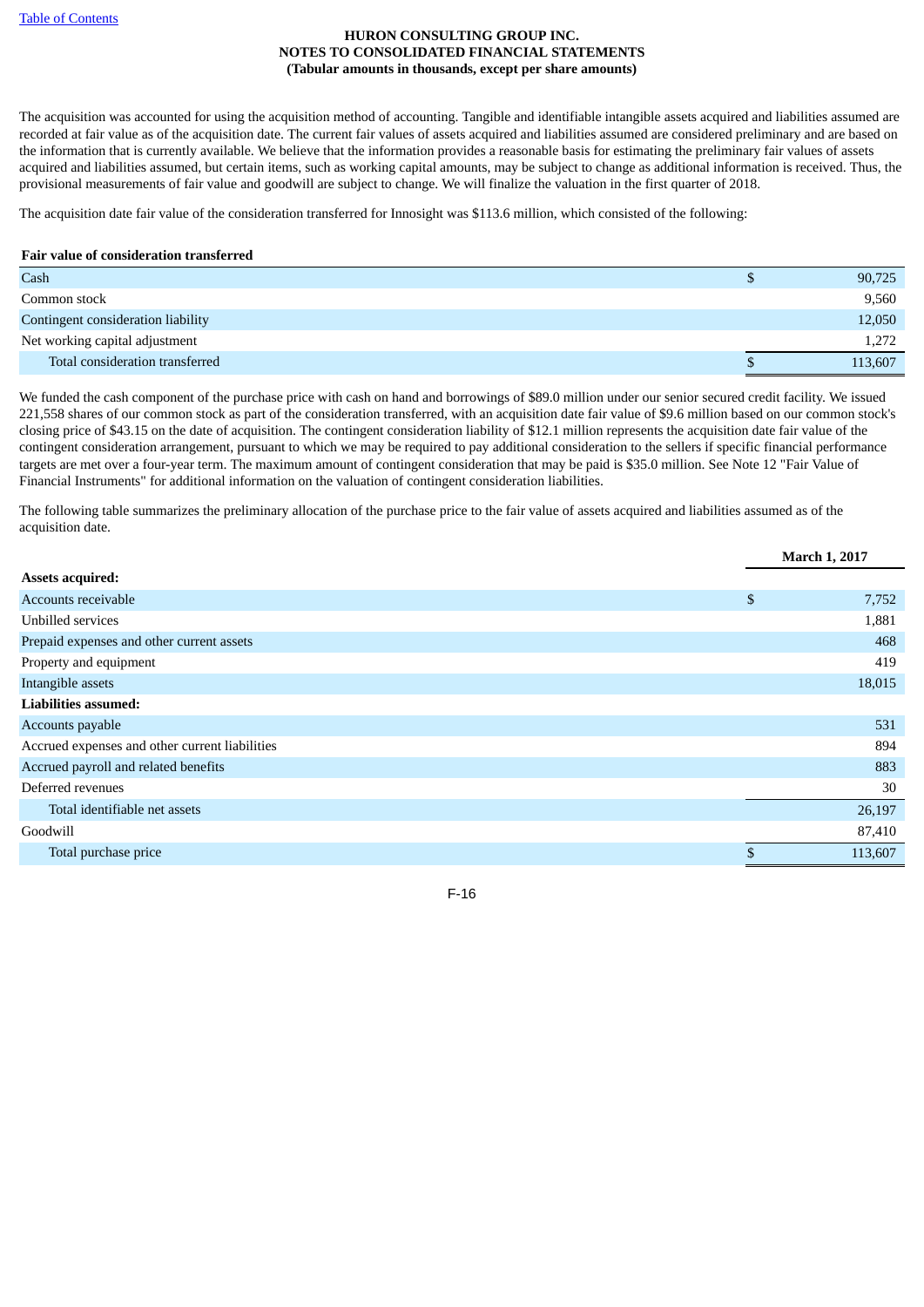**Useful Life in**

The following table sets forth the components of identifiable intangible assets acquired and their estimated useful lives as of the acquisition date.

|                                                 | <b>Fair Value</b> | Useful Life in<br><b>Years</b> |
|-------------------------------------------------|-------------------|--------------------------------|
|                                                 |                   |                                |
| Customer relationships                          | 9,500             | b                              |
| Trade name                                      | 6,000             | b                              |
| Customer contracts                              | 1,000             |                                |
| Non-compete agreements                          | 1,300             |                                |
| Favorable lease contract                        | 215               |                                |
| Total intangible assets subject to amortization | 18,015            |                                |

The weighted average amortization period for the identifiable intangible assets shown above is 5.6 years. Customer relationships and customer contracts represent the fair values of the underlying relationships and agreements with Innosight customers. The trade name represents the fair value of the brand and name recognition associated with the marketing of Innosight's service offerings. Non-compete agreements represent the value derived from preventing certain Innosight executives from entering into or starting a similar, competing business. The favorable lease contract represents the difference between the fair value and minimum lease obligations under the current outstanding lease. Goodwill is recognized for the excess of purchase price over the net fair value of assets acquired and liabilities assumed, and largely reflects the expanded market opportunities expected from combining the service offerings of Huron and Innosight, as well as the assembled workforce of Innosight. Goodwill recognized in conjunction with the acquisition of Innosight was recorded in the Business Advisory segment. Goodwill of \$87.4 million is expected to be deductible for income tax purposes.

Innosight's results of operations have been included in our unaudited consolidated statements of operations and results of operations of our Business Advisory segment from the date of acquisition. For the year ended December 31, 2017, revenues from Innosight were \$34.3 million and operating loss was \$0.9 million, which included \$3.4 million of amortization expense for intangible assets acquired. In connection with the acquisition of Innosight, we incurred \$1.7 million of transaction and acquisition-related expenses. Of the \$1.7 million of expense, \$1.4 million was incurred in the first quarter of 2017 and \$0.3 million was incurred in the second quarter in 2017. These costs are recorded in selling, general and administrative expenses.

The following unaudited supplemental pro forma information summarizes the combined results of operations of Huron and Innosight as though the companies were combined on January 1, 2016.

|                                                                  | <b>Year Ended</b><br>December 31, |  |         |  |
|------------------------------------------------------------------|-----------------------------------|--|---------|--|
|                                                                  | 2017                              |  | 2016    |  |
| Revenues                                                         | 741.695                           |  | 769,114 |  |
| Net income (loss) from continuing operations                     | $(167,346)$ \$                    |  | 42,760  |  |
| Net income (loss) from continuing operations per share - basic   | $(7.79)$ \$                       |  | 2.01    |  |
| Net income (loss) from continuing operations per share - diluted | $(7.79)$ \$                       |  | 1.98    |  |

The historical financial information has been adjusted to give effect to pro forma adjustments consisting of intangible asset amortization expense, acquisitionrelated costs, interest expense, and the related income tax effects. The unaudited pro forma information above includes adjustments to include additional expense of \$0.6 million and \$11.4 million for the years ended December 31, 2017 and 2016, respectively. Additionally, the historical financial information has been adjusted to give effect to the shares issued as consideration. All of these adjustments are based upon currently available information and certain assumptions. Therefore, the pro forma consolidated results are not necessarily indicative of what our consolidated results of operations actually would have been had we completed the acquisition on January 1, 2016. The historical results included in the pro forma consolidated results do not purport to project future results of operations of the combined companies nor do they reflect the expected realization of any cost savings or revenue synergies associated with the acquisition.

## *2016*

## *MyRounding Solutions, LLC*

On February 1, 2016, we completed the acquisition of MyRounding Solutions, LLC ("MyRounding"), a Denver, Colorado-based firm specializing in digital health solutions to improve patient care. The MyRounding application is designed to standardize, automate, and track rounding activity, allowing nurses and staff to improve the care and experience of patients in real time. The addition of MyRounding expands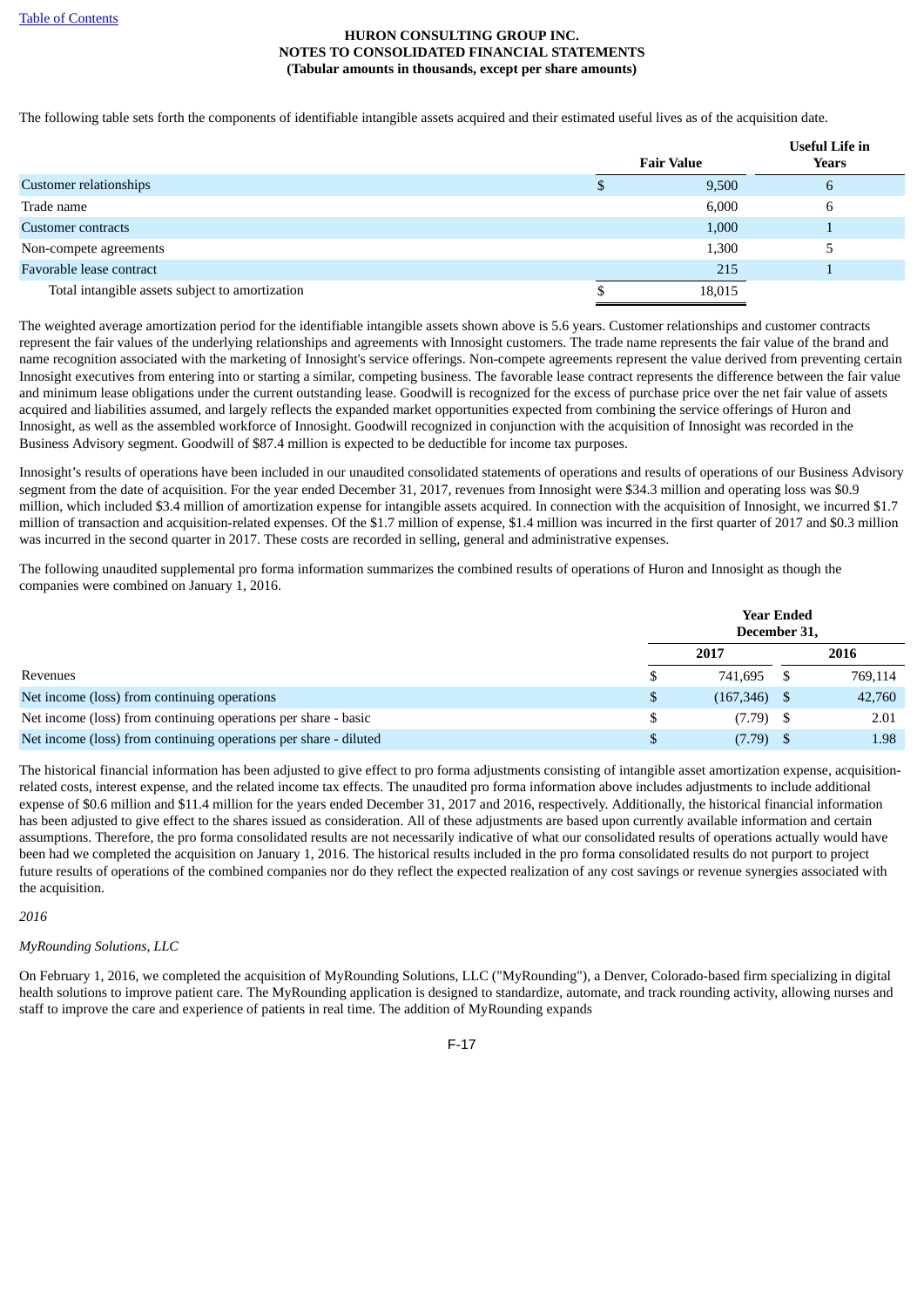the integration of our software and consulting solutions and strengthens our transformation services for healthcare providers. The results of operations of MyRounding have been included in our consolidated financial statements and the results of operations of our Healthcare segment from the date of acquisition.

*ADI Strategies, Inc.*

On May 1, 2016, we completed the acquisition of the U.S. assets of ADI Strategies, Inc. ("ADI Strategies"), a leading enterprise performance management, risk management, and business intelligence firm focused on implementing the Oracle enterprise application suite. The results of operations of ADI Strategies have been included in our consolidated financial statements and the results of operations of our Business Advisory segment from the date of acquisition.

#### *Healthcare Services Management, Inc.*

On August 1, 2016, we completed the acquisition of Healthcare Services Management, Inc. ("HSM Consulting"), a firm specializing in healthcare information technology and management consulting. The results of operations of HSM Consulting have been included in our consolidated financial statements and results of operations of our Healthcare segment from the date of acquisition.

The acquisitions of MyRounding, ADI Strategies, and HSM Consulting are not significant to our consolidated financial statements individually or in the aggregate as of and for the twelve months ended December 31, 2016.

*2015*

*Studer Holdings, Inc.*

On February 12, 2015, we acquired 100% of the outstanding stock of Studer Holdings, Inc. ("Studer Group") from the existing shareholders in accordance with an Agreement and Plan of Merger dated January 26, 2015 (the "Merger Agreement"). Studer Group is a professional services firm that assists healthcare providers achieve cultural transformation to deliver and sustain improvement in clinical outcomes and financial results. The acquisition combines Healthcare's performance improvement and clinical transformation capabilities with Studer Group's Evidence-Based Leadership<sup>sM</sup> framework to provide leadership and cultural transformation expertise for healthcare provider clients.

The acquisition date fair value of the consideration transferred for Studer Group was approximately \$325.2 million, which consisted of the following:

#### **Fair value of consideration transferred**

| Cash                            | 323,237 |
|---------------------------------|---------|
| Common stock                    | 2,204   |
| Net working capital adjustment  | (255)   |
| Total consideration transferred | 325,186 |

We funded the cash component of the purchase price with cash on hand and borrowings of \$102.0 million under our senior secured credit facility. We issued 28,486 shares of our common stock as part of the consideration transferred, with an acquisition date fair value of \$2.2 million based on the closing price of our stock of \$77.35 on the date of acquisition.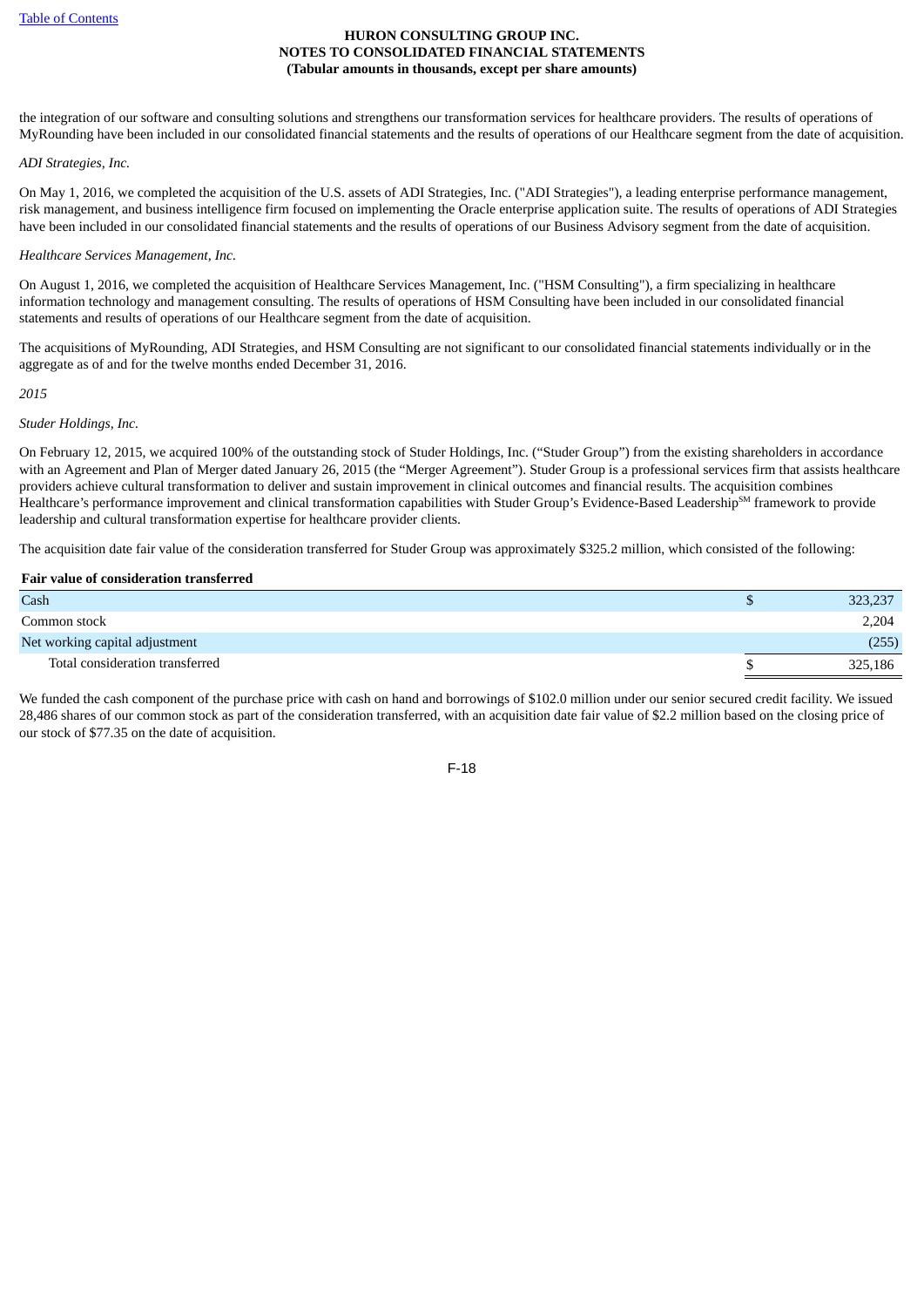The acquisition was accounted for using the acquisition method of accounting. Tangible and identifiable intangible assets acquired and liabilities assumed are recorded at fair value as of the acquisition date. The following table summarizes the allocation of the purchase price to the fair value of assets acquired and liabilities assumed as of the acquisition date.

|                                                | <b>February 12, 2015</b> |         |  |
|------------------------------------------------|--------------------------|---------|--|
| <b>Assets acquired:</b>                        |                          |         |  |
| Accounts receivable                            | \$                       | 14,906  |  |
| Prepaid expenses and other current assets      |                          | 1,385   |  |
| Deferred income tax asset                      |                          | 4,335   |  |
| Property and equipment                         |                          | 4,509   |  |
| Intangible assets                              |                          | 97,500  |  |
| Liabilities assumed:                           |                          |         |  |
| Accounts payable                               |                          | 760     |  |
| Accrued expenses and other current liabilities |                          | 2,868   |  |
| Accrued payroll and related benefits           |                          | 1,574   |  |
| Deferred revenues                              |                          | 2,449   |  |
| Deferred income tax liability                  |                          | 21,263  |  |
| Other non-current liabilities                  |                          | 1,211   |  |
| Total identifiable net assets                  |                          | 92,510  |  |
| Goodwill                                       |                          | 232,676 |  |
| Total purchase price                           | \$                       | 325,186 |  |

The following table sets forth the components of identifiable intangible assets acquired and their estimated useful lives as of the acquisition date.

|                                                 |                   |        | <b>Useful Life in</b> |
|-------------------------------------------------|-------------------|--------|-----------------------|
|                                                 | <b>Fair Value</b> |        | Years                 |
| Customer relationships                          | Φ                 | 42,400 | 9                     |
| Customer contracts                              |                   | 25,100 | 4                     |
| Trade name                                      |                   | 22,800 | Ь                     |
| Technology and software                         |                   | 3,900  | 3                     |
| Publishing content                              |                   | 3,300  |                       |
| Total intangible assets subject to amortization |                   | 97,500 |                       |

The weighted average amortization period for the identifiable intangible assets shown above is 6.3 years. Customer relationships and customer contracts represent the fair values of the underlying relationships and agreements with Studer Group customers. The trade name represents the fair value of the brand and name recognition associated with the marketing of Studer Group's service offerings. Technology and software and publishing content represent the estimated fair values of Studer Group's software and books that are sold to customers. Goodwill is recognized for the excess of purchase price over the net fair value of assets acquired and liabilities assumed, and largely reflects the expanded market opportunities expected from combining the service offerings of Huron and Studer Group, as well as the assembled workforce of Studer Group. Goodwill recognized in conjunction with the acquisition of Studer Group was recorded in the Healthcare segment. Goodwill of \$119.5 million is expected to be deductible for income tax purposes.

Studer Group's results of operations have been included in our consolidated statements of operations and other comprehensive income and results of operations of our Healthcare segment from the date of acquisition. For the year ended December 31, 2015, revenues from Studer Group were \$79.9 million and operating income was \$5.1 million, which included \$21.3 million of amortization expense for intangible assets acquired. In connection with the acquisition of Studer Group, we incurred \$2.1 million of transaction and acquisition-related expenses, \$0.9 million of which were incurred in 2014, and \$1.2 million of which were incurred in 2015. These costs are recorded in selling, general and administrative expenses in the period in which they were incurred.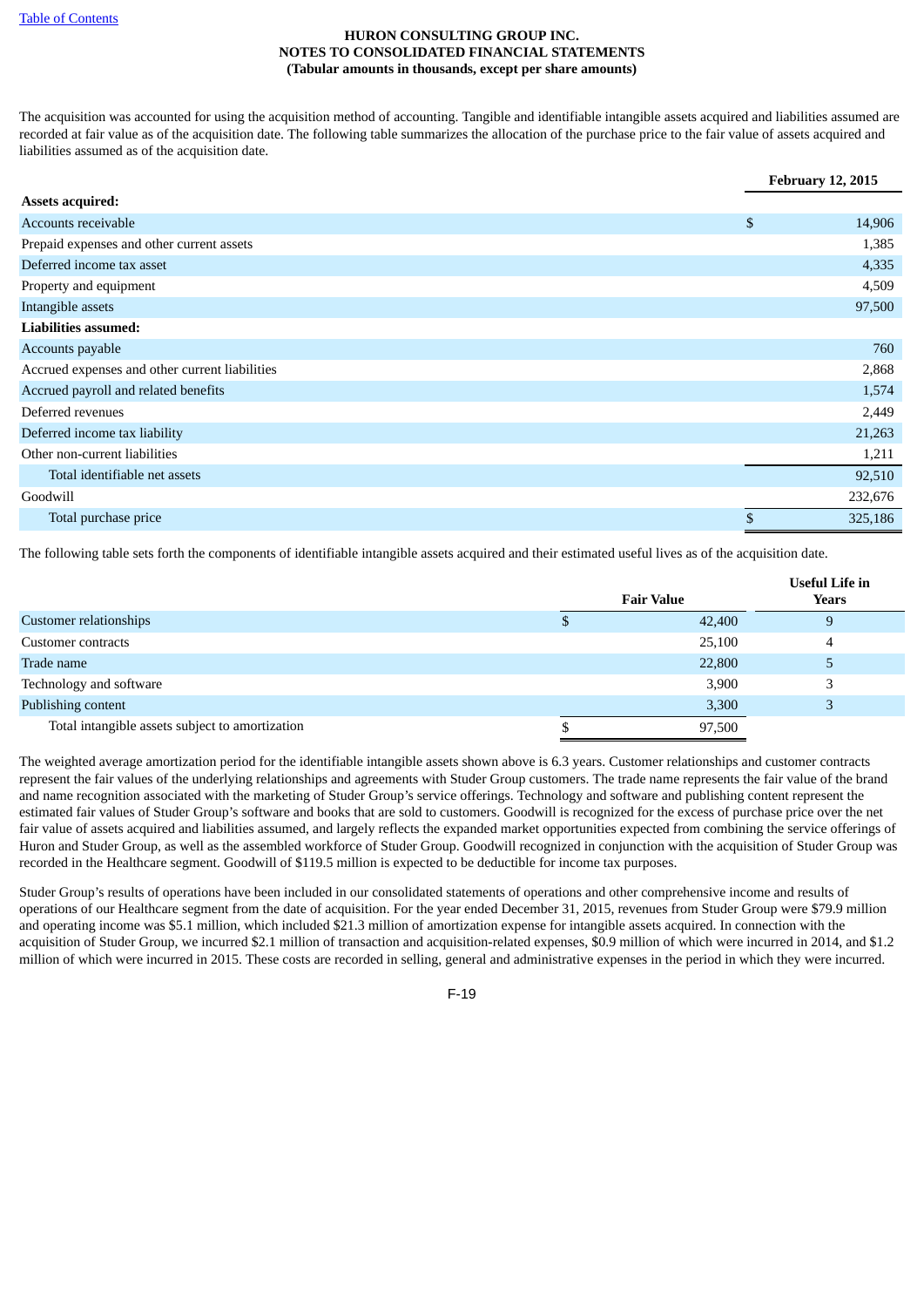The following unaudited supplemental pro forma information summarizes the combined results of operations for Huron and Studer Group for the twelve months ended December 31, 2015 as though the companies were combined on January 1, 2014.

|                                                           | Year Ended<br><b>December 31, 2015</b> |
|-----------------------------------------------------------|----------------------------------------|
| <b>Revenues</b>                                           | 709,813                                |
| Net income from continuing operations                     | 63,600                                 |
| Net income from continuing operations per share - basic   | 2.87                                   |
| Net income from continuing operations per share - diluted | 2.81                                   |

The historical financial information shown above has been adjusted to give effect to pro forma adjustments totaling \$2.4 million of additional expense, which consist of intangible assets amortization expense, acquisition-related costs, interest expense, and the related income tax effects. The historical per share information has been adjusted to give effect to the shares issued as consideration. These adjustments are based upon currently available information and certain assumptions. Therefore, the pro forma consolidated results are not necessarily indicative of what our consolidated results of operations actually would have been had we completed the acquisition on January 1, 2014. The historical results included in the pro forma consolidated results do not purport to project future results of operations of the combined companies, nor do they reflect the expected realization of any cost savings or revenue synergies associated with the acquisition.

## *Sky Analytics, Inc.*

Effective January 1, 2015, we completed the acquisition of Sky Analytics, Inc. ("Sky Analytics"), a Massachusetts-based provider of legal spend management software for corporate law departments. Sky Analytics' results of operations were included in the results of operations of our Huron Legal segment from the date of acquisition, and classified as discontinued operations upon the sale of the Huron Legal segment in the fourth quarter of 2015. Refer to Note 3 "Discontinued Operations" for additional detail on the sale of the Huron Legal segment.

#### *Rittman Mead India*

Effective July 1, 2015, we completed the acquisition of Rittman Mead Consulting Private Limited ("Rittman Mead India"), the India affiliate of Rittman Mead Consulting Ltd. Rittman Mead India is a data and analytics consulting firm that specializes in the implementation of enterprise performance management and analytics systems. Rittman Mead India's results of operations have been included in our consolidated financial statements and results of operations of our Business Advisory segment from the date of acquisition.

#### *Cloud62, Inc.*

Effective October 1, 2015, we completed the acquisition of Cloud62, Inc. ("Cloud62"), a New York-based consulting firm specializing in Salesforce.com implementations and related cloud-based applications. Cloud62's results of operations have been included in our consolidated financial statements and results of operations of our Business Advisory segment from the date of acquisition.

The acquisitions of Sky Analytics, Rittman Mead India, and Cloud62 were not significant to our consolidated financial statements individually or in the aggregate as of and for the twelve months ended December 31, 2015.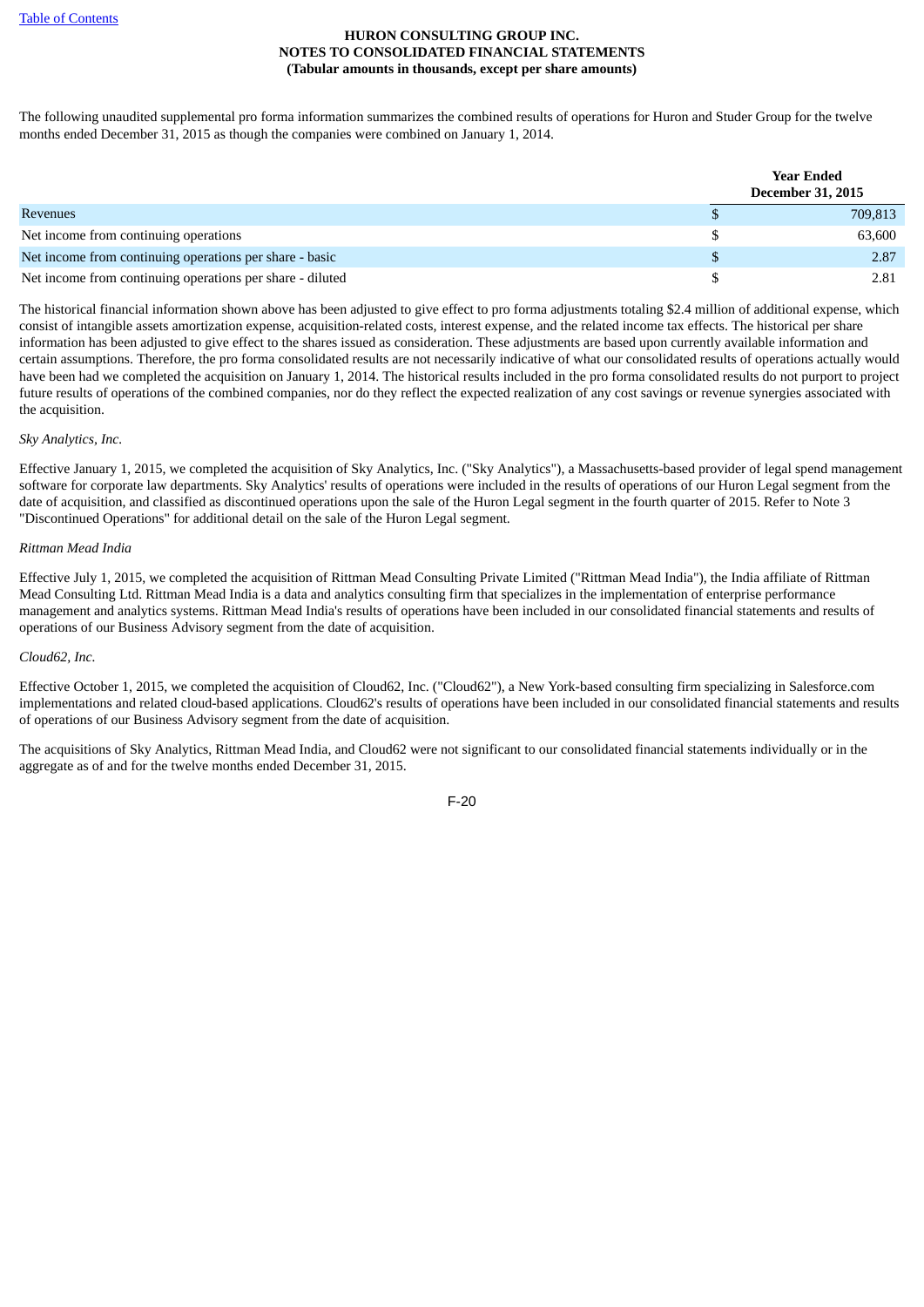# **5. Goodwill and Intangible Assets**

The table below sets forth the changes in the carrying amount of goodwill by reportable segment for the years ended December 31, 2017 and 2016.

|                                                                           |     | <b>Healthcare</b> |              | <b>Education</b> |     | <b>Business</b><br><b>Advisory</b> |     | Total      |
|---------------------------------------------------------------------------|-----|-------------------|--------------|------------------|-----|------------------------------------|-----|------------|
| Balance as of December 31, 2015:                                          |     |                   |              |                  |     |                                    |     |            |
|                                                                           |     |                   |              |                  |     |                                    |     |            |
| Goodwill                                                                  | \$  | 610,264           | \$           | 102,906          | \$  | 181,213                            | \$. | 894,383    |
| Accumulated impairment losses                                             |     |                   |              |                  |     | (142, 983)                         |     | (142, 983) |
| Goodwill, net as of December 31, 2015                                     | \$  | 610,264           | \$           | 102,906          | \$  | 38,230                             | \$  | 751,400    |
| Goodwill recorded in connection with business combinations <sup>(1)</sup> |     | 26,538            |              |                  |     | 21,824                             |     | 48,362     |
| Foreign currency translation                                              |     |                   |              |                  |     | 100                                |     | 100        |
| Balance as of December 31, 2016:                                          |     |                   |              |                  |     |                                    |     |            |
| Goodwill                                                                  |     | 636,802           |              | 102,906          |     | 203,137                            |     | 942,845    |
| Accumulated impairment losses                                             |     |                   |              |                  |     | (142, 983)                         |     | (142, 983) |
| Goodwill, net as of December 31, 2016                                     | \$. | 636,802           | S            | 102,906          | \$. | 60,154                             | S.  | 799,862    |
| Goodwill recorded in connection with business combinations (1)            |     | 8                 |              | 10,252           |     | 88,183                             |     | 98,443     |
| Goodwill impairment charge                                                |     | (208, 081)        |              |                  |     | (45, 012)                          |     | (253,093)  |
| Goodwill reallocation <sup>(2)</sup>                                      |     |                   |              | (10,794)         |     | 10,794                             |     |            |
| Goodwill allocated to disposal of business <sup>(3)</sup>                 |     |                   |              |                  |     | (568)                              |     | (568)      |
| Foreign currency translation                                              |     |                   |              | 465              |     | 641                                |     | 1,106      |
| Balance as of December 31, 2017:                                          |     |                   |              |                  |     |                                    |     |            |
| Goodwill                                                                  |     | 636,810           |              | 102,829          |     | 302,187                            |     | 1,041,826  |
| Accumulated impairment losses                                             |     | (208, 081)        |              |                  |     | (187, 995)                         |     | (396,076)  |
| Goodwill, net as of December 31, 2017:                                    | \$  | 428,729           | $\mathbb{S}$ | 102,829          | \$  | 114,192                            | \$  | 645,750    |

(1) Refer to Note 4 "Acquisitions" for additional information on the goodwill recorded in connection with business combinations.

(2) In the second quarter of 2017, we reorganized our internal financial reporting structure, which management uses to assess performance and allocate resources, by moving our Life Sciences practice from the Education and Life Sciences segment to the Business Advisory segment. The remaining Education and Life Sciences segment is now referred to as the Education segment. The Life Sciences practice is a separate reporting unit for purposes of goodwill impairment testing. See Note 18 "Segment Information" for additional information on our reportable segments.

(3) On June 16, 2017, we sold our Life Sciences Compliance and Operations practice ("Life Sciences C&O") to a third-party, and allocated a portion of goodwill within the Life Sciences reporting unit to the disposed business based on the relative fair values of Life Sciences C&O and the remaining reporting unit. The allocated goodwill of \$0.6 million was written off and included in the gain on sale of Life Sciences C&O. The sale of Life Sciences C&O did not meet the criteria for reporting separately as discontinued operations. In connection with the sale, we recorded a \$0.9 million gain which is included in other income, net in our consolidated statements of operations.

## **Second Quarter 2017 Goodwill Impairment Charge**

During the second quarter of 2017, we performed a goodwill impairment analysis for our Healthcare reporting unit as our Healthcare business had experienced a prolonged period of declining revenues, primarily driven by softness in our revenue cycle offering within our performance improvement solution. This softness was attributable to decreased demand for our services, the winding down of some of our larger projects, and a trend toward smaller projects, as well as fewer large integrated projects. In light of these challenges, several initiatives were undertaken to improve the segment's financial performance, including repositioning our solutions to address the most critical needs of our clients, the expansion of our existing services such as those in our Studer Group, strategy, physician and technology offerings, and workforce reductions to better align resources with market demand. While these initiatives have yielded some positive impacts, hospitals and health systems continue to face regulatory and funding uncertainty; therefore, we remain cautious about near-term growth. As we had previously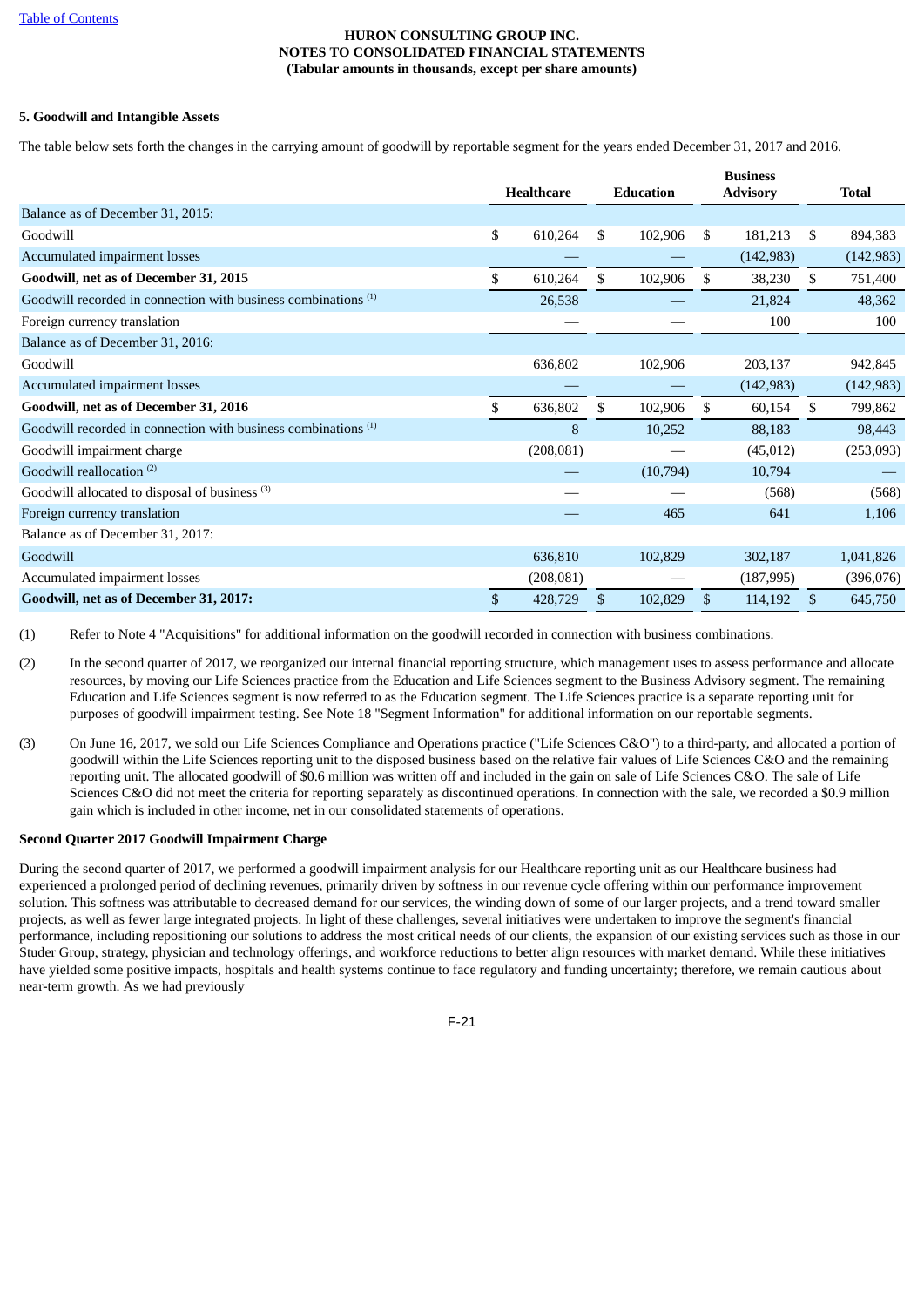disclosed in prior quarters, if the financial performance of our Healthcare segment continued to decline and did not meet our expectations, we could be required to perform an interim impairment analysis with respect to our carrying value of goodwill for the Healthcare reporting unit prior to our usual annual test. Based on forecasts prepared in the second quarter of 2017 in connection with our quarterly forecasting cycle, we determined that the likely time frame to improve the financial results of this segment would take longer than originally anticipated. As such, we concluded, during the second quarter of 2017, that the fair value of the Healthcare reporting unit may have no longer exceeded its carrying value. In connection with the preparation of our financial statements for the quarter ended June 30, 2017, we performed an interim impairment test on the Healthcare reporting unit.

Our goodwill impairment test was performed by comparing the fair value of the Healthcare reporting unit with its carrying value and, in accordance with ASU 2017-04, which we adopted in the second quarter of 2017, recognizing an impairment charge for the amount by which the carrying value exceeded the fair value. To estimate the fair value of the Healthcare reporting unit, we relied on a combination of the income approach and the market approach, utilizing the guideline company method, with a fifty-fifty weighting. Based on the estimated fair value of the Healthcare reporting unit, we recorded a \$209.6 million non-cash pretax charge in the second quarter of 2017 to reduce the carrying value of goodwill in our Healthcare reporting unit. As discussed in Note 2 "Summary of Significant Accounting," during the fourth quarter of 2017, we identified that our calculation of the non-deductible portion of our goodwill impairment charge recorded in the second quarter of 2017 erroneously excluded a portion of goodwill that was related to an acquisition completed in 2008 and has since been divested. To correct this error, in the fourth quarter of 2017, we recorded a \$1.5 million decrease to our non-cash pretax goodwill impairment charge related to our Healthcare reporting unit. The total non-cash pretax goodwill impairment charge recorded in 2017 related to our Healthcare reporting unit, including the adjustment in the fourth quarter of 2017, was \$208.1 million.

In connection with the goodwill impairment test performed on the Healthcare reporting unit, we performed an impairment test on the long-lived assets allocated to the asset groups within the Healthcare reporting unit. Based on the impairment test performed, we concluded that the long-lived assets allocated to the asset groups within the Healthcare reporting unit were not impaired as of June 30, 2017.

# **Second Quarter 2017 Goodwill Reallocation**

As a result of the segment reorganization in the second quarter of 2017, we reallocated \$10.8 million of the goodwill balance associated with the previous Education and Life Sciences reporting unit to the new Life Sciences reporting unit based on the relative fair values of the Life Sciences reporting unit and the remaining Education reporting unit. The estimated fair values were determined using a combination of the income approach and the market approach, utilizing the guideline company method, with a fifty-fifty weighting.

In conjunction with the goodwill reallocation, we performed a goodwill impairment test for the goodwill balances within our Education reporting unit and Life Sciences reporting unit as of June 1, 2017. Based on the results of the goodwill impairment test, we determined that the fair values of our Education reporting unit and Life Sciences reporting unit exceeded their carrying values. As such, we concluded that there was no indication of goodwill impairment for either reporting unit at that time.

# **2017 Annual Goodwill Impairment Test**

Pursuant to our policy, we performed our annual goodwill impairment test as of November 30, 2017 for our six reporting units with goodwill balances: Healthcare, Education, Business Advisory, Enterprise Solutions and Analytics, Strategy and Innovation, and Life Sciences. We elected to bypass the qualitative assessment and proceeded directly to the quantitative goodwill impairment test.

For each reporting unit, we reviewed goodwill for impairment by comparing the fair value of the reporting unit to its carrying value, including goodwill. In estimating the fair value of each reporting unit, we relied on a combination of the income approach and the market approach, utilizing the guideline company method, with a fifty-fifty weighting. Based on the results of the goodwill impairment test, we determined that the fair value of the Healthcare, Education, Business Advisory, Strategy and Innovation, and Life Sciences reporting units exceeded its carrying value by 40%, 120%, 115%, 33%, and 14%, respectively. As such, we concluded that there was no indication of goodwill impairment for these five reporting units. However, the results of the quantitative impairment test indicated that the fair value of the Enterprise Solutions and Analytics reporting unit did not exceed its carrying value. Based on the estimated fair value of the Enterprise Solutions and Analytics reporting unit, we recorded a \$45.0 million non-cash pretax charge to reduce the carrying value of this reporting unit's goodwill to zero.

Our Enterprise Solutions and Analytics reporting unit was established with the acquisition of Blue Stone International, LLC in 2013. Since that time, we completed five additional business acquisitions within the reporting unit, most recently the acquisitions of the U.S. assets and international assets of ADI Strategies in May 2016 and April 2017, respectively. We record the assets acquired and liabilities assumed in business combinations, including identifiable intangible assets, at their estimated fair values as of the acquisition date, and goodwill is recorded as the excess of the fair value of consideration transferred, including any contingent consideration, over the fair value of the net assets acquired. Therefore, the initial accounting for an acquisition results in its fair value equaling its carrying value. As we have previously disclosed in prior quarters, due to this reporting unit's relatively low headroom, in the event that the financial performance of the reporting unit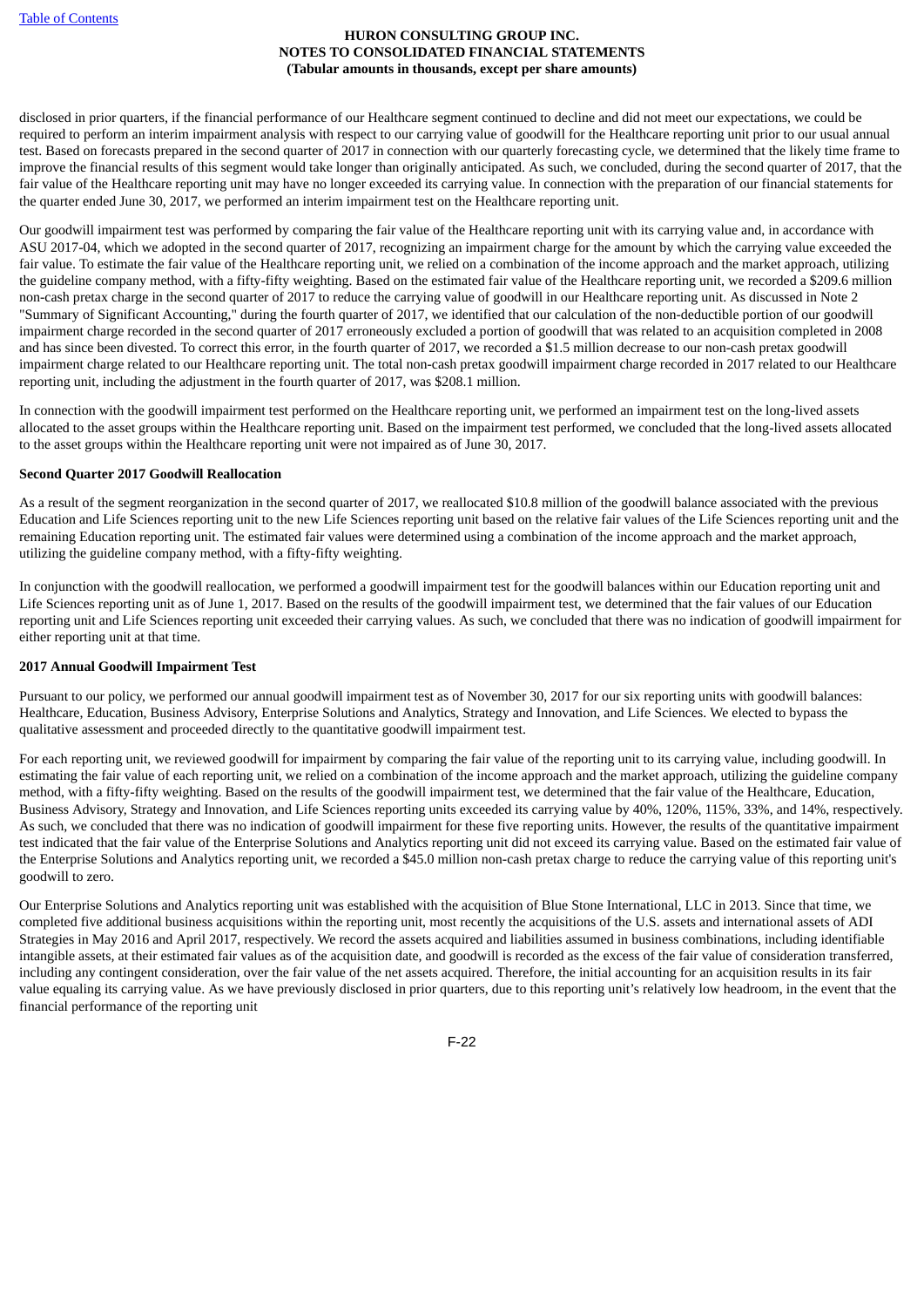did not meet our expectations during 2017, we could be required to take a non-cash impairment charge as a result of any goodwill impairment test. During the first three quarters of 2017, the performance of Enterprise Solutions and Analytics continued to reasonably meet our expectations. However, both revenues and operating margin during the fourth quarter of 2017 fell short of our expectations resulting in a reduction in workforce within the reporting unit during that quarter. Further, in connection with our annual budget process for 2018, which coincided with our annual goodwill impairment test during the fourth quarter of 2017, we determined that the reporting unit's expected future revenue growth rates and operating margin would be lower than previously anticipated for this reporting unit. As a result, our goodwill impairment test indicated that the fair value of the Enterprise Solutions and Analytics reporting unit no longer exceeded its carrying value, and we recorded a \$45.0 million non-cash pretax charge to write off the entire carrying value of this reporting unit's goodwill.

In connection with the goodwill impairment test performed on the Enterprise Solutions and Analytics reporting unit, we performed an impairment test on the long-lived assets allocated to the asset groups within the Enterprise Solutions and Analytics reporting unit. Based on the impairment test performed, we concluded that the long-lived assets allocated to the asset groups within the Enterprise Solutions and Analytics reporting unit were not impaired as of November 30, 2017.

Further, we evaluated whether any events have occurred or any circumstances have changed since November 30, 2017 that would indicate any additional goodwill may have become impaired since our annual impairment test. Based on our evaluation as of December 31, 2017, which included the impact of the 2017 Tax Reform on our deferred tax balances and forecasted tax rates, we determined that no indications of impairment have arisen since our annual goodwill impairment test. The results of an impairment analysis are as of a point in time. There is no assurance that the actual future earnings or cash flows of our reporting units will be consistent with our projections. We will monitor any changes to our assumptions and will evaluate goodwill as deemed warranted during future periods. Any significant decline in our operations could result in additional non-cash goodwill impairment charges.

#### **Intangible Assets**

Intangible assets as of December 31, 2017 and 2016 consisted of the following:

|                            |                                | As of December 31, |                                                  |      |                                           |            |                                                  |               |                                    |  |
|----------------------------|--------------------------------|--------------------|--------------------------------------------------|------|-------------------------------------------|------------|--------------------------------------------------|---------------|------------------------------------|--|
|                            |                                |                    | 2017                                             |      |                                           |            | 2016                                             |               |                                    |  |
|                            | <b>Useful Life</b><br>in Years |                    | <b>Gross</b><br><b>Carrying</b><br><b>Amount</b> |      | <b>Accumulated</b><br><b>Amortization</b> |            | <b>Gross</b><br><b>Carrying</b><br><b>Amount</b> |               | Accumulated<br><b>Amortization</b> |  |
| Customer relationships     | 4 to 13                        | \$                 | 106,195                                          | - \$ | 51,588                                    | $\sqrt{S}$ | 89,279                                           | <sup>\$</sup> | 34,827                             |  |
| Trade names                | $2$ to $6$                     |                    | 29,016                                           |      | 18,915                                    |            | 22,930                                           |               | 11,652                             |  |
| Customer contracts         | $1$ to $4$                     |                    | 25,154                                           |      | 24,751                                    |            | 26,497                                           |               | 21,295                             |  |
| Technology and software    | $3$ to 5                       |                    | 9,340                                            |      | 5,098                                     |            | 8,970                                            |               | 2,667                              |  |
| Non-competition agreements | 3 to 5                         |                    | 5,163                                            |      | 2,637                                     |            | 3,685                                            |               | 1,697                              |  |
| Publishing content         | 3                              |                    | 3,300                                            |      | 3,163                                     |            | 3,300                                            |               | 2,062                              |  |
| Favorable lease contract   | 3                              |                    | 720                                              |      | 425                                       |            | 720                                              |               | 203                                |  |
| In-process technology      | Indefinite                     |                    |                                                  |      |                                           |            | 370                                              |               |                                    |  |
| Total                      |                                | \$                 | 178,888                                          |      | 106,577                                   | -\$        | 155,751                                          | \$            | 74,403                             |  |

Identifiable intangible assets with finite lives are amortized over their estimated useful lives. Customer relationships and customer contracts, as well as certain trade names and technology and software, are amortized on an accelerated basis to correspond to the cash flows expected to be derived from the assets. All other intangible assets with finite lives are amortized on a straight-line basis. In connection with the acquisition of MyRounding, we acquired in-process technology which was accounted for as an indefinite-lived intangible asset until the development of the technology was complete, which occurred in the first quarter of 2017. Upon completion, we reclassified the technology to definite-lived technology and software, and began amortizing the asset over a five-year useful life on a straight-line basis.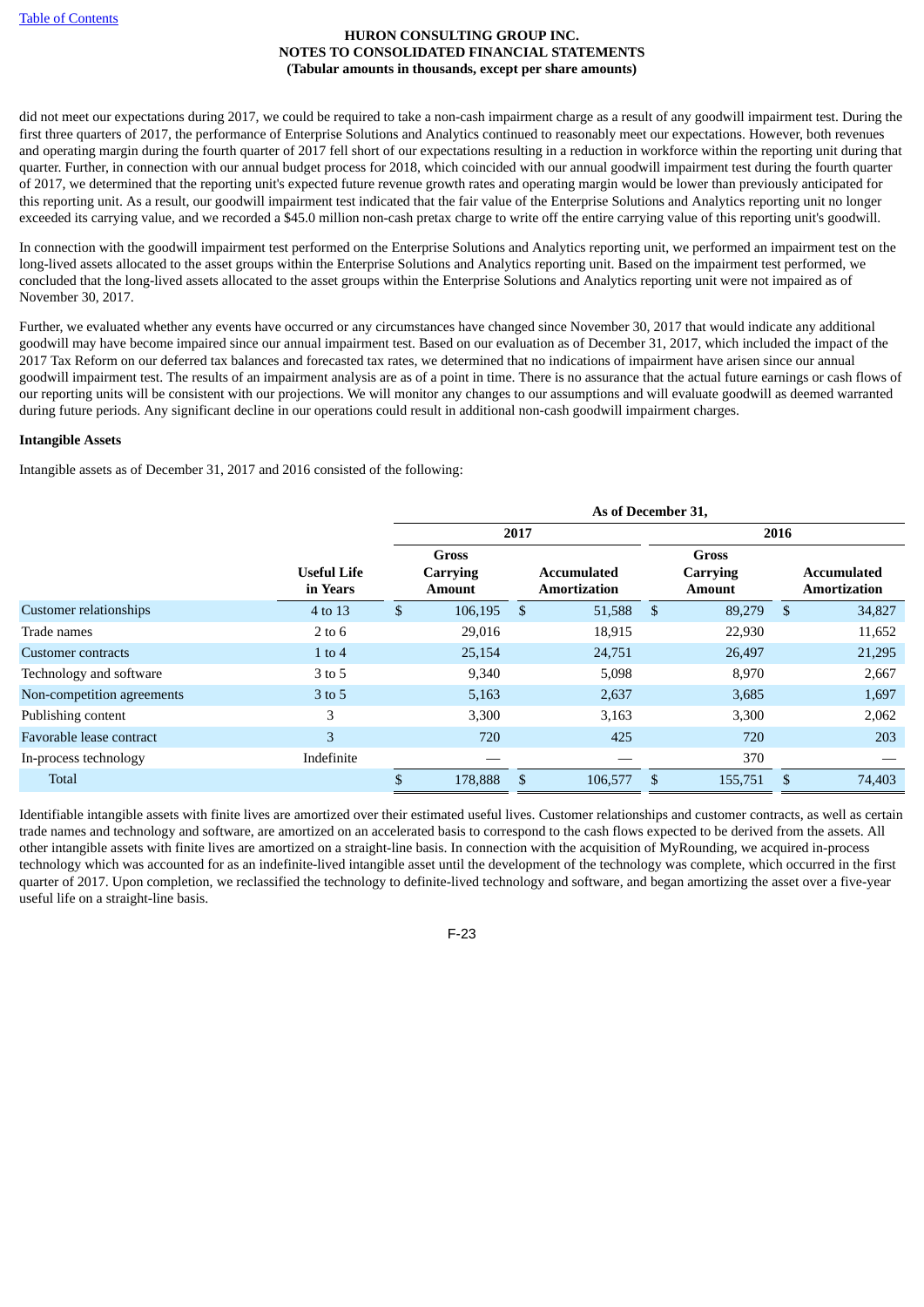Intangible assets amortization expense was \$35.0 million, \$33.1 million, and \$28.7 million for the years ended December 31, 2017, 2016, and 2015, respectively. The table below sets forth the estimated annual amortization expense for each of the five succeeding years for the intangible assets recorded as of December 31, 2017.

|      | <b>Year Ending December 31,</b> | <b>Estimated</b><br><b>Amortization Expense</b> |
|------|---------------------------------|-------------------------------------------------|
|      |                                 |                                                 |
| 2018 | Φ                               | 23,936                                          |
| 2019 | S                               | 17,279                                          |
| 2020 | \$                              | 12,116                                          |
| 2021 | \$                              | 8,070                                           |
| 2022 |                                 | 6,092                                           |

Actual future amortization expense could differ from these estimated amounts as a result of future acquisitions, dispositions, and other factors.

# **6. Property and Equipment, Net**

Depreciation expense for property and equipment was \$13.3 million, \$12.5 million, and \$12.3 million for the years ended December 31, 2017, 2016, and 2015, respectively. Property and equipment, net at December 31, 2017 and 2016 consisted of the following:

|                                            | As of December 31, |           |    |           |  |
|--------------------------------------------|--------------------|-----------|----|-----------|--|
|                                            | 2017               |           |    | 2016      |  |
| Computers, related equipment, and software |                    | 46,216    | -S | 48,607    |  |
| Leasehold improvements                     |                    | 45,244    |    | 38,502    |  |
| Furniture and fixtures                     |                    | 16,434    |    | 12,545    |  |
| Aircraft                                   |                    | 7,541     |    |           |  |
| Assets under construction                  |                    | 250       |    | 294       |  |
| Property and equipment                     |                    | 115,685   |    | 99,948    |  |
| Accumulated depreciation and amortization  |                    | (70, 144) |    | (67, 514) |  |
| Property and equipment, net                |                    | 45,541    | .S | 32,434    |  |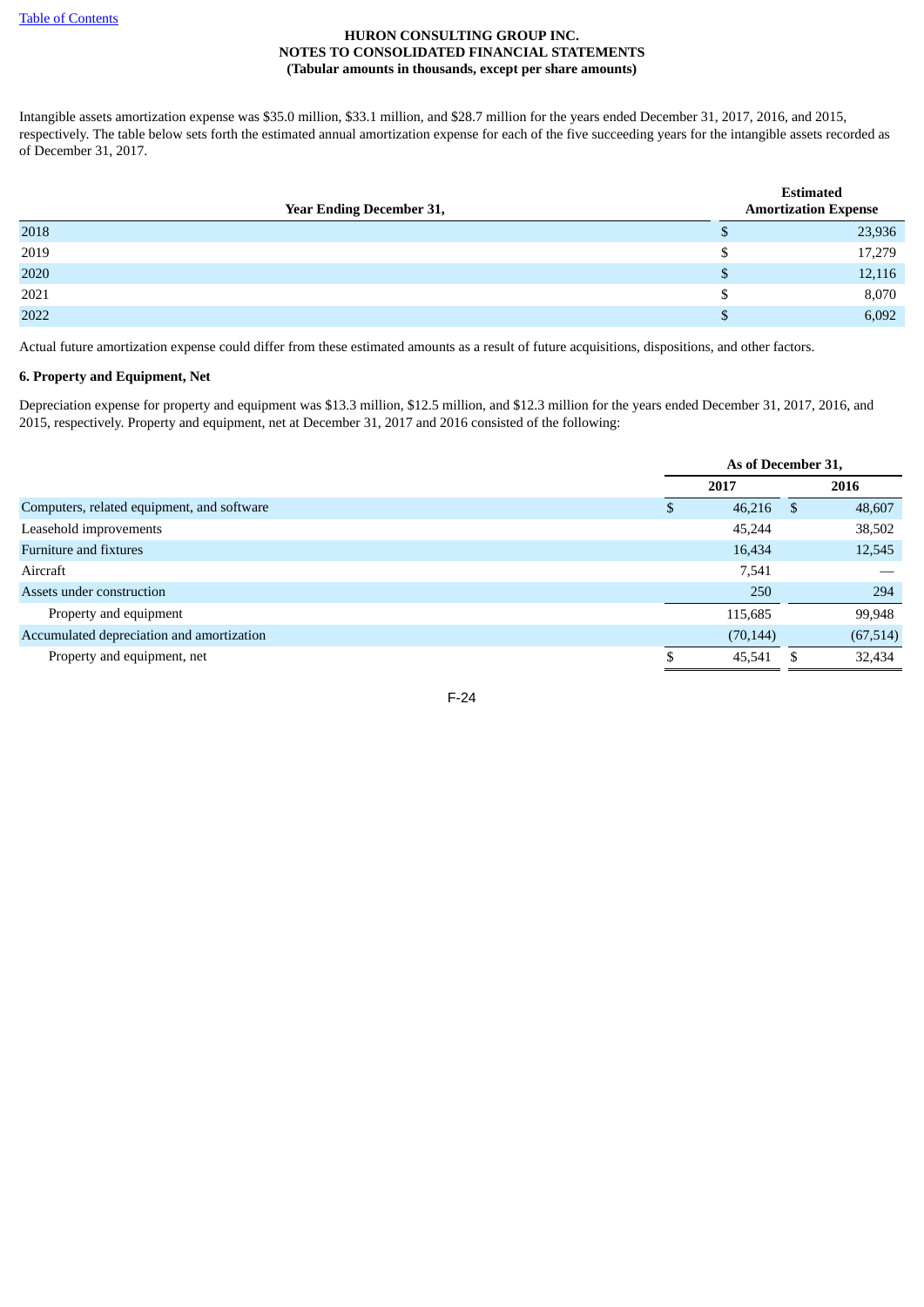# **7. Financing Arrangements**

A summary of the carrying amounts of our debt follows:

|                                         |   | As of December 31, |      |         |  |  |
|-----------------------------------------|---|--------------------|------|---------|--|--|
|                                         |   | 2017               |      | 2016    |  |  |
| 1.25% convertible senior notes due 2019 | Φ | 233,140            | - \$ | 224,065 |  |  |
| Senior secured credit facility          |   | 105,000            |      | 68,000  |  |  |
| Promissory note due 2024                |   | 4.868              |      |         |  |  |
| Total long-term debt                    |   | 343,008            | S    | 292,065 |  |  |
| Current maturities of debt (1)          |   | (501)              |      |         |  |  |
| Long-term debt, net of current portion  |   | 342,507            |      | 292,065 |  |  |

(1) The current maturities of debt are included as a component of accrued expenses and other current liabilities on our consolidated balance sheets.

Below is a summary of the scheduled remaining principal payments of our debt as of December 31, 2017.

|            | <b>Principal Payments of<br/>Long-Term Debt</b> |
|------------|-------------------------------------------------|
| 2018       | 501                                             |
| 2019       | 250,515                                         |
| 2020       | 105,529                                         |
| 2021       | 544                                             |
| 2022       | 559                                             |
| Thereafter | 2,221                                           |

## **Convertible Notes**

In September 2014, the Company issued \$250 million principal amount of 1.25% convertible senior notes due 2019 (the "Convertible Notes") in a private offering. The Convertible Notes are governed by the terms of an indenture between the Company and U.S. Bank National Association, as Trustee (the "Indenture"). The Convertible Notes are senior unsecured obligations of the Company and will pay interest semi-annually on April 1 and October 1 of each year at an annual rate of 1.25%. The Convertible Notes will mature on October 1, 2019, unless earlier repurchased by the Company or converted in accordance with their terms.

Upon conversion, the Convertible Notes will be settled, at our election, in cash, shares of the Company's common stock, or a combination of cash and shares of the Company's common stock. Our current intent and policy is to settle conversions with a combination of cash and shares of common stock with the principal amount of the Convertible Notes paid in cash, in accordance with the settlement provisions of the Indenture.

The initial conversion rate for the Convertible Notes is 12.5170 shares of our common stock per \$1,000 principal amount of the Convertible Notes, which is equal to an initial conversion price of approximately \$79.89 per share of our common stock. The conversion rate will be subject to adjustment upon the occurrence of certain specified events but will not be adjusted for accrued and unpaid interest, except in certain limited circumstances described in the Indenture. Upon the occurrence of a "make-whole fundamental change" (as defined in the Indenture) the Company will, in certain circumstances, increase the conversion rate by a number of additional shares for a holder that elects to convert its Convertible Notes in connection with such make-whole fundamental change. Additionally, if the Company undergoes a "fundamental change" (as defined in the Indenture), a holder will have the option to require the Company to repurchase all or a portion of its Convertible Notes for cash at a price equal to 100% of the principal amount of the Convertible Notes being repurchased plus any accrued and unpaid interest. As discussed below, the convertible note hedge transactions and warrants, which were entered into in connection with the Convertible Notes, effectively raise the price at which economic dilution would occur from the initial conversion price of approximately \$79.89 to approximately \$97.12 per share.

Holders of the Convertible Notes may convert their Convertible Notes at their option at any time prior to July 1, 2019, only under the following circumstances: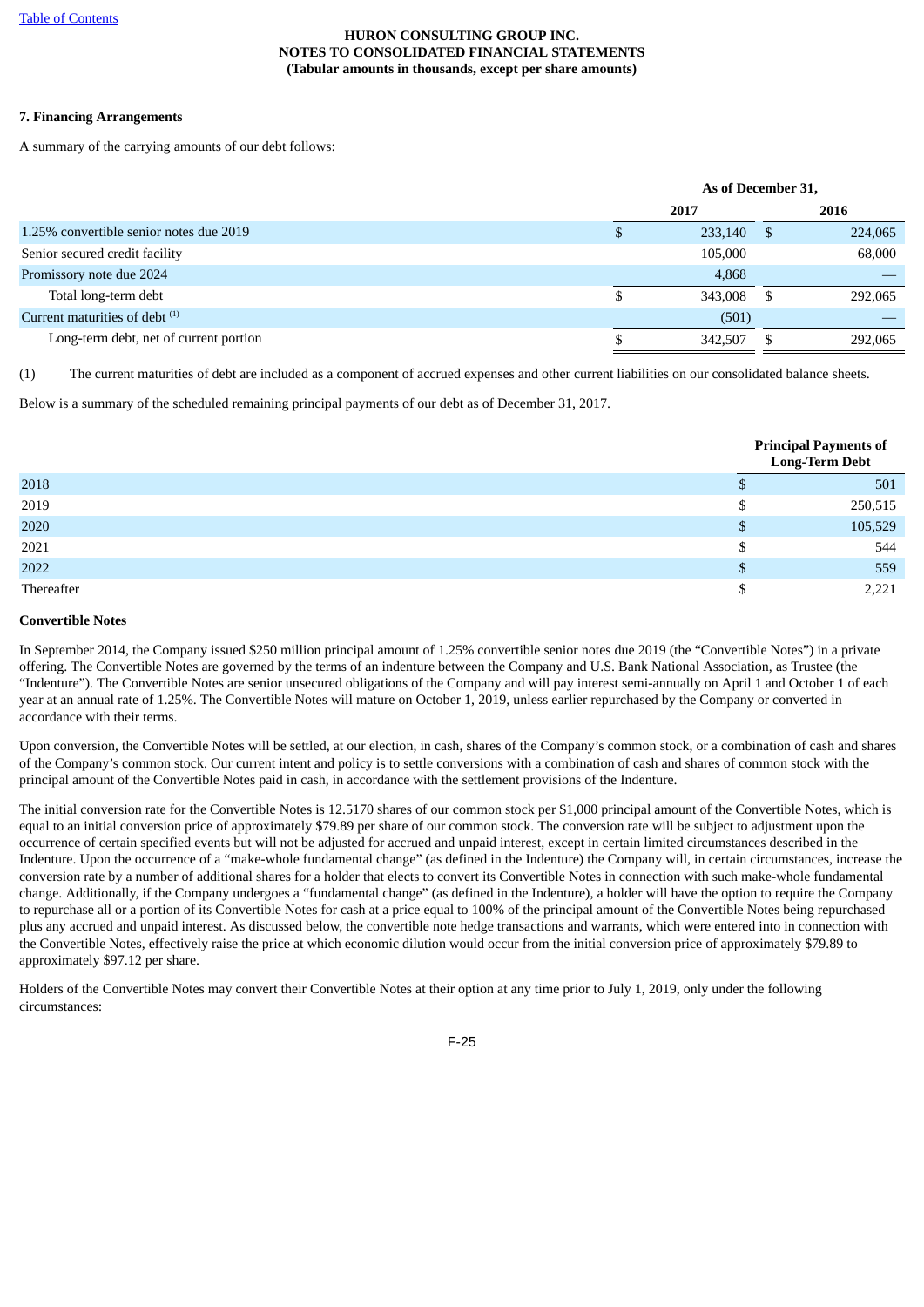• during any calendar quarter (and only during such calendar quarter) commencing after December 31, 2014 if, for each of at least 20 trading days (whether or not consecutive) during the 30 consecutive trading day period ending on, and including, the last trading day of the immediately preceding calendar quarter, the last reported sale price of the Company's common stock for such trading day is equal to or greater than 130% of the applicable conversion price on such trading day;

• during the five consecutive business day period immediately following any five consecutive trading day period (such five consecutive trading day period, the "measurement period") in which, for each trading day of the measurement period, the "trading price" (as defined in the Indenture) per \$1,000 principal amount of the Convertible Notes for such trading day was less than 98% of the product of the last reported sale price of the Company's common stock for such trading day and the applicable conversion rate on such trading day; or

upon the occurrence of specified corporate transactions described in the Indenture.

On or after July 1, 2019 until the close of business on the second scheduled trading day immediately preceding the maturity date, a holder may convert all or a portion of its Convertible Notes, regardless of the foregoing circumstances.

We have separated the Convertible Notes into liability and equity components. The carrying amount of the liability component was determined by measuring the fair value of a similar liability that does not have an associated convertible feature, assuming our non-convertible debt borrowing rate. The carrying value of the equity component representing the conversion option, which is recognized as a debt discount, was determined by deducting the fair value of the liability component from the proceeds of the Convertible Notes. The debt discount is amortized to interest expense using an effective interest rate of 4.751% over the term of the Convertible Notes. As of December 31, 2017, the remaining life of the Convertible Notes is 1.8 years. The equity component will not be remeasured as long as it continues to meet the conditions for equity classification.

The transaction costs related to the issuance of the Convertible Notes were separated into liability and equity components based on their relative values, as determined above. Transaction costs attributable to the liability component are recorded as a deduction to the carrying amount of the liability and amortized to interest expense over the term of the Convertible Notes; and transaction costs attributable to the equity component are netted with the equity component of the Convertible Notes in stockholders' equity. Total debt issuance costs were approximately \$7.3 million, of which \$6.2 million was allocated to liability issuance costs and \$1.1 million was allocated to equity issuance costs.

As of December 31, 2017 and 2016, the Convertible Notes consisted of the following:

|                                                | As of December 31, |           |     |           |
|------------------------------------------------|--------------------|-----------|-----|-----------|
|                                                | 2017               |           |     | 2016      |
| Liability component:                           |                    |           |     |           |
| Proceeds                                       |                    | 250,000   | -S  | 250,000   |
| Less: debt discount, net of amortization       |                    | (14, 668) |     | (22, 520) |
| Less: debt issuance costs, net of amortization |                    | (2, 192)  |     | (3, 415)  |
| Net carrying amount                            |                    | 233,140   | \$. | 224,065   |
| Equity component $(1)$                         |                    | 39,287    | S   | 39,287    |

(1) Included in additional paid-in capital on the consolidated balance sheet.

The following table presents the amount of interest expense recognized related to the Convertible Notes for the periods presented.

|                                     | <b>Year Ended December 31,</b> |        |  |        |      |        |
|-------------------------------------|--------------------------------|--------|--|--------|------|--------|
|                                     |                                | 2017   |  | 2016   | 2015 |        |
| Contractual interest coupon         |                                | 3,125  |  | 3,125  |      | 3,125  |
| Amortization of debt discount       |                                | 7,851  |  | 7,488  |      | 7,141  |
| Amortization of debt issuance costs |                                | 1,224  |  | 1,201  |      | 1,180  |
| Total interest expense              |                                | 12,200 |  | 11,814 |      | 11,446 |

In connection with the issuance of the Convertible Notes, we entered into convertible note hedge transactions and warrant transactions. The convertible note hedge transactions are intended to reduce the potential future economic dilution associated with the conversion of the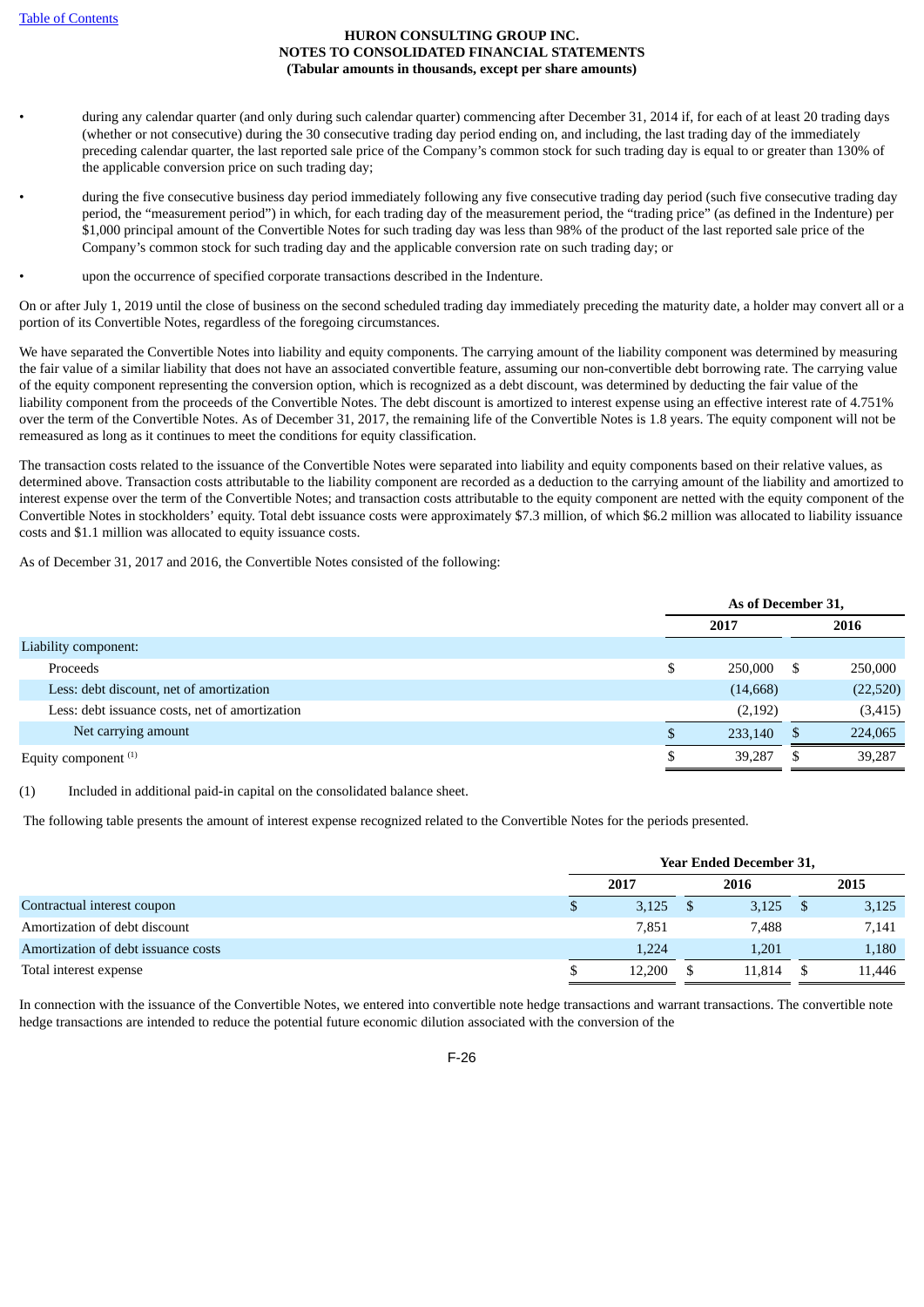Convertible Notes and, combined with the warrants, effectively raise the price at which economic dilution would occur from the initial conversion price of approximately \$79.89 to approximately \$97.12 per share. For purposes of the computation of diluted earnings per share in accordance with GAAP, dilution will occur when the average share price of our common stock for a given period exceeds the conversion price of the Convertible Notes, which initially is equal to approximately \$79.89 per share. The convertible note hedge transactions and warrant transactions are discussed separately below.

• *Convertible Note Hedge Transactions*. In connection with the issuance of the Convertible Notes, the Company entered into convertible note hedge transactions whereby the Company has call options to purchase a total of approximately 3.1 million shares of the Company's common stock, which is the number of shares initially issuable upon conversion of the Convertible Notes in full, at a price of approximately \$79.89, which corresponds to the initial conversion price of the Convertible Notes, subject to customary anti-dilution adjustments substantially similar to those in the Convertible Notes. The convertible note hedge transactions are exercisable upon conversion of the Convertible Notes and will expire in 2019 if not earlier exercised. We paid an aggregate amount of \$42.1 million for the convertible note hedge transactions, which was recorded as additional paid-in capital on the consolidated balance sheets. The convertible note hedge transactions are separate transactions and are not part of the terms of the Convertible Notes.

• *Warrants.* In connection with the issuance of the Convertible Notes, the Company sold warrants whereby the holders of the warrants have the option to purchase a total of approximately 3.1 million shares of the Company's common stock at a strike price of approximately \$97.12. The warrants will expire incrementally on 100 different dates from January 6, 2020 to May 28, 2020 and are exercisable at each such expiry date. If the average market value per share of our common stock for the reporting period exceeds the strike price of the warrants, the warrants will have a dilutive effect on our earnings per share. We received aggregate proceeds of \$23.6 million from the sale of the warrants, which was recorded as additional paid-in capital on the consolidated balance sheets. The warrants are separate transactions and are not part of the terms of the Convertible Notes or the convertible note hedge transactions.

The Company recorded an initial deferred tax liability of \$15.4 million in connection with the debt discount associated with the Convertible Notes and recorded an initial deferred tax asset of \$16.5 million in connection with the convertible note hedge transactions. The deferred tax liability and deferred tax asset are included in deferred income taxes, net on the consolidated balance sheets.

## **Senior Secured Credit Facility**

The Company has a \$500 million five-year senior secured revolving credit facility, subject to the terms of a Second Amended and Restated Credit Agreement dated as of March 31, 2015, as amended to date (as amended and modified the "Amended Credit Facility"), that becomes due and payable in full upon maturity on March 31, 2020. The Amended Credit Agreement provides the option to increase the revolving credit facility or establish term loan facilities in an aggregate amount of up to \$100 million, subject to customary conditions and the approval of any lender whose commitment would be increased, resulting in a maximum available principal amount under the Amended Credit Agreement of \$600 million. The initial borrowings under the Amended Credit Agreement were used to refinance borrowings outstanding under a prior credit agreement, and future borrowings under the Amended Credit Agreement may be used for working capital, capital expenditures, acquisitions of businesses, share repurchases, and general corporate purposes.

Fees and interest on borrowings vary based on our Consolidated Leverage Ratio (as defined in the Amended Credit Agreement). At our option, borrowings under the Amended Credit Agreement will bear interest at one, two, three or six-month LIBOR or an alternate base rate, in each case plus the applicable margin. The applicable margin will fluctuate between 1.25% per annum and 2.00% per annum, in the case of LIBOR borrowings, or between 0.25% per annum and 1.00% per annum, in the case of base rate loans, based upon our Consolidated Leverage Ratio at such time.

Amounts borrowed under the Amended Credit Agreement may be prepaid at any time without premium or penalty. We are required to prepay the amounts outstanding under the Amended Credit Agreement in certain circumstances, including a requirement to pay all amounts outstanding 90 days prior to the Convertible Indebtedness Maturity Date (as defined in the Amended Credit Agreement) unless (1) the Convertible Indebtedness Maturity Date is waived or extended to a later date, (2) the Company can demonstrate (a) Liquidity (as defined in the Amended Credit Agreement) in an amount at least equal to the principal amount due on the Convertible Indebtedness Maturity Date, and (b) financial covenant compliance after giving effect to such payments and any additional indebtedness incurred on a pro forma basis, or (3) this requirement is waived by the Required Lenders (as defined in the Amended Credit Agreement). In addition, we have the right to permanently reduce or terminate the unused portion of the commitments provided under the Amended Credit Agreement at any time.

The loans and obligations under the Amended Credit Agreement are secured pursuant to a Second Amended and Restated Security Agreement and a Second Amended and Restated Pledge Agreement (the "Pledge Agreement") with Bank of America, N.A. as collateral agent, pursuant to which the Company and the subsidiary guarantors grant Bank of America, N.A., for the ratable benefit of the lenders under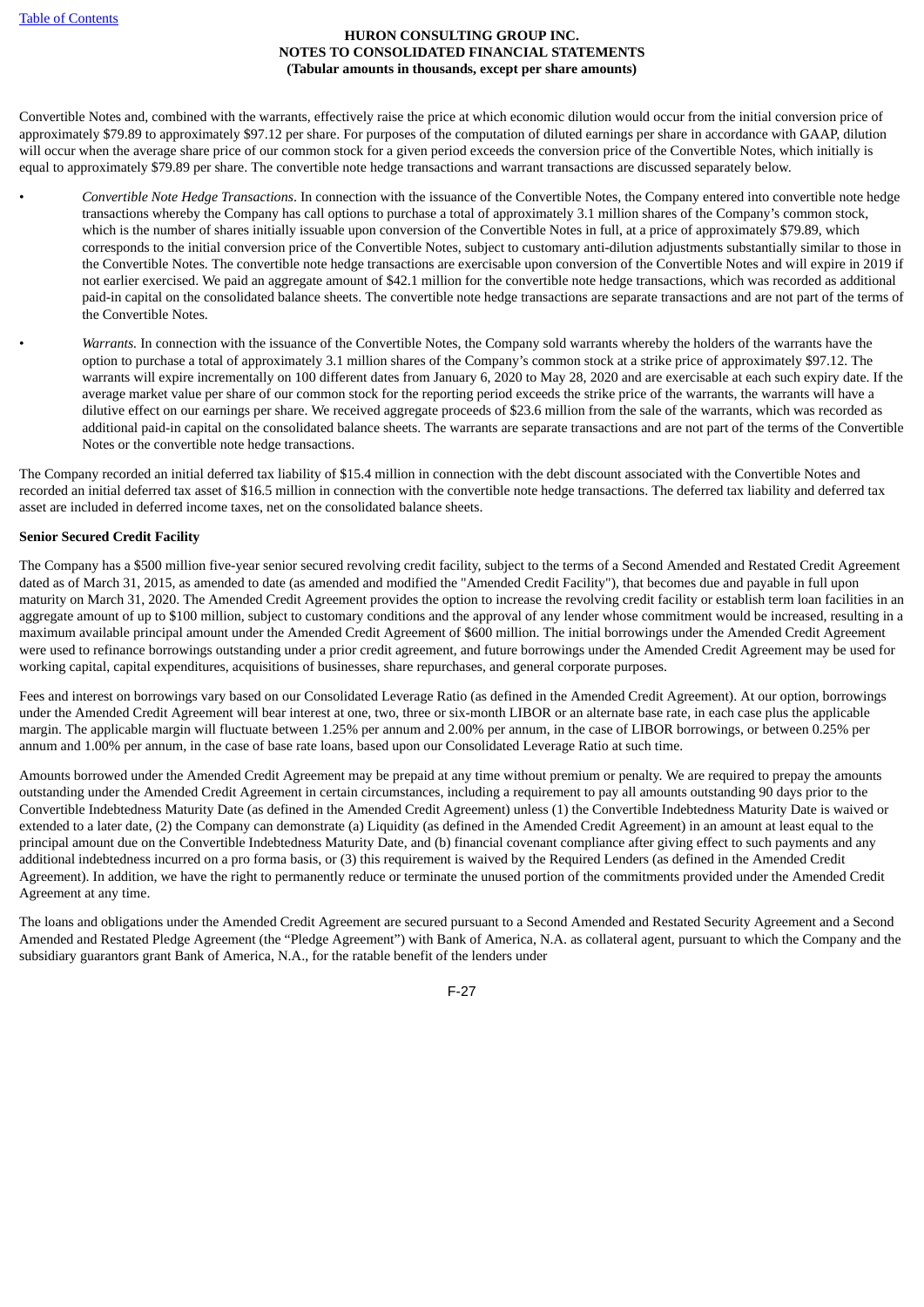the Amended Credit Agreement, a first-priority lien, subject to permitted liens, on substantially all of the personal property assets of the Company and the subsidiary guarantors, and a pledge of 100% of the stock or other equity interests in all domestic subsidiaries and 65% of the stock or other equity interests in each "material first-tier foreign subsidiary" (as defined in the Pledge Agreement).

The Amended Credit Agreement contains usual and customary representations and warranties; affirmative and negative covenants, which include limitations on liens, investments, additional indebtedness, and restricted payments; and two quarterly financial covenants as follows: (i) a maximum Consolidated Leverage Ratio (defined as the ratio of debt to consolidated EBITDA) ranging from 3.25 to 1.00 to 3.75 to 1.00, depending on the measurement period, and (ii) a minimum Consolidated Interest Coverage Ratio (defined as the ratio of consolidated EBITDA to interest) of 3.50 to 1.00. Consolidated EBITDA for purposes of the financial covenants is calculated on a continuing operations basis and includes adjustments to add back, among other items, share-based compensation costs, non-cash goodwill impairment charges, non-cash restructuring charges, and pro forma historical EBITDA for businesses acquired. At December 31, 2017, we were in compliance with these financial covenants with a Consolidated Leverage Ratio of 3.02 to 1.00 and a Consolidated Interest Coverage Ratio of 12.43 to 1.00.

Borrowings outstanding under the Amended Credit Agreement at December 31, 2017 totaled \$105.0 million. These borrowings carried a weighted average interest rate of 3.7%, including the impact of the interest rate swap described in Note 11 "Derivative Instruments and Hedging Activity" that was in effect at December 31, 2017. Borrowings outstanding under the Amended Credit Agreement at December 31, 2016 were \$68.0 million and carried a weighted average interest rate of 2.5%, including the impact of the interest rate swap that was in effect at December 31, 2016. The borrowing capacity under the revolving credit facility is reduced by any outstanding borrowings under the revolving credit facility and outstanding letters of credit. At December 31, 2017, we had outstanding letters of credit totaling \$1.9 million, which are primarily used as security deposits for our office facilities. As of December 31, 2017, the unused borrowing capacity under the revolving credit facility was \$393.1 million.

## **Promissory Note due 2024**

On June 30, 2017, in conjunction with our purchase of an aircraft related to the acquisition of Innosight, we assumed, from the sellers of the aircraft, a promissory note with an outstanding principal balance of \$5.1 million. The principal balance of the promissory note is subject to scheduled monthly principal payments until the maturity date of March 1, 2024, at which time a final payment of \$1.5 million, plus any accrued and unpaid interest, will be due. Under the terms of the promissory note, we will pay interest on the outstanding principal amount at a rate of one-month LIBOR plus 1.97% per annum. The obligations under the promissory note are secured pursuant to a Loan and Aircraft Security Agreement with Banc of America Leasing & Capital, LLC, which grants the lender a first priority security interest in the aircraft. At December 31, 2017, the outstanding principal amount of the promissory note was \$4.9 million. As of December 31, 2017, the aircraft had a carrying amount of \$6.5 million.

## **8. Capital Structure**

## **Preferred Stock**

We are authorized to issue up to 50,000,000 shares of preferred stock. Our certificate of incorporation authorizes our board of directors, without any further stockholder action or approval, to issue these shares in one or more classes or series, to establish from time to time the number of shares to be included in each class or series, and to fix the rights, preferences and privileges of the shares of each wholly unissued class or series and any of its qualifications, limitations or restrictions. As of December 31, 2017 and 2016, no such preferred stock has been approved or issued.

## **Common Stock**

We are authorized to issue up to 500,000,000 shares of common stock, par value \$.01 per share. The holders of common stock are entitled to one vote for each share held of record on each matter submitted to a vote of stockholders. Subject to the rights and preferences of the holders of any series of preferred stock that may at the time be outstanding, holders of common stock are entitled to such dividends as our board of directors may declare. In the event of any liquidation, dissolution or winding-up of our affairs, after payment of all of our debts and liabilities and subject to the rights and preferences of the holders of any series of preferred stock that may at the time be outstanding, holders of common stock will be entitled to receive the distribution of any of our remaining assets.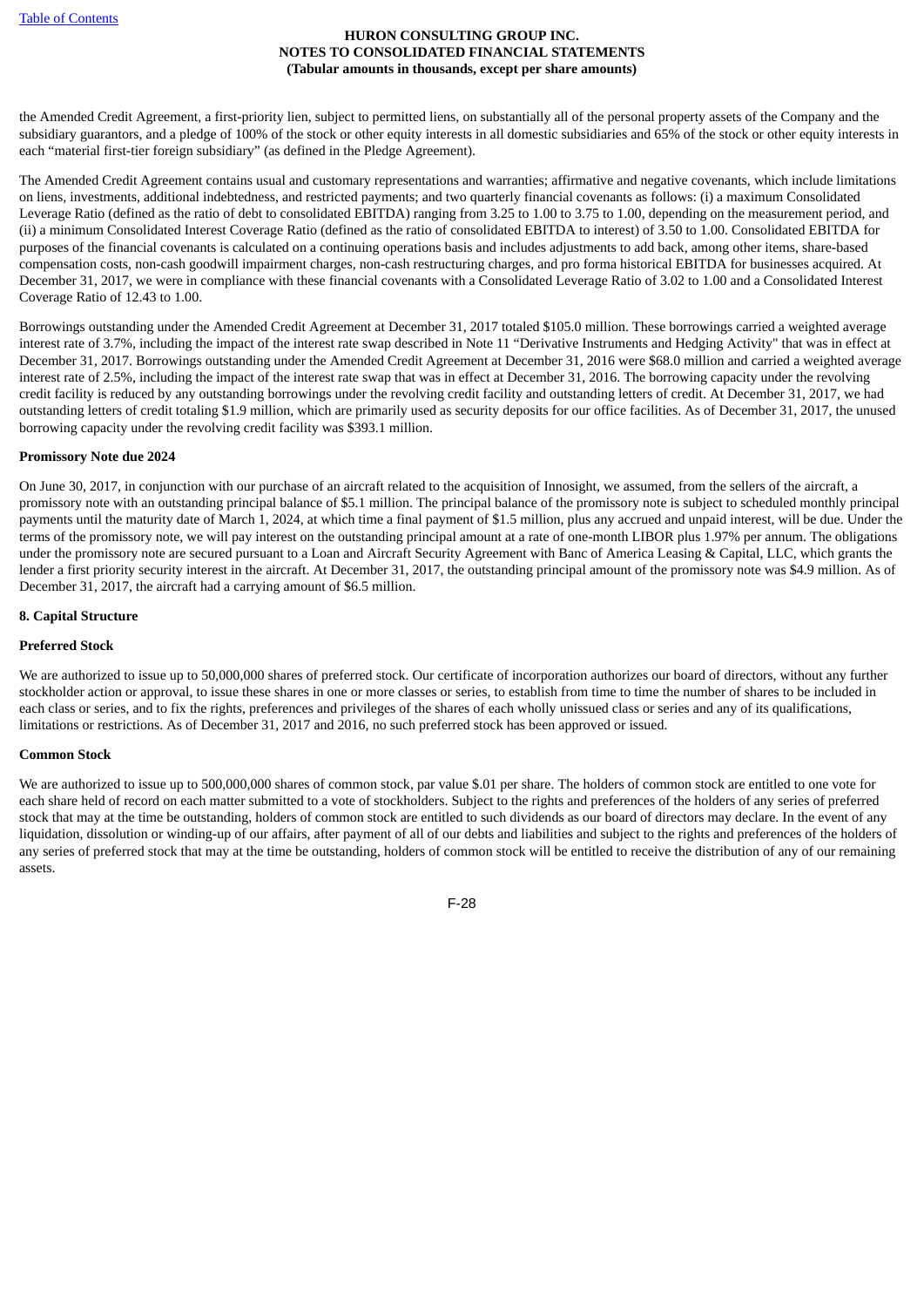# **9. Earnings Per Share**

Basic earnings per share excludes dilution and is computed by dividing net income by the weighted average number of common shares outstanding for the period, excluding unvested restricted common stock. Diluted earnings per share reflects the potential reduction in earnings per share that could occur if securities or other contracts to issue common stock were exercised or converted into common stock under the treasury stock method. Such securities or other contracts include unvested restricted stock awards, outstanding common stock options, convertible senior notes, and outstanding warrants, to the extent dilutive. In periods for which we report a net loss from continuing operations, diluted weighted average common shares outstanding excludes all potential common stock equivalents as their impact on diluted net loss from continuing operations per share would be anti-dilutive.

Earnings (loss) per share under the basic and diluted computations are as follows:

|                                                        | <b>Year Ended December 31,</b> |                 |  |         |    |          |
|--------------------------------------------------------|--------------------------------|-----------------|--|---------|----|----------|
|                                                        |                                | 2017            |  | 2016    |    | 2015     |
| Net income (loss) from continuing operations           | \$                             | $(170,505)$ \$  |  | 39,480  | \$ | 61,895   |
| Income (loss) from discontinued operations, net of tax |                                | 388             |  | (1,863) |    | (2, 843) |
| Net income (loss)                                      | \$                             | $(170, 117)$ \$ |  | 37,617  |    | 59,052   |
| Weighted average common shares outstanding-basic       |                                | 21,439          |  | 21,084  |    | 22,136   |
| Weighted average common stock equivalents              |                                |                 |  | 340     |    | 464      |
| Weighted average common shares outstanding-diluted     |                                | 21,439          |  | 21,424  |    | 22,600   |
| Net earnings (loss) per basic share:                   |                                |                 |  |         |    |          |
| Net income (loss) from continuing operations           | \$                             | $(7.95)$ \$     |  | 1.87    | -S | 2.80     |
| Income (loss) from discontinued operations, net of tax |                                | 0.02            |  | (0.09)  |    | (0.13)   |
| Net income (loss)                                      | \$                             | $(7.93)$ \$     |  | 1.78    |    | 2.67     |
| Net earnings (loss) per diluted share:                 |                                |                 |  |         |    |          |
| Net income (loss) from continuing operations           | \$                             | $(7.95)$ \$     |  | 1.84    | -S | 2.74     |
| Income (loss) from discontinued operations, net of tax |                                | 0.02            |  | (0.08)  |    | (0.13)   |
| Net income (loss)                                      | \$                             | (7.93)          |  | 1.76    |    | 2.61     |

The number of anti-dilutive securities excluded from the computation of the weighted average common stock equivalents presented above were as follows:

|                                                              | As of December 31, |       |       |  |  |
|--------------------------------------------------------------|--------------------|-------|-------|--|--|
|                                                              | 2017               | 2016  | 2015  |  |  |
| Unvested restricted stock awards                             | 636                |       | 21    |  |  |
| Outstanding common stock options                             | 194                |       |       |  |  |
| Convertible senior notes                                     | 3,129              | 3,129 | 3,129 |  |  |
| Warrants related to the issuance of convertible senior notes | 3.129              | 3.129 | 3.129 |  |  |
| Total anti-dilutive securities                               | 7.088              | 6,260 | 6.279 |  |  |

See Note 7 "Financing Arrangements" for further information on the convertible senior notes and warrants related to the issuance of convertible notes.

We currently have a share repurchase program permitting us to repurchase up to \$125 million of our common stock through October 31, 2018 (the "Share Repurchase Program"). The amount and timing of the repurchases will be determined by management and will depend on a variety of factors, including the trading price of our common stock, capacity under our credit facility, general market and business conditions, and applicable legal requirements. No shares were repurchased under this program in 2017. In 2016, we repurchased and retired 982,192 shares for \$55.3 million, and in 2015, we repurchased and retired 583,880 shares for \$34.6 million. As of December 31, 2017, \$35.1 million remains available for share repurchases.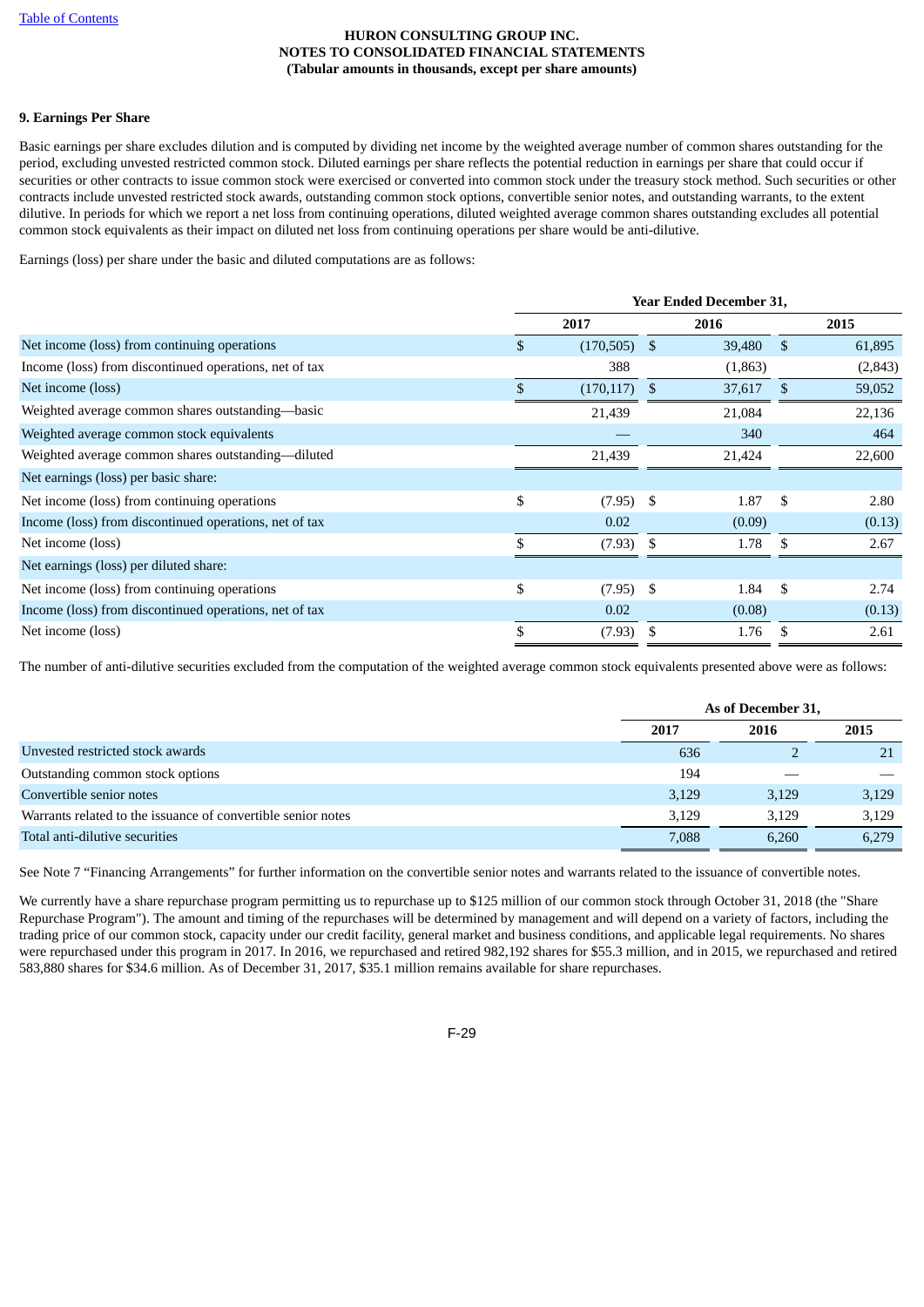# **10. Restructuring Charges**

In 2017, we incurred \$6.2 million of pretax restructuring expense. This expense primarily consisted of the following charges:

*Severance -* We incurred \$3.7 million of severance expense as a result of workforce reductions to better align resources with market demand. Of the \$3.7 million, \$2.1 million related to our Healthcare segment, \$1.1 million related to our Business Advisory segment, and \$0.4 million related to our corporate operations.

*Office exit costs* - We incurred \$2.4 million of office exit costs primarily related to the accrual of remaining lease obligations, net of estimated sublease income, due to relocating our San Francisco office to a smaller space and consolidating our Chicago and New York offices, and accelerated depreciation on leasehold improvements for our San Francisco office.

Of the \$6.2 million pretax restructuring charge, \$2.1 million was related to our Healthcare segment, \$1.1 million was related to our Business Advisory segment, and \$2.9 million was related to our corporate operations.

In 2016, we incurred \$9.6 million of pretax restructuring expense. This expense consisted of the following charges:

*Severance* - We incurred \$7.3 million of severance expense as a result of workforce reductions, of which \$6.4 million was related to our Healthcare and Business Advisory segments to better align our resources with market demand and \$0.9 million was related to our corporate infrastructure as a result of our Huron Legal divestiture.

*Office exit costs* - We incurred \$1.5 million of office exit costs primarily related to our Washington, D.C. space that we vacated in the fourth quarter of 2014. During the third quarter of 2016, we entered into a sublease agreement and adjusted our Washington, D.C. lease accrual to reflect the terms specified in the sublease agreement.

*Other* - We also incurred \$0.8 million of restructuring expense related to the wind down of our foreign consulting operations based in the Middle East and other exit costs.

Of the \$9.6 million pretax restructuring charge, \$5.8 million was related to our Healthcare segment, \$3.2 million was related to our corporate operations, and \$0.6 million was related to our Business Advisory segment.

In 2015, we incurred \$3.3 million of pretax restructuring expense. This expense primarily consisted of the following charges:

*Severance -* We incurred \$2.8 million of severance expense as a result of workforce reductions to better align our resources with market demand.

*Office exit costs -* We incurred \$0.5 million of office exit costs primarily related to updated assumptions for the lease accrual of the Washington, D.C. space vacated in the fourth quarter of 2014.

Of the \$3.3 million pretax restructuring expense, \$1.2 million was related to our Healthcare segment, \$1.1 million was related to our All Other segment as we wound down our public sector consulting practice and our foreign consulting operations based in the Middle East, and \$1.0 million was related to our corporate operations.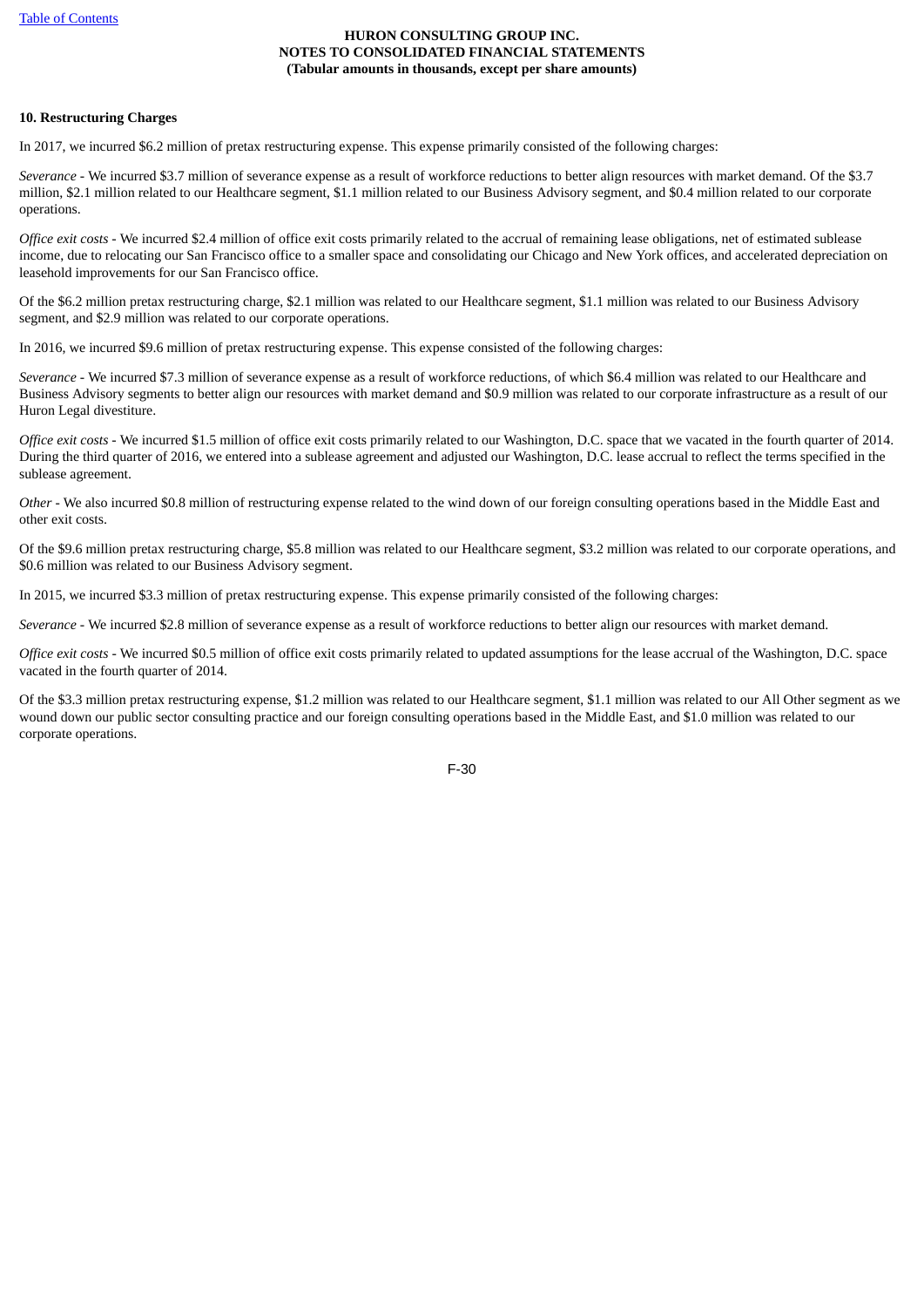The table below sets forth the changes in the carrying amount of our restructuring charge liability by restructuring type for the years ended December 31, 2017 and 2016.

|                                 | <b>Office Space</b> |                       |    |                   |      |       |               |              |
|---------------------------------|---------------------|-----------------------|----|-------------------|------|-------|---------------|--------------|
|                                 |                     | <b>Employee Costs</b> |    | <b>Reductions</b> |      | Other |               | <b>Total</b> |
| Balance as of December 31, 2015 | \$                  | 2,323                 | \$ | 6,379             | - \$ |       | <sup>\$</sup> | 8,702        |
| Additions <sup>(1)</sup>        |                     | 9,082                 |    | 57                |      | 585   |               | 9.724        |
| Payments                        |                     | (5,906)               |    | (2, 424)          |      | (482) |               | (8, 812)     |
| Adjustments <sup>(1)</sup>      |                     | (317)                 |    | 1,765             |      | 245   |               | 1,693        |
| Non-cash items                  |                     |                       |    | (4)               |      | (324) |               | (328)        |
| Balance as of December 31, 2016 |                     | 5,182                 |    | 5,773             |      | 24    |               | 10,979       |
| Additions <sup>(1)</sup>        |                     | 3,859                 |    | 2,426             |      | 110   |               | 6,395        |
| Payments                        |                     | (7,611)               |    | (2,860)           |      | 5     |               | (10, 466)    |
| Adjustments <sup>(1)</sup>      |                     | (117)                 |    | (973)             |      | (78)  |               | (1, 168)     |
| Non-cash items                  |                     | (46)                  |    | (119)             |      | (61)  |               | (226)        |
| Balance as of December 31, 2017 | \$                  | 1,267                 | -S | 4,247             | S    |       |               | 5,514        |

(1) Additions and adjustments for the years ended December 31, 2017 and 2016 include a gain of \$1.0 million and a charge of \$2.0 million, respectively, related to updated lease assumptions for vacated offices spaces directly related to discontinued operations. Refer to Note 3 "Discontinued Operations" for additional information on our discontinued operations.

As of December 31, 2017, our restructuring charge liability related to office space reductions of \$4.2 million represented the present value of remaining lease payments, net of estimated sublease income, primarily for our vacated office spaces in Washington, D.C., Houston, Chicago, and San Francisco. This restructuring charge liability is included as a component of accrued expenses and other current liabilities and deferred compensation and other liabilities. All of the \$1.3 million restructuring charge liability related to employee costs at December 31, 2017 is expected to be paid in 2018. The restructuring charge liability related to employee costs is included as a component of accrued payroll and related benefits.

# **11. Derivative Instruments and Hedging Activity**

On April 4, 2013, we entered into a forward amortizing interest rate swap agreement effective March 31, 2014 which ended August 31, 2017. We entered into this derivative instrument to hedge against the interest rate risks of our variable-rate borrowings. The swap had an initial notional amount of \$60.0 million and amortized quarterly until April 2016. In April 2016, the notional amount of this interest rate swap increased to \$86.0 million and continued to amortize quarterly until it expired in August 2017. Under the terms of the interest rate swap agreement, we received from the counterparty interest on the notional amount based on one-month LIBOR and we paid to the counterparty a fixed rate of 0.985%.

On June 22, 2017, we entered into a forward interest rate swap agreement effective August 31, 2017 and ending August 31, 2022, with a notional amount of \$50.0 million. We entered into this derivative instrument to continue to hedge against the interest rate risks of our variable-rate borrowings. Under the terms of the interest rate swap agreement, we receive from the counterparty interest on the notional amount based on one-month LIBOR and we pay to the counterparty a fixed rate of 1.900%.

We recognize all derivative instruments as either assets or liabilities at fair value on the balance sheet. We have designated these derivative instruments as cash flow hedges. Therefore, changes in the fair value of the derivative instruments are recorded to other comprehensive income ("OCI") to the extent effective and reclassified into interest expense upon settlement. The ineffective portion of the change in fair value of the derivative instruments is recognized in interest expense. Our interest rate swap agreement was effective during the year ended December 31, 2017. As of December 31, 2017, it was anticipated that less than \$0.1 million of the accumulated other comprehensive income, net of tax, currently recorded on our consolidated balance sheet will be reclassified into earnings within the next 12 months.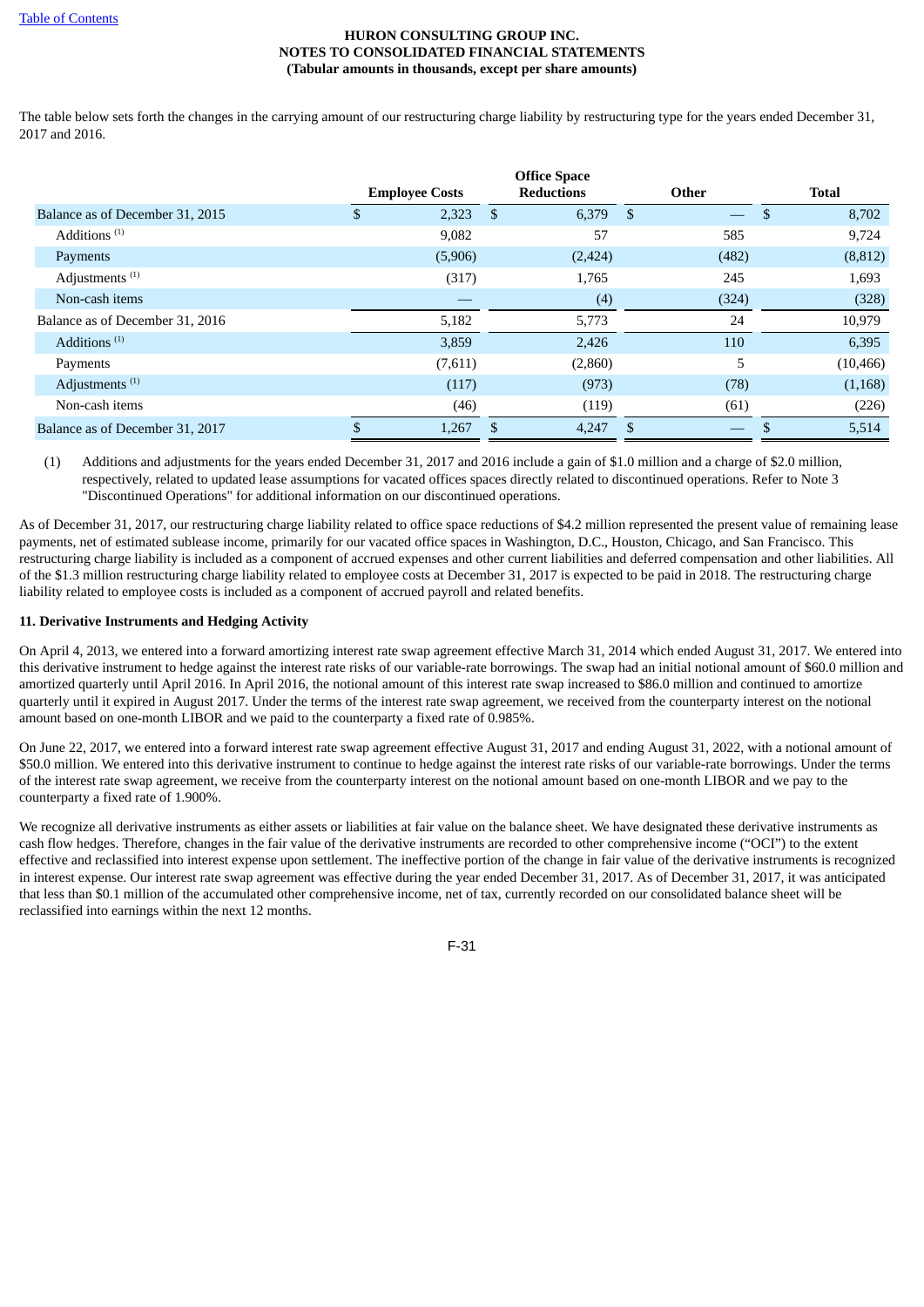The table below sets forth additional information relating to our interest rate swaps designated as cash flow hedging instruments as of December 31, 2017 and 2016.

|                               | <b>Fair Value (Derivative Asset and Liability)</b><br>As of December 31, |      |  |      |  |  |  |  |  |
|-------------------------------|--------------------------------------------------------------------------|------|--|------|--|--|--|--|--|
| <b>Balance Sheet Location</b> |                                                                          | 2017 |  | 2016 |  |  |  |  |  |
| Other non-current assets      | Φ                                                                        | 581  |  |      |  |  |  |  |  |
| Accrued expenses              |                                                                          | 48   |  | 54   |  |  |  |  |  |

All of our derivative instruments are transacted under the International Swaps and Derivatives Association (ISDA) master agreements. These agreements permit the net settlement of amounts owed in the event of default and certain other termination events. Although netting is permitted, it is our policy to record all derivative assets and liabilities on a gross basis on our consolidated balance sheet.

We do not use derivative instruments for trading or other speculative purposes. Refer to Note 13 "Other Comprehensive Income (Loss)" for additional information on our derivative instrument.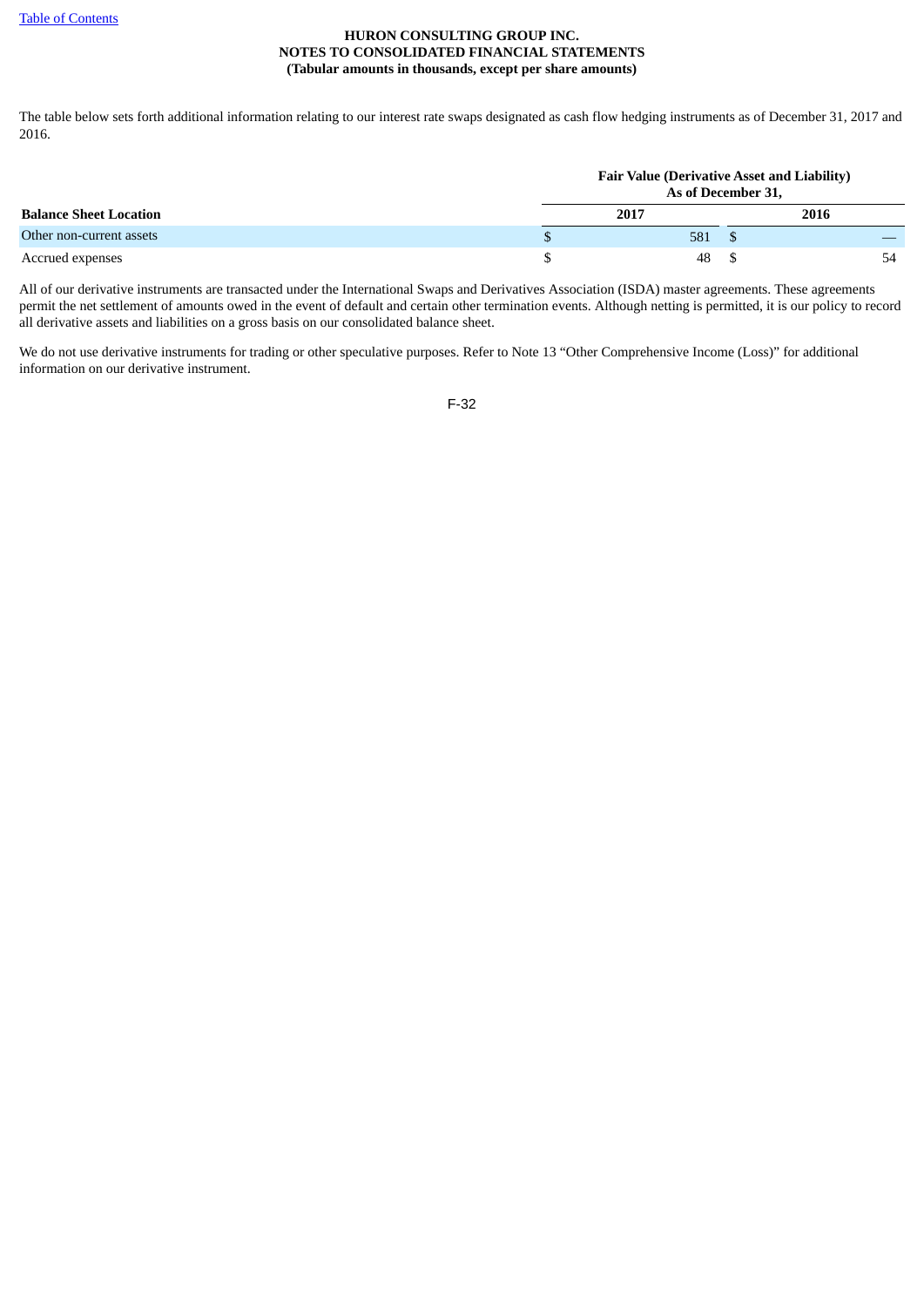## **12. Fair Value of Financial Instruments**

Certain of our assets and liabilities are measured at fair value. Fair value is defined as the price that would be received to sell an asset or the price that would be paid to transfer a liability in an orderly transaction between market participants at the measurement date. GAAP establishes a fair value hierarchy for inputs used in measuring fair value and requires companies to maximize the use of observable inputs and minimize the use of unobservable inputs. The fair value hierarchy consists of three levels based on the objectivity of the inputs as follows:

| Level 1 Inputs | Quoted prices in active markets for identical assets or liabilities that the reporting entity has the ability to access at the<br>measurement date.                                                                                                                                                                                                                        |
|----------------|----------------------------------------------------------------------------------------------------------------------------------------------------------------------------------------------------------------------------------------------------------------------------------------------------------------------------------------------------------------------------|
| Level 2 Inputs | Quoted prices in active markets for similar assets or liabilities; quoted prices for identical or similar assets or liabilities in markets<br>that are not active; inputs other than quoted prices that are observable for the asset or liability; or inputs that are derived<br>principally from or corroborated by observable market data by correlation or other means. |
| Level 3 Inputs | Unobservable inputs for the asset or liability, and include situations in which there is little, if any, market activity for the asset or<br>liability.                                                                                                                                                                                                                    |

The table below sets forth our fair value hierarchy for our financial assets and liabilities measured at fair value on a recurring basis as of December 31, 2017 and 2016.

|                                                    |                | <b>Level 1</b> | <b>Level 2</b> |        | <b>Level 3</b> |        | <b>Total</b>   |        |
|----------------------------------------------------|----------------|----------------|----------------|--------|----------------|--------|----------------|--------|
| <b>December 31, 2017</b>                           |                |                |                |        |                |        |                |        |
| Assets:                                            |                |                |                |        |                |        |                |        |
| Interest rate swaps                                | $\sqrt[6]{3}$  |                | \$             | 533    | $\mathfrak{S}$ |        | \$             | 533    |
| Promissory note                                    |                |                |                |        |                | 1,078  |                | 1,078  |
| Convertible debt investment                        |                |                |                |        |                | 39,904 |                | 39,904 |
| Deferred compensation assets                       |                |                |                | 17,786 |                |        |                | 17,786 |
| Total assets                                       | \$             |                | \$             | 18,319 | $\mathfrak{S}$ | 40,982 | $\mathfrak{S}$ | 59,301 |
| <b>Liabilities:</b>                                |                |                |                |        |                |        |                |        |
| Contingent consideration for business acquisitions | $\mathfrak{S}$ |                | \$             |        | \$             | 22,828 | $\mathfrak{S}$ | 22,828 |
| <b>Total liabilities</b>                           | \$             |                | \$             |        | \$             | 22,828 | \$             | 22,828 |
| <b>December 31, 2016</b>                           |                |                |                |        |                |        |                |        |
| Assets:                                            |                |                |                |        |                |        |                |        |
| Promissory note                                    | \$             |                | $\mathbb{S}$   |        | \$             | 2,325  | $\mathfrak{S}$ | 2,325  |
| Convertible debt investment                        |                |                |                |        |                | 34,675 |                | 34,675 |
| Deferred compensation assets                       |                |                |                | 16,408 |                |        |                | 16,408 |
| Total assets                                       | \$             |                | \$             | 16,408 | \$             | 37,000 | \$             | 53,408 |
| <b>Liabilities:</b>                                |                |                |                |        |                |        |                |        |
| Interest rate swaps                                | \$             |                | \$             | 54     | <sup>\$</sup>  |        | \$             | 54     |
| Contingent consideration for business acquisitions |                |                |                |        |                | 8,827  |                | 8,827  |
| <b>Total liabilities</b>                           | \$             |                | \$             | 54     | \$             | 8,827  | \$             | 8,881  |
|                                                    |                |                |                |        |                |        |                |        |

*Interest rate swaps:* The fair values of our interest rate swaps were derived using estimates to settle the interest rate swap agreements, which are based on the net present value of expected future cash flows on each leg of the swaps utilizing market-based inputs and discount rates reflecting the risks involved.

*Promissory note*: As part of the consideration received for the sale of our Accounting Advisory practice on December 30, 2011, we received a \$3.5 million promissory note payable over four years. During the fourth quarter of 2017, we amended and restated the note which established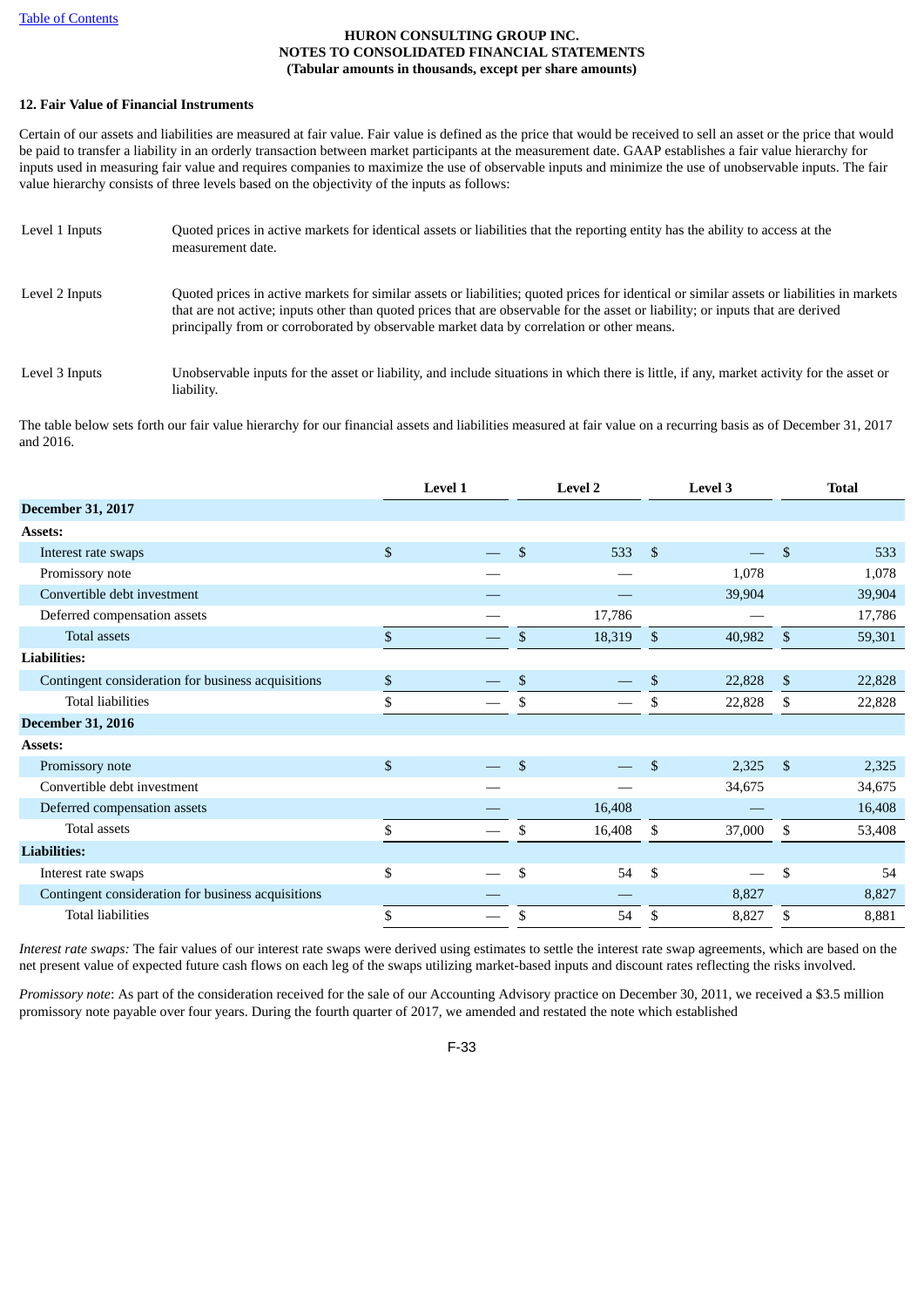scheduled annual principal payments, increased the interest rate, reduced the outstanding principal amount by \$0.5 million, and extended the maturity date to September 30, 2020. Additionally, at the closing of this amended promissory note, we received a \$1.0 million principal payment. As a result of the amendment, we recorded a \$0.3 million fair value remeasurement loss on the promissory note which is recorded in other income (expense), net in the consolidated statement of operations. The scheduled principal payments will be paid to us annually until the maturity date of September 30, 2020, at which time the remaining principal balance and any accrued interest is due. The fair value of the note is based on the net present value of the projected cash flows using a discount rate of 10%, which accounts for the risks associated with the amended note. This fair value measurement is based on significant inputs not observable in the market and thus represent Level 3 inputs. As of December 31, 2017, \$0.5 million is recorded in prepaid expenses and other current assets and represents the present value of the payments expected to be received in the next 12 months, and the remaining \$0.6 million is recorded in other noncurrent assets. As of December 31, 2017, there was \$1.0 million principal amount outstanding under the promissory note.

The table below sets forth the changes in the balance of the promissory note for the years ended December 31, 2017 and 2016.

|                                         | <b>Promissory Note</b> |         |
|-----------------------------------------|------------------------|---------|
| Balance as of December 31, 2015         |                        | 2,309   |
| Interest payments received              |                        | (191)   |
| Change in fair value of promissory note |                        | 207     |
| Balance as of December 31, 2016         |                        | 2,325   |
| Interest payments received              |                        | (185)   |
| Principal payments received             |                        | (1,177) |
| Change in fair value of promissory note |                        | 115     |
| Balance as of December 31, 2017         |                        | 1,078   |

*Convertible debt investment:* In 2014 and 2015, we invested \$27.9 million, in the form of zero coupon convertible debt, in Shorelight Holdings, LLC ("Shorelight"), the parent company of Shorelight Education, a U.S.-based company that partners with leading nonprofit universities to increase access to and retention of international students, boost institutional growth, and enhance an institution's global footprint. The notes will mature on July 1, 2020, unless converted earlier.

To determine the appropriate accounting treatment for our investment, we performed a variable interest entity ("VIE") analysis and concluded that Shorelight does not meet the definition of a VIE. We also reviewed the characteristics of our investment to confirm that the convertible notes are not in-substance common stock that would warrant equity method accounting. After we reviewed all of the terms of the investment, we concluded the appropriate accounting treatment to be that of an available-for-sale debt security.

The investment is carried at fair value with unrealized holding gains and losses excluded from earnings and reported in other comprehensive income. We estimated the fair value of our investment using a Monte Carlo simulation model, cash flow projections discounted at a risk-adjusted rate, and certain assumptions related to equity volatility, default probability, and recovery rate, all of which are Level 3 inputs. The use of alternative estimates and assumptions could increase or decrease the estimated fair value of the investment, which would result in different impacts to our consolidated balance sheet and comprehensive income. Actual results may differ from our estimates. The fair value of the convertible debt investment is recorded in long-term investment.

The table below sets forth the changes in the balance of the convertible debt investment for the years ended December 31, 2017 and 2016.

|                                                     | <b>Convertible Debt Investment</b> |        |  |  |  |
|-----------------------------------------------------|------------------------------------|--------|--|--|--|
| Balance as of December 31, 2015                     |                                    | 34,831 |  |  |  |
| Change in fair value of convertible debt investment |                                    | (156)  |  |  |  |
| Balance as of December 31, 2016                     |                                    | 34,675 |  |  |  |
| Change in fair value of convertible debt investment |                                    | 5,229  |  |  |  |
| Balance as of December 31, 2017                     |                                    | 39,904 |  |  |  |

*Deferred compensation assets:* We have a non-qualified deferred compensation plan (the "Plan") for the members of our board of directors and a select group of our employees. The deferred compensation liability is funded by the Plan assets, which consist of life insurance policies maintained within a trust. The cash surrender value of the life insurance policies approximates fair value, and is based on third-party broker statements which provide the fair value of the life insurance policies' underlying investments, which are Level 2 inputs. The cash surrender value of the life insurance policies is invested primarily in mutual funds. The Plan assets are included in other non-current assets on our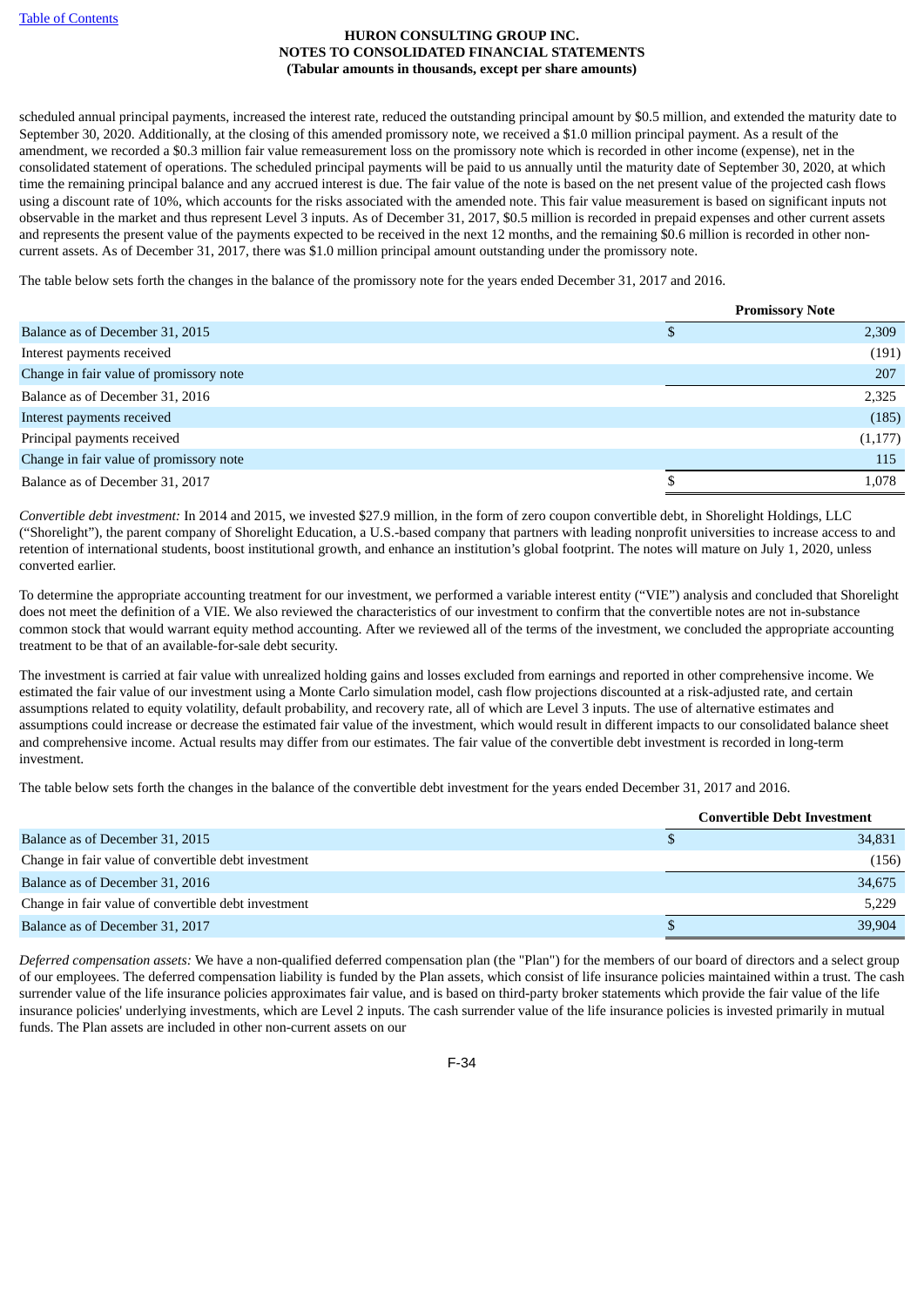consolidated balance sheet. Realized and unrealized gains (losses) from the deferred compensation assets are recorded to other income (expense), net in our consolidated statements of operations.

*Contingent consideration for business acquisitions:* We estimate the fair value of acquisition-related contingent consideration using either a probabilityweighted assessment of the specific financial performance targets being achieved or a Monte Carlo simulation model, as appropriate. These fair value measurements are based on significant inputs not observable in the market and thus represent Level 3 inputs. The significant unobservable inputs used in the fair value measurements of our contingent consideration are our measures of the estimated payouts based on internally generated financial projections on a probability-weighted basis and discount rates, which typically reflect a risk-free rate. The fair value of the contingent consideration is reassessed quarterly based on assumptions used in our latest projections and input provided by practice leaders and management. Any change in the fair value estimate is recorded in our consolidated statement of operations for that period. The use of alternative estimates and assumptions could increase or decrease the estimated fair value of our contingent consideration liability, which would result in different impacts to our consolidated balance sheets and consolidated statements of operations. Actual results may differ from our estimates. Refer to Note 4 "Acquisitions" for information on the acquisitions completed in 2017, 2016, and 2015.

The table below sets forth the changes in the balance of the contingent consideration for business acquisitions for the years ended December 31, 2017 and 2016.

|                                                                     | <b>Contingent Consideration for Business</b><br><b>Acquisitions</b> |         |  |  |  |
|---------------------------------------------------------------------|---------------------------------------------------------------------|---------|--|--|--|
| Balance as of December 31, 2015                                     |                                                                     | 2,063   |  |  |  |
| Acquisitions                                                        |                                                                     | 8,754   |  |  |  |
| Remeasurement of contingent consideration for business acquisitions |                                                                     | (1,990) |  |  |  |
| Balance as of December 31, 2016                                     |                                                                     | 8,827   |  |  |  |
| <b>Acquisitions</b>                                                 |                                                                     | 15,489  |  |  |  |
| Payments                                                            |                                                                     | (2,938) |  |  |  |
| Remeasurement of contingent consideration for business acquisitions |                                                                     | 1,111   |  |  |  |
| Unrealized loss due to foreign currency translation                 |                                                                     | 339     |  |  |  |
| Balance as of December 31, 2017                                     |                                                                     | 22,828  |  |  |  |

Financial assets and liabilities not recorded at fair value are as follows:

## **Senior Secured Credit Facility**

The carrying value of our borrowings outstanding under our senior secured credit facility is stated at cost. Our carrying value approximates fair value, using Level 2 inputs, as the senior secured credit facility bears interest at variable rates based on current market rates as set forth in the Amended Credit Agreement. Refer to Note 7 "Financing Arrangements" for additional information on our senior secured credit facility.

## **Promissory Note due 2024**

The carrying value of our promissory note due 2024 is stated at cost. Our carrying value approximates fair value, using Level 2 inputs, as the promissory note bears interest at rates based on current market rates as set forth in the terms of the promissory note. Refer to Note 7 "Financing Arrangements" for additional information on our promissory note due 2024.

## **Convertible Notes**

The carrying amount and estimated fair value of the Convertible Notes are as follows:

|                                         | <b>December 31, 2017</b> |  |                                       |  | <b>December 31, 2016</b> |  |                                |
|-----------------------------------------|--------------------------|--|---------------------------------------|--|--------------------------|--|--------------------------------|
|                                         | Carrying<br>Amount       |  | <b>Estimated</b><br><b>Fair Value</b> |  | Carrying<br>Amount       |  | Estimated<br><b>Fair Value</b> |
| 1.25% convertible senior notes due 2019 | 233,140                  |  | 232,578                               |  | 224,065                  |  | 245,018                        |

The differences between the \$250 million principal amount of the Convertible Notes and the carrying amounts shown above represent the unamortized debt discount and issuance costs. As of December 31, 2017 and 2016, the carrying value of the equity component of \$39.3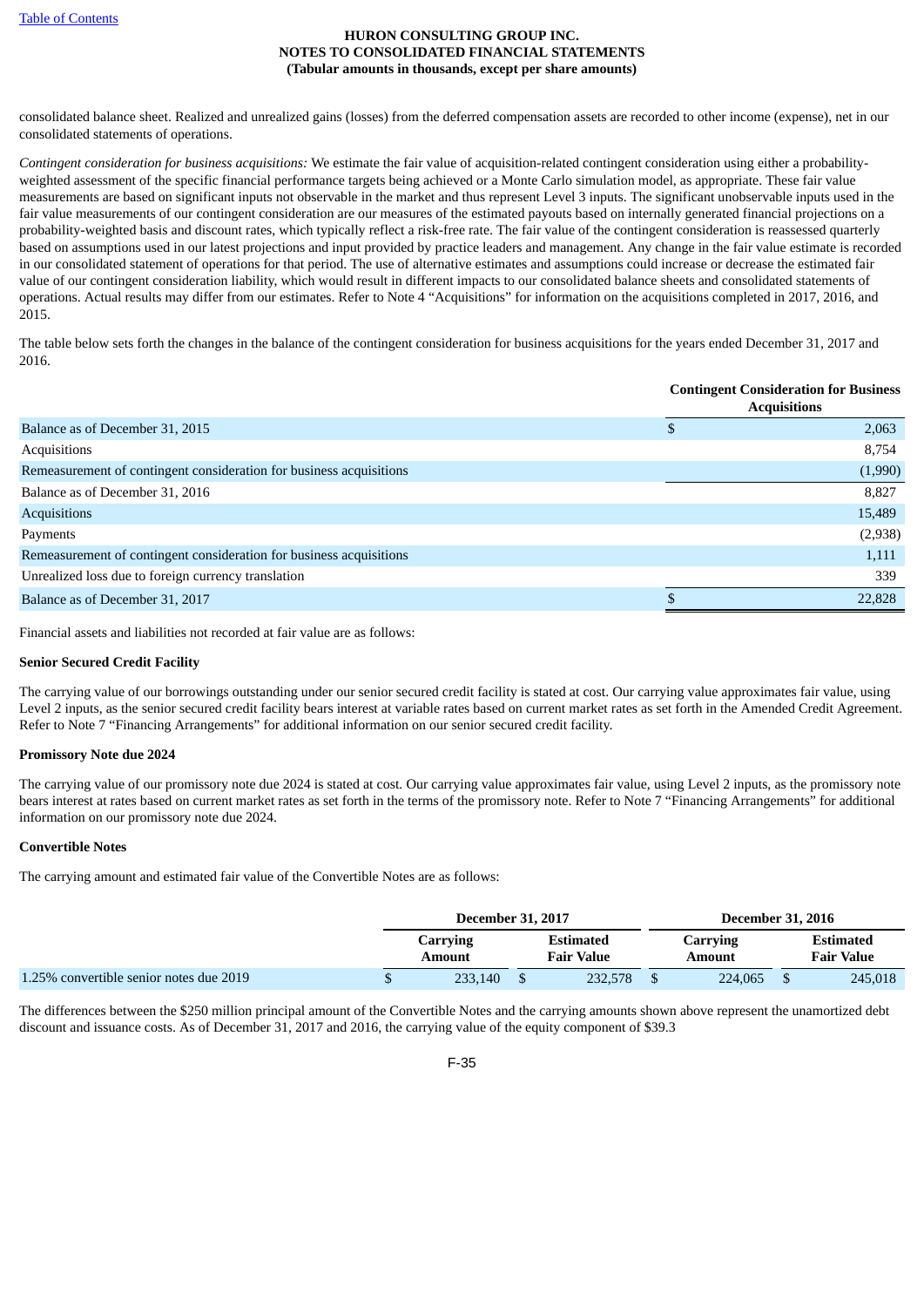million was unchanged from the date of issuance. Refer to Note 7 "Financing Arrangements" for additional information on our Convertible Notes. The estimated fair value of the Convertible Notes was determined based on the quoted bid price of the Convertible Notes in an over-the-counter market, which is a Level 2 input, on the last day of trading for the quarters ended December 31, 2017 and 2016.

Based on the closing price of our common stock of \$40.45 on December 31, 2017, the if-converted value of the Convertible Notes was less than the principal amount.

Cash and cash equivalents are stated at cost, which approximates fair market value. The carrying values of all other financial instruments not described above reasonably approximate fair market value due to the nature of the financial instruments and the short-term maturity of these items.

# **13. Other Comprehensive Income (Loss)**

The table below sets forth the components of accumulated other comprehensive income (loss), net of tax for the years ended December 31, 2017, 2016, and 2015.

|                                                                             | Foreign<br><b>Currency</b><br><b>Translation</b> | <b>Available-for-</b><br><b>Sale</b><br><b>Investments</b> |              | <b>Cash Flow</b><br>Hedges <sup>(1)</sup> |                | <b>Total</b> |
|-----------------------------------------------------------------------------|--------------------------------------------------|------------------------------------------------------------|--------------|-------------------------------------------|----------------|--------------|
| <b>Balance as of December 31, 2014</b>                                      | \$<br>(2, 334)                                   | $\mathbb{S}$<br>(250)                                      | $\mathbf{s}$ | (71)                                      | $\mathfrak{s}$ | (2,655)      |
| Foreign currency translation adjustment, net of tax of \$0                  | (403)                                            |                                                            |              |                                           |                | (403)        |
| Reclassification adjustment into earnings, net of tax of \$0 <sup>(2)</sup> | 2,220                                            |                                                            |              |                                           |                | 2,220        |
| Unrealized gain on investments, net of tax of \$(2,709)                     |                                                  | 4,435                                                      |              |                                           |                | 4,435        |
| Unrealized gain (loss) on cash flow hedges:                                 |                                                  |                                                            |              |                                           |                |              |
| Change in fair value, net of tax of \$327                                   |                                                  |                                                            |              | (492)                                     |                | (492)        |
| Reclassification adjustment into earnings, net of tax of \$(320)            |                                                  |                                                            |              | 480                                       |                | 480          |
| <b>Balance as of December 31, 2015</b>                                      | (517)                                            | 4,185                                                      |              | (83)                                      |                | 3,585        |
| Foreign currency translation adjustment, net of tax of \$0                  | 64                                               |                                                            |              |                                           |                | 64           |
| Unrealized loss on investments, net of tax of \$59                          |                                                  | (97)                                                       |              |                                           |                | (97)         |
| Unrealized gain (loss) on cash flow hedges:                                 |                                                  |                                                            |              |                                           |                |              |
| Change in fair value, net of tax of \$122                                   |                                                  |                                                            |              | (179)                                     |                | (179)        |
| Reclassification adjustment into earnings, net of tax of \$(161)            |                                                  |                                                            |              | 242                                       |                | 242          |
| <b>Balance as of December 31, 2016</b>                                      | (453)                                            | 4,088                                                      |              | (20)                                      |                | 3,615        |
| Foreign currency translation adjustment, net of tax of \$0                  | 1,602                                            |                                                            |              |                                           |                | 1,602        |
| Unrealized gain on investments:                                             |                                                  |                                                            |              |                                           |                |              |
| Change in fair value, net of tax of \$(998)                                 |                                                  | 4,231                                                      |              |                                           |                | 4,231        |
| Reclassification adjustment into retained earnings <sup>(3)</sup>           |                                                  | 493                                                        |              |                                           |                | 493          |
| Unrealized gain (loss) on cash flow hedges:                                 |                                                  |                                                            |              |                                           |                |              |
| Change in fair value, net of tax of \$(106)                                 |                                                  |                                                            |              | 366                                       |                | 366          |
| Reclassification adjustment into earnings, net of tax of \$(46)             |                                                  |                                                            |              | 69                                        |                | 69           |
| Reclassification adjustment into retained earnings <sup>(3)</sup>           |                                                  |                                                            |              | (6)                                       |                | (6)          |
| <b>Balance as of December 31, 2017</b>                                      | \$<br>1,149                                      | 8,812<br>\$                                                | \$           | 409                                       | $\mathbb{S}$   | 10,370       |
|                                                                             |                                                  |                                                            |              |                                           |                |              |

(1) The before tax amounts reclassified from accumulated other comprehensive income (loss) related to our cash flow hedges are recorded to interest expense, net of interest income.

(2) In connection with the divestiture of Huron Legal, which included the sale of certain wholly-owned foreign subsidiaries, we reclassified \$2.2 million of accumulated translation losses to net income from discontinued operations.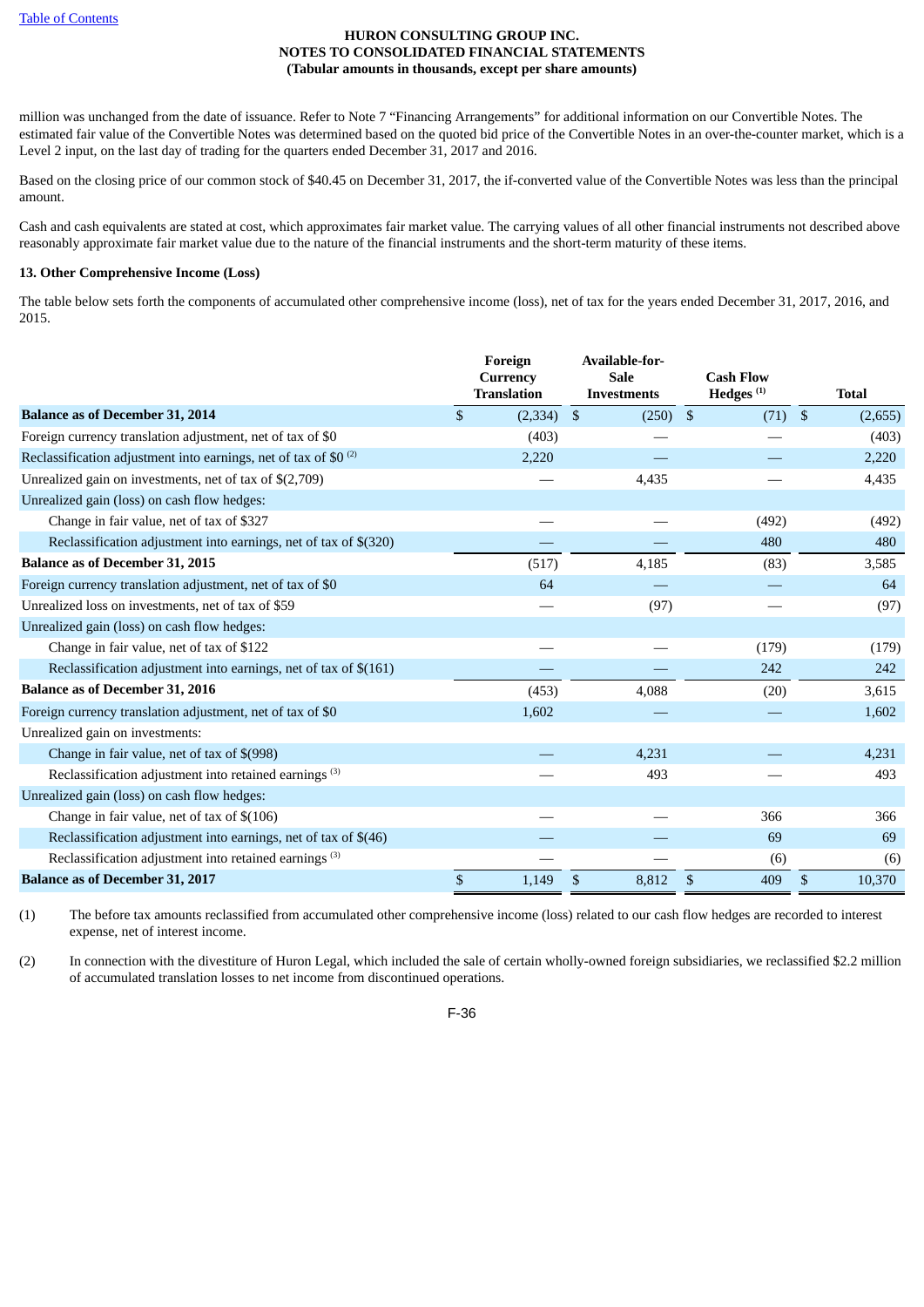(3) Upon adoption of ASU 2018-02, Income Statement - Reporting Comprehensive Income (Topic 220): Reclassification of Certain Tax Effects from *Accumulated Other Comprehensive Income,* we reclassified \$0.5 million of stranded tax effects, which resulted from the enactment of the 2017 Tax Reform, from accumulated other comprehensive income to retained earnings. Refer to Note 2 "Summary of Significant Accounting Policies" for additional information on the adoption of ASU 2018-02.

#### **14. Employee Benefit and Deferred Compensation Plans**

We sponsor a qualified defined contribution 401(k) plan covering substantially all of our employees. Under the plan, employees are entitled to make pretax contributions and/or Roth post-tax contributions up to the annual maximums established by the Internal Revenue Service. We match an amount equal to the employees' contributions up to 6% of the employees' salaries. Our matching contributions, including those related to our discontinued operations, for the years ended December 31, 2017, 2016, and 2015 were \$20.0 million, \$19.4 million, and \$17.6 million, respectively.

We have a non-qualified deferred compensation plan (the "Plan") that is administered by our board of directors or a committee designated by the board of directors. Under the Plan, members of the board of directors and a select group of our employees may elect to defer the receipt of their director retainers and meeting fees or base salary and bonus, as applicable. Additionally, we may credit amounts to a participant's deferred compensation account in accordance with employment or other agreements entered into between us and the participant. At our sole discretion, we may, but are not required to, credit any additional amount we desire to any participant's deferred compensation account. Amounts credited are subject to vesting schedules set forth in the Plan, employment agreement, or any other agreement entered into between us and the participant. The deferred compensation liability at December 31, 2017 and 2016 was \$17.7 million and \$16.4 million, respectively. This deferred compensation liability is funded by the Plan assets.

#### **15. Equity Incentive Plans**

In 2012, Huron adopted the 2012 Omnibus Incentive Plan (the "2012 Plan"), in order to increase the number of shares of common stock available as equity compensation to employees, non-employee directors, and independent contractors, and to make certain updates to reflect changes in market practices. The 2012 Plan replaced, on a prospective basis, our 2004 Omnibus Stock Plan (the "2004 Plan") such that future grants will be granted under the 2012 Plan and any outstanding awards granted under the 2004 Plan that are cancelled, expired, forfeited, settled in cash, or otherwise terminated without a delivery of shares to the participant will not become available for grant under the 2012 Plan. The 2012 Plan permits the grant of stock options, stock appreciation rights, restricted stock, performance shares and other share-based or cash-based awards valued in whole or in part by reference to, or otherwise based on, our common stock. The 2012 Plan was amended on May 2, 2014 to increase the number of shares authorized for issuance by 850,000 shares. On May 5, 2017, an amendment and restatement of the 2012 Plan was approved by shareholders to increase the number of shares authorized for issuance by 804,000 shares. As of December 31, 2017, approximately 1.3 million shares remain available for issuance under the 2012 Plan.

On May 1, 2015, we adopted the Stock Ownership Participation Program (the "SOPP"), which is available to Huron employees below the managing director level who do not receive equity-based awards as part of their normal compensation plan. Under the SOPP, eligible employees may elect to use after-tax payroll deductions, or cash contributions, to purchase shares of the Company's common stock on certain designated purchase dates. Employees who purchase stock under the SOPP are granted restricted stock equal to 25% of their purchased shares. Vesting of the restricted stock is subject to both a time-based vesting schedule and a requirement that the purchased shares be held for a specified holding period. The initial number of shares available for issuance under the SOPP was 300,000. Prior to adopting the SOPP, the matching share grants and the employee purchased shares under the stock ownership participation program were governed by the 2012 Plan. As of December 31, 2017, approximately 0.1 million shares remain available for issuance under the SOPP.

It has been our practice to issue shares of common stock upon exercise of stock options and granting of restricted stock from authorized but unissued shares, with the exception of the SOPP under which shares are issued from treasury stock. Certain grants of restricted stock under the 2012 Plan may be issued from treasury stock at the direction of the Compensation Committee.

The Compensation Committee of the board of directors has the responsibility of interpreting the 2012 Plan and SOPP and determining all of the terms and conditions of awards made under the plans, including when the awards will become exercisable or otherwise vest. In 2013, the Compensation Committee amended certain share-based awards outstanding under our 2012 Plan and our 2004 Plan to provide for a retirement eligibility provision. Under this provision, eligible employees who have reached 62 years of age and have completed seven years of employment with Huron will continue vesting in their share-based awards after retirement, subject to certain conditions. This retirement eligibility provision will also apply to future awards granted to eligible employees under the 2012 Plan.

Total share-based compensation cost recognized for the years ended December 31, 2017, 2016, and 2015 was \$14.8 million, \$16.6 million, and \$19.2 million, respectively, with related income tax benefits of \$5.8 million, \$6.4 million, and \$7.6 million, respectively. As of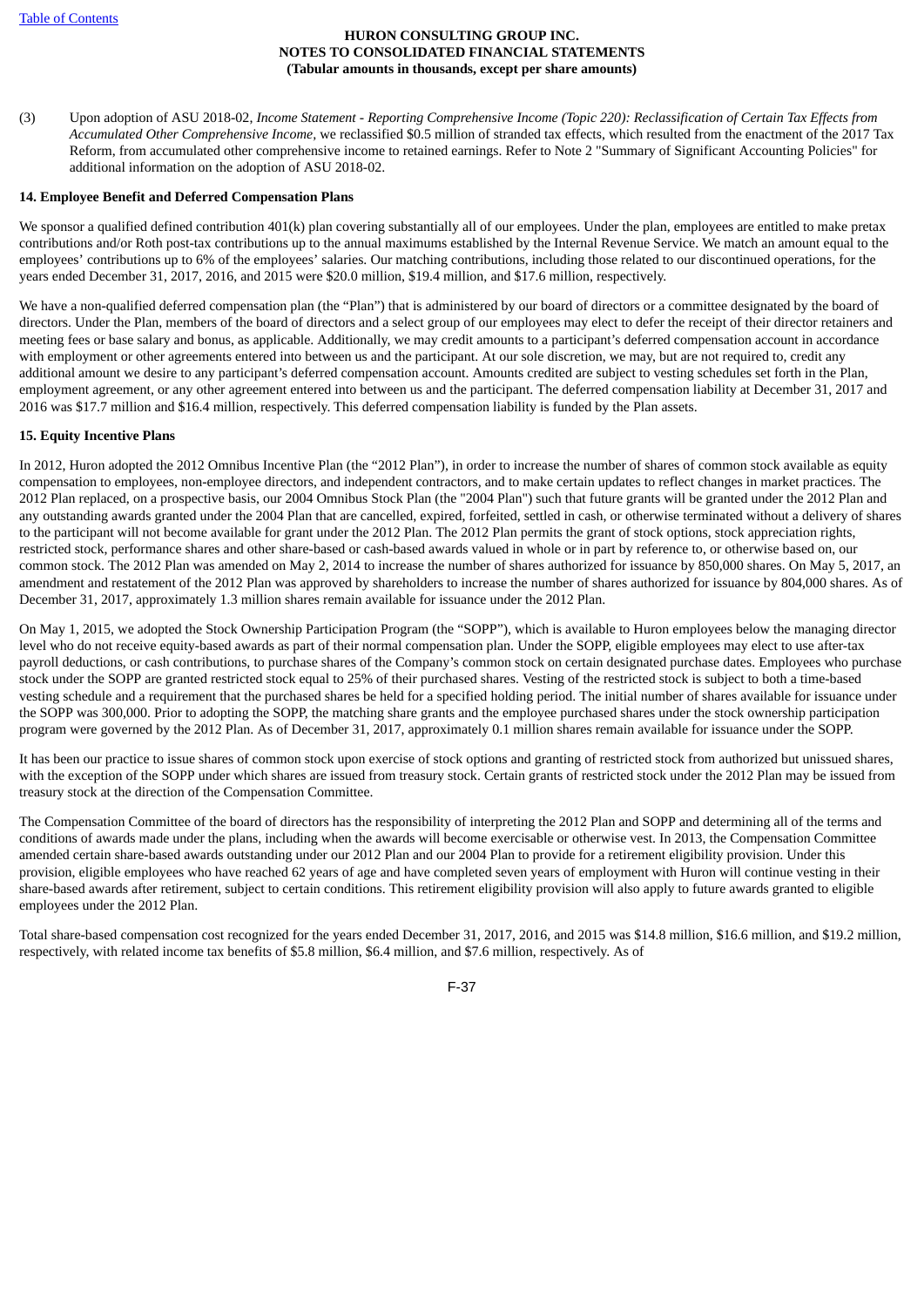December 31, 2017, there was \$17.6 million of total unrecognized compensation cost related to nonvested share-based awards. This cost is expected to be recognized over a weighted average period of 2.2 years.

#### **Restricted Stock Awards**

The grant date fair values of our restricted stock awards are measured based on the fair value of our common stock at grant date and amortized into expense over the service period. Subject to acceleration under certain conditions, the majority of our restricted stock vests annually over four years.

The table below summarizes the restricted stock activity for the year ended December 31, 2017.

|                                                 |                                       |                                                    | Weighted     |            |                                                                   |
|-------------------------------------------------|---------------------------------------|----------------------------------------------------|--------------|------------|-------------------------------------------------------------------|
|                                                 | 2012 Omnibus<br><b>Incentive Plan</b> | <b>Stock Ownership</b><br>Participation<br>Program | <b>Total</b> |            | Average<br><b>Grant Date</b><br><b>Fair Value</b><br>(in dollars) |
| Nonvested restricted stock at December 31, 2016 | 610                                   | 12                                                 | 622          | -S         | 59.77                                                             |
| Granted                                         | 270                                   | 14                                                 | 284          | - \$       | 42.11                                                             |
| Vested                                          | (247)                                 | (9)                                                | (256)        | - S        | 57.80                                                             |
| Forfeited                                       | (72)                                  | (4)                                                | (76)         | $\sqrt{s}$ | 59.18                                                             |
| Nonvested restricted stock at December 31, 2017 | 561                                   | 13                                                 | 574          |            | 51.97                                                             |

The aggregate fair value of restricted stock that vested during the years ended December 31, 2017, 2016, and 2015 was \$11.1 million, \$14.9 million, and \$23.9 million, respectively. The weighted average grant date fair value per share of restricted stock granted during 2016 and 2015 was \$56.28 and \$66.21, respectively.

## **Performance-based Share Awards**

During 2017, 2016, and 2015, the Company granted performance-based share awards to our named executive officers and certain managing directors. The total number of shares earned by recipients of these awards is contingent upon meeting practice specific and Company-wide performance goals. Following the performance period, the awards are subject to the completion of a service period, which is generally an additional one to three years. The earned awards vest on a graded vesting schedule over the service period. For certain performance awards, the recipients may earn additional shares of stock for performance achieved above the stated target. The grant date fair values of our performance-based share awards are measured based on the fair value of our common stock at grant date. Compensation cost is amortized into expense over the service period, including the performance period.

The table below summarizes the performance-based stock activity for the year ended December 31, 2017. All nonvested performance-based stock outstanding at December 31, 2016 and 2017 was granted under the 2012 Omnibus Incentive Plan.

|                                                                       | Number of<br><b>Shares</b> |      | Weighted<br>Average<br><b>Grant Date</b><br><b>Fair Value</b><br>(in dollars) |
|-----------------------------------------------------------------------|----------------------------|------|-------------------------------------------------------------------------------|
| Nonvested performance-based stock at December 31, 2016                | 239                        | -\$  | 58.47                                                                         |
| Granted <sup>(1)</sup>                                                | 328                        | \$   | 42.75                                                                         |
| Vested                                                                | (85)                       | - \$ | 61.66                                                                         |
| Forfeited <sup>(2)</sup>                                              | (129)                      | - \$ | 54.85                                                                         |
| Nonvested performance-based stock at December 31, 2017 <sup>(3)</sup> | 353                        | -S   | 44.45                                                                         |

(1) Shares granted in 2017 are presented at the stated target, which represents the base number of shares that could be earned. Actual shares earned may be below or, for certain grants, above the target based on the achievement of specific financial goals.

(2) Forfeited shares include shares forfeited as a result of not meeting the performance criteria of the award as well as shares forfeited upon termination.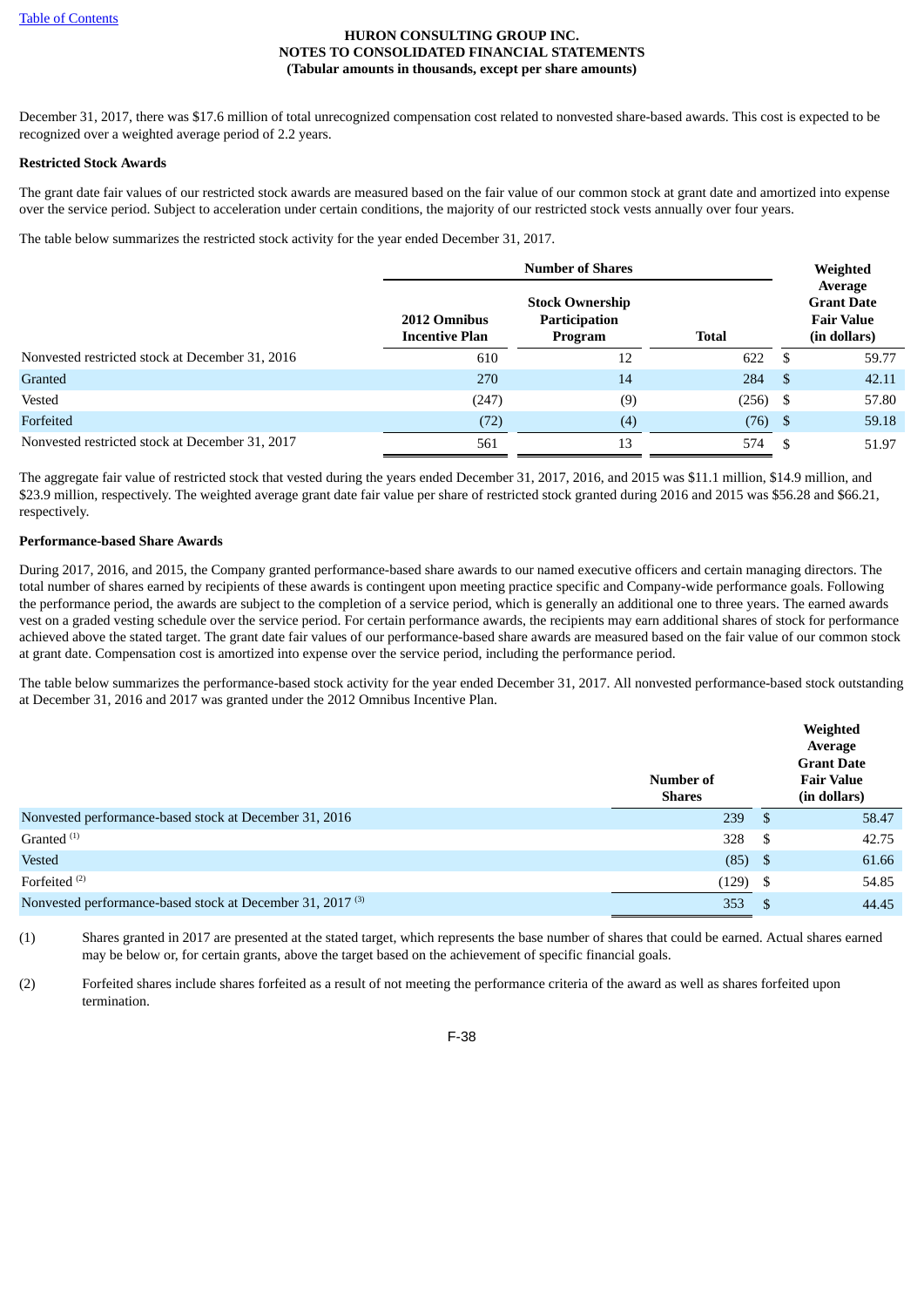(3) Of the 353,000 nonvested performance-based shares outstanding as of December 31, 2017, approximately 316,000 shares were unearned and subject to achievement of specific financial goals. Once earned, the awards will be subject to time-based vesting according to the terms of the award. Based on 2017 financial results, approximately 235,000 of the 316,000 unearned shares will be forfeited in the first quarter of 2018.

The aggregate fair value of performance-based stock that vested during the years ended December 31, 2017, 2016, and 2015 was \$3.6 million, \$3.0 million, and \$6.5 million, respectively. The weighted average grant date fair value per share of performance-based stock granted during 2016 and 2015 was \$55.52 and \$66.63, respectively.

#### **Stock Options**

Prior to 2014, the Company granted stock option awards to certain named executive officers. No stock option awards were granted in 2017, 2016, or 2015. The exercise prices of stock options are equal to the fair value of a share of common stock on the date of grant. Subject to acceleration under certain conditions, our stock options vest annually over four years. All stock options have a 10-year contractual term.

Stock option activity for the year ended December 31, 2017 was as follows:

|                                                 | <b>Number</b><br>0f<br><b>Options</b><br>(in thousands) |      | Weighted<br>Average<br><b>Exercise</b><br>Price<br>(in dollars) | Weighted<br>Average<br><b>Remaining</b><br><b>Contractual</b><br>Term<br>(in years) | Aggregate<br><b>Intrinsic</b><br>Value<br>(in millions) |
|-------------------------------------------------|---------------------------------------------------------|------|-----------------------------------------------------------------|-------------------------------------------------------------------------------------|---------------------------------------------------------|
| Outstanding at December 31, 2016                | 194                                                     | \$   | 29.06                                                           | 4.3 \$                                                                              | 4.2                                                     |
| Granted                                         |                                                         |      |                                                                 |                                                                                     |                                                         |
| Exercised                                       |                                                         |      |                                                                 |                                                                                     |                                                         |
| Forfeited or expired                            |                                                         |      |                                                                 |                                                                                     |                                                         |
| Outstanding at December 31, 2017 <sup>(1)</sup> | 194                                                     | - \$ | 29.06                                                           | 3.3 <sup>5</sup>                                                                    | $2.2\phantom{0}$                                        |
| Exercisable at December 31, 2017                | 194                                                     | S    | 29.06                                                           | 3.3 <sup>5</sup>                                                                    | 2.2                                                     |

(1) Of the 194,000 outstanding options, approximately 157,000 were granted under the 2004 Omnibus Stock Plan, and the remaining 37,000 options were granted under the 2012 Omnibus Incentive Plan.

No options were exercised in 2017. The aggregate intrinsic value of options exercised during 2016 was \$0.1 million. No options were exercised in 2015.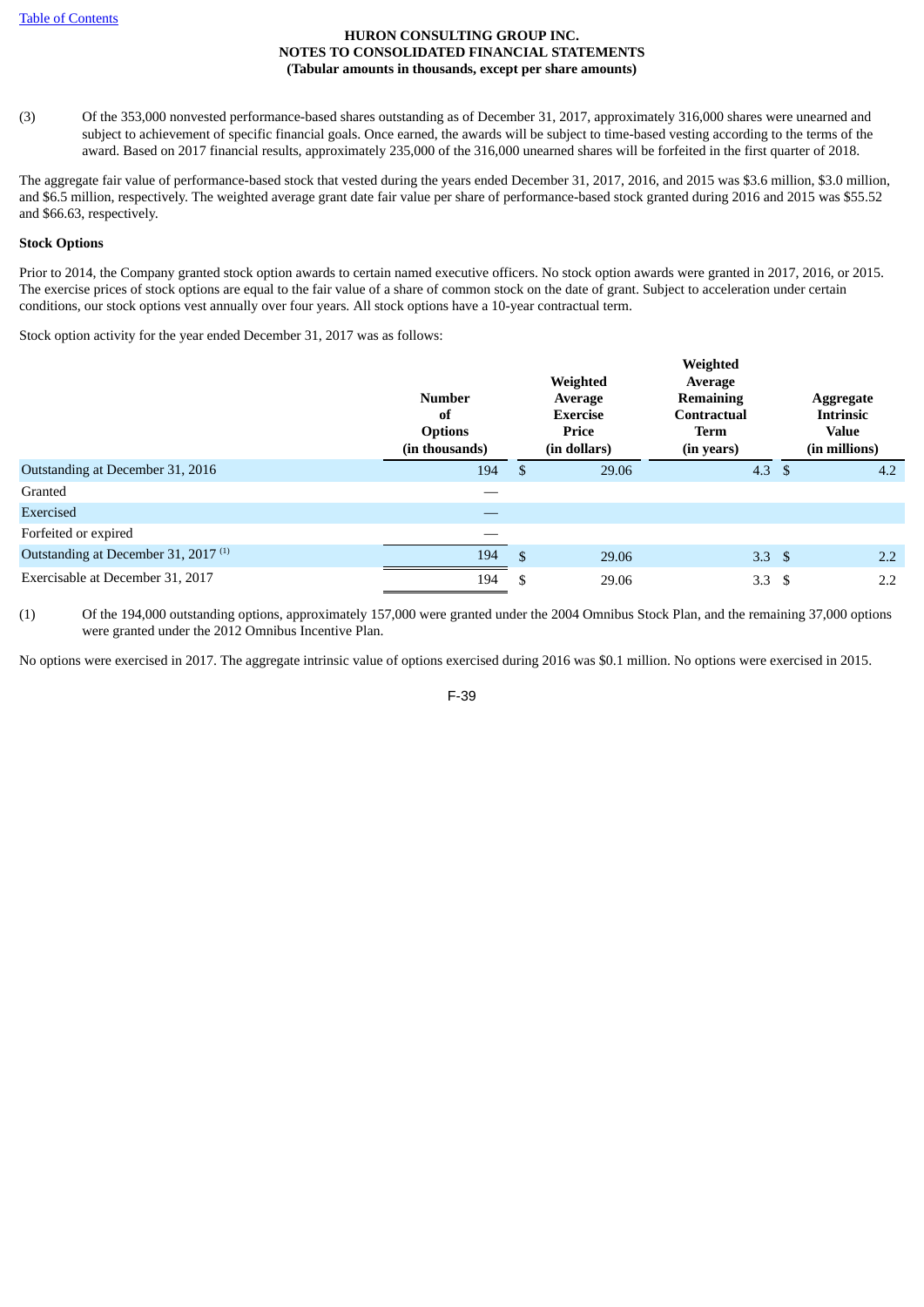# **16. Income Taxes**

On December 22, 2017, the President of the United States signed into law the Tax Cuts and Jobs Act ("2017 Tax Reform"), a tax reform bill which, among other items, reduces the current corporate federal income tax rate from 35% to 21% and moves from a worldwide tax system to a territorial system. The rate reduction is effective January 1, 2018. As a result of the enactment of the legislation in 2017, we have estimated the remeasurement of our net deferred taxes based on the new lower tax rate, as well as provided for additional one-time income tax expense estimates primarily related to the transition tax on accumulated foreign earnings and elimination of foreign tax credits for dividends that are subject to the 100 percent exemption in our consolidated financial statements as of and for the year ended December 31, 2017. Our provisional analysis resulted in \$8.8 million of additional income tax expense for the year ended December 31, 2017. Of the \$8.8 million, \$7.9 million related to the remeasurement of our deferred tax balances at the lower federal income tax rate; \$0.6 million related to the transition tax on accumulated foreign earnings, net of applicable foreign tax credits; and \$0.3 million related to withholding tax on outside basis differences due to our change in assertion for permanent reinvestment. The impacts on our financial statements as a result of 2017 Tax Reform are considered provisional and are based on the information that is currently available. These provisional results may be subject to future adjustments as additional analysis is anticipated based on technical corrections and regulatory interpretations to come. We expect to finalize the analysis as soon as practicable, but, in accordance with Staff Accounting Bulletin ("SAB") No. 118, which was issued as a result of 2017 Tax Reform, not later than one year from the enactment date. Any changes to our provisional analysis will be included as an adjustment to tax expense or benefit in the period the amounts are determined.

The income tax expense for continuing operations for the years ended December 31, 2017, 2016, and 2015 consists of the following:

|                                              | <b>Year Ended December 31,</b> |        |               |        |  |  |
|----------------------------------------------|--------------------------------|--------|---------------|--------|--|--|
|                                              | 2017                           | 2016   |               | 2015   |  |  |
| <b>Current:</b>                              |                                |        |               |        |  |  |
| Federal                                      | \$<br>$(635)$ \$               | 15,726 | - \$          | 4,806  |  |  |
| <b>State</b>                                 | 545                            | 1,623  |               | 2,380  |  |  |
| Foreign                                      | 2,040                          | 1,021  |               | 350    |  |  |
| <b>Total current</b>                         | 1,950                          | 18,370 |               | 7,536  |  |  |
| Deferred:                                    |                                |        |               |        |  |  |
| Federal                                      | (46, 103)                      | 1,662  |               | 12,450 |  |  |
| State                                        | (6, 576)                       | (274)  |               | 1,482  |  |  |
| Foreign                                      | (1,270)                        | (81)   |               | 202    |  |  |
| Total deferred                               | (53, 949)                      | 1,307  |               | 14,134 |  |  |
| Income tax expense for continuing operations | \$<br>$(51,999)$ \$            | 19,677 | <sup>\$</sup> | 21,670 |  |  |

The components of income from continuing operations before taxes were as follows:

|              |   | <b>Year Ended December 31,</b> |  |        |  |         |  |
|--------------|---|--------------------------------|--|--------|--|---------|--|
|              |   | 2017                           |  | 2016   |  | 2015    |  |
| U.S.         | Ψ | (221, 137)                     |  | 56,141 |  | 85,164  |  |
| Foreign      |   | (1,367)                        |  | 3,016  |  | (1,599) |  |
| <b>Total</b> | Ψ | (222, 504)                     |  | 59,157 |  | 83,565  |  |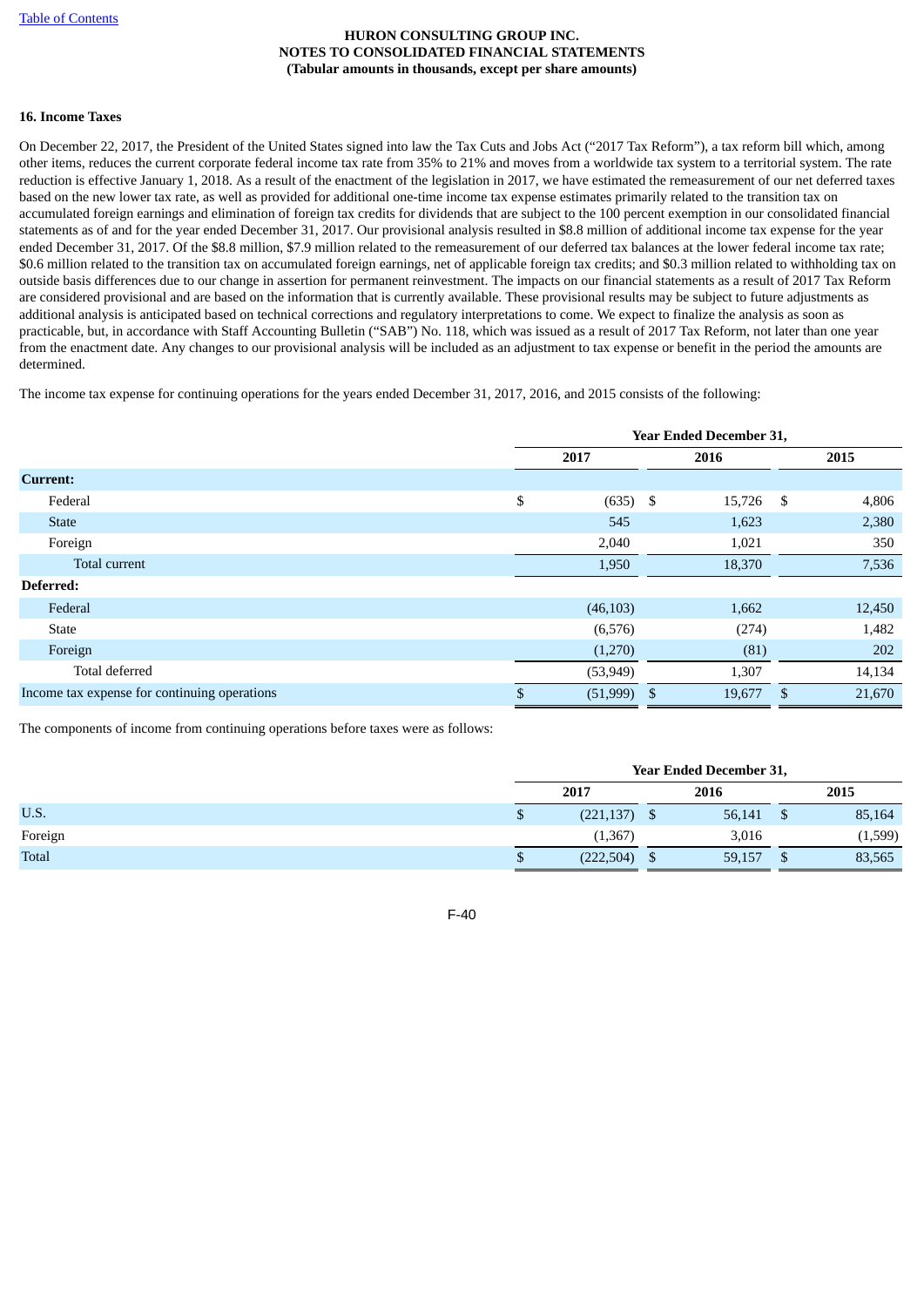A reconciliation of the U.S. statutory income tax rate to our effective tax rate for continuing operations is as follows:

|                                                                    | <b>Year Ended December 31,</b> |        |        |  |  |
|--------------------------------------------------------------------|--------------------------------|--------|--------|--|--|
|                                                                    | 2017                           | 2016   | 2015   |  |  |
| Percent of pretax income from continuing operations:               |                                |        |        |  |  |
| At U.S. statutory tax rate                                         | 35.0 %                         | 35.0 % | 35.0%  |  |  |
| State income taxes, net of federal benefit                         | 2.7                            | 1.7    | 4.6    |  |  |
| Goodwill impairment charges                                        | (10.2)                         |        |        |  |  |
| U.S. federal rate change                                           | (3.4)                          |        |        |  |  |
| Transition tax on accumulated foreign earnings, net of credits     | (0.3)                          |        |        |  |  |
| Stock-based compensation                                           | (0.8)                          |        |        |  |  |
| Meals and entertainment                                            | (0.3)                          | 1.1    | 0.6    |  |  |
| Valuation allowance                                                | (0.2)                          | (3.2)  | 0.5    |  |  |
| Foreign source income                                              | 0.1                            | (0.5)  | 0.5    |  |  |
| Tax credits / Section 199 Deduction                                | 0.2                            | (1.1)  | (1.0)  |  |  |
| Net tax benefit related to "check-the-box" election <sup>(1)</sup> | 1.2                            |        | (14.7) |  |  |
| Other                                                              | (0.6)                          | 0.3    | 0.4    |  |  |
| Effective income tax rate for continuing operations                | 23.4 %                         | 33.3 % | 25.9%  |  |  |

(1) In the fourth quarter of 2015, we made a tax election to classify two of our wholly-owned foreign subsidiaries as disregarded entities for U.S. federal income tax purposes (commonly referred to as a "check-the-box" election). As a result of this election, we realized an income tax benefit of \$13.0 million, of which \$0.7 million is unrecognized, resulting in a net recognized tax benefit of \$12.3 million. Due to the expiration of statute of limitations, in the third quarter of 2017, we recognized a \$2.7 million tax benefit, including the reversal of accrued interest and penalties, related to a previously unrecognized tax benefit from our "check-the-box" election made in 2014 to treat one of our wholly-owned foreign subsidiaries as a disregarded entity for U.S federal income tax purposes.

The effective tax rate for discontinued operations in 2017 was 60.0%, based on tax expense of \$0.6 million and pretax income from discontinued operations of \$1.0 million, and was higher than the statutory tax rate primarily due to the settlement of foreign tax audits. The effective tax rate for discontinued operations in 2016 was (33.4)%, based on tax benefits of \$0.9 million and a pretax loss from discontinued operations of \$2.8 million, and was lower than the statutory tax rate primarily due to an increase in the valuation allowance for foreign tax credits. The effective tax rate for discontinued operations in 2015 was 169.0%, based on tax expense of \$1.8 million and a pretax loss from discontinued operations of \$1.1 million, and was higher than the statutory tax rate primarily due to the tax expense recognized from the sale of the Huron Legal segment. Refer to Note 3 "Discontinued Operations" for further detail on the sale of the Huron Legal segment.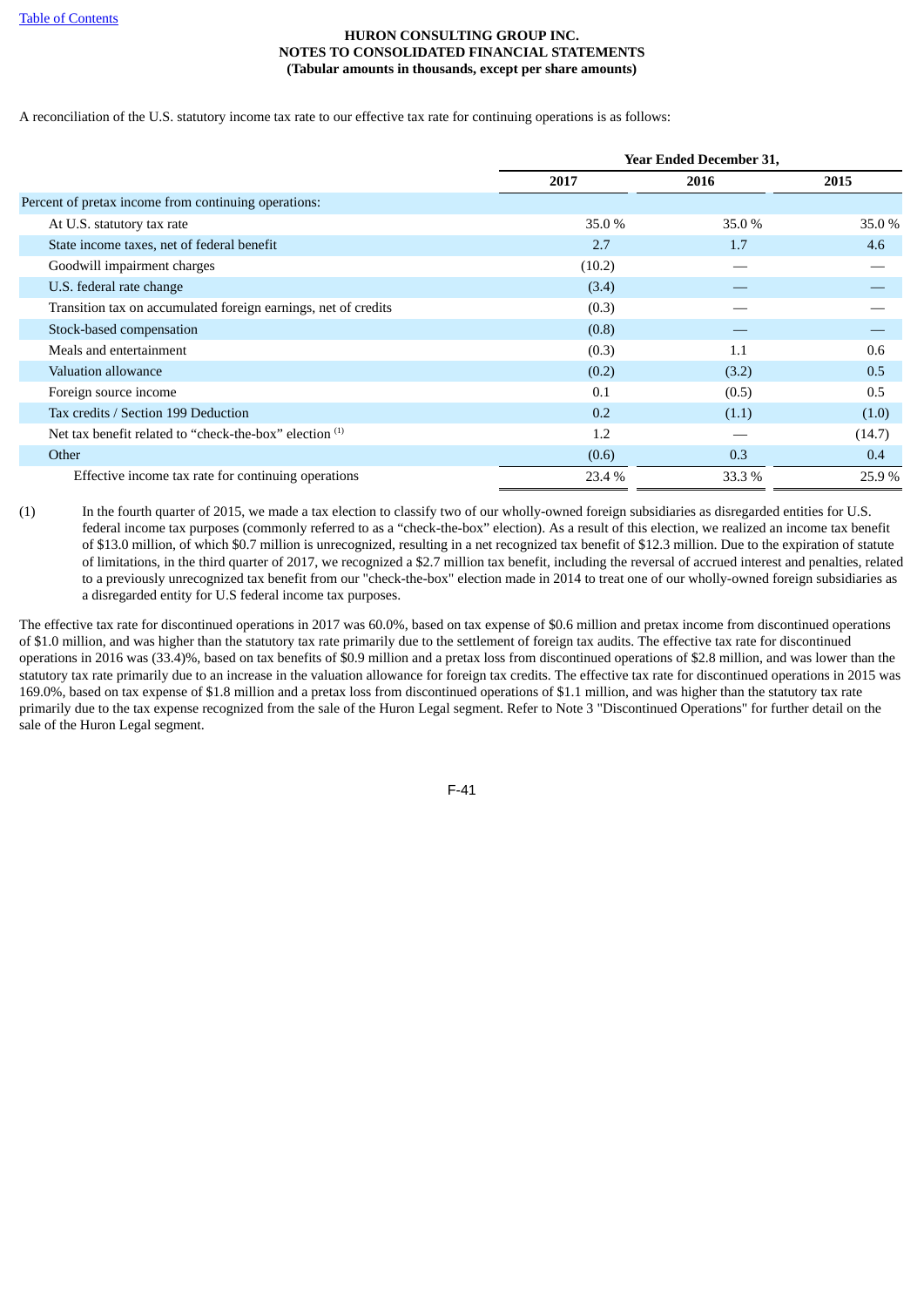The net deferred tax liabilities for continuing operations at December 31, 2017 and 2016 consisted of the following:

|                                                              | As of December 31, |    |           |  |
|--------------------------------------------------------------|--------------------|----|-----------|--|
|                                                              | 2017               |    | 2016      |  |
| Deferred tax assets:                                         |                    |    |           |  |
| Share-based compensation                                     | \$<br>5,674        | \$ | 10,151    |  |
| Accrued payroll and other liabilities                        | 7,010              |    | 10,004    |  |
| Intangibles and goodwill                                     | 2,137              |    |           |  |
| Deferred lease incentives                                    | 4,352              |    | 4,666     |  |
| Convertible note hedge transactions                          | 250                |    | 12,197    |  |
| Revenue recognition                                          | 1,586              |    | 1,983     |  |
| Restructuring charge liability                               | 1,104              |    | 2,230     |  |
| Net operating loss carry-forwards                            | 495                |    | 92        |  |
| Tax credits                                                  | 1,918              |    | 1,804     |  |
| Other                                                        | 882                |    | 1,934     |  |
| Total deferred tax assets                                    | 25,408             |    | 45,061    |  |
| <b>Valuation allowance</b>                                   | (1,247)            |    | (626)     |  |
| Net deferred tax assets                                      | 24,161             |    | 44,435    |  |
| Deferred tax liabilities:                                    |                    |    |           |  |
| Prepaid expenses                                             | (1,229)            |    | (2,500)   |  |
| Property and equipment                                       | (4,031)            |    | (2, 933)  |  |
| Intangibles and goodwill                                     |                    |    | (60, 411) |  |
| Convertible note discount                                    | (3)                |    | (11,586)  |  |
| Convertible debt investment                                  | (3, 110)           |    | (2,600)   |  |
| Other                                                        | (133)              |    | (38)      |  |
| Total deferred tax liabilities                               | (8,506)            |    | (80,068)  |  |
| Net deferred tax asset (liability) for continuing operations | \$<br>15,655       | \$ | (35, 633) |  |

As of December 31, 2017 and 2016, we had valuation allowances of \$1.2 million and \$0.6 million, respectively, primarily due to uncertainties relating to the ability to utilize deferred tax assets recorded for foreign losses. The increase in valuation allowances in 2017 primarily related to increases of net operating losses in jurisdictions where the net operating loss credits cannot be benefited and valuation allowances recorded on certain tax credits.

We have federal and state tax credit carry-forwards of \$1.9 million which expire in 2022 and 2019, respectively. We have no federal net operating losses or state net operating loss carry-forwards as of December 31, 2017.

We recognize the tax benefit from an uncertain tax position only if it is more likely than not that the tax position will be sustained on examination by the taxing authorities, based on the technical merits of the position. The tax benefits recognized in the financial statements from such a position are measured based on the largest benefit that has a greater than fifty percent likelihood of being realized upon ultimate resolution.

A reconciliation of our beginning and ending amount of unrecognized tax benefits is as follows:

|                                                              | <b>Unrecognized Tax Benefits</b> |          |  |
|--------------------------------------------------------------|----------------------------------|----------|--|
| Balance at January 1, 2015                                   |                                  | 2,488    |  |
| Additions based on tax positions related to the current year |                                  | 735      |  |
| Balance at December 31, 2015                                 |                                  | 3,223    |  |
| Additions based on tax positions related to the current year |                                  | 117      |  |
| Balance at December 31, 2016                                 |                                  | 3,340    |  |
| Decrease due to lapse of statute of limitations              |                                  | (2, 410) |  |
| Decrease based on tax positions related to the prior year    |                                  | (117)    |  |
| Balance at December 31, 2017                                 |                                  | 813      |  |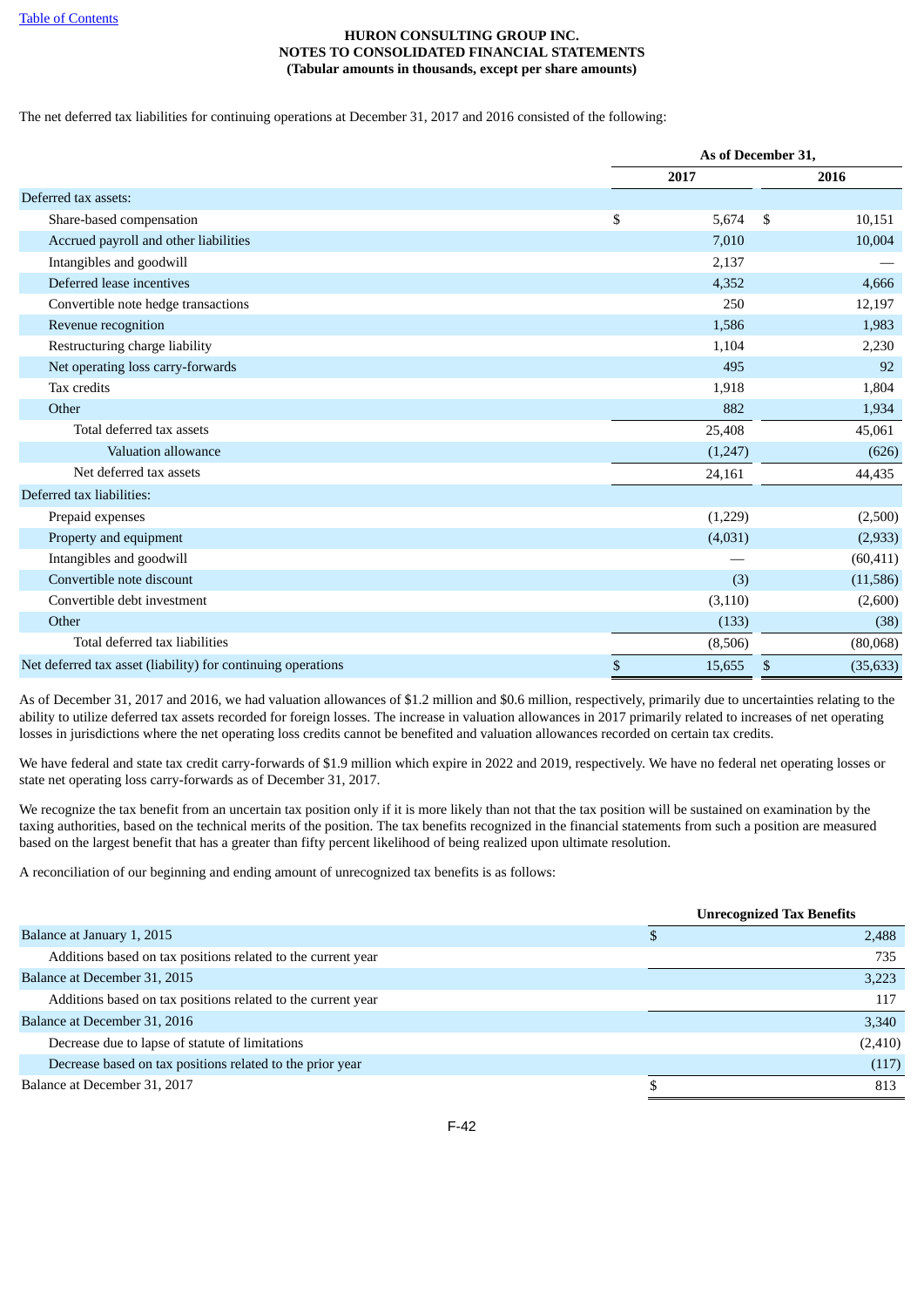As of December 31, 2017, we had \$0.8 million of unrecognized tax benefits which would affect the effective tax rate of continuing operations if recognized.

As of December 31, 2017 and 2016, we had \$0.1 million and \$0.3 million accrued for the potential payment of interest and penalties. Accrued interest and penalties are recorded as a component of provision for income taxes on our consolidated statement of earnings.

We file income tax returns with federal, state, local and foreign jurisdictions. Tax years 2013 through 2016 are subject to future examinations by federal tax authorities. Tax years 2010 through 2016 are subject to future examinations by state and local tax authorities. Currently, the Company is not under audit by any tax authority. Our foreign income tax filings are subject to future examinations by the local foreign tax authorities for tax years 2010 through 2016.

#### **17. Commitments, Contingencies and Guarantees**

#### **Lease Commitments**

We lease office space under non-cancelable operating lease arrangements expiring on various dates through 2028, with various renewal options. Our principal executive offices located in Chicago, Illinois are under a lease expiring in September 2024. We have a five-year renewal option that will allow us to continue to occupy this office space until September 2029. Office facilities under operating leases include fixed or minimum payments plus, in some cases, scheduled base rent increases over the term of the lease. Certain leases require monthly payments of real estate taxes, insurance and other operating expenses applicable to the property. Some of the leases contain provisions whereby the future rental payments may be adjusted for increases in operating expenses above the specified amount. Rent expense, including operating costs and taxes, for the years ended December 31, 2017, 2016, and 2015 was \$14.3 million, \$11.5 million, and \$12.3 million, respectively. Future minimum rental commitments under non-cancelable leases and sublease income as of December 31, 2017, are as follows:

|              | <b>Operating</b><br>Lease<br><b>Obligations</b> | <b>Sublease</b><br><b>Income</b> |       |  |
|--------------|-------------------------------------------------|----------------------------------|-------|--|
| 2018         | \$<br>14,739                                    | - \$                             | 1,316 |  |
| 2019         | 13,444                                          |                                  | 291   |  |
| 2020         | 12,266                                          |                                  | __    |  |
| 2021         | 11,298                                          |                                  |       |  |
| 2022         | 10,409                                          |                                  |       |  |
| Thereafter   | 37,804                                          |                                  |       |  |
| <b>Total</b> | \$<br>99,960                                    | -\$                              | 1,607 |  |

#### **Litigation**

From time to time, we are involved in legal proceedings and litigation arising in the ordinary course of business. As of the date of this Annual Report on Form 10-K, we are not a party to any litigation or legal proceeding that, in the current opinion of management, could have a material adverse effect on our financial position or results of operations. However, due to the risks and uncertainties inherent in legal proceedings, actual results could differ from current expected results.

#### **Guarantees**

Guarantees in the form of letters of credit totaling \$1.9 million and \$4.8 million were outstanding at December 31, 2017 and 2016, respectively, primarily to support certain office lease obligations.

In connection with certain business acquisitions, we may be required to pay post-closing consideration to the sellers if specific financial performance targets are met over a number of years as specified in the related purchase agreements. As of December 31, 2017 and 2016, the total estimated fair value of our contingent consideration liabilities was \$22.8 million and \$8.8 million, respectively.

To the extent permitted by law, our bylaws and articles of incorporation require that we indemnify our officers and directors against judgments, fines and amounts paid in settlement, including attorneys' fees, incurred in connection with civil or criminal action or proceedings, as it relates to their services to us if such person acted in good faith. Although there is no limit on the amount of indemnification, we may have recourse against our insurance carrier for certain payments made.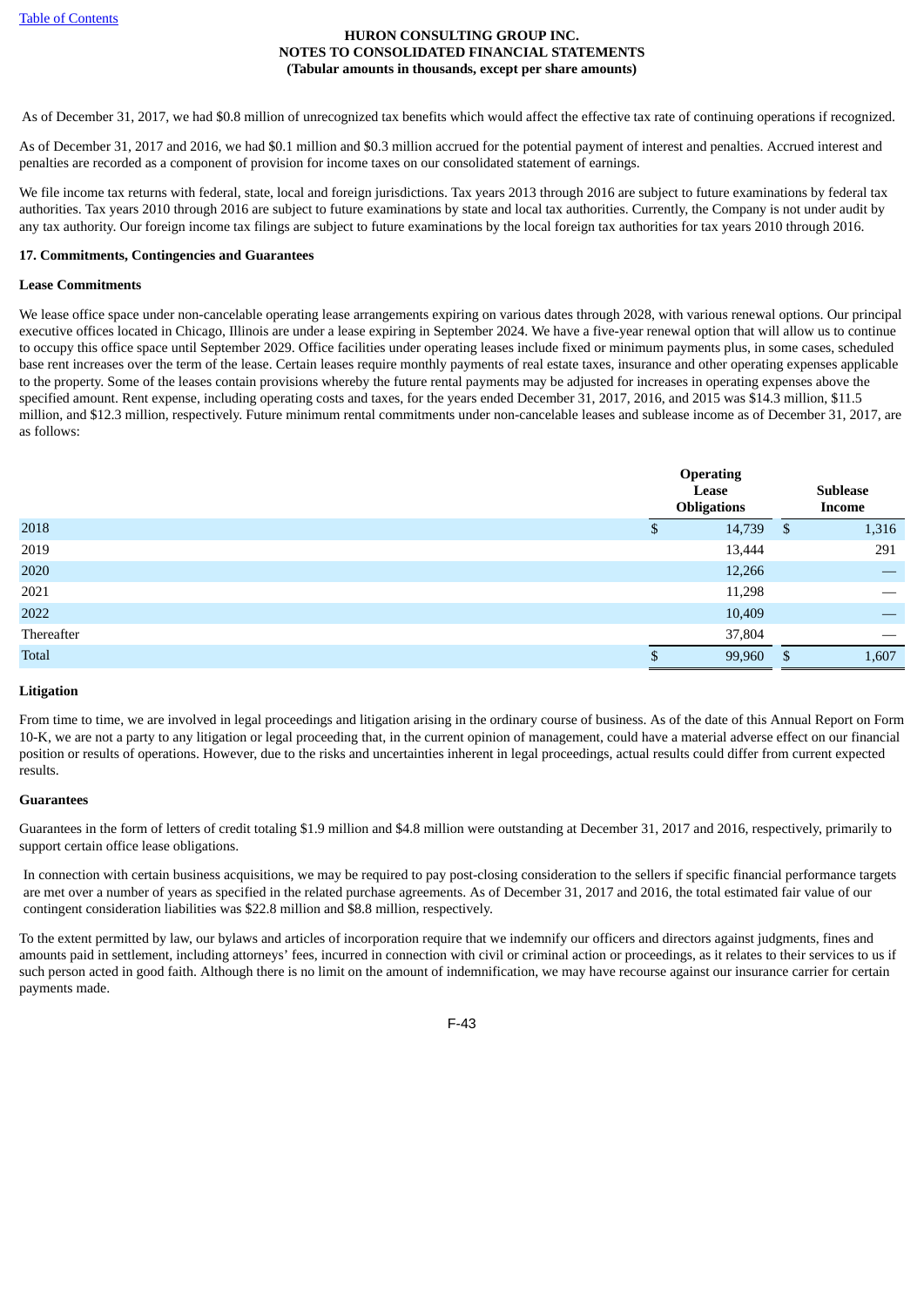## **18. Segment Information**

Segments are defined as components of a company that engage in business activities from which they may earn revenues and incur expenses, and for which separate financial information is available and is evaluated regularly by the chief operating decision maker, or decision-making group, in deciding how to allocate resources and in assessing performance. Our chief operating decision maker, who is our chief executive officer, manages the business under three operating segments, which are our reportable segments: Healthcare, Education, and Business Advisory.

During the second quarter of 2017, we reorganized our internal financial reporting structure, which management uses to assess performance and allocate resources, by moving our Life Sciences practice from the Education and Life Sciences segment to the Business Advisory segment. The remaining Education and Life Sciences segment is now referred to as the Education segment. While our consolidated results have not been impacted, we have reclassified our historical segment information for consistent presentation.

### • **Healthcare**

Our Healthcare segment has a depth of expertise in strategy and innovation, care transformation, financial and operational excellence, technology and analytics, and leadership development. We serve national and regional hospitals and integrated health systems, academic medical centers, community hospitals, and medical groups. Our solutions help clients evolve and adapt to the rapidly changing healthcare environment and achieve growth, optimize performance, enhance profitability, improve quality and clinical outcomes, and drive physician, patient, and employee engagement across the enterprise.

We help organizations transform and innovate the delivery model to focus on patient wellness by improving quality outcomes, minimizing care variation and fundamentally improving patient and population health. Our consultants partner with clients to help build and sustain today's business to invest in the future by reducing complexity, improving operational efficiency and growing market share. We enable the healthcare of the future by identifying, integrating and optimizing technology investments to collect data that transforms care delivery and improves patient outcomes. We also develop future leaders capable of driving meaningful operational and organizational change and who transform the patient experience.

#### • **Education**

Our Education segment provides management consulting and technology solutions to higher education institutions and academic medical centers. We partner with clients to address challenges relating to business and technology strategy, financial management, operational and organizational effectiveness, research administration, and regulatory compliance. Our institutional strategy, market research, budgeting and financial management, business operations and student lifecycle management solutions align missions with business priorities, improve quality and reduce costs institutionwide. Our technology strategy, enterprise applications, and analytic solutions transform and optimize operations, deliver time and cost savings, and enhance the student experience. Our research enterprise solutions assist clients in identifying and implementing institutional research strategy, optimizing clinical research operations, improving financial management and cost reimbursement, improving service to faculty, and mitigating risk compliance.

#### • **Business Advisory**

Our Business Advisory segment provides services to large and middle market, not-for-profit organizations, lending institutions, law firms, investment banks, and private equity firms. We assist clients in a broad range of industries and across the spectrum from healthy, well-capitalized companies to organizations in transition as well as creditors, equity owners, and other key constituents. Our Business Advisory professionals resolve complex business issues and enhance client enterprise value through a suite of services including capital advisory, transaction advisory, operational improvement, restructuring and turnaround, valuation, and dispute advisory. Our Enterprise Solutions and Analytics professionals deliver technology and analytic solutions that enable organizations to manage and optimize their financial performance, operational efficiency, and client or stakeholder experience. Our Strategy and Innovation professionals collaborate with clients across a range of industries to identify new growth opportunities, build new ventures and capabilities, and accelerate organizational change. Our Life Sciences professionals provide strategic solutions to help pharmaceutical, medical device, and biotechnology companies deliver more value to patients, payers, and providers, and comply with regulations.

Segment operating income consists of the revenues generated by a segment, less the direct costs of revenue and selling, general and administrative expenses that are incurred directly by the segment. Unallocated corporate costs include costs related to administrative functions that are performed in a centralized manner that are not attributable to a particular segment. These administrative function costs

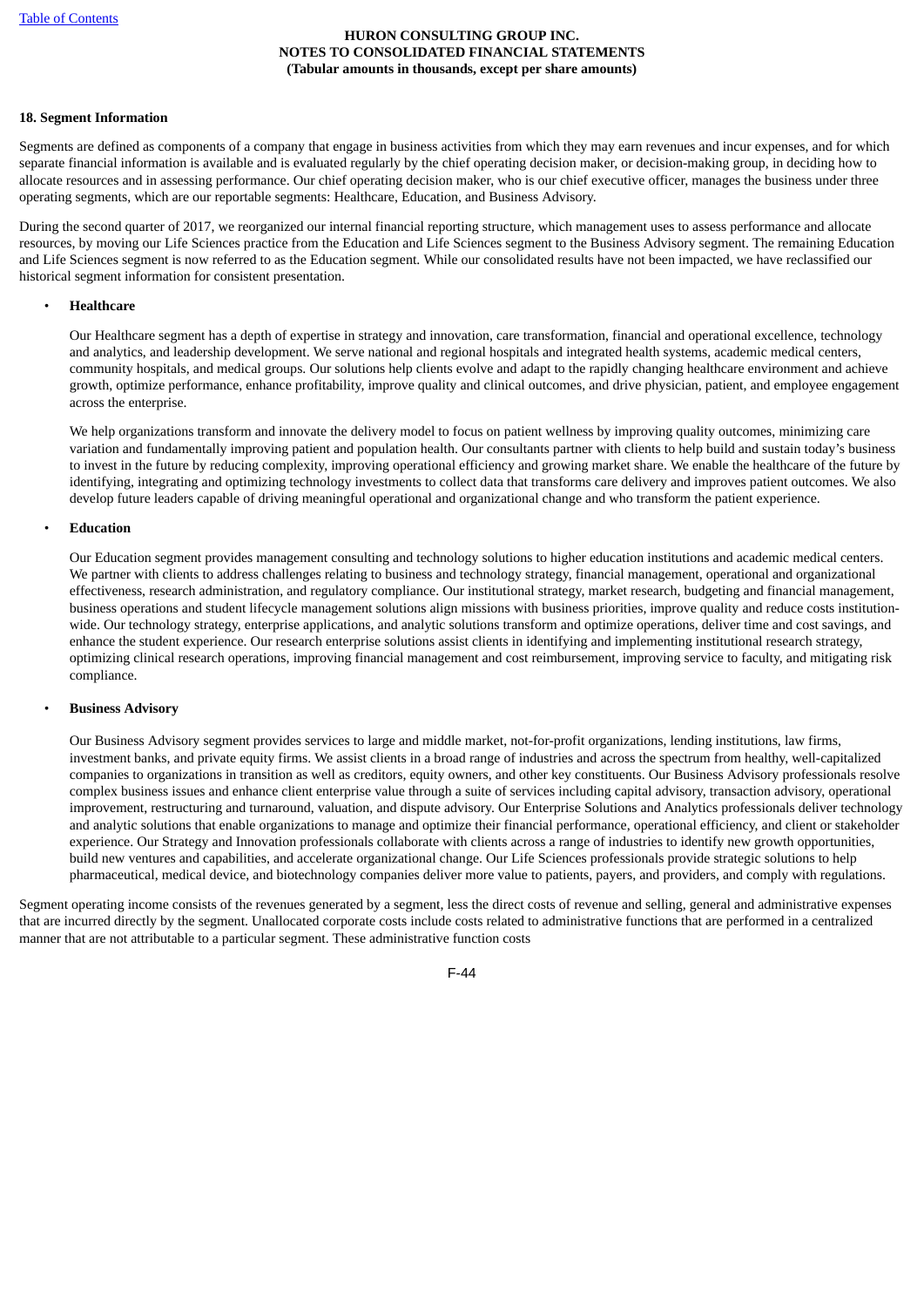include costs for corporate office support, office facility costs, costs relating to accounting and finance, human resources, legal, marketing, information technology, and company-wide business development functions, as well as costs related to overall corporate management.

The tables below set forth information about our operating segments for the years ended December 31, 2017, 2016, and 2015, along with the items necessary to reconcile the segment information to the totals reported in the accompanying consolidated financial statements. We do not present financial information by geographic area because our international operations are immaterial.

|                                                              |      | <b>Year Ended December 31,</b> |      |         |      |                         |  |  |
|--------------------------------------------------------------|------|--------------------------------|------|---------|------|-------------------------|--|--|
|                                                              |      | 2017                           |      | 2016    |      | 2015                    |  |  |
| <b>Healthcare:</b>                                           |      |                                |      |         |      |                         |  |  |
| Revenues                                                     | \$   | 356,909                        | \$   | 424,912 | \$   | 446,887                 |  |  |
| Operating income                                             | $\$$ | 118,761                        | \$   | 147,903 | \$   | 169,560                 |  |  |
| Segment operating income as a percentage of segment revenues |      | 33.3%                          |      | 34.8%   |      | 37.9%                   |  |  |
| <b>Education:</b>                                            |      |                                |      |         |      |                         |  |  |
| Revenues                                                     | \$   | 167,908                        | \$   | 149,817 | \$   | 134,009                 |  |  |
| Operating income                                             | \$   | 40,318                         | \$   | 38,310  | \$   | 32,246                  |  |  |
| Segment operating income as a percentage of segment revenues |      | 24.0%                          |      | 25.6%   |      | 24.1%                   |  |  |
| <b>Business Advisory:</b>                                    |      |                                |      |         |      |                         |  |  |
| Revenues                                                     | \$   | 207,753                        | \$   | 151,543 | \$   | 116,892                 |  |  |
| Operating income                                             | \$   | 46,600                         | $\$$ | 29,382  | \$   | 31,233                  |  |  |
| Segment operating income as a percentage of segment revenues |      | 22.4%                          |      | 19.4%   |      | 26.7%                   |  |  |
| All Other: (1)                                               |      |                                |      |         |      |                         |  |  |
| Revenues                                                     | \$   |                                | \$   |         | \$   | 1,222                   |  |  |
| <b>Operating loss</b>                                        | \$   |                                | $\$$ |         | $\$$ | (1,718)                 |  |  |
| Segment operating loss as a percentage of segment revenues   |      | N/A                            |      | N/A     |      | $\mathrm{N}/\mathrm{M}$ |  |  |
| <b>Total Company:</b>                                        |      |                                |      |         |      |                         |  |  |
| Revenues                                                     | \$   | 732,570                        | \$   | 726,272 | \$   | 699,010                 |  |  |
| Reimbursable expenses                                        |      | 75,175                         |      | 71,712  |      | 70,013                  |  |  |
| Total revenues and reimbursable expenses                     | \$   | 807,745                        | \$   | 797,984 | \$   | 769,023                 |  |  |
|                                                              |      |                                |      |         |      |                         |  |  |
| Segment operating income                                     | \$   | 205,679                        | \$   | 215,595 | \$   | 231,321                 |  |  |
| Items not allocated at the segment level:                    |      |                                |      |         |      |                         |  |  |
| Other operating expenses                                     |      | 120,718                        |      | 111,852 |      | 112,164                 |  |  |
| Litigation and other losses (gains), net                     |      | 1,111                          |      | (1,990) |      | (9, 476)                |  |  |
| Depreciation and amortization                                |      | 38,213                         |      | 31,499  |      | 25,135                  |  |  |
| Goodwill impairment charges <sup>(2)</sup>                   |      | 253,093                        |      |         |      |                         |  |  |
| Other expense, net                                           |      | 15,048                         |      | 15,077  |      | 19,933                  |  |  |
| Income (loss) from continuing operations before taxes        | \$   | (222, 504)                     | \$   | 59,157  | \$   | 83,565                  |  |  |

(1) During 2015, we wound down the businesses within our All Other operating segment, which consisted of our public sector consulting practice and our foreign consulting operations based in the Middle East. We did not generate any revenues from our All Other segment during 2016 and 2017.

(2) The goodwill impairment charges are not allocated at the segment level because the underlying goodwill asset is reflective of our corporate investment in the segments. We do not include the impact of goodwill impairment charges in our evaluation of segment performance.

N/M – Not Meaningful

N/A – Not Applicable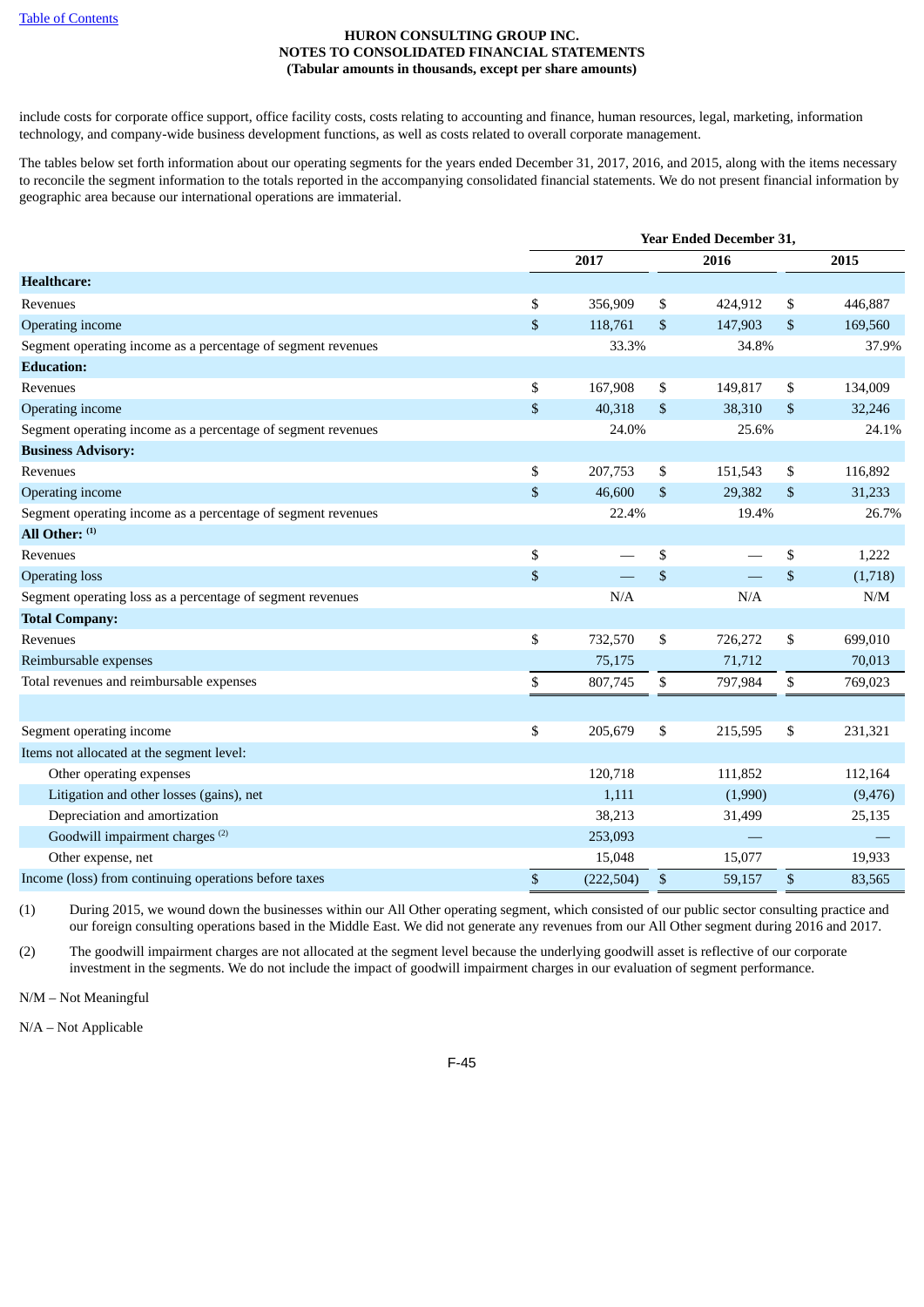|                                   | As of December 31, |           |               |           |    |           |  |  |  |
|-----------------------------------|--------------------|-----------|---------------|-----------|----|-----------|--|--|--|
| Segment Assets:                   |                    | 2017      |               | 2016      |    | 2015      |  |  |  |
| Healthcare                        | Ф                  | 70,097    | <sup>\$</sup> | 69,274    | \$ | 84,088    |  |  |  |
| Education                         |                    | 31,367    |               | 33,094    |    | 28,192    |  |  |  |
| <b>Business Advisory</b>          |                    | 58,217    |               | 43,151    |    | 29,609    |  |  |  |
| Unallocated assets <sup>(1)</sup> |                    | 877,247   |               | 1,007,696 |    | 1,017,654 |  |  |  |
| <b>Total assets</b>               |                    | 1,036,928 | \$            | 1,153,215 |    | 1,159,543 |  |  |  |

(1) Unallocated assets includes goodwill and intangible assets and our convertible debt investment, as management does not evaluate these items at the segment level when assessing segment performance or allocating resources. Refer to Note 5 "Goodwill and Intangible Assets" and Note 12 "Fair Value of Financial Instruments" for further information on these assets.

For the years ended December 31, 2017, 2016, and 2015, substantially all of our revenues and long-lived assets were attributed to or located in the United States.

At December 31, 2017 and 2016, no single client accounted for greater than 10% of our combined receivables and unbilled services balances. During the years ended December 31, 2017, 2016, and 2015, no single client generated greater than 10% of our consolidated revenues.

## **19. Valuation and Qualifying Accounts**

The table below sets forth the changes in the carrying amount of our allowances for doubtful accounts and unbilled services and valuation allowance for deferred tax assets for the years ended December 31, 2017, 2016, and 2015.

|                                                        | <b>Beginning</b><br>balance | Additions <sup>(1)</sup> | <b>Deductions</b> |               | Ending<br>balance |  |
|--------------------------------------------------------|-----------------------------|--------------------------|-------------------|---------------|-------------------|--|
| Year ended December 31, 2015:                          |                             |                          |                   |               |                   |  |
| Allowances for doubtful accounts and unbilled services | \$<br>14,129                | 40,003                   | 37,246            | - \$          | 16,886            |  |
| Valuation allowance for deferred tax assets            | \$<br>2.431                 | 1.212                    | 1.401             | S             | 2.242             |  |
| Year ended December 31, 2016:                          |                             |                          |                   |               |                   |  |
| Allowances for doubtful accounts and unbilled services | \$<br>16.886                | 48.901                   | 44.528            | -S            | 21.259            |  |
| Valuation allowance for deferred tax assets            | \$<br>2.242                 | 113                      | 1.729             | -\$           | 626               |  |
| Year ended December 31, 2017:                          |                             |                          |                   |               |                   |  |
| Allowances for doubtful accounts and unbilled services | \$<br>21.259                | 43,888                   | 40.648            | <sup>\$</sup> | 24,499            |  |
| Valuation allowance for deferred tax assets            | \$<br>626                   | 793                      | 172               | \$.           | 1,247             |  |

(1) Additions to allowances for doubtful accounts and unbilled services are charged to revenues to the extent the provision relates to fee adjustments and other discretionary pricing adjustments. To the extent the provision relates to a client's inability to make required payments on accounts receivables, the provision is charged to operating expenses. Additions also include allowances acquired in business acquisitions, which were not material in any period presented.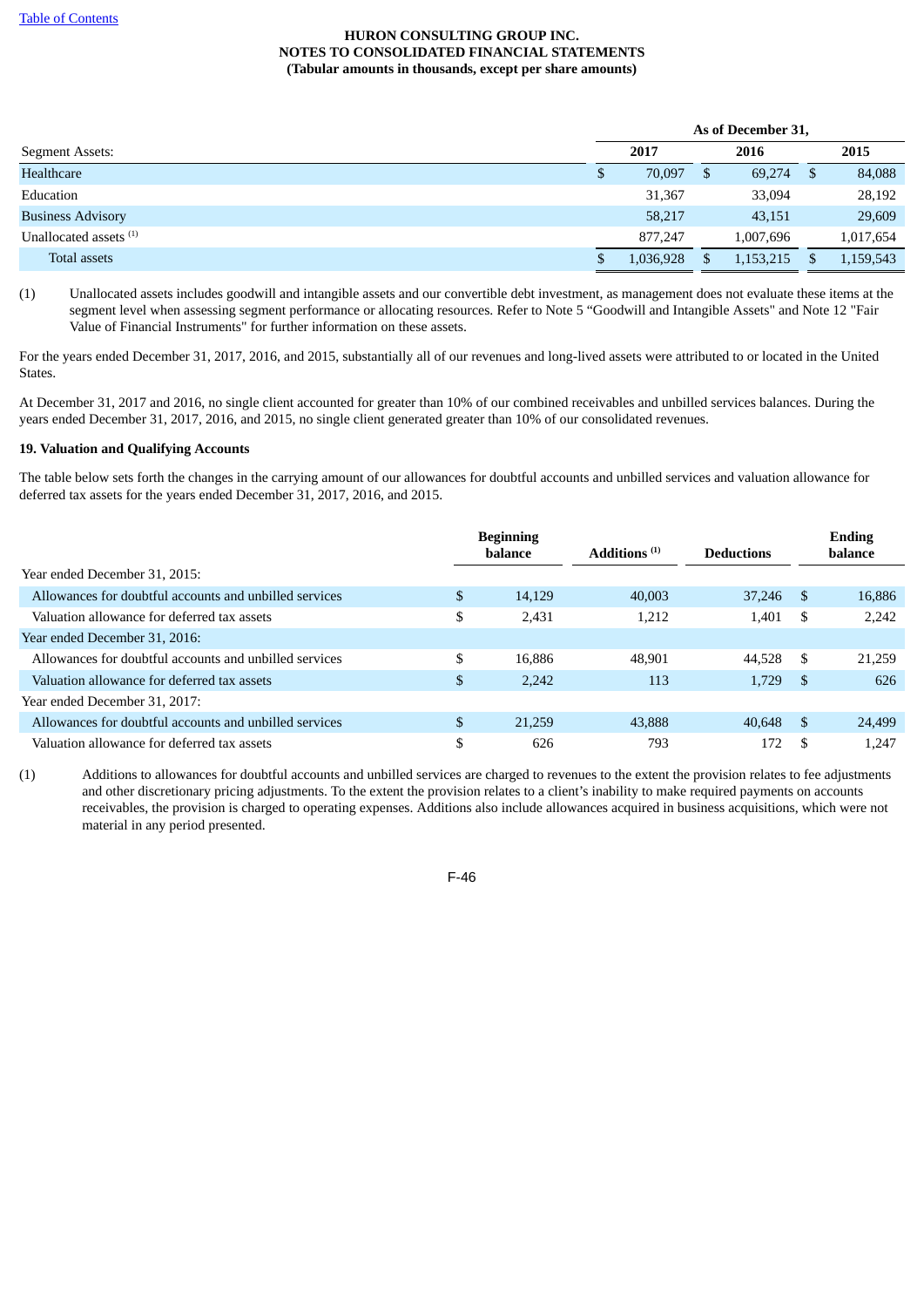# **20. Selected Quarterly Financial Data (Unaudited)**

|                                                                 | <b>Quarter Ended</b> |                |              |                |              |                |              |                |
|-----------------------------------------------------------------|----------------------|----------------|--------------|----------------|--------------|----------------|--------------|----------------|
| 2017                                                            |                      | <b>Mar. 31</b> |              | <b>Jun. 30</b> |              | <b>Sep. 30</b> |              | <b>Dec. 31</b> |
| <b>Revenues</b>                                                 | $\mathfrak{S}$       | 188,849        | $\mathbb{S}$ | 181,418        | $\mathbb{S}$ | 176,376        | $\mathbb{S}$ | 185,927        |
| Reimbursable expenses                                           |                      | 16,950         |              | 20,930         |              | 17,982         |              | 19,313         |
| Total revenues and reimbursable expenses                        |                      | 205,799        |              | 202,348        |              | 194,358        |              | 205,240        |
| Gross profit                                                    |                      | 70,203         |              | 64,981         |              | 59,847         |              | 71,540         |
| Operating income (loss)                                         |                      | 14,149         |              | (200, 575)     |              | 6,098          |              | (27, 128)      |
| Net income (loss) from continuing operations                    |                      | 5,155          |              | (150, 482)     |              | 4,132          |              | (29, 310)      |
| Income (loss) from discontinued operations, net of tax          |                      | 143            |              | 309            |              | 238            |              | (302)          |
| Net income (loss)                                               |                      | 5,298          |              | (150, 173)     |              | 4,370          |              | (29, 612)      |
| Net earnings (loss) per basic share:                            |                      |                |              |                |              |                |              |                |
| Net income (loss) from continuing operations                    | \$                   | 0.24           | \$           | $(7.00)$ \$    |              | 0.19           | S            | (1.36)         |
| Income (loss) from discontinued operations, net of tax          |                      | 0.01           |              | 0.01           |              | 0.01           |              | (0.02)         |
| Net income (loss)                                               | \$                   | 0.25           | \$           | (6.99)         | \$           | 0.20           | \$           | (1.38)         |
| Net earnings (loss) per diluted share:                          |                      |                |              |                |              |                |              |                |
| Net income (loss) from continuing operations                    | \$                   | 0.24           | \$           | (7.00)         | -\$          | 0.19           | \$           | (1.36)         |
| Income (loss) from discontinued operations, net of tax          |                      | 0.01           |              | 0.01           |              | 0.01           |              | (0.02)         |
| Net income (loss)                                               | \$                   | 0.25           | \$           | (6.99)         | \$           | 0.20           | \$           | (1.38)         |
| Weighted average shares used in calculating earnings per share: |                      |                |              |                |              |                |              |                |
| <b>Basic</b>                                                    |                      | 21,239         |              | 21,492         |              | 21,505         |              | 21,515         |
| <b>Diluted</b>                                                  |                      | 21,474         |              | 21,492         |              | 21,622         |              | 21,515         |

|                                                                 | <b>Quarter Ended</b> |                |              |                |              |                |              |                |
|-----------------------------------------------------------------|----------------------|----------------|--------------|----------------|--------------|----------------|--------------|----------------|
| 2016                                                            |                      | <b>Mar. 31</b> |              | <b>Jun. 30</b> |              | <b>Sep. 30</b> |              | <b>Dec. 31</b> |
| Revenues                                                        | \$                   | 180,489        | $\mathbb{S}$ | 184,259        | $\mathbb{S}$ | 183,400        | $\mathbb{S}$ | 178,124        |
| Reimbursable expenses                                           |                      | 16,561         |              | 18,982         |              | 19,093         |              | 17,076         |
| Total revenues and reimbursable expenses                        |                      | 197,050        |              | 203,241        |              | 202,493        |              | 195,200        |
| Gross profit                                                    |                      | 65,180         |              | 77,138         |              | 71,131         |              | 60,090         |
| Operating income                                                |                      | 14,376         |              | 28,209         |              | 23,240         |              | 8,409          |
| Net income from continuing operations                           |                      | 6,866          |              | 16,139         |              | 12,288         |              | 4,187          |
| Income (loss) from discontinued operations, net of tax          |                      | (864)          |              | (970)          |              | $\overline{4}$ |              | (33)           |
| Net income                                                      |                      | 6,002          |              | 15,169         |              | 12,292         |              | 4,154          |
| Net earnings per basic share:                                   |                      |                |              |                |              |                |              |                |
| Net income from continuing operations                           | \$                   | 0.33           | \$           | 0.77           | \$           | 0.58           | \$           | 0.20           |
| Income (loss) from discontinued operations, net of tax          |                      | (0.05)         |              | (0.05)         |              |                |              |                |
| Net income                                                      | \$                   | 0.28           | \$           | 0.72           | \$           | 0.58           | \$           | 0.20           |
| Net earnings per diluted share:                                 |                      |                |              |                |              |                |              |                |
| Net income from continuing operations                           | \$                   | 0.32           | \$           | 0.76           | \$           | 0.57           | \$           | 0.19           |
| Income (loss) from discontinued operations, net of tax          |                      | (0.04)         |              | (0.05)         |              |                |              |                |
| Net income                                                      | \$                   | 0.28           | \$           | 0.71           | \$           | 0.57           | \$           | 0.19           |
| Weighted average shares used in calculating earnings per share: |                      |                |              |                |              |                |              |                |
| Basic                                                           |                      | 21,114         |              | 21,061         |              | 21,076         |              | 21,083         |
| <b>Diluted</b>                                                  |                      | 21,460         |              | 21,376         |              | 21,445         |              | 21,473         |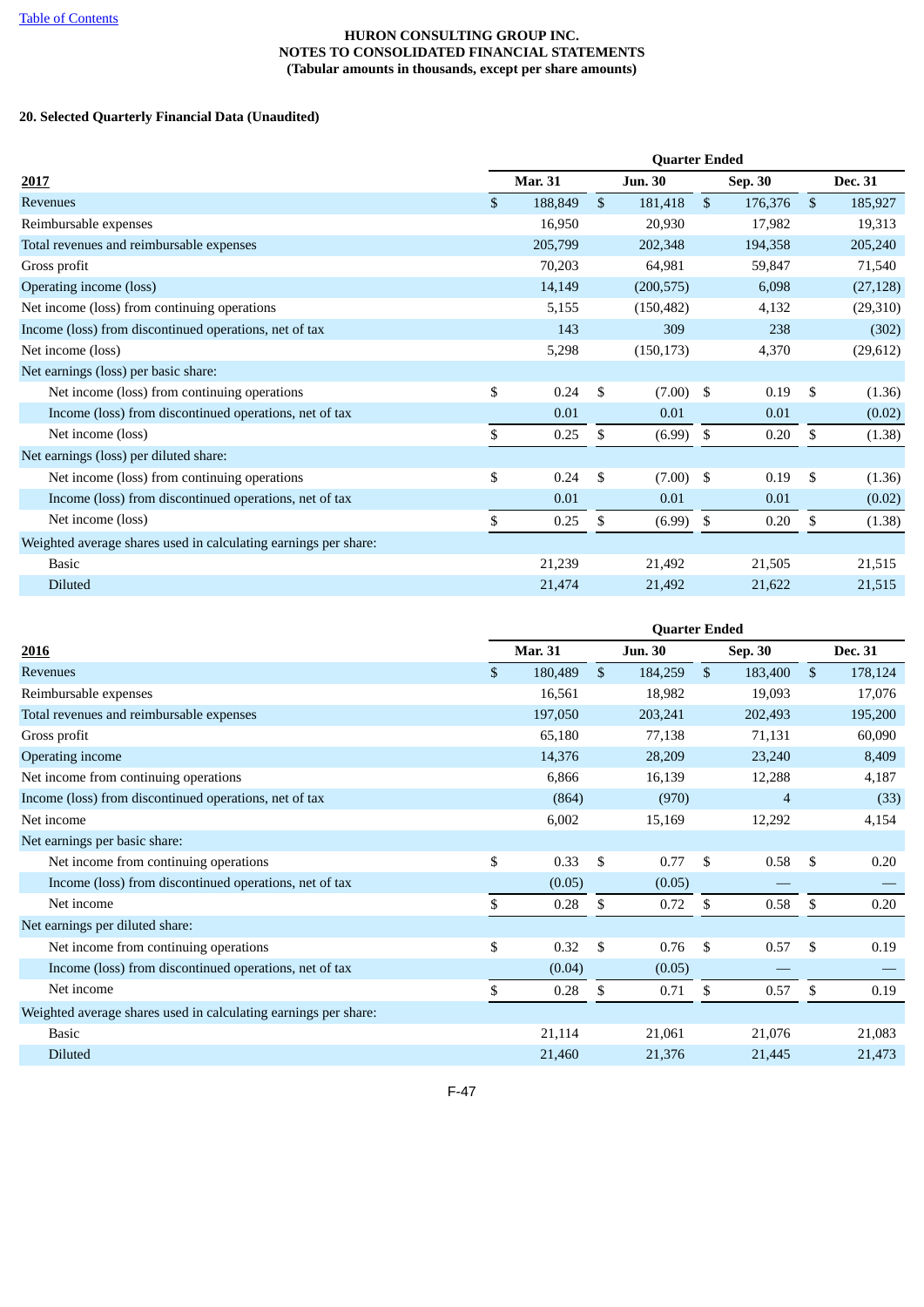# **LIST OF SUBSIDIARIES OF HURON CONSULTING GROUP INC. (as of December 31, 2017)**

| <b>Name</b>                                 | <b>Jurisdiction of Organization</b> |
|---------------------------------------------|-------------------------------------|
| Huron Consulting Group Holdings LLC         | Delaware                            |
| Huron Consulting Services LLC               | Delaware                            |
| Huron Consulting South East Asia PTE. LTD.  | Singapore                           |
| Huron Solutions FZ-LLC                      | United Arab Emirates-Dubai          |
| Huron Consulting Saudi Limited              | Saudi Arabia                        |
| Huron Saudi Limited                         | Saudi Arabia                        |
| Huron Management Services LLC               | Delaware                            |
| Huron Demand LLC                            | Delaware                            |
| Conseillers Huron Canada Limitée            | Canada                              |
| Huron Technologies Inc.                     | Delaware                            |
| Huron Transaction Advisory LLC              | Delaware                            |
| Studer Holdings, Inc.                       | Delaware                            |
| The Studer Group, LLC                       | Florida                             |
| Huron Eurasia India Private Limited         | India                               |
| Pope Woodhead and Associates                | <b>England and Wales</b>            |
| Innosight Holdings, LLC                     | Delaware                            |
| Innosight International, LLC                | Delaware                            |
| Innosight Consulting Asia Pacific PTE. LTD. | Singapore                           |
| <b>Innosight Consulting SARL</b>            | Switzerland                         |
| Innosight Consulting, LLC                   | Delaware                            |
| <b>Huron Aviation One LLC</b>               | Delaware                            |
| Huron Aviation Two LLC                      | Delaware                            |
|                                             |                                     |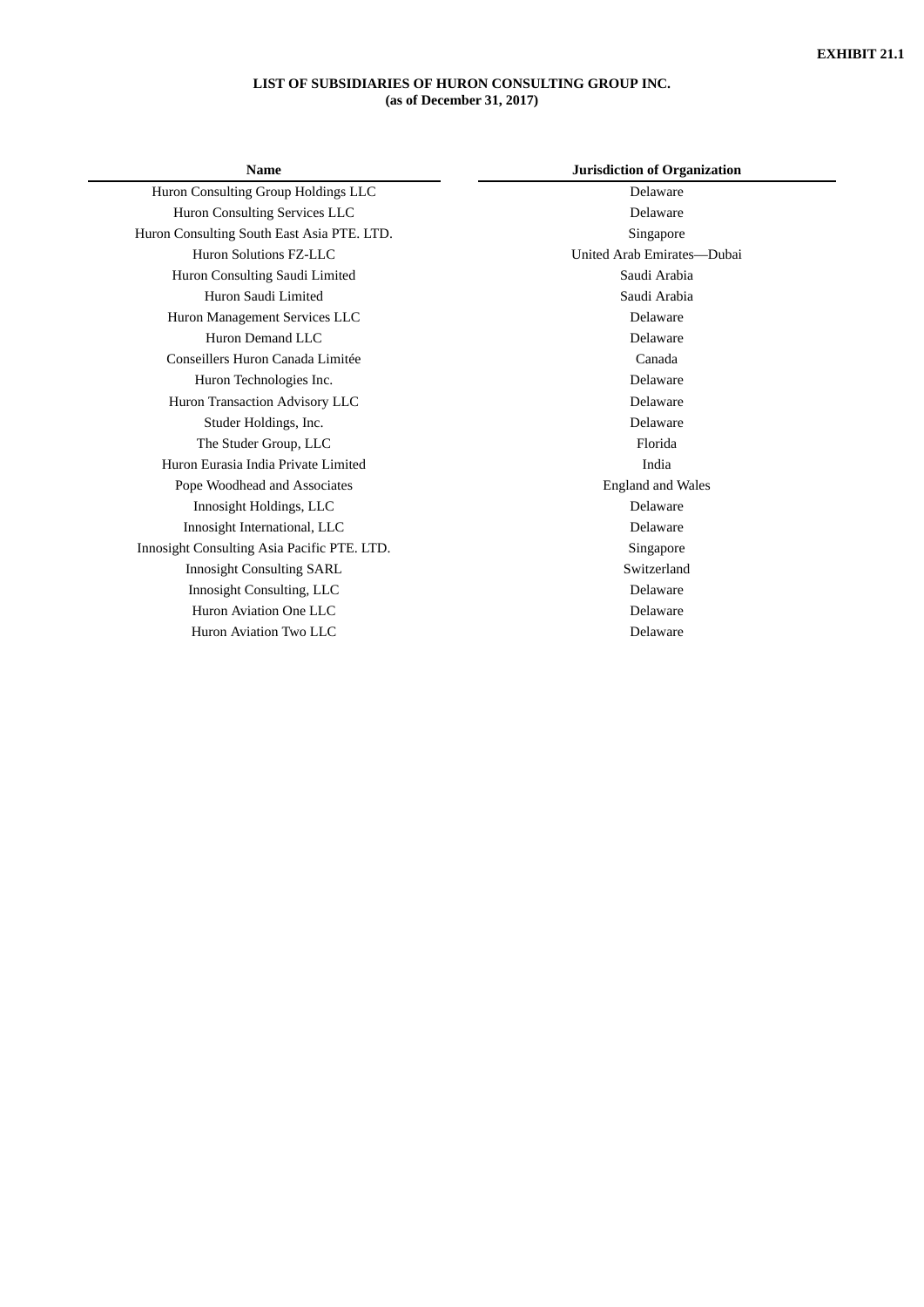## **CONSENT OF INDEPENDENT REGISTERED PUBLIC ACCOUNTING FIRM**

We hereby consent to the incorporation by reference in the Registration Statements on Form S-8 (Nos. 333-119697, 333-137107, 333-166542, 333-181445, 333-196397, 333-204353, and 333-218108) of Huron Consulting Group Inc. of our report dated February 28, 2018 relating to the financial statements and the effectiveness of internal control over financial reporting, which appears in this Form 10-K.

/s/ PricewaterhouseCoopers LLP

Chicago, IL February 28, 2018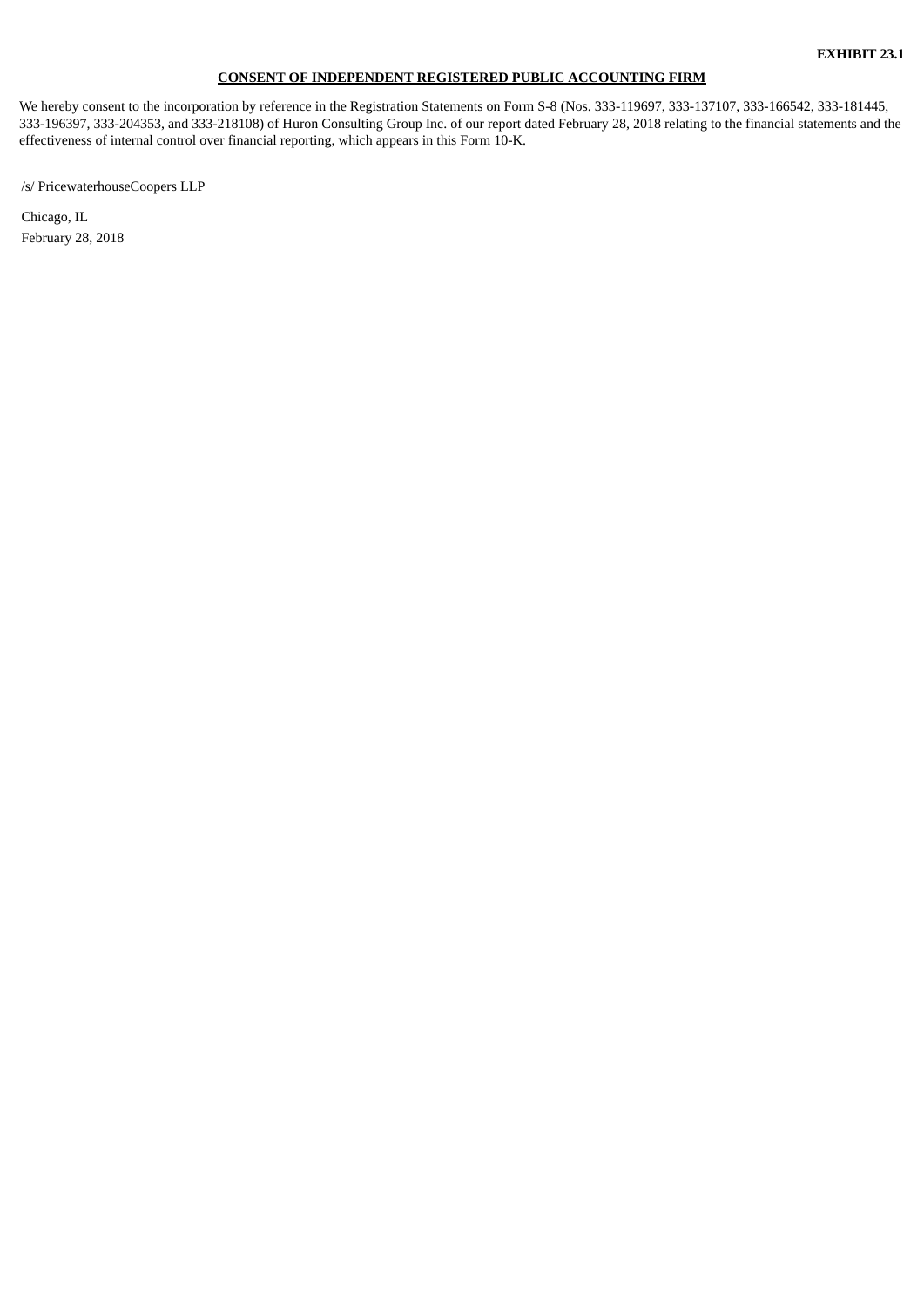# **CERTIFICATION OF THE CHIEF EXECUTIVE OFFICER, PURSUANT TO RULE 13a-14(a)/15d-14(a), AS ADOPTED PURSUANT TO SECTION 302 OF THE SARBANES-OXLEY ACT OF 2002**

I, James H. Roth, certify that:

- 1. I have reviewed this Annual Report on Form 10-K of Huron Consulting Group Inc.;
- 2. Based on my knowledge, this report does not contain any untrue statement of a material fact or omit to state a material fact necessary to make the statements made, in light of the circumstances under which such statements were made, not misleading with respect to the period covered by this report;
- 3. Based on my knowledge, the financial statements, and other financial information included in this report, fairly present in all material respects the financial condition, results of operations and cash flows of the registrant as of, and for, the periods presented in this report;
- 4. The registrant's other certifying officer and I are responsible for establishing and maintaining disclosure controls and procedures (as defined in Exchange Act Rules 13a-15(e) and 15d-15(e)) and internal control over financial reporting (as defined in Exchange Act Rules 13a-15(f) and 15d-15(f)) for the registrant and have:
	- a) Designed such disclosure controls and procedures, or caused such disclosure controls and procedures to be designed under our supervision, to ensure that material information relating to the registrant, including its consolidated subsidiaries, is made known to us by others within those entities, particularly during the period in which this report is being prepared;
	- b) Designed such internal control over financial reporting, or caused such internal control over financial reporting to be designed under our supervision, to provide reasonable assurance regarding the reliability of financial reporting and the preparation of financial statements for external purposes in accordance with generally accepted accounting principles;
	- c) Evaluated the effectiveness of the registrant's disclosure controls and procedures and presented in this report our conclusions about the effectiveness of the disclosure controls and procedures, as of the end of the period covered by this report based on such evaluation; and
	- d) Disclosed in this report any change in the registrant's internal control over financial reporting that occurred during the registrant's most recent fiscal quarter (the registrant's fourth fiscal quarter in the case of an annual report) that has materially affected, or is reasonably likely to materially affect, the registrant's internal control over financial reporting; and
- 5. The registrant's other certifying officer and I have disclosed, based on our most recent evaluation of internal control over financial reporting, to the registrant's auditors and the audit committee of the registrant's Board of Directors (or persons performing the equivalent functions):
	- a) All significant deficiencies and material weaknesses in the design or operation of internal control over financial reporting which are reasonably likely to adversely affect the registrant's ability to record, process, summarize and report financial information; and
	- b) Any fraud, whether or not material, that involves management or other employees who have a significant role in the registrant's internal control over financial reporting.

Date: February 28, 2018 **By:** *February 28, 2018* **By:** *February 28, 2018* 

James H. Roth President and Chief Executive Officer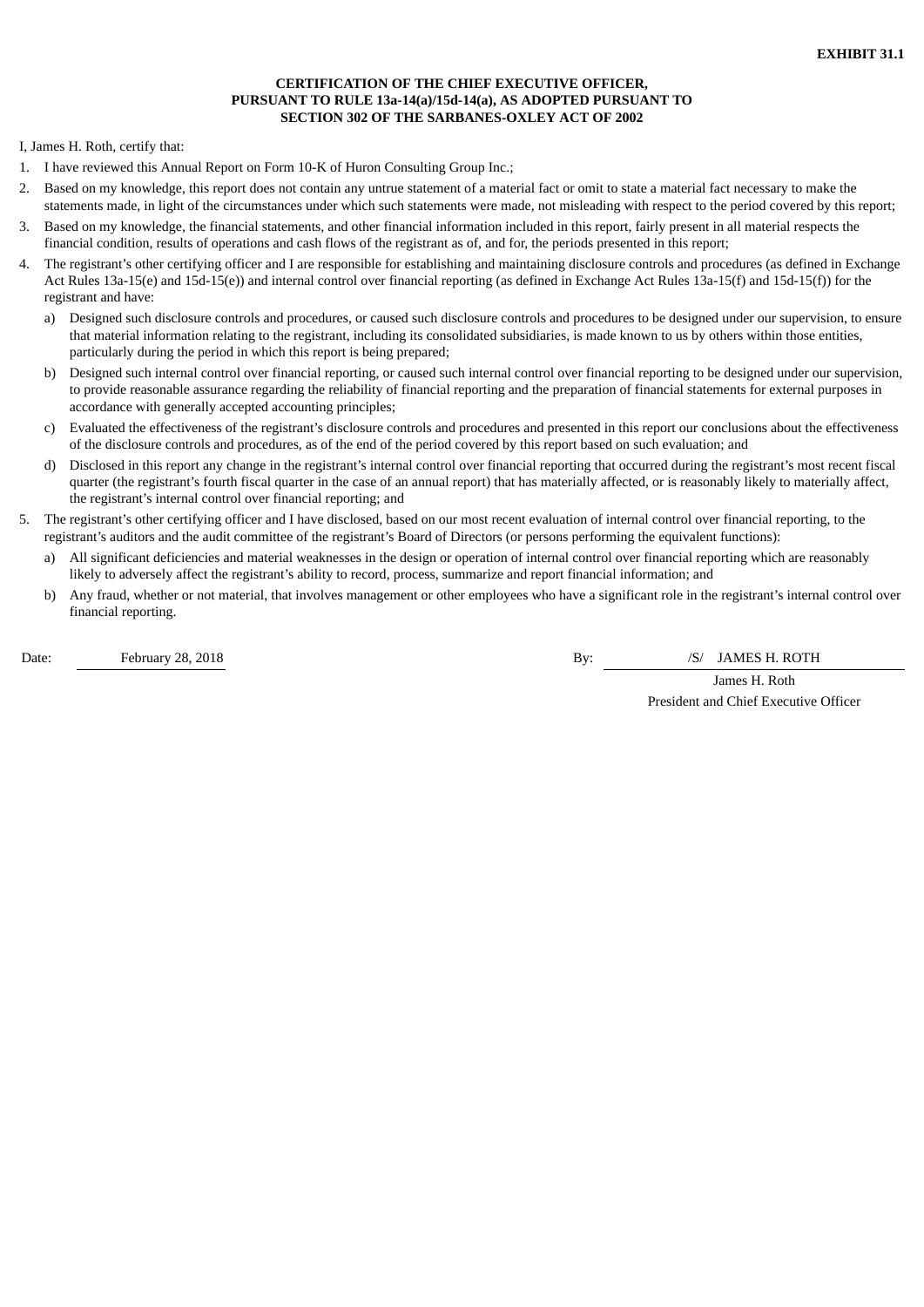## **CERTIFICATION OF THE CHIEF FINANCIAL OFFICER, PURSUANT TO RULE 13a-14(a)/15d-14(a), AS ADOPTED PURSUANT TO SECTION 302 OF THE SARBANES-OXLEY ACT OF 2002**

I, John D. Kelly, certify that:

- 1. I have reviewed this Annual Report on Form 10-K of Huron Consulting Group Inc.;
- 2. Based on my knowledge, this report does not contain any untrue statement of a material fact or omit to state a material fact necessary to make the statements made, in light of the circumstances under which such statements were made, not misleading with respect to the period covered by this report;
- 3. Based on my knowledge, the financial statements, and other financial information included in this report, fairly present in all material respects the financial condition, results of operations and cash flows of the registrant as of, and for, the periods presented in this report;
- 4. The registrant's other certifying officer and I are responsible for establishing and maintaining disclosure controls and procedures (as defined in Exchange Act Rules 13a-15(e) and 15d-15(e)) and internal control over financial reporting (as defined in Exchange Act Rules 13a-15(f) and 15d-15(f)) for the registrant and have:
	- a) Designed such disclosure controls and procedures, or caused such disclosure controls and procedures to be designed under our supervision, to ensure that material information relating to the registrant, including its consolidated subsidiaries, is made known to us by others within those entities, particularly during the period in which this report is being prepared;
	- b) Designed such internal control over financial reporting, or caused such internal control over financial reporting to be designed under our supervision, to provide reasonable assurance regarding the reliability of financial reporting and the preparation of financial statements for external purposes in accordance with generally accepted accounting principles;
	- c) Evaluated the effectiveness of the registrant's disclosure controls and procedures and presented in this report our conclusions about the effectiveness of the disclosure controls and procedures, as of the end of the period covered by this report based on such evaluation; and
	- d) Disclosed in this report any change in the registrant's internal control over financial reporting that occurred during the registrant's most recent fiscal quarter (the registrant's fourth fiscal quarter in the case of an annual report) that has materially affected, or is reasonably likely to materially affect, the registrant's internal control over financial reporting; and
- 5. The registrant's other certifying officer and I have disclosed, based on our most recent evaluation of internal control over financial reporting, to the registrant's auditors and the audit committee of the registrant's Board of Directors (or persons performing the equivalent functions):
	- a) All significant deficiencies and material weaknesses in the design or operation of internal control over financial reporting which are reasonably likely to adversely affect the registrant's ability to record, process, summarize and report financial information; and
	- b) Any fraud, whether or not material, that involves management or other employees who have a significant role in the registrant's internal control over financial reporting.

Date: February 28, 2018 **By:** /S/ JOHN D. KELLY

John D. Kelly Executive Vice President, Chief Financial Officer and Treasurer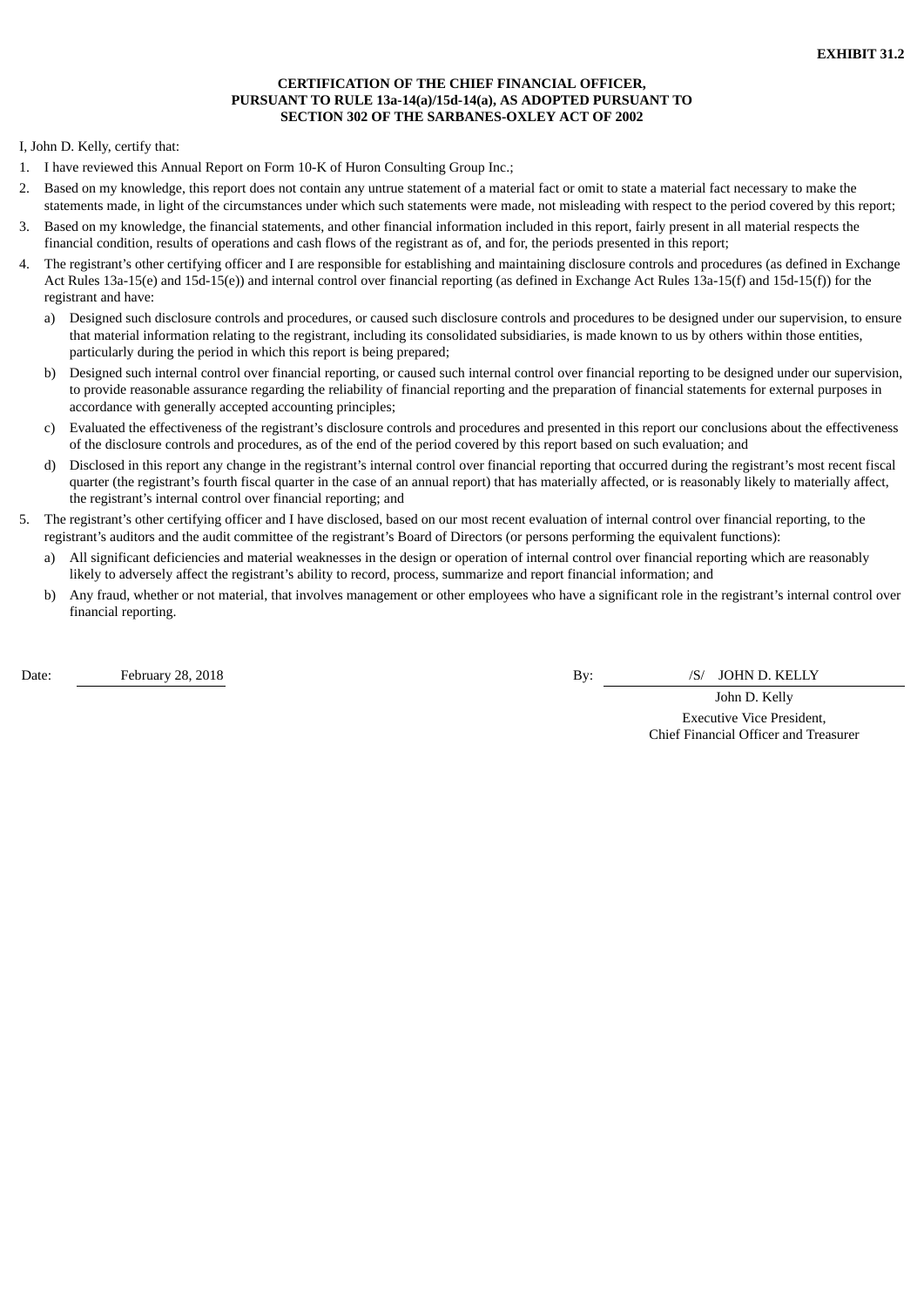## **CERTIFICATION OF THE CHIEF EXECUTIVE OFFICER, PURSUANT TO 18 U.S.C. SECTION 1350, AS ADOPTED PURSUANT TO SECTION 906 OF THE SARBANES-OXLEY ACT OF 2002**

In connection with the Annual Report of Huron Consulting Group Inc. (the "Company") on Form 10-K for the year ended December 31, 2017 as filed with the Securities and Exchange Commission on the date hereof (the "Report"), I, James H. Roth, President and Chief Executive Officer of the Company, hereby certify, pursuant to 18 U.S.C. Section 1350, as adopted pursuant to Section 906 of the Sarbanes-Oxley Act of 2002, that:

- 1. The Report fully complies with the requirements of Section 13(a) or 15(d) of the Securities Exchange Act of 1934; and
- 2. The information contained in the Report fairly presents, in all material respects, the financial condition and results of operations of the Company for the periods presented therein.

Date: February 28, 2018 **By:** *Simus By: Simus By: Simus By: Simus By: Simus H. ROTH* 

James H. Roth

President and Chief Executive Officer

A signed original of this written statement required by Section 906, or other document authenticating, acknowledging, or otherwise adopting the signature that appears in typed form within the electronic version of this written statement required by Section 906, has been provided to the Company and will be retained by the Company and furnished to the Securities and Exchange Commission or its staff upon request.

The foregoing certification is being furnished to the Securities and Exchange Commission as an exhibit to the Form 10-K and shall not be considered filed as part of the Form 10-K.